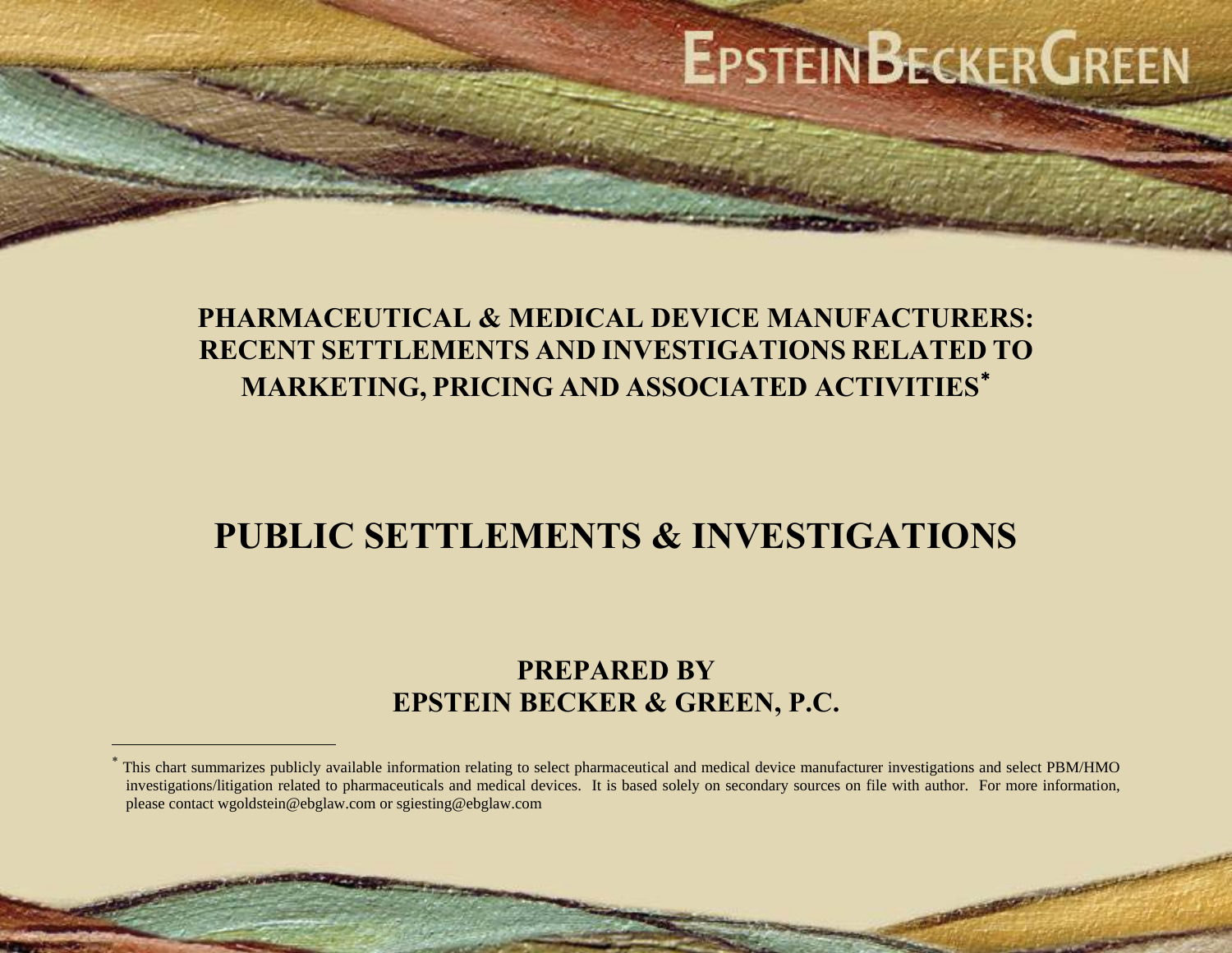## **SELECT PUBLIC SETTLEMENTS**

<span id="page-1-0"></span>This chart summarizes publicly available information relating to select pharmaceutical and medical device manufacturer investigations and select PBM/HMO investigations/litigation related to pharmaceuticals and medical devices. It is based solely on secondary sources on file with author. For more information, please contact wgoldstein@ebglaw.com or sgiesting@ebglaw.com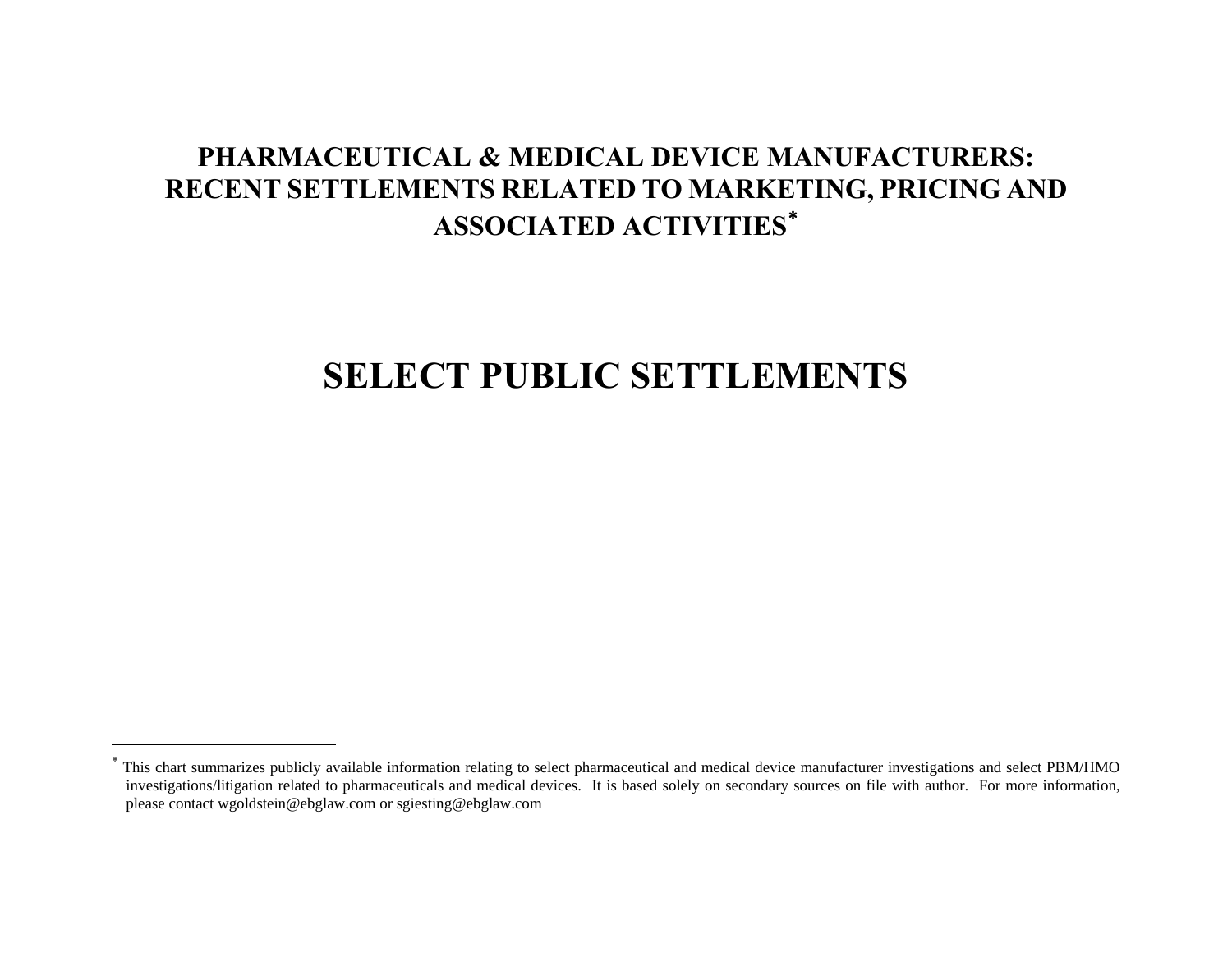| <b>Pharmaceutical or</b><br><b>Medical Device</b><br><b>Manufacturer</b> | <b>Settlement Amount</b> | Date of<br><b>Settlement</b>                                   | <b>Product</b>             | <b>Summary of Significant</b><br><b>Description/Allegations</b>                                                                                                                                                                                                                                                                                                                                                                                                                                                                                          |
|--------------------------------------------------------------------------|--------------------------|----------------------------------------------------------------|----------------------------|----------------------------------------------------------------------------------------------------------------------------------------------------------------------------------------------------------------------------------------------------------------------------------------------------------------------------------------------------------------------------------------------------------------------------------------------------------------------------------------------------------------------------------------------------------|
| Biovail Pharmaceuticals,<br>Inc.<br>(subsidiary of Biovail<br>Corp.)     | \$24.6 million           | September 2009<br>Settlement first<br>announced in<br>May 2008 | Cardizem LA<br>(diltiazem) | Biovail Pharmaceuticals, Inc. (a subsidiary of Biovail<br>Corp.) pled guilty to conspiracy and kickback charges and<br>to pay a criminal fine of \$22.2 million to settle charges<br>with the DOJ. These charges include paying physicians<br>up to $$1,000$ each as inducements for prescribing or<br>recommending Cardizem LA. Biovail also agreed to pay<br>\$2.4 million in civil fines to resolve allegations that its<br>conduct caused the submission of false claims to the<br>United States. Biovail entered into a 5 year CIA with the<br>OIG. |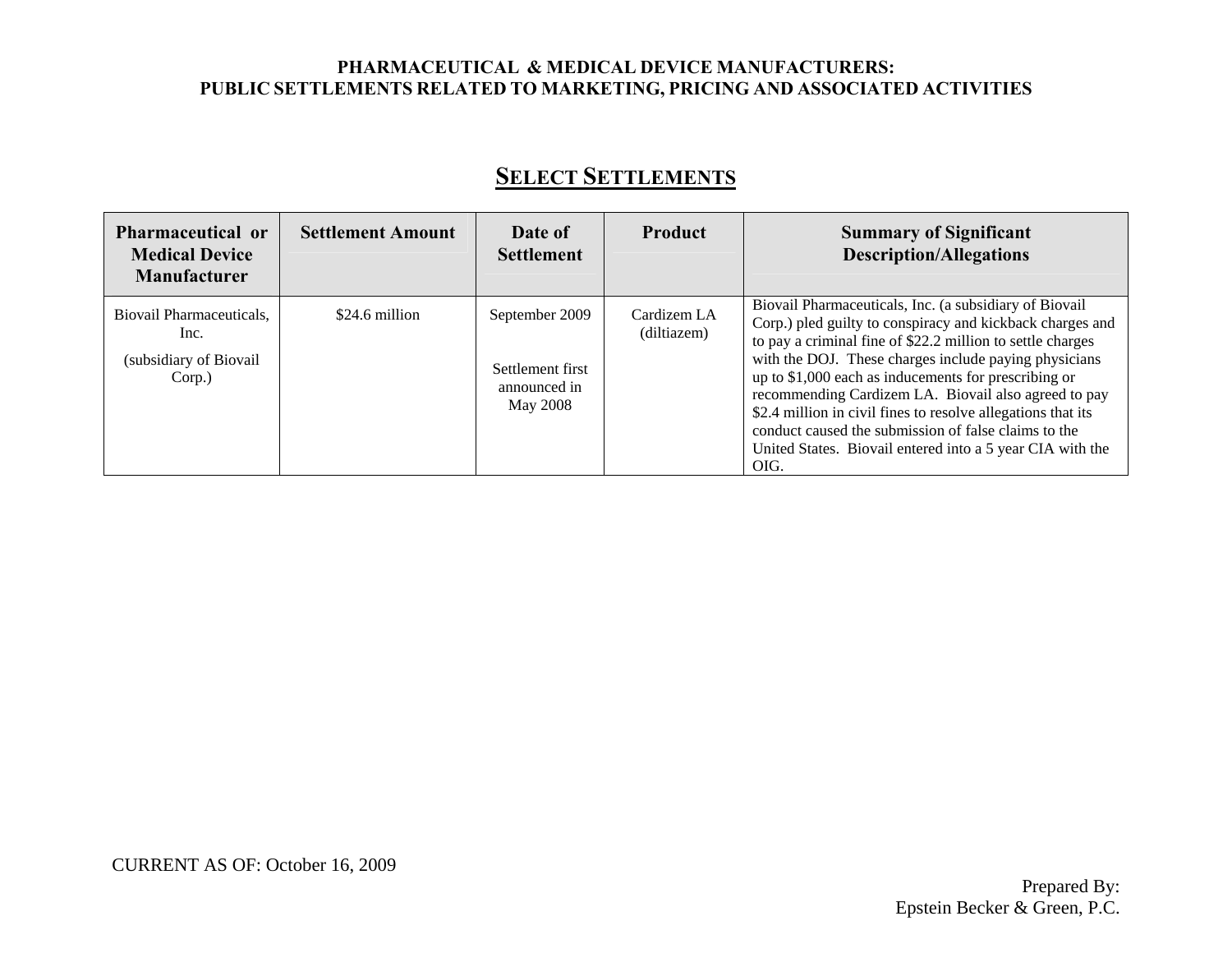## **SELECT SETTLEMENTS**

| Pharmaceutical or<br><b>Medical Device</b><br><b>Manufacturer</b> | <b>Settlement Amount</b>                                                                                                                                                                                              | Date of<br><b>Settlement</b> | Product                                                                                                                       | <b>Summary of Significant</b><br><b>Description/Allegations</b>                                                                                                                                                                                                                                                                                                                                                                                                                                                                                                                                                                                                                                                                                                                                                                                                                                                                                                                                                                                                                                                         |
|-------------------------------------------------------------------|-----------------------------------------------------------------------------------------------------------------------------------------------------------------------------------------------------------------------|------------------------------|-------------------------------------------------------------------------------------------------------------------------------|-------------------------------------------------------------------------------------------------------------------------------------------------------------------------------------------------------------------------------------------------------------------------------------------------------------------------------------------------------------------------------------------------------------------------------------------------------------------------------------------------------------------------------------------------------------------------------------------------------------------------------------------------------------------------------------------------------------------------------------------------------------------------------------------------------------------------------------------------------------------------------------------------------------------------------------------------------------------------------------------------------------------------------------------------------------------------------------------------------------------------|
| Pfizer Inc.                                                       | Total: \$2.3 billion<br>\$1.3 billion in criminal fines<br>and forfeiture<br>\$1 billion combined federal<br>and state civil false claims<br>act (\$668,514,830 – federal<br>share; $$331,485,170-$<br>states' share) | August 2009                  | Bextra, Geodon<br>Zyvox, Lyrica<br>Aricept, Celebrex,<br>Lipitor, Norvasc,<br>Relpax, Viagra,<br>Zithromax, Zoloft,<br>Zyrtec | Phamacia & Upjohn, Inc., a Pfizer subsidiary, charged<br>with one count felony misbranding of Bextra (relating to<br>off label promotion of Bextra for acute pain and surgical<br>pain and for dosages above the FDA approved maximum<br>levels; false and misleading safety and efficacy claims<br>made through headquarter marketing plans, sales force<br>promotion, advisory boards, consultant meetings,<br>promotional samples, CME events and publications<br>activities).<br>Civil settlement resolves allegations that the federal FCA<br>was violated by illegal off label promotion of Bextra,<br>Geodon, Zyvox and Lyrica; making and disseminating<br>unsubstantiated and false representations regarding the<br>safety and efficacy of these four drugs; and paying<br>kickbacks to HCPs to induce them to prescribe these four<br>drugs.<br>Also resolves FCA allegations relating to the payment of<br>kickbacks to HCPs in connection with the marketing of<br>Aricept, Celebrex, Lipitor, Norvasc, Relpax, Viagra,<br>Zithromax, Zoloft and Zyrtec.<br>Pfizer entered into a 5 year CIA with the OIG. |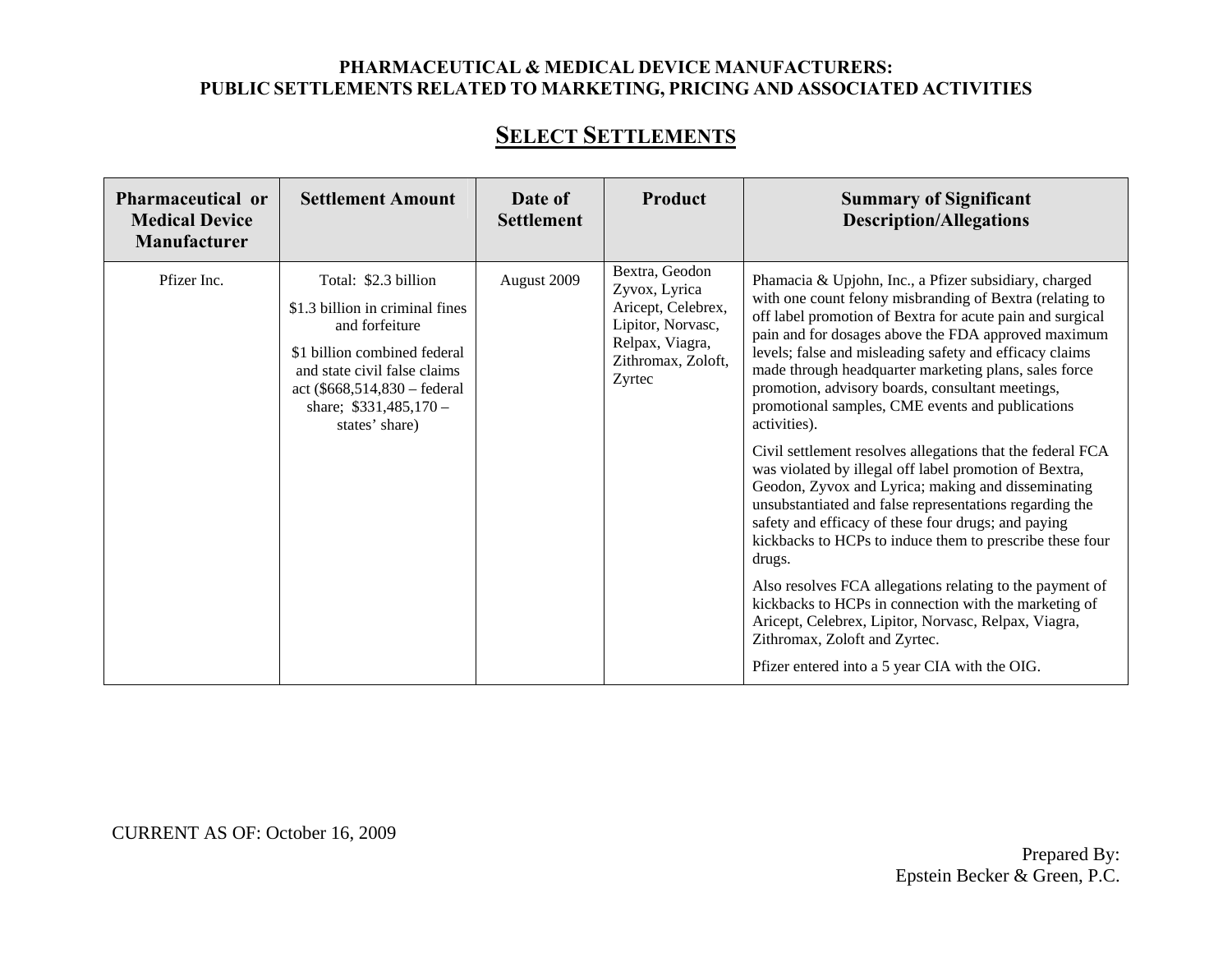## **SELECT SETTLEMENTS**

| <b>Pharmaceutical or</b><br><b>Medical Device</b><br>Manufacturer | <b>Settlement Amount</b>                                                                                                                                                        | Date of<br><b>Settlement</b> | Product                                    | <b>Summary of Significant</b><br><b>Description/Allegations</b>                                                                                                                                                                                                                                                                                                                                                                                                                                                                                                                                                                                                                                                                                                                                                                                         |
|-------------------------------------------------------------------|---------------------------------------------------------------------------------------------------------------------------------------------------------------------------------|------------------------------|--------------------------------------------|---------------------------------------------------------------------------------------------------------------------------------------------------------------------------------------------------------------------------------------------------------------------------------------------------------------------------------------------------------------------------------------------------------------------------------------------------------------------------------------------------------------------------------------------------------------------------------------------------------------------------------------------------------------------------------------------------------------------------------------------------------------------------------------------------------------------------------------------------------|
| Aventis                                                           | Total: \$95.5 million<br>\$49 million to the U.S.<br>government<br>\$40 million to participating<br>state Medicaid programs<br>\$6 million to public health<br>service programs | May 2009                     | Azmacort<br><b>Nasacort</b><br>Nasacort AQ | Aventis entered into a settlement agreement to resolve<br>allegations that it violated the False Claims Act by<br>misreporting drug prices in order to reduce its Medicaid<br>Drug Rebate obligations. Aventis and its corporate<br>predecessors were alleged to have "knowingly"<br>misreported the lowest prices for its steroid-based anti-<br>inflammatory nasal sprays between 1995 and 2000.<br>Aventis allegedly negotiated "private label" agreements<br>with Kaiser Permanente in an attempt to avoid rebate<br>payments obligations. According to the DOJ, the<br>agreements allowed Aventis to repackage the same drug<br>under a new label at a cheaper price for Kaiser without<br>offering the government aid program the same rate.<br>An addendum to the Sanofi-Aventis Corporate Integrity<br>Agreement with the OIG was entered into. |
| Amgen Inc.                                                        | \$2.4 million                                                                                                                                                                   | March 2009                   | Various                                    | Amgen Inc. entered into a settlement agreement to resolve<br>allegations that it defrauded the Kentucky Medicaid<br>Program by inflating the average wholesale prices for<br>prescription drugs, knowing that state Medicaid officials<br>use those prices to calculate pharmacy reimbursement<br>rates. The inflated prices allegedly bore no relationship to<br>prices Amgen actually charged its customers.<br>Similar settlements have been reached with Immuex Corp.<br>for \$145,000 and Bristol-Myers Squibb Co. for \$3 million.                                                                                                                                                                                                                                                                                                                |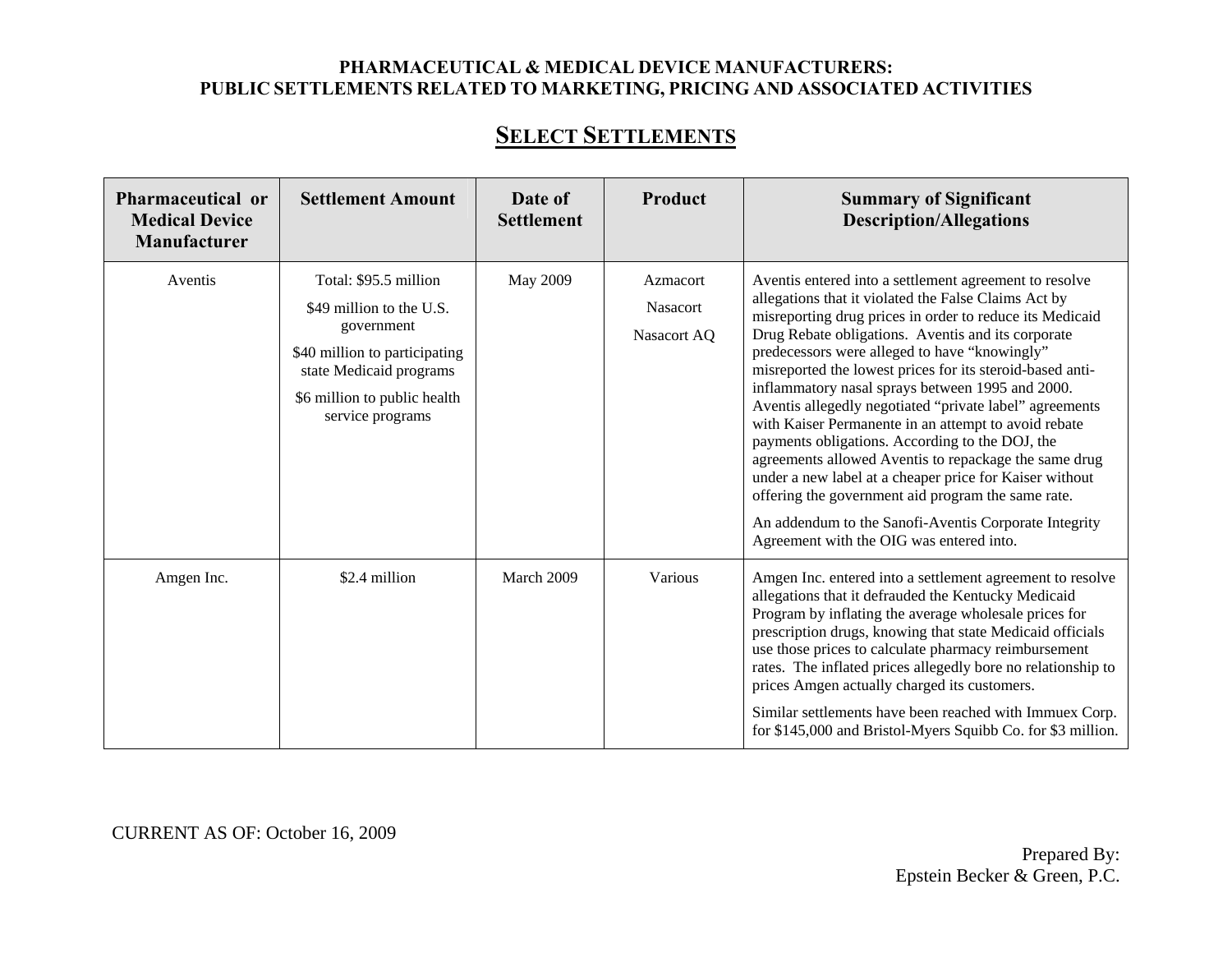## **SELECT SETTLEMENTS**

| Pharmaceutical or<br><b>Medical Device</b><br><b>Manufacturer</b> | <b>Settlement Amount</b>                                                                                                                                                       | Date of<br><b>Settlement</b> | Product | <b>Summary of Significant</b><br><b>Description/Allegations</b>                                                                                                                                                                                                                                                                                                                                                                                                                                                                                                                                                                                                                                                                                                                                                                                                                                                                                                                                                      |
|-------------------------------------------------------------------|--------------------------------------------------------------------------------------------------------------------------------------------------------------------------------|------------------------------|---------|----------------------------------------------------------------------------------------------------------------------------------------------------------------------------------------------------------------------------------------------------------------------------------------------------------------------------------------------------------------------------------------------------------------------------------------------------------------------------------------------------------------------------------------------------------------------------------------------------------------------------------------------------------------------------------------------------------------------------------------------------------------------------------------------------------------------------------------------------------------------------------------------------------------------------------------------------------------------------------------------------------------------|
| <b>Sandoz Pharmaceuticals</b><br>(owned by Novartis Inc.)         | \$78.4 million<br>\$29 million compensatory<br>damages<br>\$50 million punitive<br>damages                                                                                     | February 2009                | Various | An Alabama circuit court ordered Sandoz to pay the state<br>\$78.4 million in compensatory and punitive damages for<br>falsely reporting wholesale drug prices and "marketing the<br>spread."                                                                                                                                                                                                                                                                                                                                                                                                                                                                                                                                                                                                                                                                                                                                                                                                                        |
| Eli Lilly and Company                                             | \$1.415 billion<br>\$515 million criminal fine<br>\$100 million criminal<br>forfeiture<br>\$438 million Federal civil<br>settlement<br>\$362 million state civil<br>settlement | January 2009                 | Zyprexa | Eli Lilly agreed to pay civil and criminal fines totaling<br>\$1.415 billion to settle allegations that it marketed<br>Zyprexa for off-label uses, including the treatment of<br>elderly patients for sleep disorders, Alzheimer's and<br>dementia. Eli Lilly pled guilty to a misdemeanor charge<br>of introducing misbranded drugs into interstate commerce<br>between September 1999 and November 2003, and paid a<br>\$515 million criminal fine and \$100 million in forfeiture.<br>As part of its civil settlement agreement, Eli Lilly paid<br>fines of approximately \$438 million to settle allegations<br>that it caused invalid claims for payment to be submitted<br>to various government programs including Medicaid. Eli<br>Lilly also agreed to pay various state Medicaid programs<br>approximately \$362 million to settle similar claims. The<br>civil settlement settles four whistleblower suits filed by<br>former sales representatives. Eli Lilly entered into a 5<br>year CIA with the OIG. |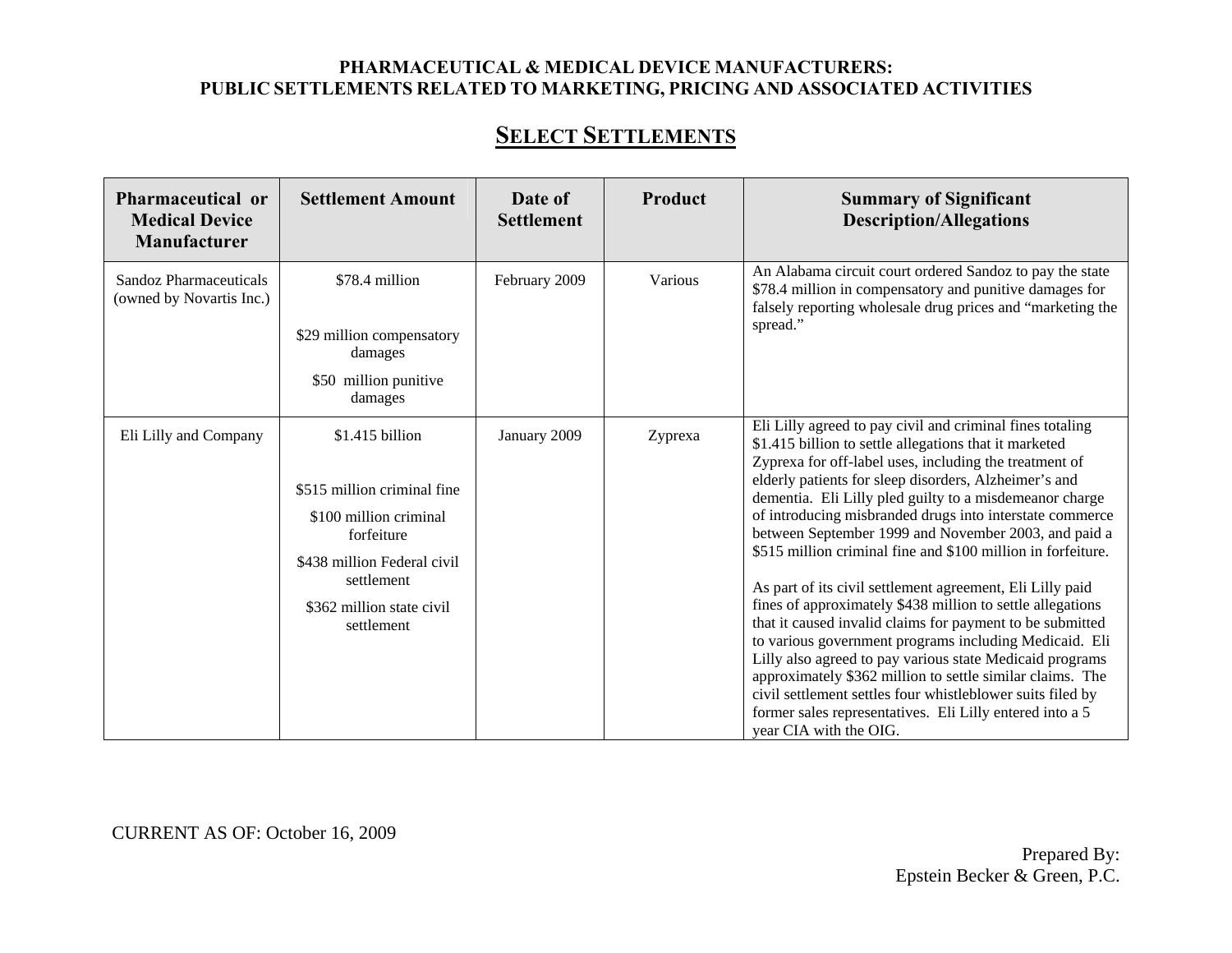| Pharmaceutical or<br><b>Medical Device</b><br><b>Manufacturer</b> | <b>Settlement Amount</b> | Date of<br><b>Settlement</b> | Product                                                                                                                                                                                  | <b>Summary of Significant</b><br><b>Description/Allegations</b>                                                                                                                                                                                              |
|-------------------------------------------------------------------|--------------------------|------------------------------|------------------------------------------------------------------------------------------------------------------------------------------------------------------------------------------|--------------------------------------------------------------------------------------------------------------------------------------------------------------------------------------------------------------------------------------------------------------|
| Dey LP and its<br>subsidiary Mylan Inc.                           | \$5 million              | January 2009                 | Various                                                                                                                                                                                  | Dey LP entered into a settlement agreement with the<br>Mississippi Attorney General to resolve allegations that it<br>manipulated average wholesale prices and used covert<br>discounts, kickbacks and rebates to increase market share.                     |
| Teva Pharmaceuticals<br>USA Inc. and its<br>subsidiary Ivax Corp. | \$7 million              | January 2009                 | Acetaminophen<br>with Codeine,<br>Amiodarone.<br>Carbamazepine,<br>Cephalexin,<br>Clonazepam,<br>Naproxen,<br>Sulfamethoxazole/<br>Trimethoprim,<br>Albuterol,<br>Baclofen,<br>Clozapine | Teva and its subsidiary Ivax agreed to pay \$7 million to<br>the Massachusetts Medicaid program to settle allegations<br>that it falsely inflated prices that were reported to national<br>pharmaceutical price reporting services between 1997 and<br>2003. |
| Amgen Inc. and<br>Immunex                                         | \$1.7 million            | December 2008                | Various                                                                                                                                                                                  | Amgen and its subsidiary Immunex agreed to pay \$1.7<br>million to settle charges that they defrauded Wisconsin's<br>Medicaid program by publishing false average wholesale<br>prices for their products.                                                    |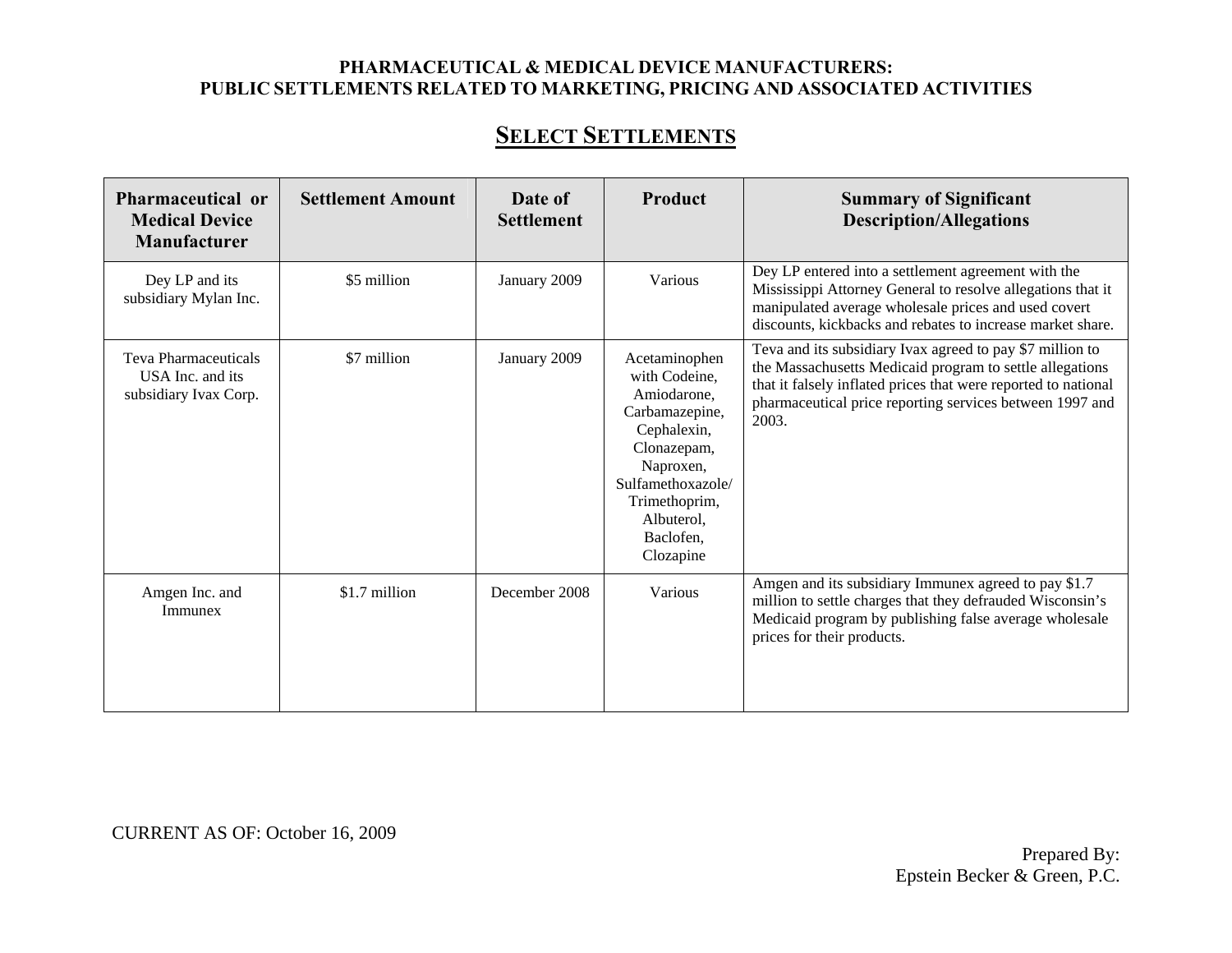| Pharmaceutical or<br><b>Medical Device</b><br><b>Manufacturer</b>                                                   | <b>Settlement Amount</b>                                 | Date of<br><b>Settlement</b> | Product           | <b>Summary of Significant</b><br><b>Description/Allegations</b>                                                                                                                                                                                                                                                                                                                                                                                                                  |
|---------------------------------------------------------------------------------------------------------------------|----------------------------------------------------------|------------------------------|-------------------|----------------------------------------------------------------------------------------------------------------------------------------------------------------------------------------------------------------------------------------------------------------------------------------------------------------------------------------------------------------------------------------------------------------------------------------------------------------------------------|
| Bristol-Myers Squibb<br>Co., KV<br>Pharmaceuticals, Amgen<br>Inc., Roxane<br>Laboratories, Bayer<br>Pharmaceuticals | \$28 million<br>(breakdowns by company<br>not available) | December 2008                | Various           | Several drug manufacturers settled allegations that they<br>fraudulently used a wholesale pricing scheme and caused<br>the Alabama Medicaid Agency to overpay pharmacists<br>and physicians for Medicaid Drugs.                                                                                                                                                                                                                                                                  |
| Bayer HealthCare LLC                                                                                                | \$97.5 million plus interest                             | November 2008                | Diabetic supplies | Bayer agreed to pay \$97.5 million plus interest to settle<br>allegations that it paid kickbacks to a number of diabetic<br>suppliers and caused those suppliers to submit false claims<br>to Medicare. Specifically, the government alleged that<br>Bayer engaged in a cash-for-patient scheme through which<br>the company paid 11 diabetic suppliers to convert their<br>patients to Bayer's products from supplies manufactured<br>by its competitors between 1998 and 2007. |
| Warrick<br>Pharmaceuticals,<br>division of Schering-<br>Plough                                                      | \$31 million                                             | October 2008                 | Various           | Settles a lawsuit filed initially in 2005 that alleges that<br>Warrick Pharmaceuticals, a division of Schering-Plough,<br>did not accurately report prices of drugs sold to<br>pharmacies participating in the Missouri Medicaid<br>program. The lawsuit also alleges that Warrick hid the<br>actual costs of products by providing free samples, rebates<br>and other inducements.                                                                                              |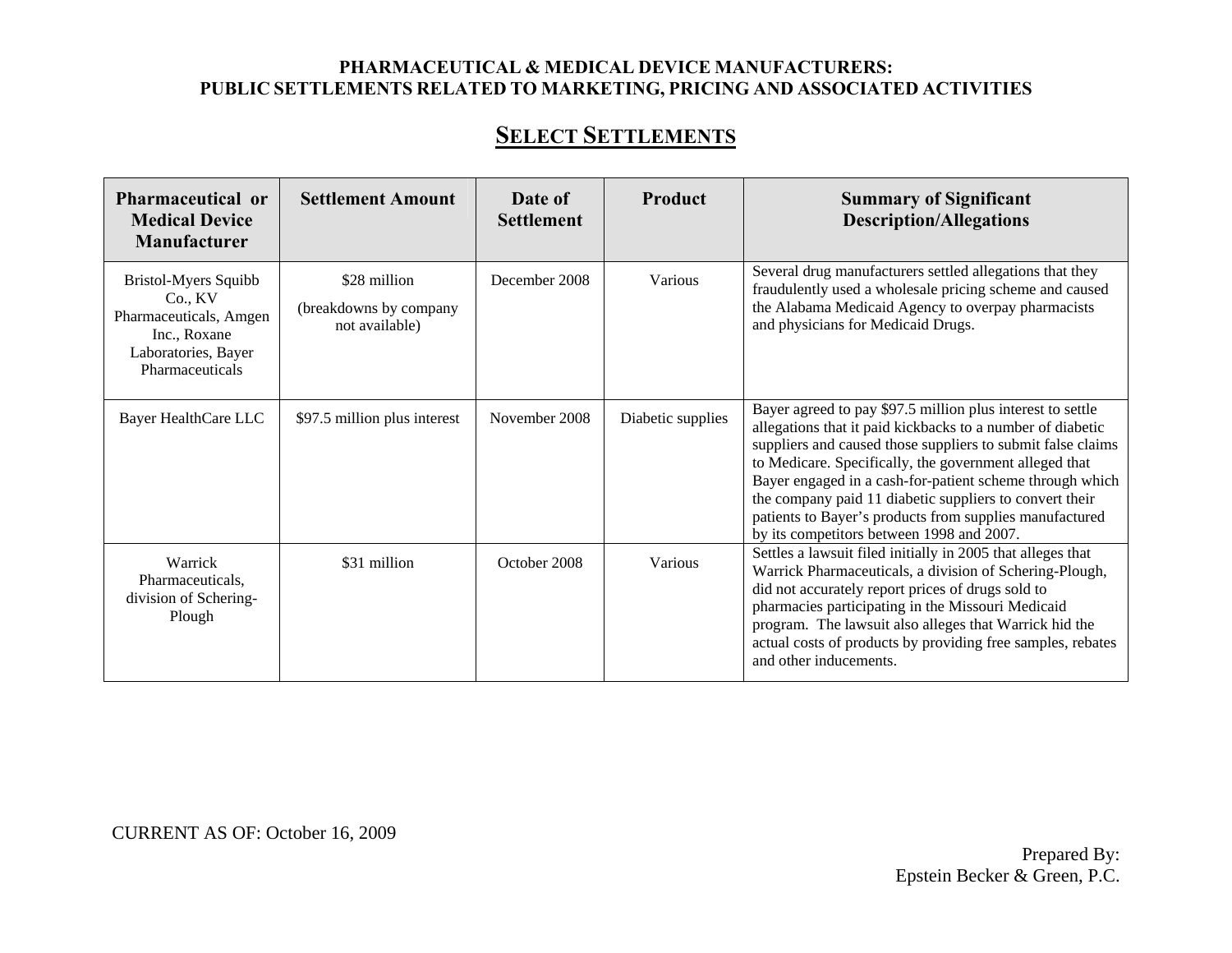| Pharmaceutical or<br><b>Medical Device</b><br><b>Manufacturer</b> | <b>Settlement Amount</b> | Date of<br><b>Settlement</b> | <b>Product</b>         | <b>Summary of Significant</b><br><b>Description/Allegations</b>                                                                                                                                                                                                                                                                                                                                                                                                                                                                                                                                     |
|-------------------------------------------------------------------|--------------------------|------------------------------|------------------------|-----------------------------------------------------------------------------------------------------------------------------------------------------------------------------------------------------------------------------------------------------------------------------------------------------------------------------------------------------------------------------------------------------------------------------------------------------------------------------------------------------------------------------------------------------------------------------------------------------|
| Pfizer Inc.                                                       | \$60 million             | October 2008                 | Celebrex and<br>Bextra | The Company agreed in principle to settle allegations that<br>Pfizer promoted these painkillers for off-label uses and<br>misrepresented the safety of the products. Thirty-three<br>states and the District of Columbia took part in the<br>settlement. This settlement is part of a larger \$894 million<br>deal to settle related personal injury and consumer fraud<br>suits for these products.                                                                                                                                                                                                |
| Eli Lilly and Company                                             | \$62 million             | October 2008                 | Zyprexa                | The Company agreed to settle allegations that it engaged<br>in unfair and deceptive practices when it marketed<br>Zyprexa for off-label uses and failed to adequately<br>disclose potential side effect to healthcare providers.<br>Thirty-three states joined in the settlement. The settlement<br>requires Eli Lilly to, among other things, disclose<br>information about grants on its website, provide each<br>participating Attorney General a list of promotional<br>speakers and consultants who were paid more than \$100,<br>and register and submit results for certain clinical trials. |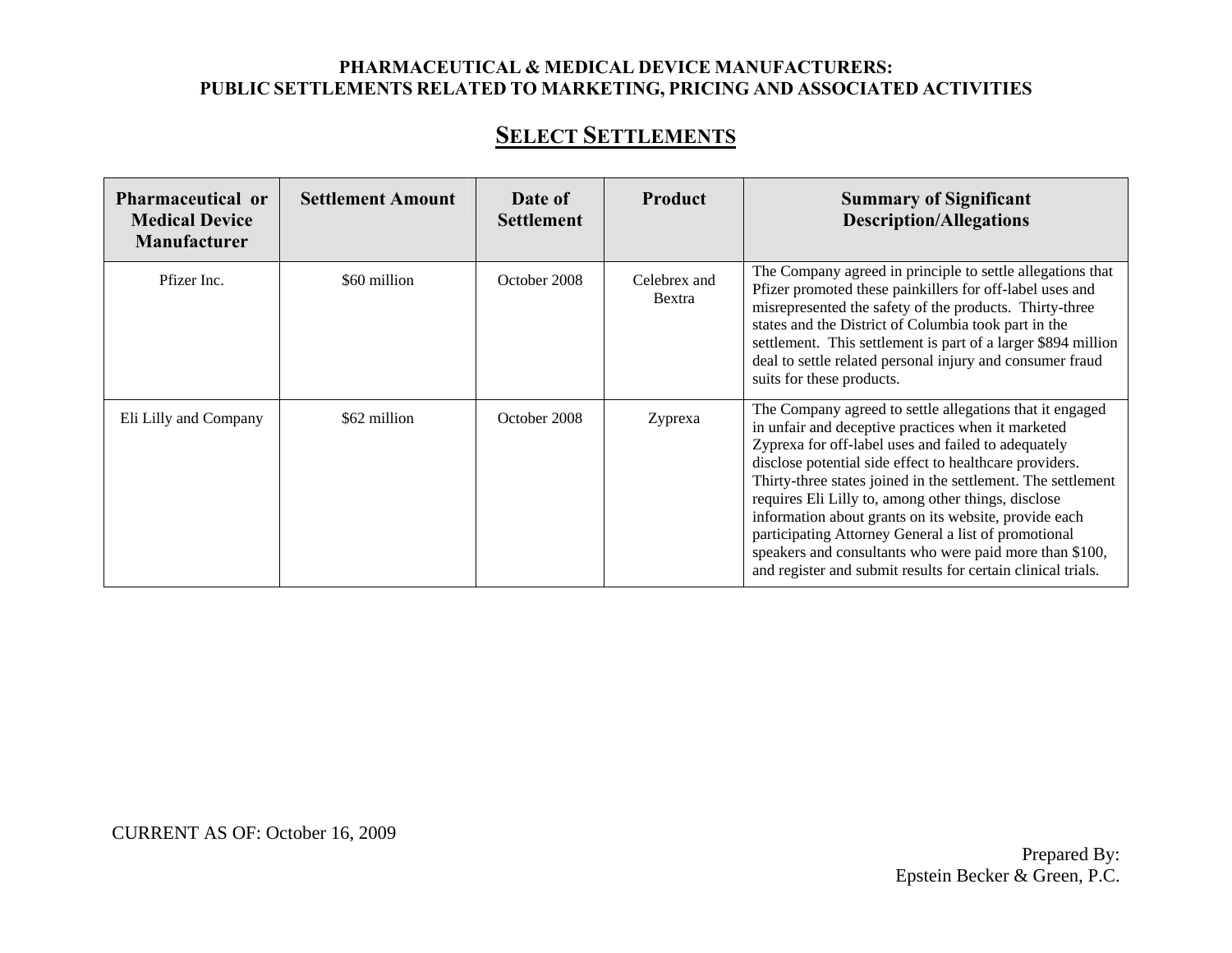## **SELECT SETTLEMENTS**

| <b>Pharmaceutical or</b><br><b>Medical Device</b><br><b>Manufacturer</b> | <b>Settlement Amount</b> | Date of<br><b>Settlement</b>                                                 | Product                                                   | <b>Summary of Significant</b><br><b>Description/Allegations</b>                                                                                                                                                                                                                                                                                                                                                                                                                                                                                                                                                                                                                                                                                     |
|--------------------------------------------------------------------------|--------------------------|------------------------------------------------------------------------------|-----------------------------------------------------------|-----------------------------------------------------------------------------------------------------------------------------------------------------------------------------------------------------------------------------------------------------------------------------------------------------------------------------------------------------------------------------------------------------------------------------------------------------------------------------------------------------------------------------------------------------------------------------------------------------------------------------------------------------------------------------------------------------------------------------------------------------|
| Cephalon Inc.                                                            | \$425 million            | September 2008<br>Agreement in<br>Principle<br>announced in<br>November 2007 | Gabitril, Provigil,<br>Actiq                              | Cephalon has agreed to a settlement with the Philadelphia<br>U.S. Attorney's Office and the U.S. Department of Justice<br>after being investigated for off-label sales and marketing<br>practices of Gabitril (epilepsy drug), Provigil (narcolepsy<br>drug) and Actiq (cancer pain reliever). Under the<br>agreement, Cephalon paid \$425 million as part of a<br>comprehensive settlement of all Federal and related state<br>Medicaid claims. Cephalon also agreed to a single<br>misdemeanor violation of the Federal Food, Drug, and<br>Cosmetic Act and entered into a corporate integrity<br>agreement with the OIG. The settlement involved four qui<br>tam actions, three of which were filed by former Cephalon<br>sales representatives. |
| Boehringer Ingelheim<br>Roxane, Inc.                                     | \$1.8 million            | September 2008                                                               | Various products<br>reimbursed by the<br>Medicaid program | The Company agreed to pay the Commonwealth of<br>Massachusetts to settle False Claims Act allegations that<br>charged that falsely inflated the average wholesale prices<br>of its drugs resulting in the Medicaid program overpaying<br>for products.                                                                                                                                                                                                                                                                                                                                                                                                                                                                                              |
| <b>Abbott Laboratories</b>                                               | \$28 million             | September 2008                                                               | Various products<br>reimbursed by the<br>Medicaid program | The Company agreed to pay to settle Medicaid-fraud<br>allegations filed by a whistleblower in the State of Texas<br>alleging that it misreported prices for Medicaid products<br>causing the State to overpay for products. The Company<br>also agreed to make quarterly report of the average<br>manufacturer's price to the Texas Vendor Drug Program<br>for each Company product on the Texas Drug Code Index<br>for a period of 10 years.                                                                                                                                                                                                                                                                                                       |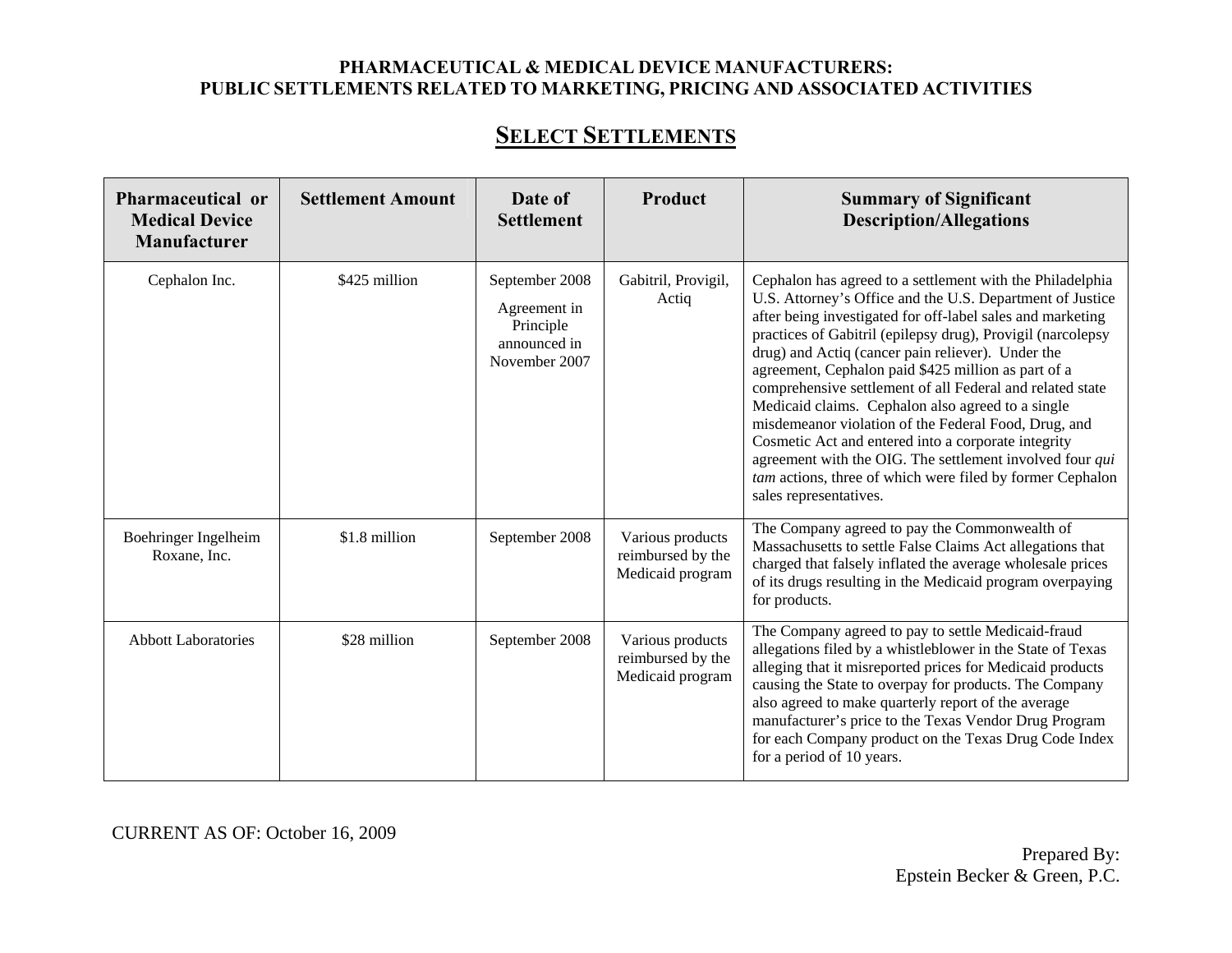## **SELECT SETTLEMENTS**

| Pharmaceutical or<br><b>Medical Device</b><br>Manufacturer | <b>Settlement Amount</b> | Date of<br><b>Settlement</b> | Product                                                                                    | <b>Summary of Significant</b><br><b>Description/Allegations</b>                                                                                                                                                                                                                                                                                                                                                                                                                                                                                                                                                                                                                                                                                                                     |
|------------------------------------------------------------|--------------------------|------------------------------|--------------------------------------------------------------------------------------------|-------------------------------------------------------------------------------------------------------------------------------------------------------------------------------------------------------------------------------------------------------------------------------------------------------------------------------------------------------------------------------------------------------------------------------------------------------------------------------------------------------------------------------------------------------------------------------------------------------------------------------------------------------------------------------------------------------------------------------------------------------------------------------------|
| Walgreen Co.                                               | \$35 million             | <b>June 2008</b>             | Ranitidine<br>(Zantac),<br>Fluoxetine<br>(Prozac), Eldepryl<br>or Selegiline<br>(Eldepryl) | Walgreen Co. agreed to pay a total of \$35 million to the<br>federal government, 42 states and Puerto Rico to settle<br>Medicaid prescription drug fraud claims initiated by a<br>whistleblower. For each of three drugs (Ranitidine,<br>Fluoxetine and Eldepryl), Walgreens allegedly switched<br>Medicaid patients from a cheaper version of the drug to a<br>more expensive version solely to increase the<br>reimbursement rate. As part of the settlement, Walgreens<br>also agreed to enter into a five-year CIA with HHS OIG to<br>prevent the company from engaging in this type of drug<br>switching activity in the future.                                                                                                                                               |
| Express Scripts Inc.                                       | \$9.5 million            | May 2008                     | statins                                                                                    | Pharmacy benefits manager, Express Scripts Inc., agreed<br>to pay \$9.5 million to settle states' claims that it<br>improperly encouraged physicians to switch patients to<br>different brand-name prescription drugs. Express Scripts<br>denied any wrongdoing, but agreed to pay 28 states and<br>the District of Columbia \$9.3 million for alleged<br>violations of consumer protection laws. The company also<br>agreed to pay patients \$200,000 for costs related to<br>switches between statins. The states alleged that Express<br>Scripts encouraged physicians to switch patients to<br>different brand-name prescription drugs without<br>adequately disclosing information about potential<br>consumer costs or rebates that the company earned from<br>manufacturers. |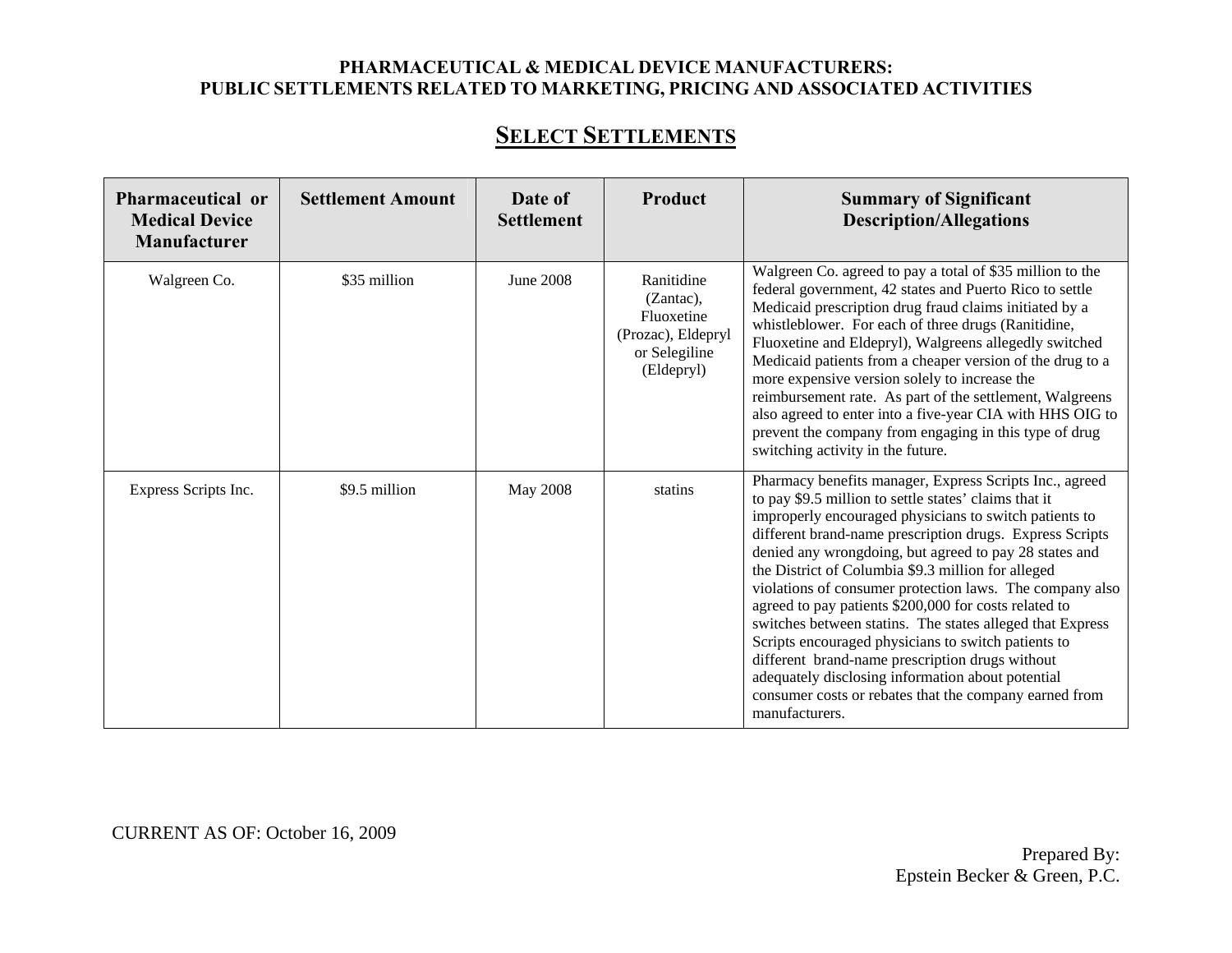## **SELECT SETTLEMENTS**

| <b>Pharmaceutical or</b><br><b>Medical Device</b><br><b>Manufacturer</b> | <b>Settlement Amount</b> | Date of<br><b>Settlement</b> | Product                  | <b>Summary of Significant</b><br><b>Description/Allegations</b>                                                                                                                                                                                                                                                                                                                                                                                                                                                                                                                                                                                                                                                                                                                                                                                                                                                                                                                                                                                                                                                                                                                 |
|--------------------------------------------------------------------------|--------------------------|------------------------------|--------------------------|---------------------------------------------------------------------------------------------------------------------------------------------------------------------------------------------------------------------------------------------------------------------------------------------------------------------------------------------------------------------------------------------------------------------------------------------------------------------------------------------------------------------------------------------------------------------------------------------------------------------------------------------------------------------------------------------------------------------------------------------------------------------------------------------------------------------------------------------------------------------------------------------------------------------------------------------------------------------------------------------------------------------------------------------------------------------------------------------------------------------------------------------------------------------------------|
| Medtronic Spine, LLC,<br>formerly known as<br>Kyphon, Inc.               | \$75 million             | May 2008                     | Kyphoplasty<br>procedure | Medtronic Spine entered into an agreement with the DOJ<br>and OIG in May 2008 to settle allegations that it "engaged<br>in a seven-year marketing scheme that resulted in certain<br>hospitals billing Medicare for certain kyphoplasties<br>performed on an inpatient basis rather than less costly and<br>clinically appropriate outpatient kyphoplasty treatment,"<br>in violation of the Federal False Claims Act. Medtronic<br>also entered into a Corporate Integrity Agreement (CIA).                                                                                                                                                                                                                                                                                                                                                                                                                                                                                                                                                                                                                                                                                    |
| Otsuka Pharmaceutical<br>Co. Ltd.                                        | \$4 million              | March 2008                   | Abilify                  | The U.S. subsidiary of the Japanese drug firm Otsuka<br>Pharmaceutical Co. Ltd. agreed to pay \$4 million to settle<br>allegations that it violated the False Claims Act by<br>marketing the antipsychotic drug Abilify off-label for<br>pediatric and geriatric dementia-related psychosis. The<br>drug received FDA approval only for the treatment of<br>bipolar disorder and schizophrenia in adults. The case was<br>handled by the U.S. Attorney's office in Boston and<br>DOJ's civil division. The settlement involved the last of<br>the allegations in a qui tam action that also included<br>charges against Bristol-Myers Squibb Co., a co-promote<br>partner with Otsuka, for its involvement in the off-label<br>marketing of Abilify. In September 2007, Bristol-Myers<br>entered into a \$515 million settlement agreement to<br>resolve the Abilify-related charges and unrelated drug<br>pricing-related allegations. Of the \$4 million settlement,<br>\$2.3 million will go to the federal government, and the<br>remaining \$1.7 million will go to state Medicaid<br>programs. As part of the settlement, Otsuka also entered<br>into a CIA with HHS OIG. |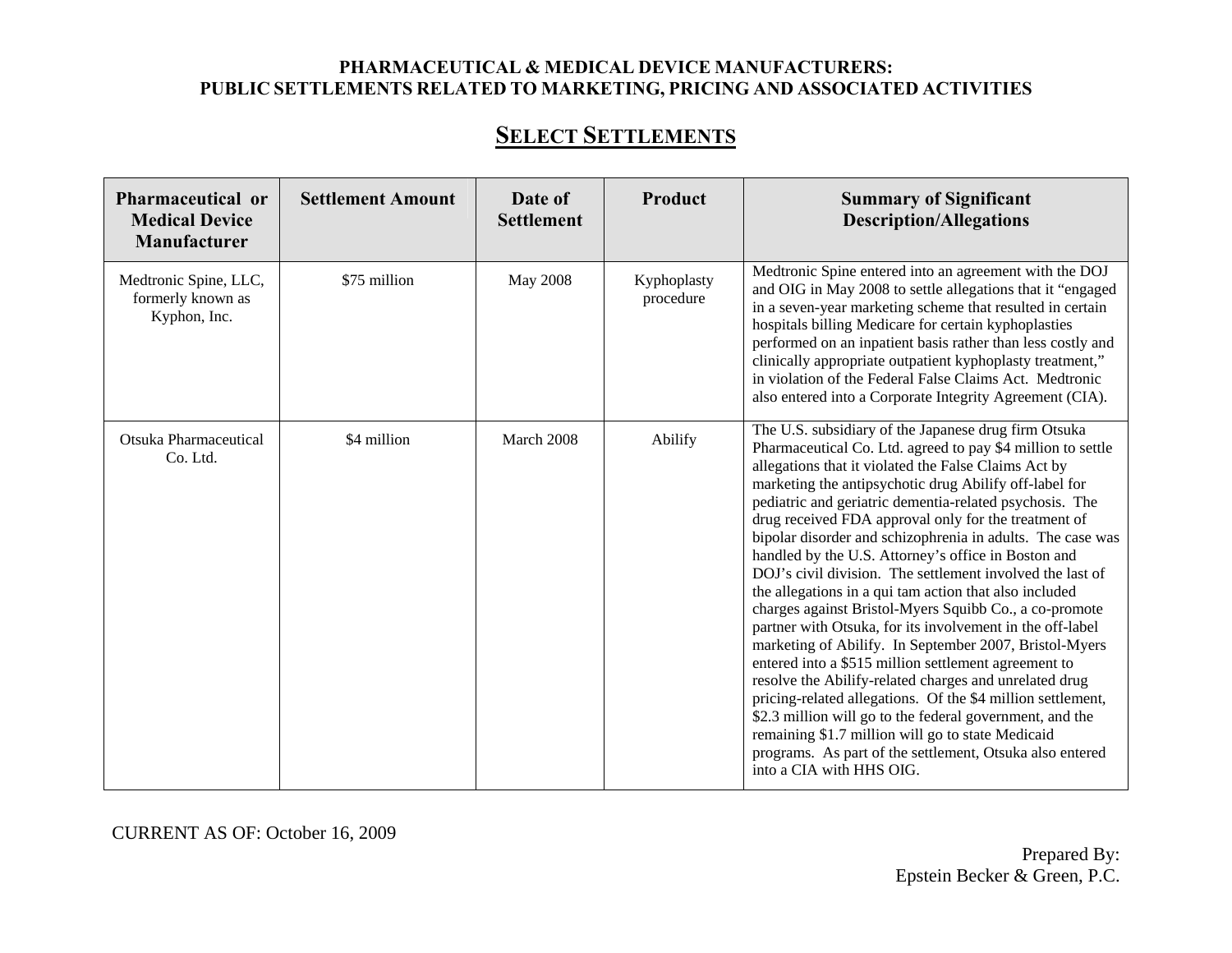## **SELECT SETTLEMENTS**

| Pharmaceutical or<br><b>Medical Device</b><br><b>Manufacturer</b> | <b>Settlement Amount</b> | Date of<br><b>Settlement</b> | Product    | <b>Summary of Significant</b><br><b>Description/Allegations</b>                                                                                                                                                                                                                                                                                                                                                                                                                                                                                                                                                                                                                                                                                                                                                                                                                                                                                                                                                                                                                                                                                                                                                             |
|-------------------------------------------------------------------|--------------------------|------------------------------|------------|-----------------------------------------------------------------------------------------------------------------------------------------------------------------------------------------------------------------------------------------------------------------------------------------------------------------------------------------------------------------------------------------------------------------------------------------------------------------------------------------------------------------------------------------------------------------------------------------------------------------------------------------------------------------------------------------------------------------------------------------------------------------------------------------------------------------------------------------------------------------------------------------------------------------------------------------------------------------------------------------------------------------------------------------------------------------------------------------------------------------------------------------------------------------------------------------------------------------------------|
| CVS Caremark Corp.                                                | \$36.7 million           | March 2008                   | Ranitidine | CVS Caremark Corp. agreed to pay \$36.7 million to<br>resolve claims that, between 2000 and 2006, it improperly<br>switched patients from a tablet version of the generic drug<br>Ranitidine to a more expensive capsule version to increase<br>Medicaid reimbursement while providing no additional<br>medical benefit to beneficiaries. In 2003, a qui tam action<br>was filed under the False Claims Act in the U.S. District<br>Court for the District of Illinois. The U.S. Attorney's<br>Office in Chicago supervised the joint federal and state<br>health care fraud investigation with assistance from DOJ's<br>Civil Division; the National Association of Medicaid<br>Fraud Control Units; HHS OIG; the Federal Bureau of<br>Investigation; and the U.S. Food and Drug Administration.<br>The federal government will receive approximately \$21.1<br>million of the settlement, and 23 states and the District of<br>Columbia will share \$15.6 million under separate<br>settlement agreements. The whistleblower, a licensed<br>pharmacist, will receive more than \$4.3 million as his<br>share of the federal and state agreements. CVS Caremark<br>also agreed to enter into a five-year CIA with HHS OIG. |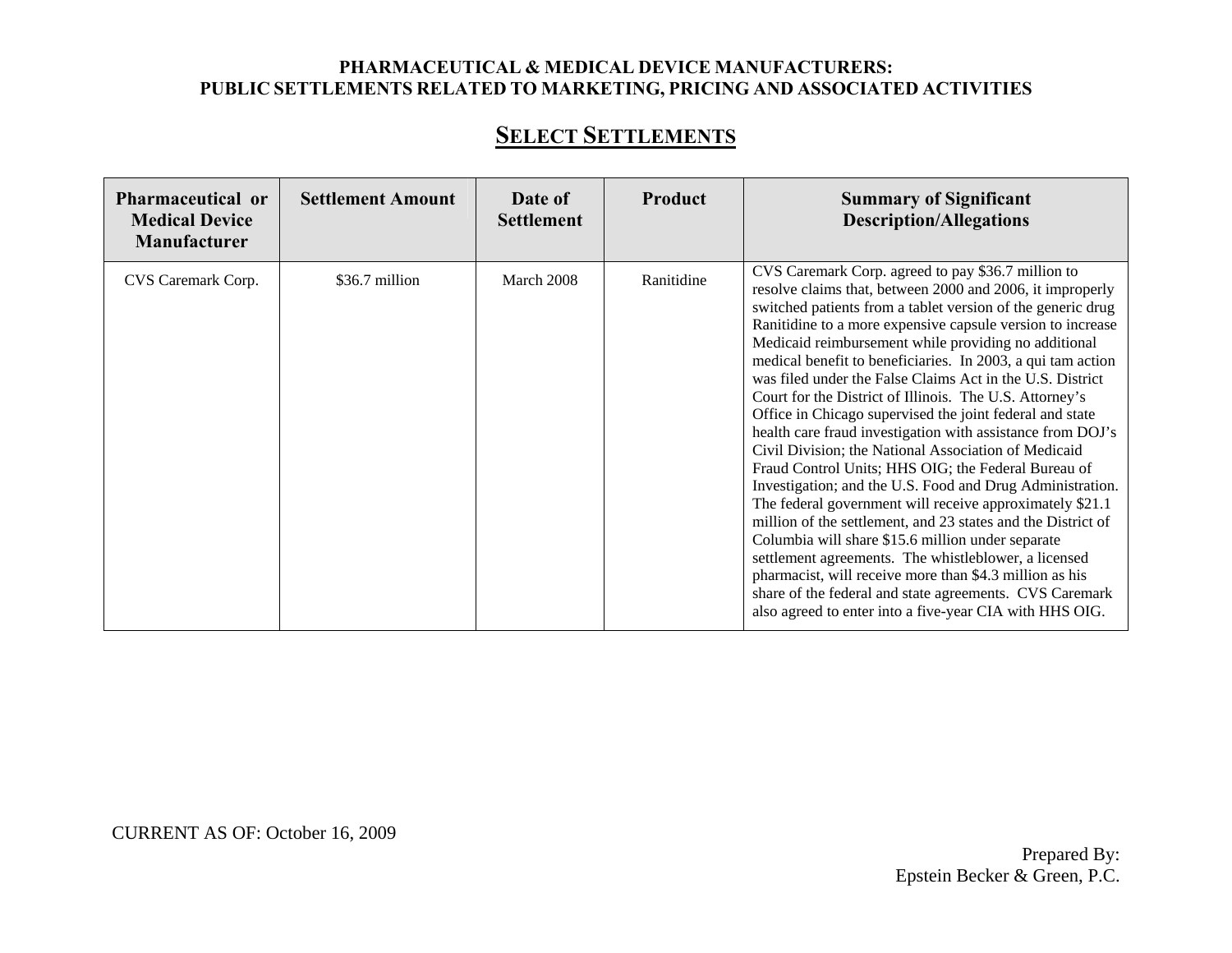| <b>Pharmaceutical or</b><br><b>Medical Device</b><br><b>Manufacturer</b> | <b>Settlement Amount</b> | Date of<br><b>Settlement</b> | Product                                                             | <b>Summary of Significant</b><br><b>Description/Allegations</b>                                                                                                                                                                                                                                                                                                                                                                                                                                                                                                                                                                                                                                                                                                                                                                                                                                                                                                                                                                                                                                                                               |
|--------------------------------------------------------------------------|--------------------------|------------------------------|---------------------------------------------------------------------|-----------------------------------------------------------------------------------------------------------------------------------------------------------------------------------------------------------------------------------------------------------------------------------------------------------------------------------------------------------------------------------------------------------------------------------------------------------------------------------------------------------------------------------------------------------------------------------------------------------------------------------------------------------------------------------------------------------------------------------------------------------------------------------------------------------------------------------------------------------------------------------------------------------------------------------------------------------------------------------------------------------------------------------------------------------------------------------------------------------------------------------------------|
| Caremark                                                                 | \$41 million             | February 2008                | Drug interchange<br>program involving<br>cholesterol<br>medications | Caremark agreed to pay \$41 million to 28 states and the<br>District of Columbia to settle claims of deceptive business<br>practices. The states alleged that Caremark encouraged<br>doctors to switch patients to different brand name<br>prescriptions, while falsely claiming that switching<br>medications would save the consumers money and<br>concealing the fact that rebates acquired through the<br>switching process would not be passed along to health<br>plans and patients. The states also claimed that Caremark<br>restocked and reshipped prescriptions that had been<br>returned to the company's mail order pharmacies.<br>Caremark will pay \$2.5 million in direct reimbursements<br>to consumers, while \$22 million of the settlement will be<br>used by the states to support programs for low-income,<br>disabled or elderly consumers, and \$16.5 million of the<br>settlement will pay for the states' investigation costs. The<br>settlement agreement further requires Caremark to update<br>its business practices, including its procedures for<br>soliciting and carrying out patient prescription switches. |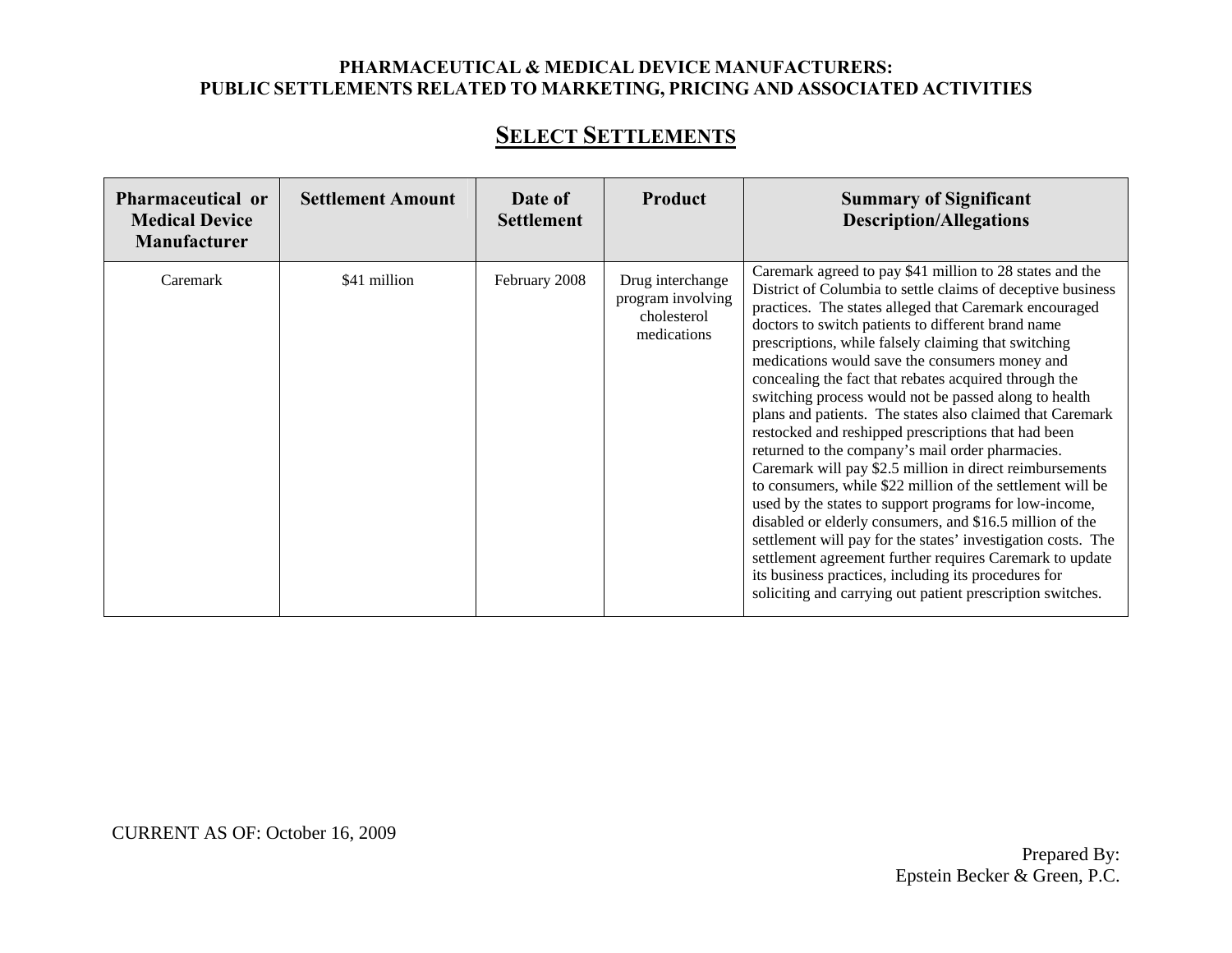| <b>Pharmaceutical or</b><br><b>Medical Device</b><br><b>Manufacturer</b> | <b>Settlement Amount</b>                                                                                                                    | Date of<br><b>Settlement</b> | Product                             | <b>Summary of Significant</b><br><b>Description/Allegations</b>                                                                                                                                                                                                                                                                                                                                                                                                                                                                                                                                                                                                                        |
|--------------------------------------------------------------------------|---------------------------------------------------------------------------------------------------------------------------------------------|------------------------------|-------------------------------------|----------------------------------------------------------------------------------------------------------------------------------------------------------------------------------------------------------------------------------------------------------------------------------------------------------------------------------------------------------------------------------------------------------------------------------------------------------------------------------------------------------------------------------------------------------------------------------------------------------------------------------------------------------------------------------------|
| Merck & Co.                                                              | Total: \$650 million<br>\$360 million to the federal<br>government<br>\$290 million to 49 states<br>(not Arizona) $\&$<br>Washington, $DC1$ | February 2008                | Mevacor<br>Vioxx<br>Zocor<br>Pepcid | Merck $& Co.$ entered into a settlement agreement to<br>resolve allegations that Merck paid kickbacks to doctors to<br>induce them to prescribe certain drugs. The settlement<br>also resolves False Claims Act suits that accused the<br>company of overcharging Medicare. <sup>2</sup> Merck argued that it<br>did not have to report any discounted prices that are<br>"nominal" in amount. However, the DOJ claimed that the<br>prices Merck offered hospitals were improperly termed as<br>"nominal" and, therefore, the exception to the Medicaid<br>Rebate Statute did not apply.<br>Merck also agreed to enter into a five year Corporate<br>Integrity Agreement with the OIG. |

<span id="page-14-0"></span><sup>&</sup>lt;sup>1</sup> The three False Claims Act suits were filed by two individuals, Dean Steinke and William St. John LaCorte. Steinke commenced suit in both Pennsylvania and Nevada, whereas LaCorte commenced suit in Louisiana. Therefore, there is a certain degree of confusion in reports as to whether the settlement resolves two or three qui tam actions.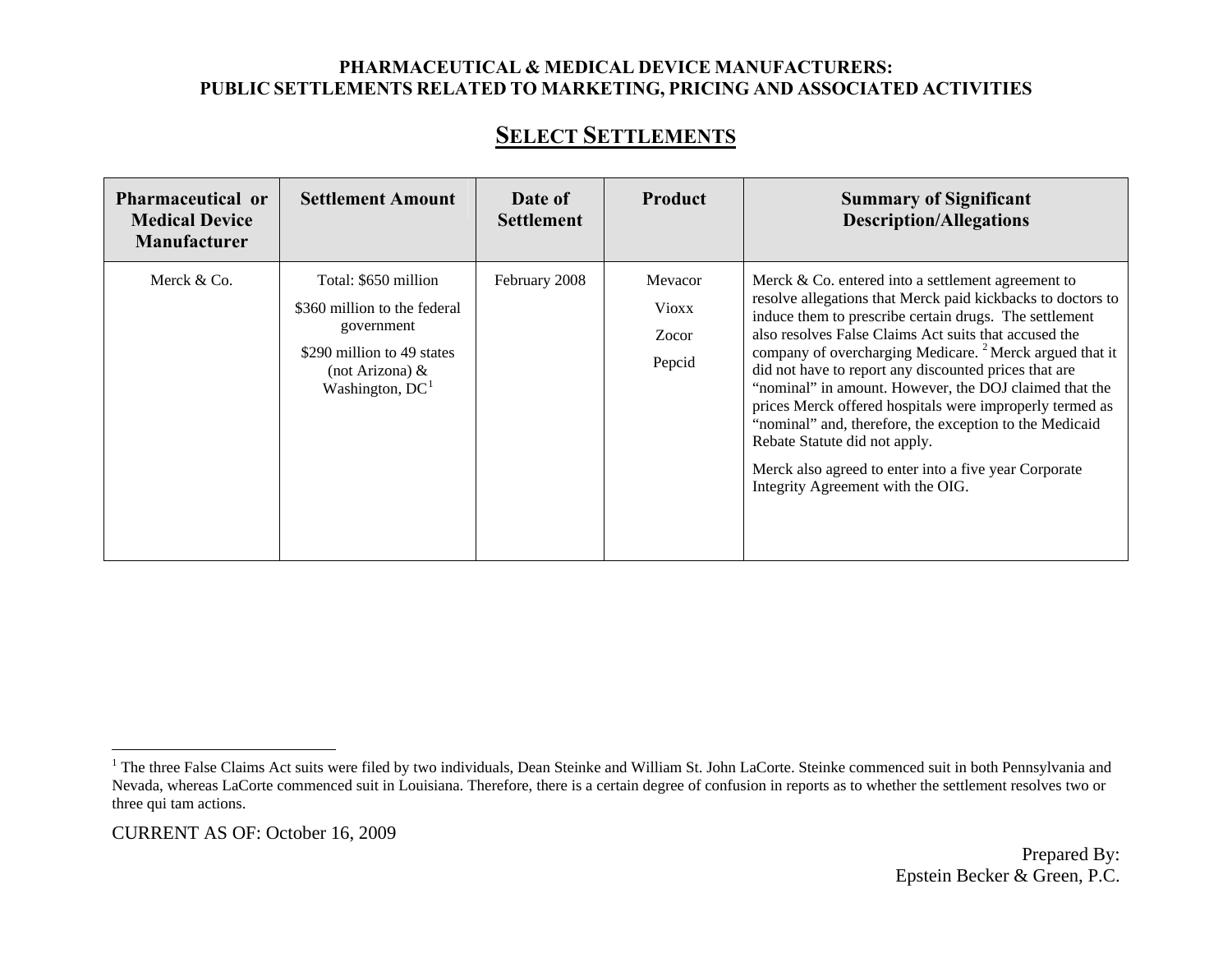## **SELECT SETTLEMENTS**

| <b>Pharmaceutical or</b><br><b>Medical Device</b><br><b>Manufacturer</b> | <b>Settlement Amount</b> | Date of<br><b>Settlement</b> | Product                   | <b>Summary of Significant</b><br><b>Description/Allegations</b>                                                                                                                                                                                                                                                                                                                                                                                                                                                                                                                                                                                                                                                                                                                                                                                                                                              |
|--------------------------------------------------------------------------|--------------------------|------------------------------|---------------------------|--------------------------------------------------------------------------------------------------------------------------------------------------------------------------------------------------------------------------------------------------------------------------------------------------------------------------------------------------------------------------------------------------------------------------------------------------------------------------------------------------------------------------------------------------------------------------------------------------------------------------------------------------------------------------------------------------------------------------------------------------------------------------------------------------------------------------------------------------------------------------------------------------------------|
| Merck & Company                                                          | \$650 million            | February 2008                | Zocor<br><b>Vioxx</b>     | Merck agreed to pay \$650 million to the federal<br>government and states to resolve allegations in two<br>separate lawsuits that it failed to pay proper rebates to<br>Medicaid and other government health care programs.<br>The settlement agreements also resolve allegations that<br>Merck paid illegal remuneration to health care providers to<br>induce them to prescribe the company's products. The<br>two whistleblower lawsuits were filed under the False<br>Claims Act in the U.S. District Court for the Eastern<br>District of Pennsylvania and in the U.S. District Court for<br>the Eastern District of Louisiana. Under the combined<br>settlement agreements, Merck will pay the federal<br>government \$355.5 million plus interest, and pay the states<br>\$293.5 million plus interest. Merck also agreed to enter<br>into a five-year corporate integrity agreement with the<br>OIG. |
| Glaxo Smith Kline                                                        | \$1.4 million            | November 2007                | Kytril; Zofran;<br>Amoxil | Glaxo Smith Kline ("GSK") agreed to a settlement with<br>the Texas Attorney General to pay \$1.4 million for<br>reporting false, inflated prices to the state Medicaid<br>program for three prescription drugs between 1994 and<br>2002. The products included the anti-emetic drugs Kytril<br>and Zofran, as well as the antibiotic Amoxil. Federal and<br>state damages for the three drugs totaled nearly \$2.8<br>million, of which 60% was remitted to the federal<br>government. Texas will receive approximately \$1.4<br>million, including attorneys' fees.                                                                                                                                                                                                                                                                                                                                         |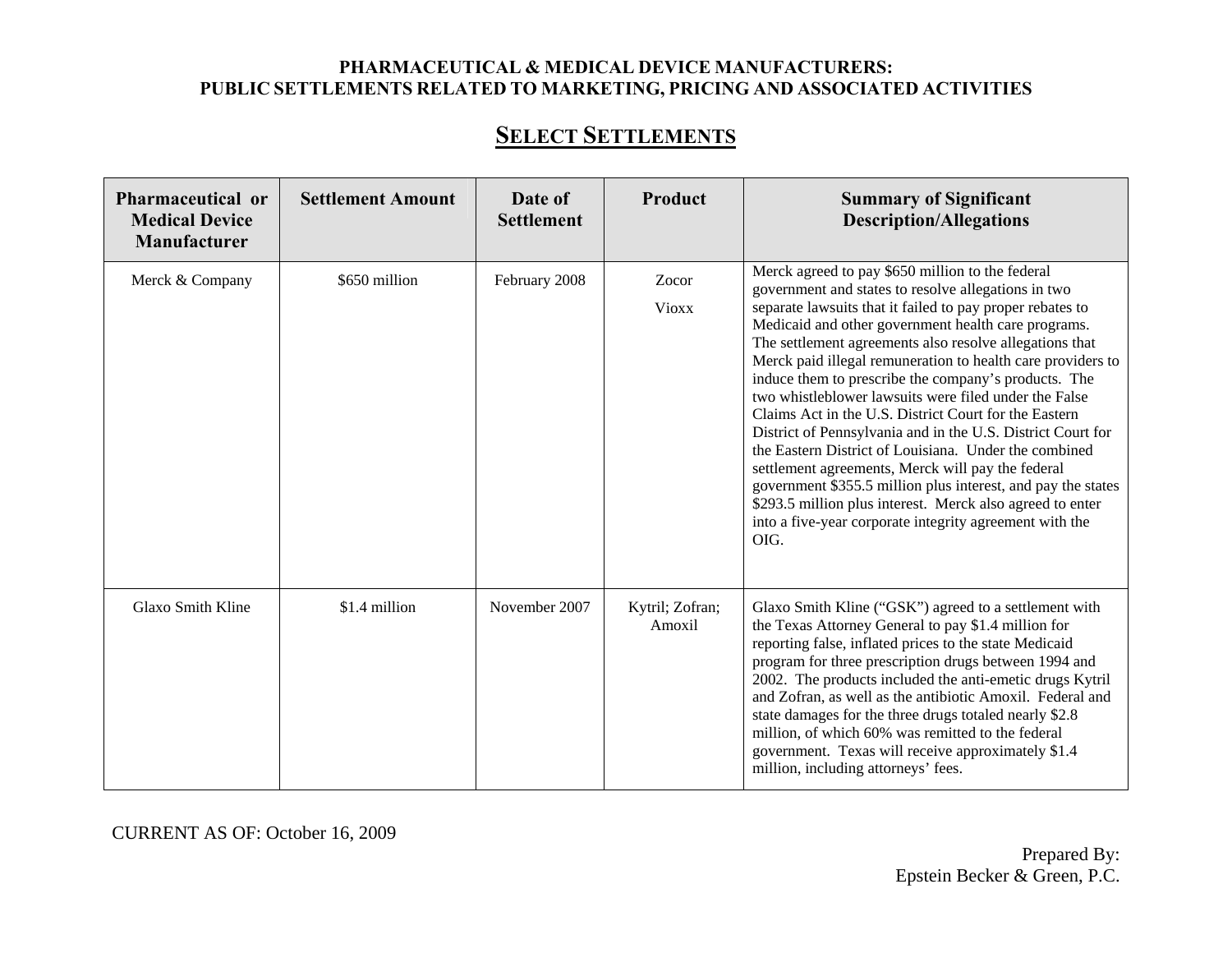## **SELECT SETTLEMENTS**

| Pharmaceutical or<br><b>Medical Device</b><br>Manufacturer | <b>Settlement Amount</b> | Date of<br><b>Settlement</b> | Product                           | <b>Summary of Significant</b><br><b>Description/Allegations</b>                                                                                                                                                                                                                                                                                                                                           |
|------------------------------------------------------------|--------------------------|------------------------------|-----------------------------------|-----------------------------------------------------------------------------------------------------------------------------------------------------------------------------------------------------------------------------------------------------------------------------------------------------------------------------------------------------------------------------------------------------------|
| <b>Stryker Orthopedics</b>                                 | N/A                      | September 2007               | Hip and knee<br>surgical implants | Stryker entered into a 18 month non-prosecution<br>agreement (NPA) in September 2007 with the United<br>States Attorney's Office for the District of New Jersey to<br>settle an investigation related to violations of the Federal<br>Anti-Kickback Statute between 2002 and 2006.<br>The company agrees to prominently post the DPA on its<br>website for the term of the DPA; comply with certain legal |
|                                                            |                          |                              |                                   | and compliance measures outlined in the DPA; and engage<br>a Monitor.                                                                                                                                                                                                                                                                                                                                     |
| Biomet, Inc.                                               | \$26.9 million           | September 2007               | Hip and knee                      | Entered into an 18 month Deferred Prosecution Agreement<br>("DPA") in September 2007 with the United States                                                                                                                                                                                                                                                                                               |
| DePuy Orthopedics, Inc.                                    | \$84.7 million           |                              | surgical implants                 | Attorney's Office for the District of New Jersey.<br>Simultaneously, a criminal complaint was filed in the                                                                                                                                                                                                                                                                                                |
| Smith & Nephew, Inc.<br>Zimmer, Inc.                       | \$28.9 million           |                              |                                   | United States District Court for the District of New Jersey,<br>charging the Company with conspiracy to commit<br>violations of the Federal Anti-Kickback Statute between                                                                                                                                                                                                                                 |
|                                                            | $$169.5$ million         |                              |                                   | 2002 and 2006.                                                                                                                                                                                                                                                                                                                                                                                            |
|                                                            |                          |                              |                                   | Each company agrees to prominently post the DPA on its<br>website for the term of the DPA; comply with certain legal<br>and compliance measures outlined in the DPA; and engage<br>a Monitor.                                                                                                                                                                                                             |
|                                                            |                          |                              |                                   | Each company also entered into a civil settlement with the<br>DOJ and OIG for allegations related to the Federal Anti-<br>Kickback Statute and False Claims Act. Each company<br>agreed to a 5 year CIA.                                                                                                                                                                                                  |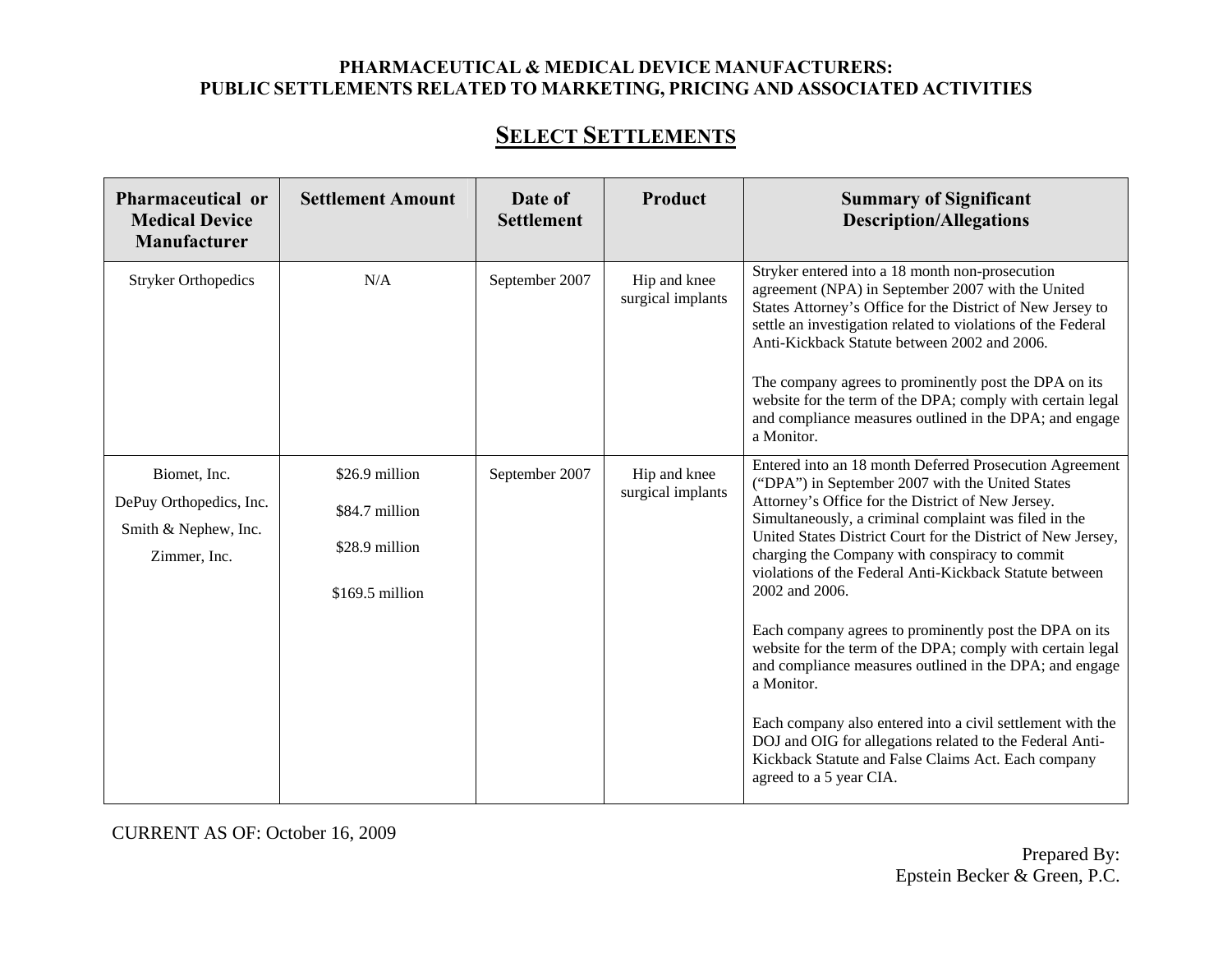| Pharmaceutical or<br><b>Medical Device</b><br>Manufacturer | <b>Settlement Amount</b> | Date of<br><b>Settlement</b> | <b>Product</b>                                  | <b>Summary of Significant</b><br><b>Description/Allegations</b>                                                                                                                                                                                                                                                                                                                                                                                                                                                                                                                                                                                                                                                                                                                                                                                                                                                                                                                                                                                                                                                                                                                                                                                                                                                                                                                                      |
|------------------------------------------------------------|--------------------------|------------------------------|-------------------------------------------------|------------------------------------------------------------------------------------------------------------------------------------------------------------------------------------------------------------------------------------------------------------------------------------------------------------------------------------------------------------------------------------------------------------------------------------------------------------------------------------------------------------------------------------------------------------------------------------------------------------------------------------------------------------------------------------------------------------------------------------------------------------------------------------------------------------------------------------------------------------------------------------------------------------------------------------------------------------------------------------------------------------------------------------------------------------------------------------------------------------------------------------------------------------------------------------------------------------------------------------------------------------------------------------------------------------------------------------------------------------------------------------------------------|
| Bristol-Myers Squibb<br>Company                            | \$515 million            | September 2007               | Abilify, Serzone,<br>Plavix, Pravachol<br>Taxol | Bristol-Myers Squibb Company (BMS) and its wholly<br>owned subsidiary, Apothecon, Inc., agreed to pay over<br>\$515 million to resolve a series of civil allegations related<br>to drug marketing and pricing for drugs that included<br>Abilify, Serzone, Plavix, Pravachol, and Taxol. The<br>government alleged that from approximately 2000 through<br>mid-2003, BMS knowingly and willfully paid illegal<br>remuneration to health care providers to induce them to<br>purchase BMS drugs. The government also alleged that<br>from 1994 through 2001, Apothecon paid illegal<br>remuneration such as stocking allowances, price protection<br>payments, market share payments, and free goods in order<br>to induce retail pharmacies and wholesalers to buy its<br>products, thus causing the submission of false and<br>fraudulent claims to the federal health care programs. The<br>government further alleged that from 2002 through 2005,<br>BMS knowingly promoted Abilify, an antipsychotic drug,<br>for "off-label" uses that included pediatric use and<br>treatment for dementia-related psychosis. The government<br>also charged both BMS and Apothecon with using<br>fraudulent and inflated prices for various oncology and<br>generic drug products. Finally, the government alleged<br>that BMS knowingly misreported its best price for<br>Serzone, an anti-depression drug. |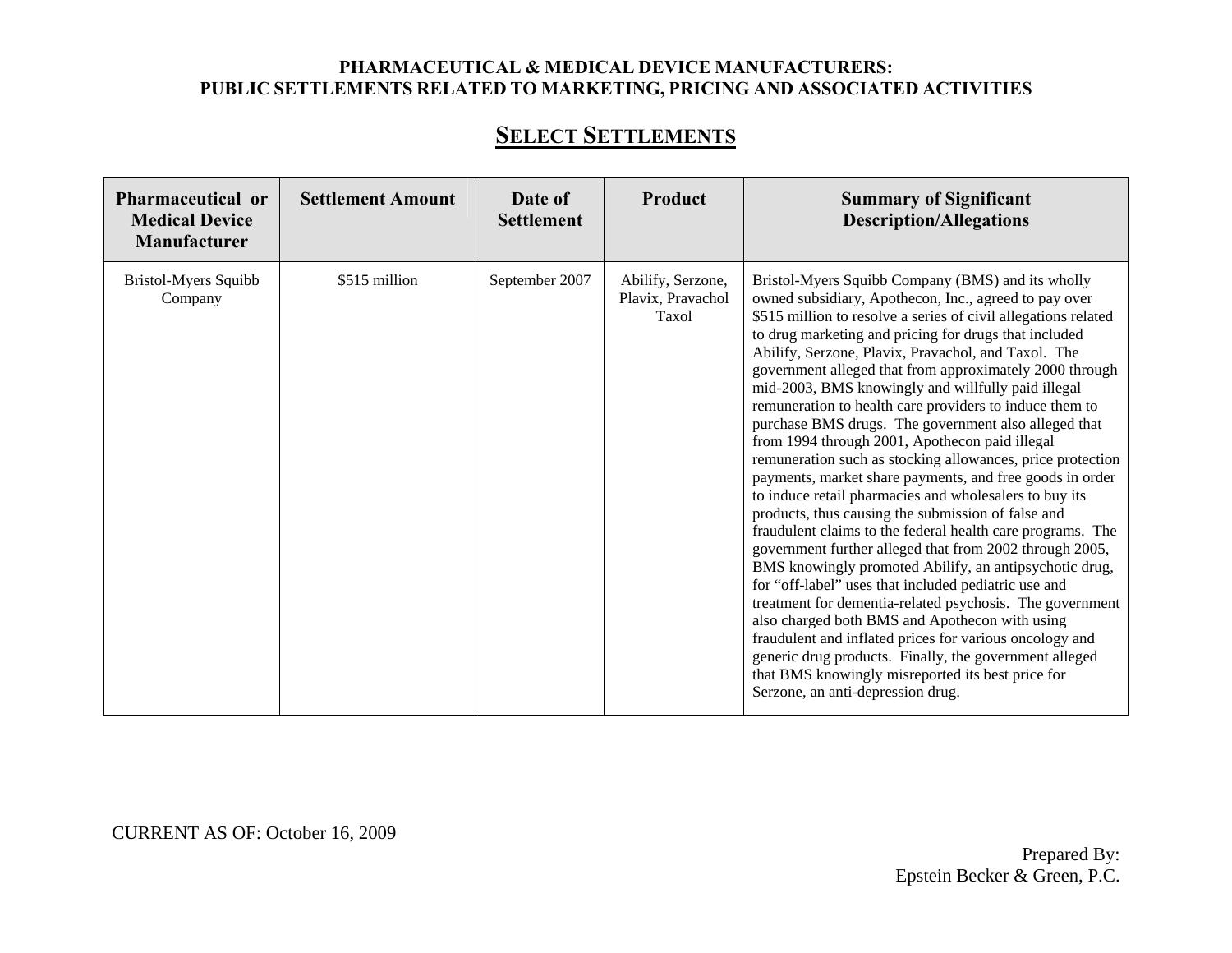| Pharmaceutical or<br><b>Medical Device</b><br><b>Manufacturer</b> | <b>Settlement Amount</b> | Date of<br><b>Settlement</b> | Product | <b>Summary of Significant</b><br><b>Description/Allegations</b>                                                                                                                                                                                                                                                                                                                                                                                                                               |
|-------------------------------------------------------------------|--------------------------|------------------------------|---------|-----------------------------------------------------------------------------------------------------------------------------------------------------------------------------------------------------------------------------------------------------------------------------------------------------------------------------------------------------------------------------------------------------------------------------------------------------------------------------------------------|
|                                                                   |                          |                              |         | Out of the settlement amount, the federal recovery is over<br>\$328 million, of which over \$25 million constitutes<br>disgorgement of profits under the FDCA resulting from<br>BMS's illegal promotion of Abilify. BMS also will pay<br>over \$187 million to the Medicaid participating states, and<br>\$124,000 to certain Public Health Service entities. The<br>settlement resolves in whole or in part allegations made in<br>seven qui tam actions brought under the False Claims Act. |
|                                                                   |                          |                              |         | As part of the settlement, BMS entered into a CIA with<br>OIG that will require the company to maintain a<br>compliance program and provide accurate reports of<br>average sales prices and average manufacturer prices for<br>drugs covered by Medicare and other federal health care<br>programs.                                                                                                                                                                                           |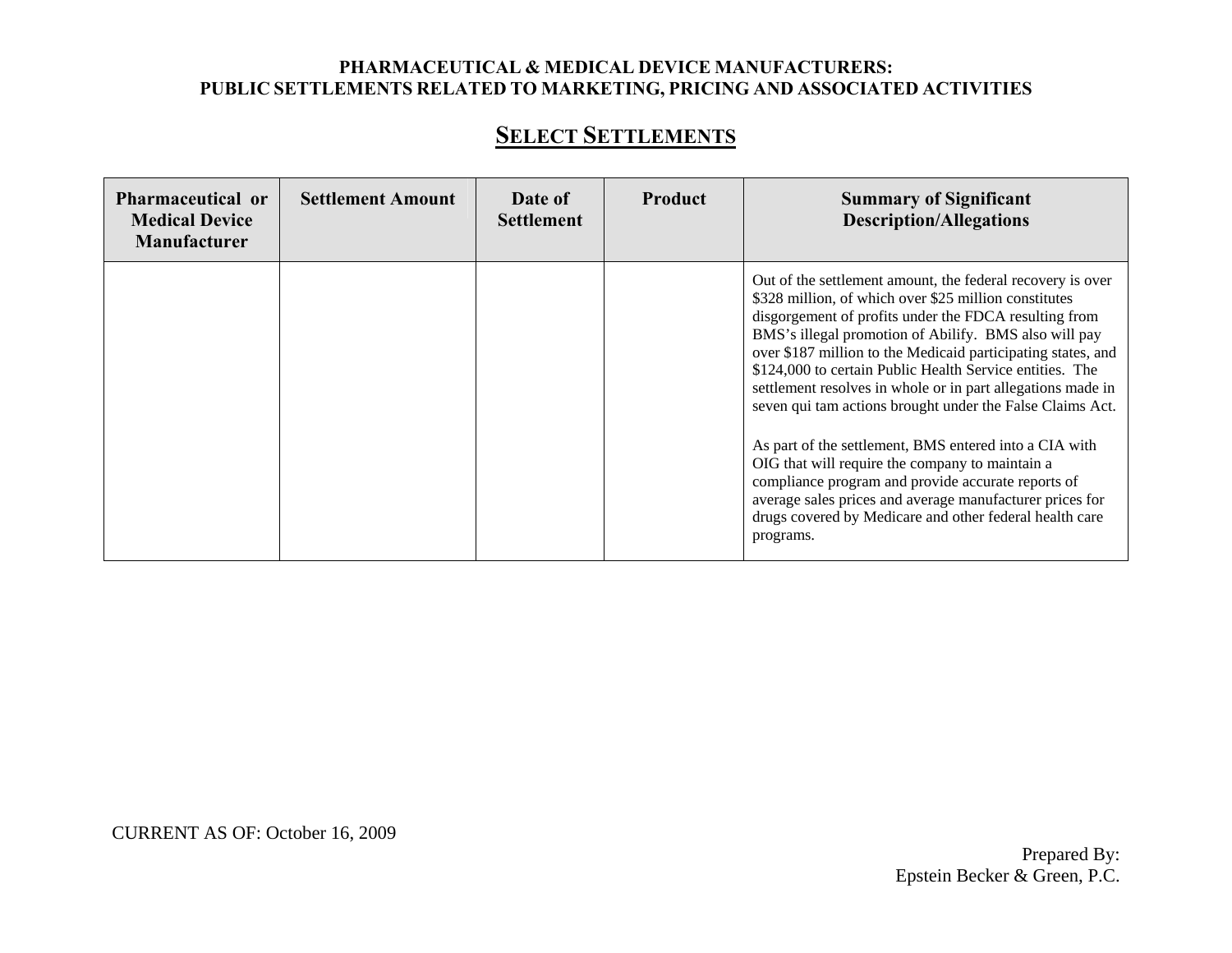## **SELECT SETTLEMENTS**

| Pharmaceutical or<br><b>Medical Device</b><br><b>Manufacturer</b> | <b>Settlement Amount</b> | Date of<br><b>Settlement</b> | <b>Product</b> | <b>Summary of Significant</b><br><b>Description/Allegations</b>                                                                                                                                                                                                                                                                                                                                                                                                                                                                                                                                                                                                                                                                                                                                                                                                                                                                                                                                                                                                                                                                                                                                                                                                                                                                                                                                                  |
|-------------------------------------------------------------------|--------------------------|------------------------------|----------------|------------------------------------------------------------------------------------------------------------------------------------------------------------------------------------------------------------------------------------------------------------------------------------------------------------------------------------------------------------------------------------------------------------------------------------------------------------------------------------------------------------------------------------------------------------------------------------------------------------------------------------------------------------------------------------------------------------------------------------------------------------------------------------------------------------------------------------------------------------------------------------------------------------------------------------------------------------------------------------------------------------------------------------------------------------------------------------------------------------------------------------------------------------------------------------------------------------------------------------------------------------------------------------------------------------------------------------------------------------------------------------------------------------------|
| Aventis Pharmaceuticals<br>Inc.                                   | \$190 million            | September 2007               | Anzemet        | Aventis agreed to pay over \$190 million to settle False<br>Claims Act allegations concerning its pricing and<br>marketing of Anzemet, an anti-emetic drug used in<br>conjunction with oncology and radiation treatment. The<br>United States alleged that Aventis marketed the drug by<br>promoting the "spread" between the inflated prices<br>reported to the government for reimbursement purposes<br>and the actual prices charged to the company's customers.<br>The United States alleges that reimbursement from federal<br>programs was based on the fraudulent, inflated prices and,<br>therefore, that Aventis caused false and fraudulent claims<br>to be submitted to federal health care programs. An<br>investigation began after a qui tam False Claims Act suit<br>was filed by Ven-A-Care of the Florida Keys Inc., a home-<br>infusion company. As part of the settlement, the Ven-A-<br>Care whistleblowers will receive approximately \$32<br>million as their share of the settlement. Aventis agreed to<br>pay \$179,787,726 in federal recovery, as well as<br>\$10,645,600 to various states and the District of<br>Columbia. In addition, as part of the settlement, Aventis<br>agreed to enter into a Corporate Integrity Agreement with<br>the OIG. This Corporate Integrity Agreement will govern,<br>among other issues, the company's procedures for<br>accurate price reporting. |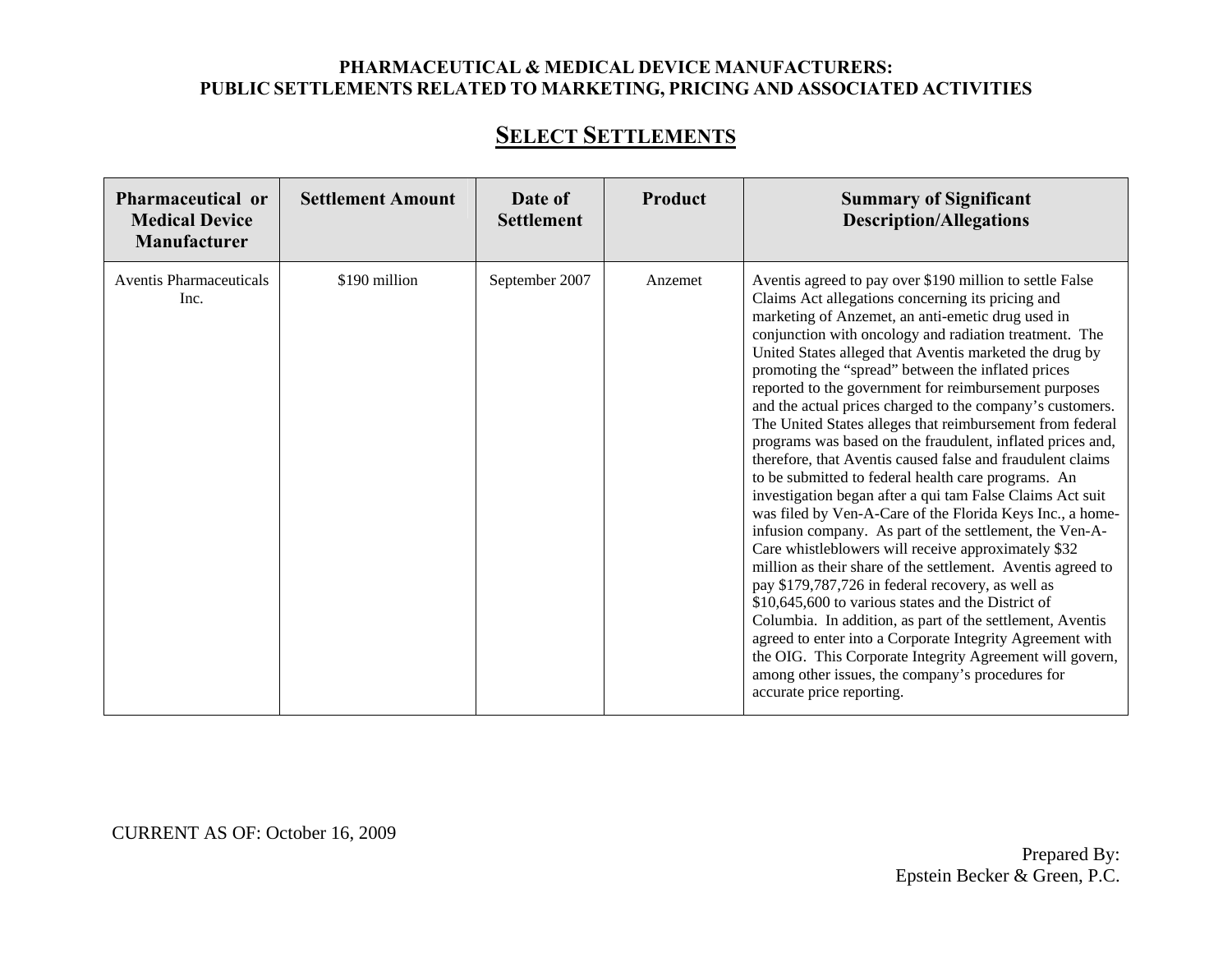## **SELECT SETTLEMENTS**

| Pharmaceutical or<br><b>Medical Device</b><br><b>Manufacturer</b> | <b>Settlement Amount</b> | Date of<br><b>Settlement</b> | Product                                                | <b>Summary of Significant</b><br><b>Description/Allegations</b>                                                                                                                                                                                                                                                                                                                                                                                                                                                                                                                                                                                                                                                                                                                                                                                                                                                                                                                                            |
|-------------------------------------------------------------------|--------------------------|------------------------------|--------------------------------------------------------|------------------------------------------------------------------------------------------------------------------------------------------------------------------------------------------------------------------------------------------------------------------------------------------------------------------------------------------------------------------------------------------------------------------------------------------------------------------------------------------------------------------------------------------------------------------------------------------------------------------------------------------------------------------------------------------------------------------------------------------------------------------------------------------------------------------------------------------------------------------------------------------------------------------------------------------------------------------------------------------------------------|
| <b>Guidant Corporation</b>                                        | $$16.75$ million         | August 2007                  | Implantable<br>Cardioverter<br>Defibrillators<br>(ICD) | In August 2007, Guidant entered into a multistate<br>settlement with 36 state attorneys general offices and<br>agreed to pay a fine of \$16.75 million. The AGs offices<br>alleged that Guidant continued to sell until May 2005<br>unmodified versions of an ICD that it knew to contain<br>faulty wiring.<br>As part of the settlement, Guidant agreed to, among other<br>things, establish a Patient Safety Advisory Board of<br>independent experts to evaluate ICD performance and risk<br>assessment data; establish a Patient Safety Officer<br>position; disclose and disseminate to the public on a<br>quarterly basis specific information about its ICD<br>products; post a notice on its website within 30 days of<br>any modification to any of its ICDs to correct a failure<br>pattern; solicit the return of out-of-service ICDs; and,<br>maintain a data system to track the serial numbers, implant<br>dates, and explant dates of all ICDs Guidant distributes in<br>the United States. |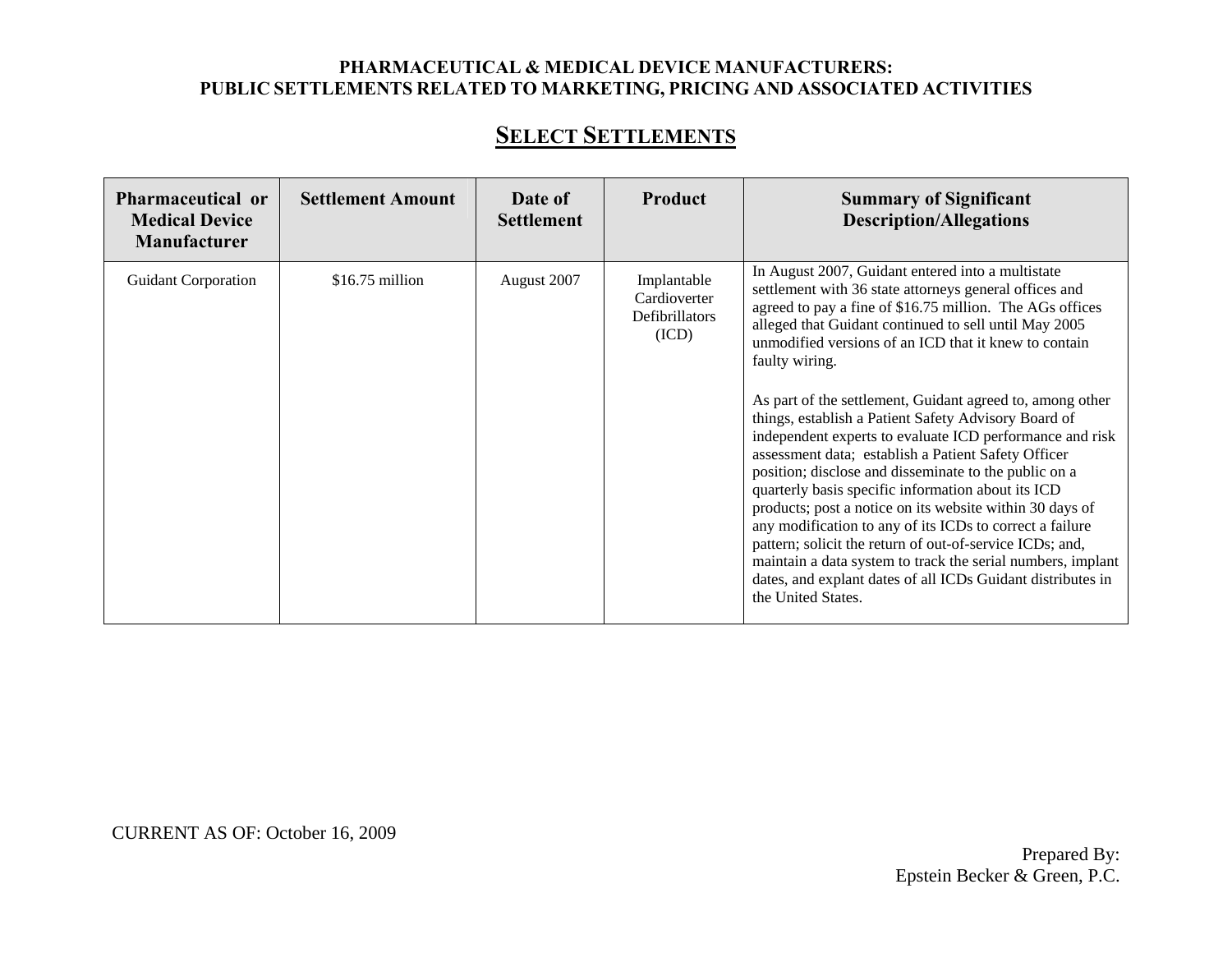## **SELECT SETTLEMENTS**

| Pharmaceutical or<br><b>Medical Device</b><br><b>Manufacturer</b> | <b>Settlement Amount</b> | Date of<br><b>Settlement</b> | Product | <b>Summary of Significant</b><br><b>Description/Allegations</b>                                                                                                                                                                                                                                                                                                                                                                                                                                                                                                                                                                                                                                                                                                                                                                                                                                                                                                                                                                                                                                                                                                                                                                                                                                                                                                                                                                                                                       |
|-------------------------------------------------------------------|--------------------------|------------------------------|---------|---------------------------------------------------------------------------------------------------------------------------------------------------------------------------------------------------------------------------------------------------------------------------------------------------------------------------------------------------------------------------------------------------------------------------------------------------------------------------------------------------------------------------------------------------------------------------------------------------------------------------------------------------------------------------------------------------------------------------------------------------------------------------------------------------------------------------------------------------------------------------------------------------------------------------------------------------------------------------------------------------------------------------------------------------------------------------------------------------------------------------------------------------------------------------------------------------------------------------------------------------------------------------------------------------------------------------------------------------------------------------------------------------------------------------------------------------------------------------------------|
| Jazz Pharmaceuticals/<br>Orphan Medical                           | \$20 million             | <b>July 2007</b>             | Xyrem   | Jazz Pharmaceuticals agreed to pay \$20 million in<br>penalties and victim compensation to resolve parallel<br>criminal and civil investigations conducted by the United<br>States Attorney's Office for the Eastern District of NY<br>into the illegal marketing of Xyrem, a narcolepsy<br>treatment, by Orphan Medical, a wholly-owned subsidiary<br>of Jazz. In pleading guilty, Orphan admitted to off-label<br>promotion of Xyren for uses that included fatigue,<br>insomnia, chronic pain, weight loss, depression, bipolar<br>disorder, and Parkinson's Disease. Orphan pled guilty to<br>felony misbranding of a pharmaceutical product in<br>violation of the Federal Food, Drug and Cosmetic Act.<br>Pursuant to a non-prosecution agreement with the United<br>States, Jazz agreed to guarantee Orphan's obligation to<br>pay criminal restitution to public and private insurers of<br>approximately \$12.2 million and a criminal fine of \$5<br>million. Pursuant to the civil settlement agreement, Jazz<br>and Orphan agreed to pay \$3.75 million, plus interest, to<br>resolve the government's civil False Claims Act claims. A<br>portion of the restitution ordered in the criminal case is<br>also accounted for as a part of the civil settlement,<br>resulting in a total payment by Jazz and Orphan of \$20<br>million. Under the terms of the settlement, Jazz also has<br>agreed to enter into a five-year corporate integrity<br>agreement with the OIG. |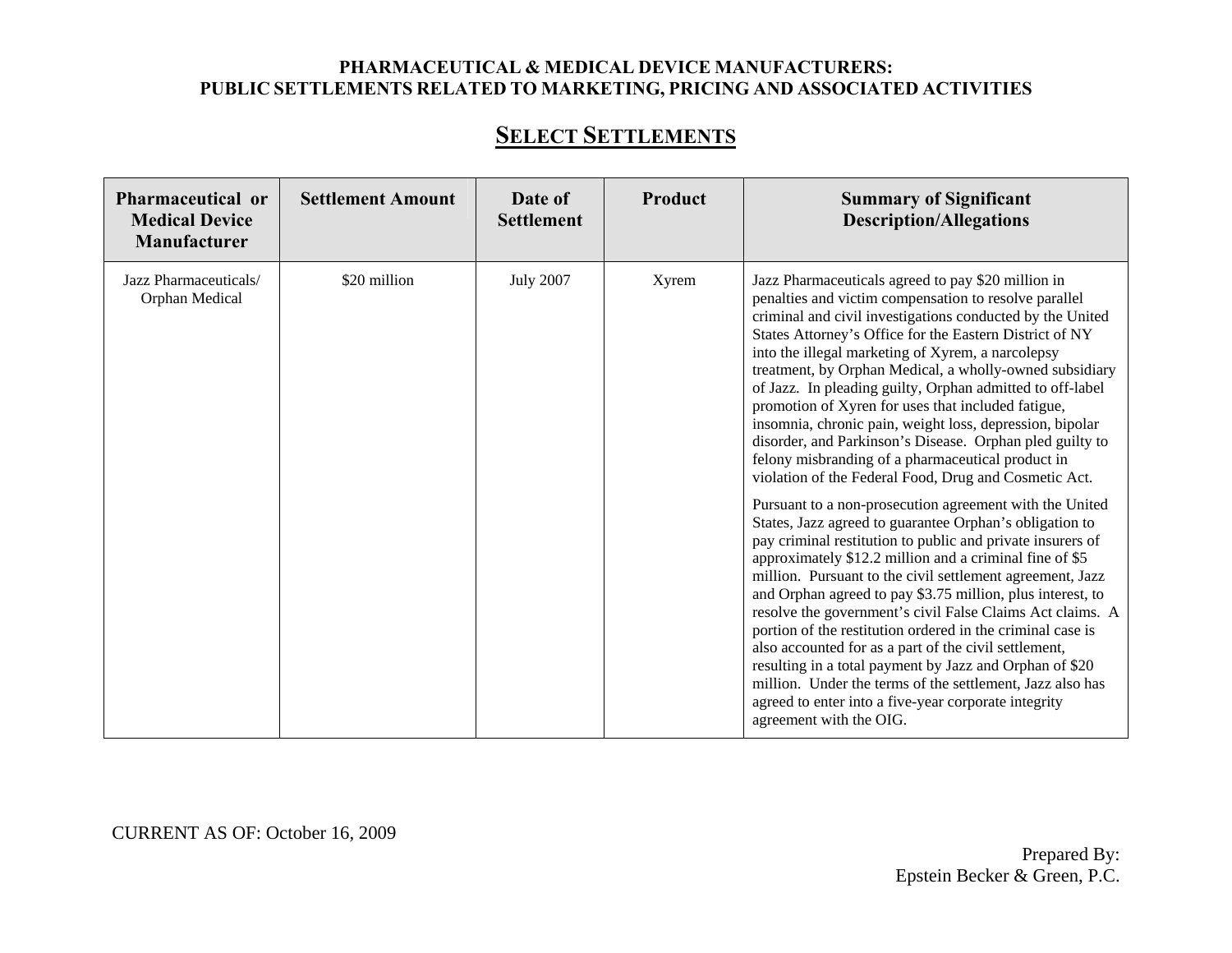## **SELECT SETTLEMENTS**

| Pharmaceutical or<br><b>Medical Device</b><br>Manufacturer | <b>Settlement Amount</b> | Date of<br><b>Settlement</b> | Product | <b>Summary of Significant</b><br><b>Description/Allegations</b>                                                                                                                                                                                                                                                                                                                                                                                                                                                                                                                                                                                                                                                                                                                                                                                                                                                                                                                                                                                                                                        |
|------------------------------------------------------------|--------------------------|------------------------------|---------|--------------------------------------------------------------------------------------------------------------------------------------------------------------------------------------------------------------------------------------------------------------------------------------------------------------------------------------------------------------------------------------------------------------------------------------------------------------------------------------------------------------------------------------------------------------------------------------------------------------------------------------------------------------------------------------------------------------------------------------------------------------------------------------------------------------------------------------------------------------------------------------------------------------------------------------------------------------------------------------------------------------------------------------------------------------------------------------------------------|
| Medicis Pharmaceutical<br>Corp.                            | \$9.8 million            | May 2007                     | Loprox  | The company agreed to settle charges that it illegally<br>marketed the topical skin preparation Loprox. The case<br>began in 2004 when four former company employees filed<br>a whistleblower suit against the company. In the<br>settlement agreement, the Department of Justice alleged<br>that the company violated the Food, Drug and Cosmetic<br>Act by promoting Loprox for diaper dermatitis and other<br>skin disorders in children under the age of 10, despite the<br>product only being approved as a fungicide for patients<br>over the age of 10. The Department of Justice also alleged<br>that the company violated the False Claims Act by causing<br>claims for such off-label Loprox uses to be submitted to<br>the Medicaid and TRICARE programs.<br>The company agreed to enter into a five-year corporate<br>integrity agreement, and to pay \$9.8 million to settle the<br>charges. Of this settlement, approximately \$4.4 million<br>will go to state Medicaid programs, \$4.4 million will go to<br>the federal government, and \$1 million will go to the<br>whistleblowers. |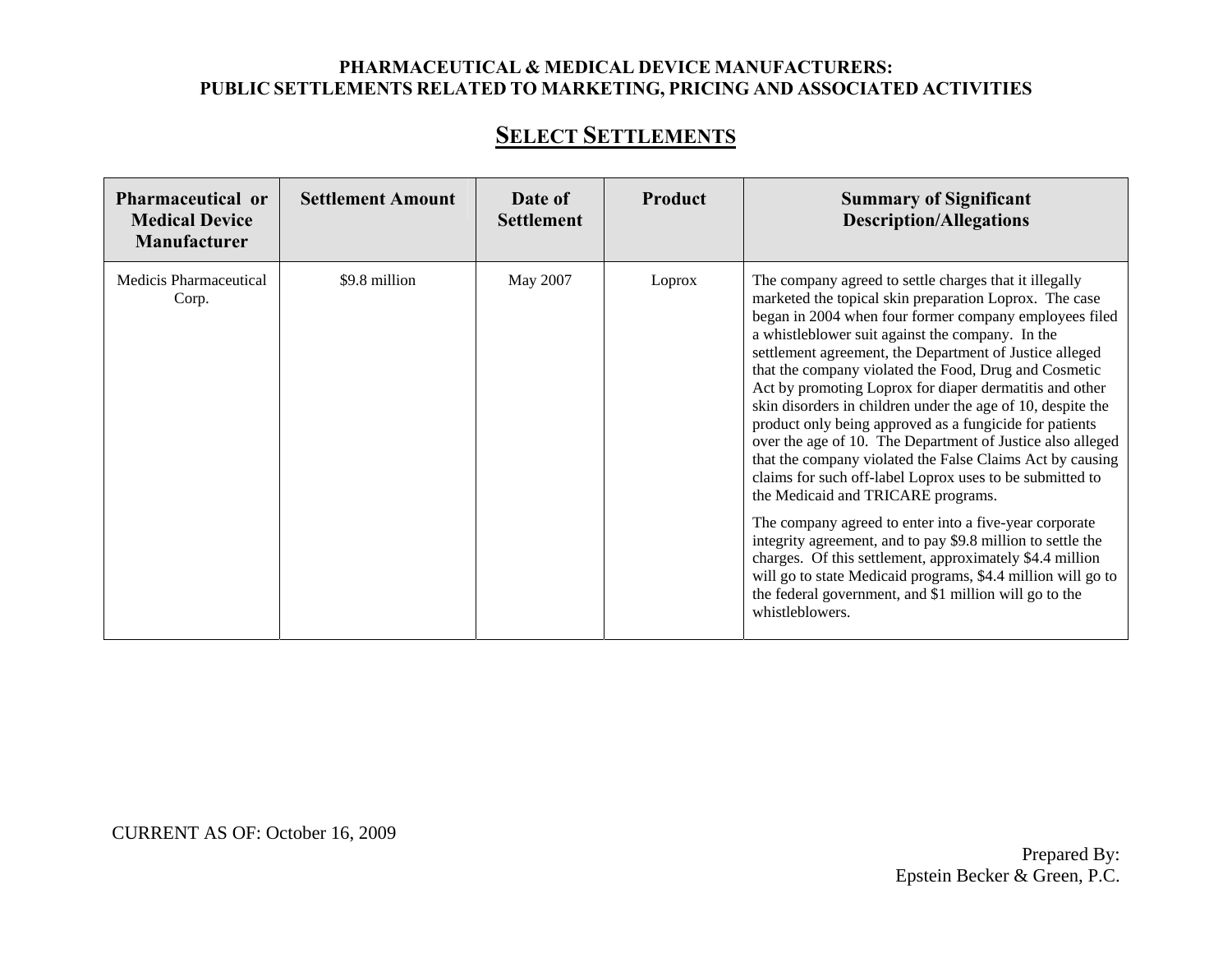## **SELECT SETTLEMENTS**

| Pharmaceutical or<br><b>Medical Device</b><br>Manufacturer | <b>Settlement Amount</b>                                                                                                                                                                                                                                                                                                                                                                                                                                                                                                                                                             | Date of<br><b>Settlement</b> | Product   | <b>Summary of Significant</b><br><b>Description/Allegations</b>                                                                                                                                                                                                                                                                                                                                                                                                                                                                                                                                                                                                                                                                                                                                                                                                                                                                                                                                                                                                                                     |
|------------------------------------------------------------|--------------------------------------------------------------------------------------------------------------------------------------------------------------------------------------------------------------------------------------------------------------------------------------------------------------------------------------------------------------------------------------------------------------------------------------------------------------------------------------------------------------------------------------------------------------------------------------|------------------------------|-----------|-----------------------------------------------------------------------------------------------------------------------------------------------------------------------------------------------------------------------------------------------------------------------------------------------------------------------------------------------------------------------------------------------------------------------------------------------------------------------------------------------------------------------------------------------------------------------------------------------------------------------------------------------------------------------------------------------------------------------------------------------------------------------------------------------------------------------------------------------------------------------------------------------------------------------------------------------------------------------------------------------------------------------------------------------------------------------------------------------------|
| Purdue Pharma L.P.                                         | $$440$ million – criminal<br>fines, forfeiture, Virginia<br><b>Prescription Monitoring</b><br>Program payment, a set-<br>aside for private civil<br>liabilities and other ancillary<br>payments made by Purdue<br>Pharma L.P.<br>\$34.5 million $-$ criminal<br>fines paid by two current<br>and one former executive of<br>Purdue Pharma L.P.<br>$$160$ million – civil penalty<br>paid to the United States<br>and the States.<br>$$19.5$ million – state<br><b>Consumer Protection</b><br>settlement with 26 states<br>and the District of<br>Columbia.<br>Total = $$654$ million | May 2007                     | OxyContin | The criminal and civil penalties relate to the single felony<br>guilty plea entered by Purdue Frederick, a holding<br>company for Purdue Pharma L.P. to resolve allegations of<br>misbranding related to the marketing of OxyContin prior<br>to July 2001. The government alleged, among other<br>things, that the company improperly promoted the drug as<br>having less potential for addiction and abuse than other<br>pain medication in the same therapeutic class. Under the<br>plea, misbranding refers to statements some employees<br>made, or told other employees to make, that went beyond<br>the FDA-approved prescribing information for the product<br>in promoting OxyContin to some health care<br>professionals. In addition to the settlement amounts,<br>Purdue Pharma L.P. will enter into a five year CIA with<br>the HHS OIG.<br>The \$34.5 million criminal fines were paid by the<br>company's former Chief Scientific Officer and current<br>General Counsel and CEO in conjunction with single-<br>count criminal strict liability misdemeanor pleas for<br>misbranding. |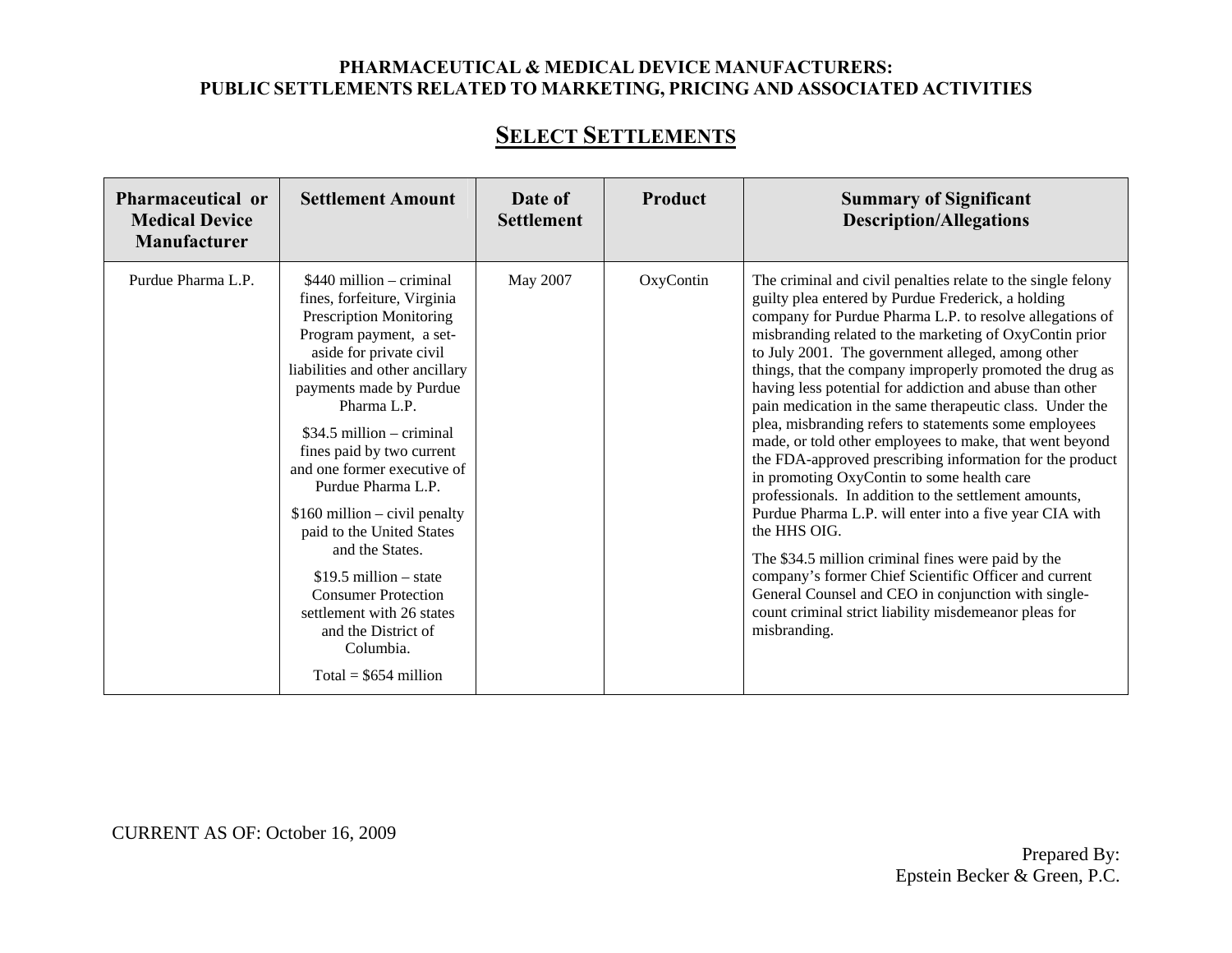## **SELECT SETTLEMENTS**

| Pharmaceutical or<br><b>Medical Device</b><br>Manufacturer            | <b>Settlement Amount</b>                                                                                                                                                             | Date of<br><b>Settlement</b> | <b>Product</b>                                                                                               | <b>Summary of Significant</b><br><b>Description/Allegations</b>                                                                                                                                                                                                                                                                                                                                                                                                                                                                                                                                                                                                                                 |
|-----------------------------------------------------------------------|--------------------------------------------------------------------------------------------------------------------------------------------------------------------------------------|------------------------------|--------------------------------------------------------------------------------------------------------------|-------------------------------------------------------------------------------------------------------------------------------------------------------------------------------------------------------------------------------------------------------------------------------------------------------------------------------------------------------------------------------------------------------------------------------------------------------------------------------------------------------------------------------------------------------------------------------------------------------------------------------------------------------------------------------------------------|
| Pharmacia & Upjohn<br>Company, Inc.<br>(subsidiary of Pfizer<br>Inc.) | $$19.68$ million – criminal<br>fine paid by Pharmacia $\&$<br>Upjohn Company, Inc.<br>$$15$ million – civil penalty<br>paid by Pharmacia &<br>Upjohn, LLC<br>Total = $$34.7$ million | April 2007                   | Genotropin                                                                                                   | The criminal penalty relates to the guilty plea submitted in<br>response to the charge that the company offered a<br>kickback in connection with an outsourcing contract for<br>the administration and distribution of the product. The<br>\$12.3 million kickback was offered to a subsidiary of a<br>pharmacy benefits manager based on the expectation of<br>obtaining improved formulary positioning and additional<br>benefits.<br>The civil settlement, including a 36 month deferred<br>prosecution agreement, settles the claims that the company<br>engaged in illegal, off-label promotion of the product for<br>anti-aging, cosmetic and athletic performance enhancing<br>purposes. |
| Dey, Inc.                                                             | \$670,000                                                                                                                                                                            | April 2007                   | Various drugs<br>(including)<br>respiratory<br>medications)<br>reimbursed by<br>Nevada's Medicaid<br>program | The company agreed to pay the state of Nevada under<br>terms of a nationwide class-action settlement to resolve<br>claims in consolidated Multidistrict Litigation pending in<br>the U.S. District Court for the district of Massachusetts<br>that charged that the company inflated the average<br>wholesale prices of its drugs resulting in the Medicaid<br>program overpaying for products.                                                                                                                                                                                                                                                                                                 |

CURRENT AS OF: October 16, 2009

Prepared By: Epstein Becker & Green, P.C.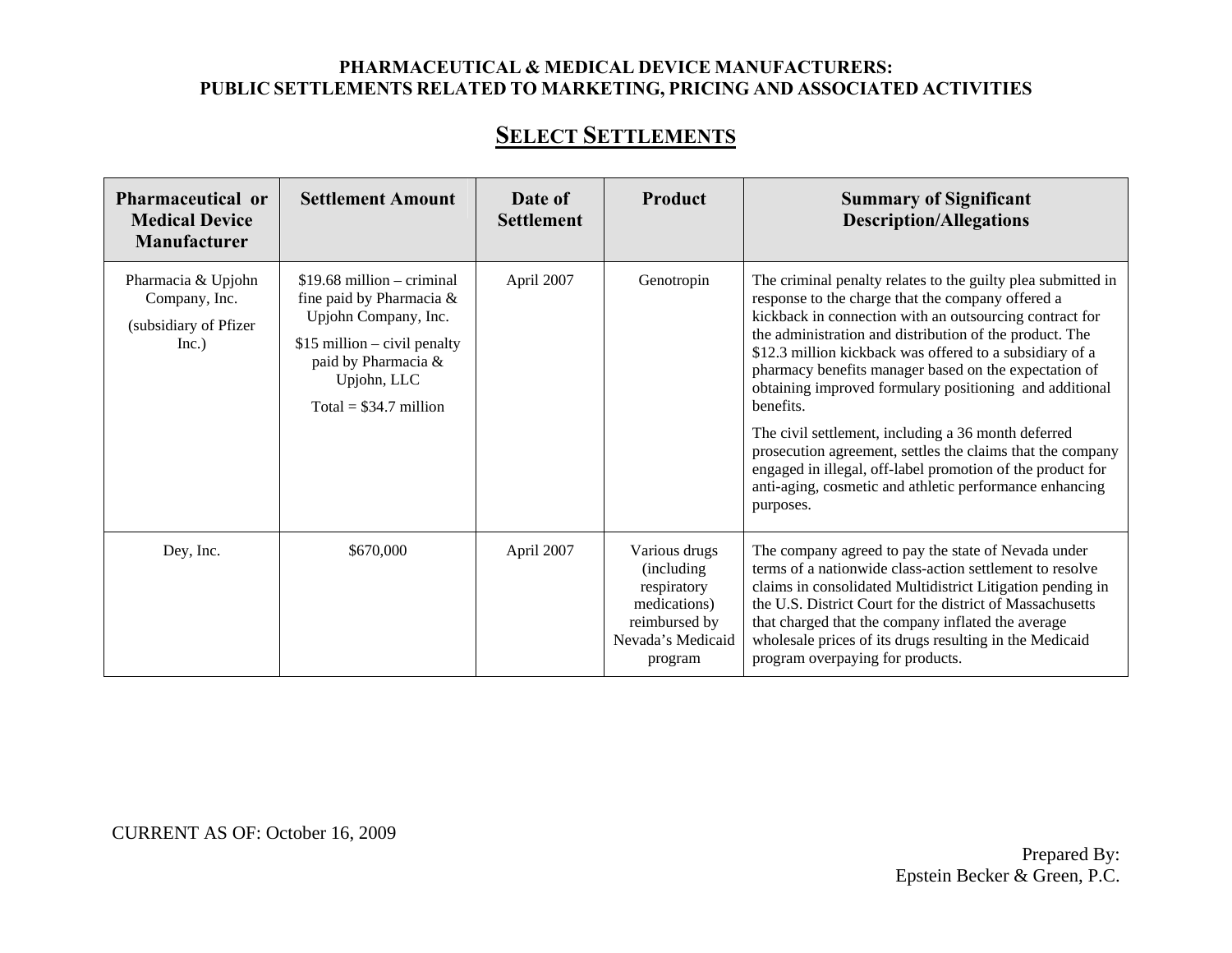## **SELECT SETTLEMENTS**

| <b>Pharmaceutical or</b><br><b>Medical Device</b><br><b>Manufacturer</b> | <b>Settlement Amount</b> | Date of<br><b>Settlement</b> | Product  | <b>Summary of Significant</b><br><b>Description/Allegations</b>                                                                                                                                                                                                                                                                                                                                                                                                                                                                                                                                                                                                                                                                                                                                              |
|--------------------------------------------------------------------------|--------------------------|------------------------------|----------|--------------------------------------------------------------------------------------------------------------------------------------------------------------------------------------------------------------------------------------------------------------------------------------------------------------------------------------------------------------------------------------------------------------------------------------------------------------------------------------------------------------------------------------------------------------------------------------------------------------------------------------------------------------------------------------------------------------------------------------------------------------------------------------------------------------|
| Cell Therapeutics Inc.                                                   | \$10.5 million           | April 2007                   | Trisenox | Cell Therapeutics announced that it reached an oral<br>agreement with the U.S. Attorney's Office to settle a<br>government investigation related to its promotion practices<br>for Trisenox, an injectable leukemia drug which it sold to<br>Cephalon Inc. in July 2005. The investigation also<br>involved the company's reporting of revenue related to the<br>drug and representations regarding the drug's eligibility<br>for Medicare reimbursement when used for off-label<br>purposes. The settlement is pending final agreement and<br>remains subject to change.<br>As a result of a private party qui tam action relating to<br>employment and attorney fee issues that is apparently<br>related to the subject of the settlement., the documents<br>relating to the settlement remain under seal. |
| Eli Lilly                                                                | \$500 million            | January 2007                 | Zyprexa  | The company settled 18,000 suits by individuals<br>(representing cases filed in state and federal courts by 14<br>plaintiffs' law firms or groups of firms) who claimed they<br>had developed diabetes or other diseases after taking<br>Zyprexa, Lilly's drug for schizophrenia and bipolar<br>disorder. The suits claimed that Lilly knew of the<br>increased risk of diabetes and other diseases and failed to<br>disclose such risks.<br>The settlement will not affect continuing civil or criminal<br>investigations of Zyprexa by state attorneys general and<br>federal prosecutors.                                                                                                                                                                                                                 |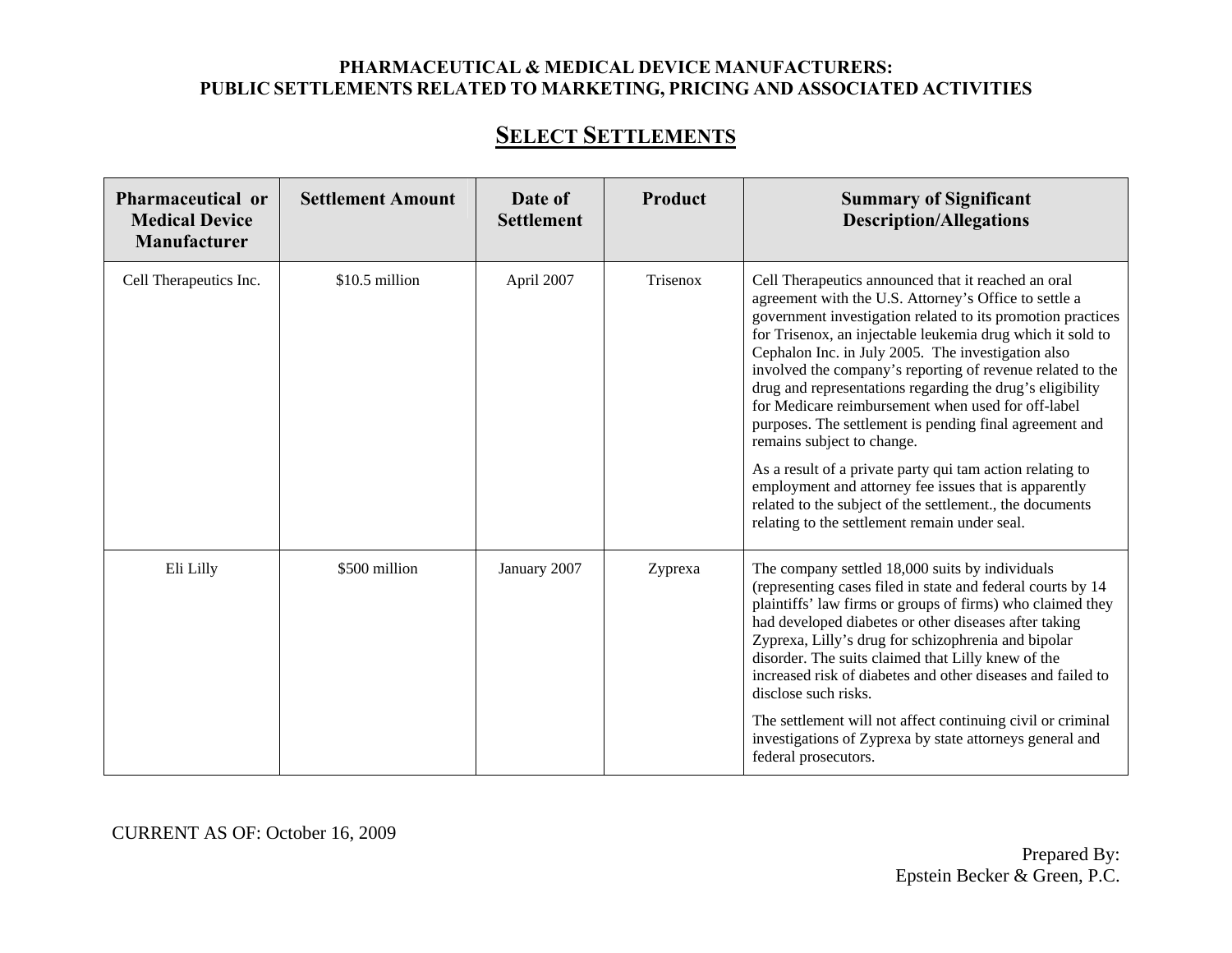## **SELECT SETTLEMENTS**

| Pharmaceutical or<br><b>Medical Device</b><br><b>Manufacturer</b> | <b>Settlement Amount</b>                                                                                                                                                                                                                                                                            | Date of<br><b>Settlement</b> | Product                                         | <b>Summary of Significant</b><br><b>Description/Allegations</b>                                                                                                                                                                                                                                                                                                                                                                                                                                                                                                                                                                                                                      |
|-------------------------------------------------------------------|-----------------------------------------------------------------------------------------------------------------------------------------------------------------------------------------------------------------------------------------------------------------------------------------------------|------------------------------|-------------------------------------------------|--------------------------------------------------------------------------------------------------------------------------------------------------------------------------------------------------------------------------------------------------------------------------------------------------------------------------------------------------------------------------------------------------------------------------------------------------------------------------------------------------------------------------------------------------------------------------------------------------------------------------------------------------------------------------------------|
| Bristol-Myers Squibb<br>Co.                                       | \$499 million                                                                                                                                                                                                                                                                                       | December 2006                | Drugs reimbursed<br>by Medicare and<br>Medicaid | The company settled investigation with the Department of<br>Justice and the U.S. attorney in Massachusetts that<br>charged that the company inflated the average wholesale<br>prices of its drugs. This settlement concludes suits filed<br>by several states and several counties in New York. The<br>company also entered into a corporate integrity agreement<br>with the HHS OIG.                                                                                                                                                                                                                                                                                                |
| Intermune                                                         | $\sim$ \$36.9 million<br>(\$30.2 million will<br>reimburse the federal<br>Medicaid program,<br>Medicare, the Veteran's<br>Administration, the<br>Department of Defense and<br>the Federal Employees<br>Health benefits Program.<br>\$6.7 million will reimburse<br>the state Medicaid<br>programs.) | October 2006                 | Actimmune                                       | The Department of Justice, in conjunction with numerous<br>other federal government agencies, alleged that Intermune<br>knowingly caused the submission of false and fraudulent<br>claims for Actimmune to government healthcare programs<br>that were not eligible for reimbursement because they<br>were for unnecessary and/or off label uses. Intermune was<br>charged with one criminal count of violating the FDCA by<br>promoting, with intent to defraud or mislead, its drug for<br>off label uses. In addition to the settlement amounts,<br>Intermune will enter into a Deferred Prosecution<br>Agreement with the United States and a five year CIA<br>with the HHS OIG. |

CURRENT AS OF: October 16, 2009

Prepared By: Epstein Becker & Green, P.C.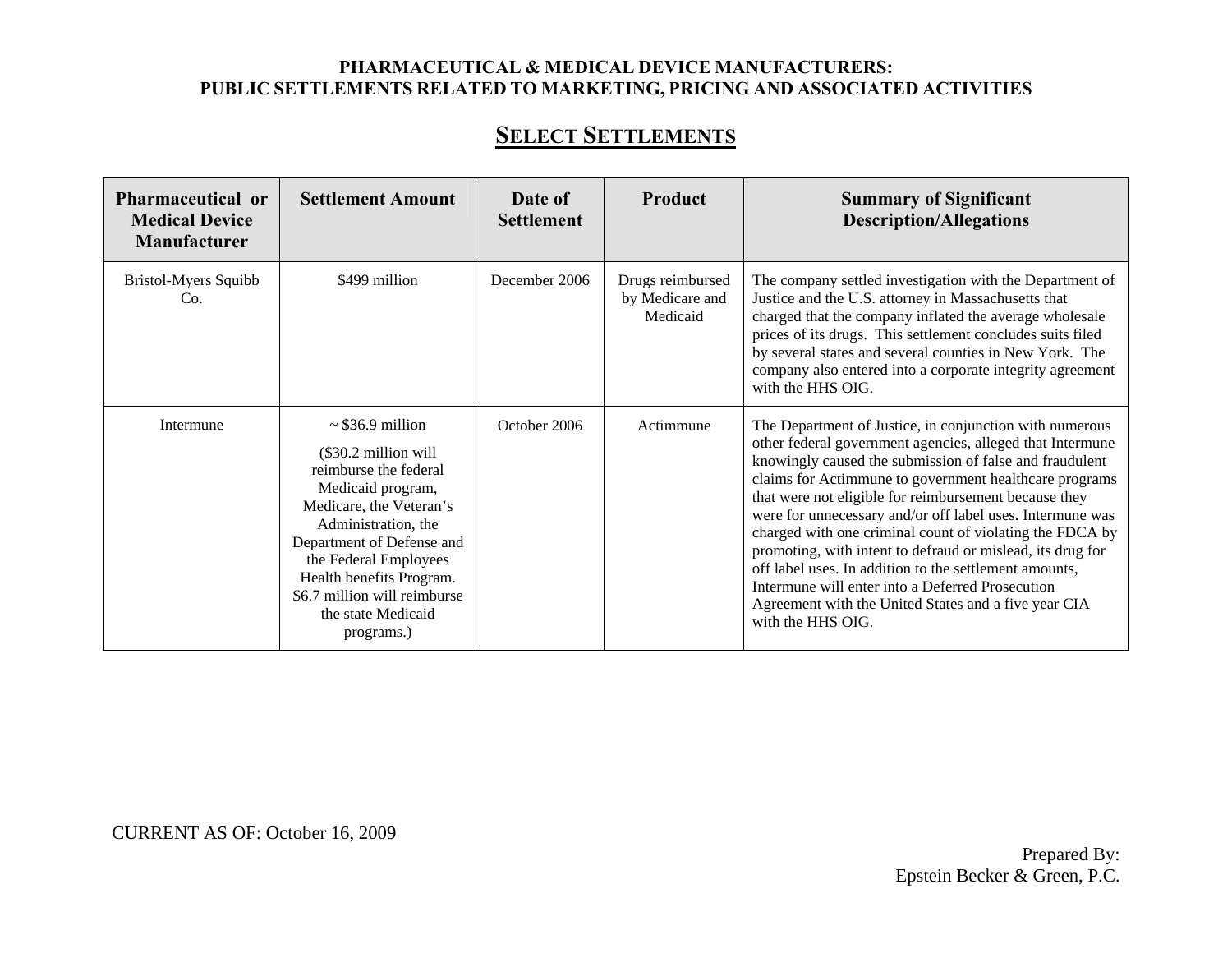## **SELECT SETTLEMENTS**

| Pharmaceutical or<br><b>Medical Device</b><br><b>Manufacturer</b> | <b>Settlement Amount</b>                                                                                                                                                                                                                                                                                                   | Date of<br><b>Settlement</b> | Product                                         | <b>Summary of Significant</b><br><b>Description/Allegations</b>                                                                                                                                                                                                                                                                                                                                                                                                                                                                                                                                                                                                                                                                                                                                                                                                                                                                                                                                                                                                                                        |
|-------------------------------------------------------------------|----------------------------------------------------------------------------------------------------------------------------------------------------------------------------------------------------------------------------------------------------------------------------------------------------------------------------|------------------------------|-------------------------------------------------|--------------------------------------------------------------------------------------------------------------------------------------------------------------------------------------------------------------------------------------------------------------------------------------------------------------------------------------------------------------------------------------------------------------------------------------------------------------------------------------------------------------------------------------------------------------------------------------------------------------------------------------------------------------------------------------------------------------------------------------------------------------------------------------------------------------------------------------------------------------------------------------------------------------------------------------------------------------------------------------------------------------------------------------------------------------------------------------------------------|
| Schering-Plough                                                   | Schering Sales Corp.: \$180<br>million fine and guilty plea<br>to one count of conspiracy<br>to make false statement to<br>the government. Schering<br>Sales Corp. is excluded<br>permanently from<br>participation in federal<br>health care programs.<br>Schering-Plough: \$255 civil<br>damages<br>Total: \$435 million | August 2006                  | Temodar, Intron,<br>Claritin RediTabs,<br>K-Dur | The Department of Justice alleged that Schering sales<br>representatives marketed cancer treatments for off-label<br>uses and that Schering paid illegal remuneration to doctors<br>to induce the utilization of Temodar. The alleged illegal<br>remuneration was provided through advisory boards that<br>existed to give stipends and entertainment to doctors. The<br>DOJ further alleged that prestigious and profitable clinical<br>studies were awarded to doctors based on their volume of<br>Temodar prescribing. With respect to the Claritin<br>RediTabs, the government alleged that Schering defrauded<br>Medicaid of \$4.3 million by failing to give the government<br>its best price after the company did not incorporate into its<br>best price calculations free product provided to an HMO.<br>In addition, Schering allegedly underpaid rebates due the<br>government on K-Dur. In addition to the permanent<br>exclusion of Schering Sales Corp. from participation in<br>federal health care programs, Schering-Plough entered into<br>a five year addendum to its existing CIA. |
| GlaxoSmithKline                                                   | $\sim$ \$41 million                                                                                                                                                                                                                                                                                                        | August 2006                  | Unnamed anti-<br>emetics and an<br>antibiotic   | The settlement with the U.S. Justice Department, the<br>National Association of Medicaid Fraud Control Units and<br>New York Attorney General settles allegations that GSK<br>fraudulently inflated the AWP of these products, resulting<br>in increased prices to state Medicaid programs. In<br>addition, the government also alleged that GSK marketed<br>the spread to physicians in order to induce physicians to<br>prescribe the GSK products.                                                                                                                                                                                                                                                                                                                                                                                                                                                                                                                                                                                                                                                  |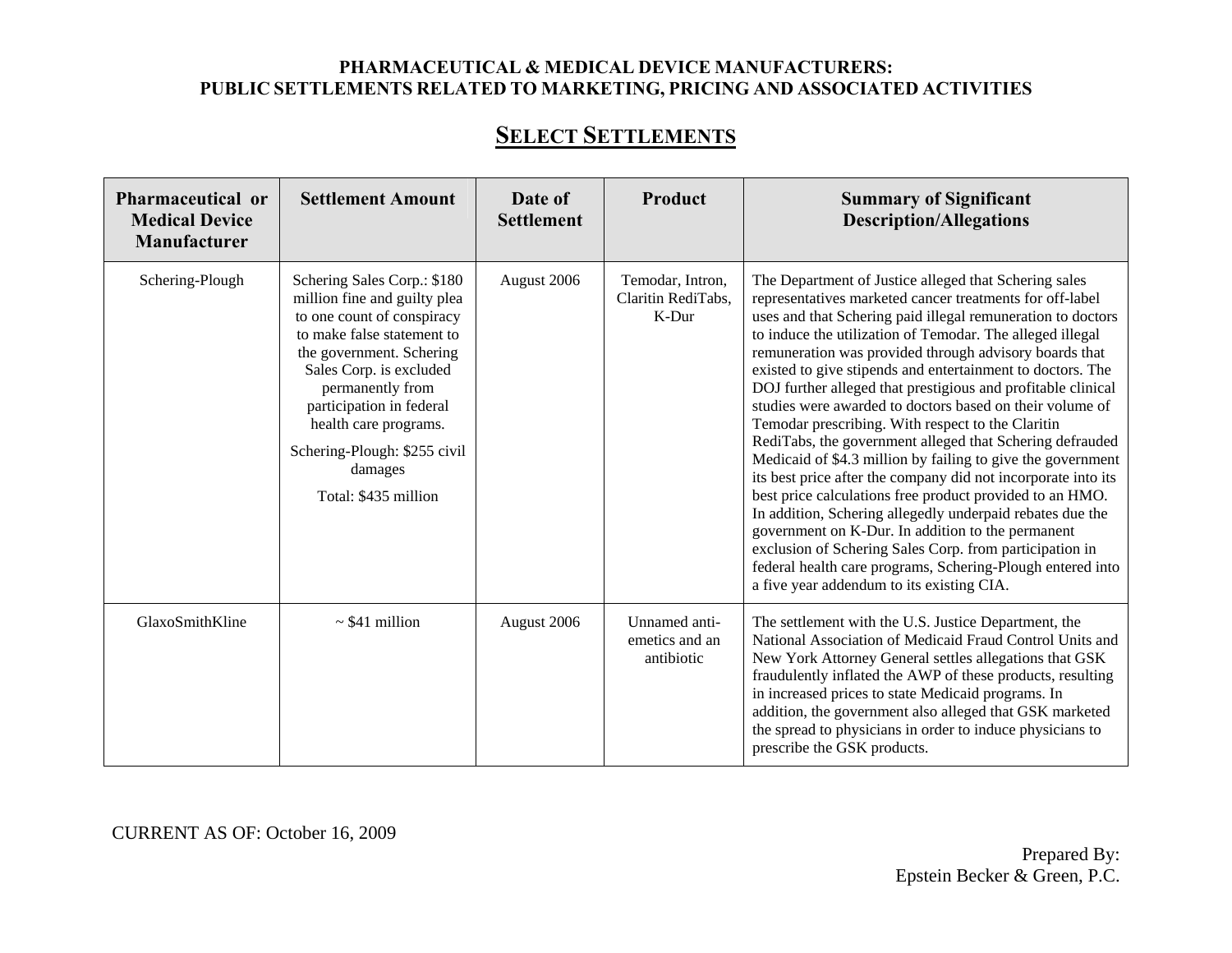## **SELECT SETTLEMENTS**

| <b>Pharmaceutical or</b><br><b>Medical Device</b><br>Manufacturer   | <b>Settlement Amount</b>         | Date of<br><b>Settlement</b> | Product                                                       | <b>Summary of Significant</b><br><b>Description/Allegations</b>                                                                                                                                                                                                                                                                                                                                               |
|---------------------------------------------------------------------|----------------------------------|------------------------------|---------------------------------------------------------------|---------------------------------------------------------------------------------------------------------------------------------------------------------------------------------------------------------------------------------------------------------------------------------------------------------------------------------------------------------------------------------------------------------------|
| Medtronic Inc.,<br>Medtronic Sofarnor<br>Danek diviston             | \$40 million                     | <b>July 2006</b>             | Spinal products                                               | Medtronic entered into a civil settlement with the DOJ and<br>OIG in July 2006. The government alleged that, between<br>1998 and 2003, Medtronic paid kickbacks to HCPs, in<br>violation of the Federal Anti-Kickback Statute and the<br>False Claims Act.                                                                                                                                                    |
|                                                                     |                                  |                              |                                                               | In addition to a fine of \$40 million, Medtronic agreed to a<br>5 year CIA. Under the CIA, Medtronic must, among other<br>things, establish an electronic database to track<br>transactions with its customers unrelated to device sales                                                                                                                                                                      |
| Baxter International Inc.                                           | \$8.5 million                    | June 2006                    | AWP reporting for<br>intravenous fluids<br>and other products | The State alleged that Baxter "misreported" drug prices to<br>the State's Medicaid program, resulting in the program<br>reimbursing pharmacies at above-market rates.                                                                                                                                                                                                                                         |
| Astra USA Inc., Bristol-<br>Myers Squibb and other<br>manufacturers | Class action claims<br>dismissed | May 2006                     | Drugs reimbursed<br>by Medicaid                               | The class action suit, brought in August 2005, alleged the<br>manufacturers overcharged county health care providers<br>participating in the 340B program. The county alleged<br>violations of the state Unfair Competition Law and False<br>Claims Act, breach of contract, breach of covenant of<br>good faith and negligence. The county intends to rewrite<br>the claim to conform to the judge's ruling. |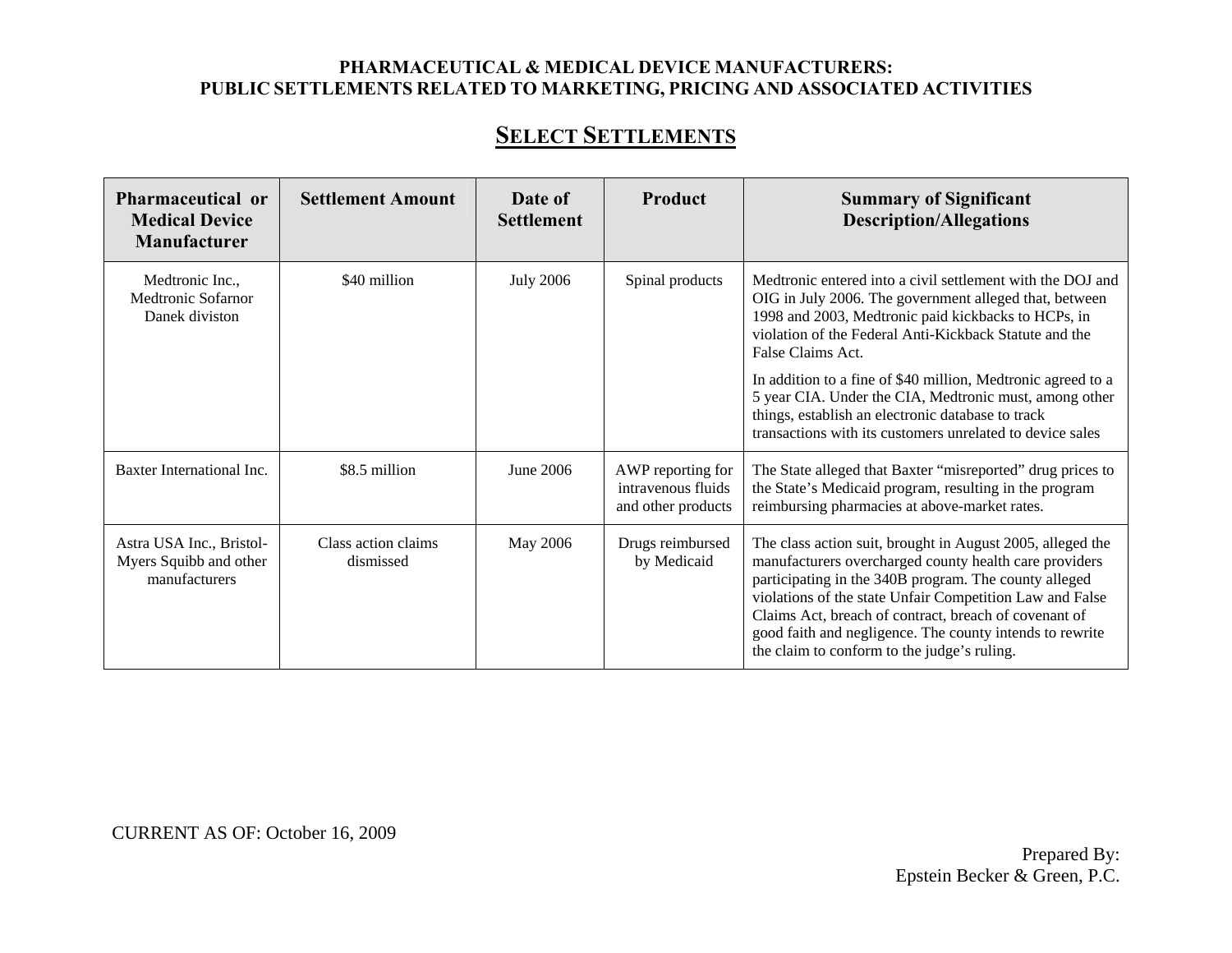## **SELECT SETTLEMENTS**

| Pharmaceutical or<br><b>Medical Device</b><br><b>Manufacturer</b> | <b>Settlement Amount</b> | Date of<br><b>Settlement</b> | Product | <b>Summary of Significant</b><br><b>Description/Allegations</b>                                                                                                                                                                                                                                                                                                                                                                                                                                                                                                                                                                                                                                                                                                                                                     |
|-------------------------------------------------------------------|--------------------------|------------------------------|---------|---------------------------------------------------------------------------------------------------------------------------------------------------------------------------------------------------------------------------------------------------------------------------------------------------------------------------------------------------------------------------------------------------------------------------------------------------------------------------------------------------------------------------------------------------------------------------------------------------------------------------------------------------------------------------------------------------------------------------------------------------------------------------------------------------------------------|
| <b>TAP</b> Pharmaceutical<br>Products, Inc.                       | \$798,000                | May 2006                     | Lupron  | This settlement arises from a nationwide class action filed<br>in federal court in Massachusetts. The suit alleged that<br>TAP illegally influenced doctors to prescribe Lupron by<br>providing doctors with free samples, rebates, bribes, lavish<br>trips and other inducements. As a result of such illegal<br>activities, the suit claims that the company defrauded<br>Medicare by artificially increasing the price for Lupron.                                                                                                                                                                                                                                                                                                                                                                               |
| Lincare Holdings, Inc.<br>and Lincare, Inc.                       | \$10 million             | May 2006                     | Unclear | The OIG and U.S. DOJ settled a series of cases, including<br>one initiated in Florida in 2000, one in Massachusetts, one<br>in Tennessee and one in Idaho. Among the allegations<br>made by the government were that the company paid<br>physicians kickbacks, such as sporting and entertainment<br>tickets, rounds of golf, golf equipment, fishing trips,<br>meals, offices expenses and medical equipment to induce<br>the physicians to refer patients to the company. The<br>government also alleged that Lincare provided kickbacks<br>in the form of purported consulting agreements. In<br>addition, the government alleged that Lincare violated the<br>Stark Law by accepting referrals from parties to the<br>consulting agreements. The settlement involves the<br>company entering into a 5 year CIA. |

CURRENT AS OF: October 16, 2009

Prepared By: Epstein Becker & Green, P.C.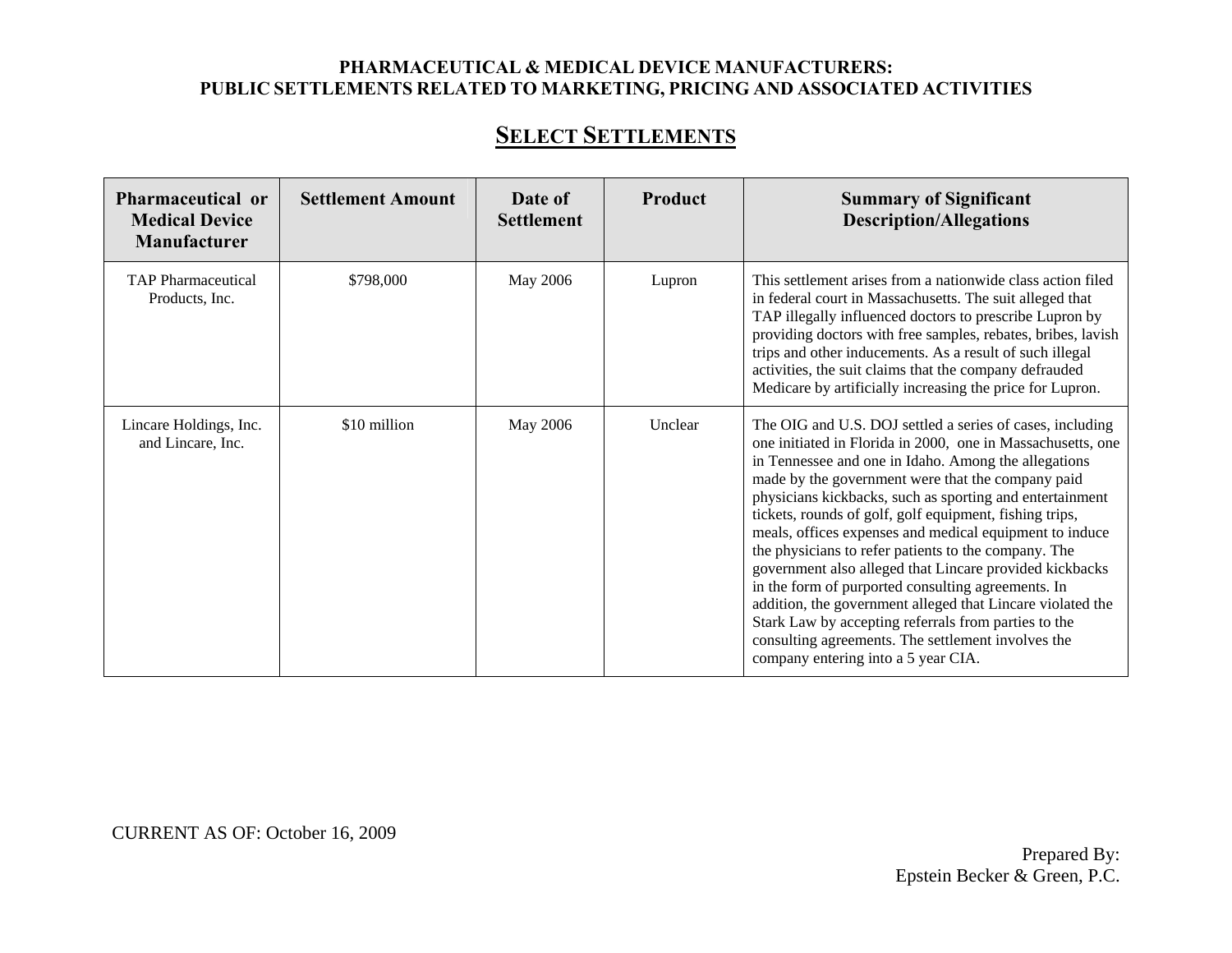## **SELECT SETTLEMENTS**

| <b>Pharmaceutical or</b><br><b>Medical Device</b><br><b>Manufacturer</b> | <b>Settlement Amount</b> | Date of<br><b>Settlement</b> | Product                          | <b>Summary of Significant</b><br><b>Description/Allegations</b>                                                                                                                                                                                                                                                                                                                                                                                                                                                                                                                                                                                                                                                                                                                                                                                                                                                                                                                                                                                                                                                                                                                                                                                           |
|--------------------------------------------------------------------------|--------------------------|------------------------------|----------------------------------|-----------------------------------------------------------------------------------------------------------------------------------------------------------------------------------------------------------------------------------------------------------------------------------------------------------------------------------------------------------------------------------------------------------------------------------------------------------------------------------------------------------------------------------------------------------------------------------------------------------------------------------------------------------------------------------------------------------------------------------------------------------------------------------------------------------------------------------------------------------------------------------------------------------------------------------------------------------------------------------------------------------------------------------------------------------------------------------------------------------------------------------------------------------------------------------------------------------------------------------------------------------|
| <b>Medco Health Solutions</b>                                            | \$163 million            | May 2006                     | Various products<br>and programs | This is an agreement in principle with the U.S. Attorney<br>for the Eastern District of PA. on the financial terms of the<br>settlement. The other terms of the settlement, including the<br>CIA, have not yet been finalized. The settlement applies to<br>three matters: 1) the government complaint filed in<br>conjunction with two qui tam actions arising from an<br>industry-wide investigation initiated in 1999; 2)a separate<br>lawsuit that remains under seal; and 3) an issue disclosed<br>in March 2005 involving a federal recovery program<br>where Medco detected issues and self-reported to an<br>oversight agency. The qui tam actions related to alleged<br>violations of the Federal False Claims Act in which the<br>complaint alleges that Medco defrauded Medicare and<br>Medicaid by falsely reclassifying rebates and discounts as<br>"data" or "service" fees and defrauded the states under the<br>Medicaid rebate program by inflating the "best price" of<br>drugs by not including the value of various discounts and<br>goods given to providers. The complaint further alleged<br>that Medco offered and paid kickbacks to induce<br>placement of its products on formularies and for the<br>promotion of its products. |
| GlaxoSmithKline PLC                                                      | \$14 million             | March 2006                   | Paxil                            | GlaxoSmithKline reached a settlement with California, 46<br>other states, Puerto Rico, Washington D.C. and the Virgin<br>Islands regarding claims that the company violated state<br>and federal antitrust laws and state laws prohibiting unfair<br>business practices by engaging in "sham" litigation to<br>prevent competing drugs from entering the market. The<br>suit had been filed in the Easter District of Pennsylvania.                                                                                                                                                                                                                                                                                                                                                                                                                                                                                                                                                                                                                                                                                                                                                                                                                       |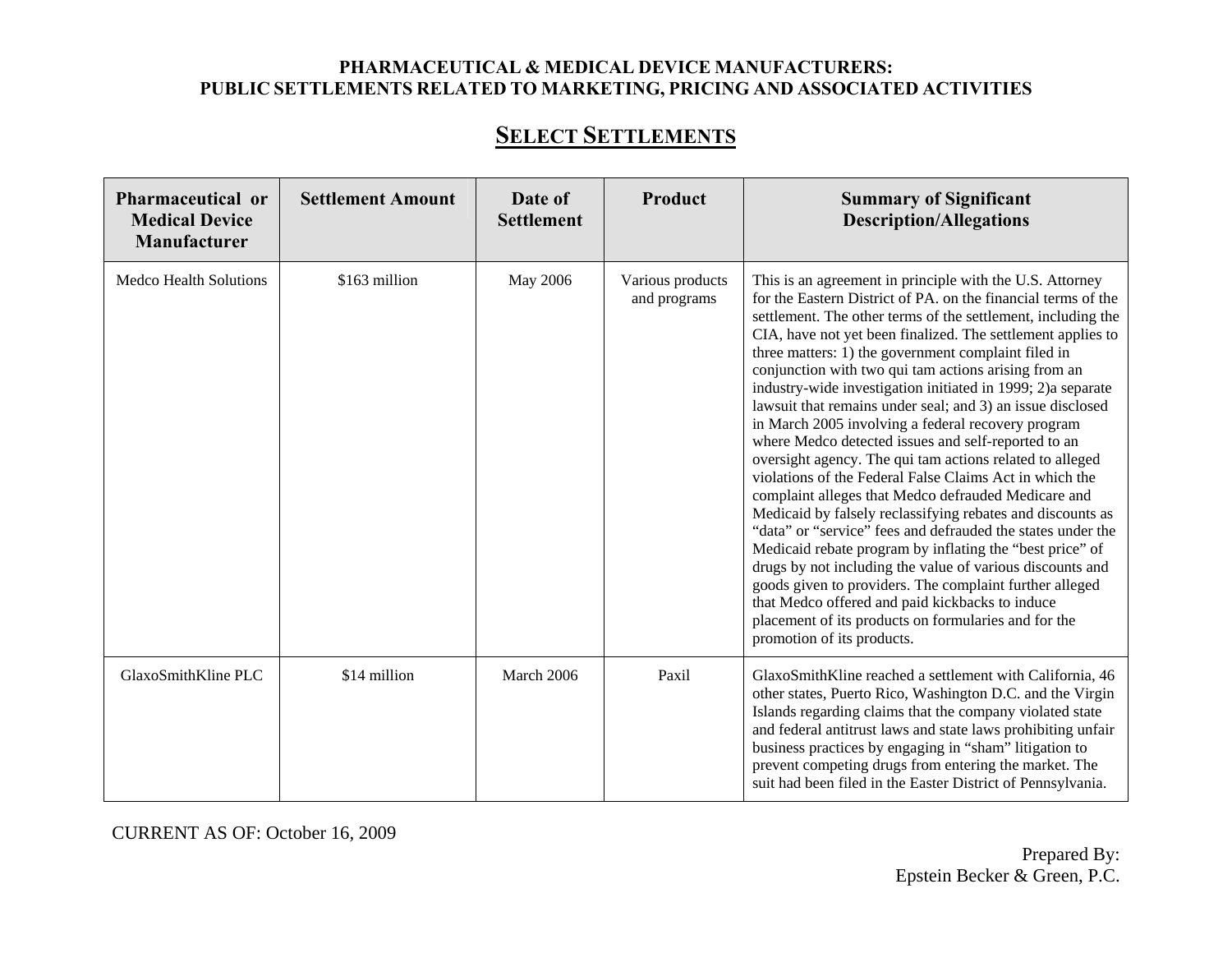## **SELECT SETTLEMENTS**

| <b>Pharmaceutical or</b><br><b>Medical Device</b><br><b>Manufacturer</b>                                          | <b>Settlement Amount</b>                                                                                    | Date of<br><b>Settlement</b> | Product                                               | <b>Summary of Significant</b><br><b>Description/Allegations</b>                                                                                                                                                                                                                                                                                                                                                                                                                                                      |
|-------------------------------------------------------------------------------------------------------------------|-------------------------------------------------------------------------------------------------------------|------------------------------|-------------------------------------------------------|----------------------------------------------------------------------------------------------------------------------------------------------------------------------------------------------------------------------------------------------------------------------------------------------------------------------------------------------------------------------------------------------------------------------------------------------------------------------------------------------------------------------|
| Eli Lilly                                                                                                         | \$36 million                                                                                                | December 2005                | Evista                                                | The company agreed to plead guilty to a criminal count of<br>violating the Food, Drug and Cosmetic Act in its off-label<br>promotion of Evista. The company agreed to pay a \$6<br>million criminal fine and to forfeit to the United States an<br>additional sum of \$6 million. In addition, the company<br>agreed to settle civil Food, Drug and Cosmetic Act<br>liabilities by entering into a consent decree of permanent<br>injunction and paying the United States \$24 million in<br>equitable disgorgement. |
| Boehringer Ingelheim<br>Corp. and subsidiaries,<br>Roxane Laboratories Inc.<br>and Ben Venue<br>Laboratories Inc. | \$10 million damages                                                                                        | November 2005                | AWP price of<br>drugs reimbursed<br>by Texas Medicaid | Boehringer settled the whistleblower suit originally<br>initiated by Ven-a-Care in 2000. The suit alleged that the<br>company falsified the AWP of several prescription drugs<br>causing the Medicaid program to overpay for the<br>medications. Dey Inc. and Schering-Plough were also<br>named in the suit. Dey settled in 2003 for \$18.5 million<br>and Schering-Plough settled in 2004 for \$27 million.                                                                                                        |
| King Pharmaceuticals                                                                                              | \$124 million<br>- \$62 million for<br>underpayments<br>- \$62 million for interest,<br>costs and penalties | November 2005                | <b>AWP</b> for Medicaid<br>reimbursed drugs           | The suit, filed in the US District Court for the Eastern<br>District of Pennsylvania alleged that King failed to<br>accurately report AWP and best price for Medicaid-<br>reimbursed drugs from 1994 - 2002. Simultaneous<br>settlements were reached with the US Attorney for the<br>Eastern District of Pennsylvania, the Department of<br>Justice and the Department of Veterans Affairs.                                                                                                                         |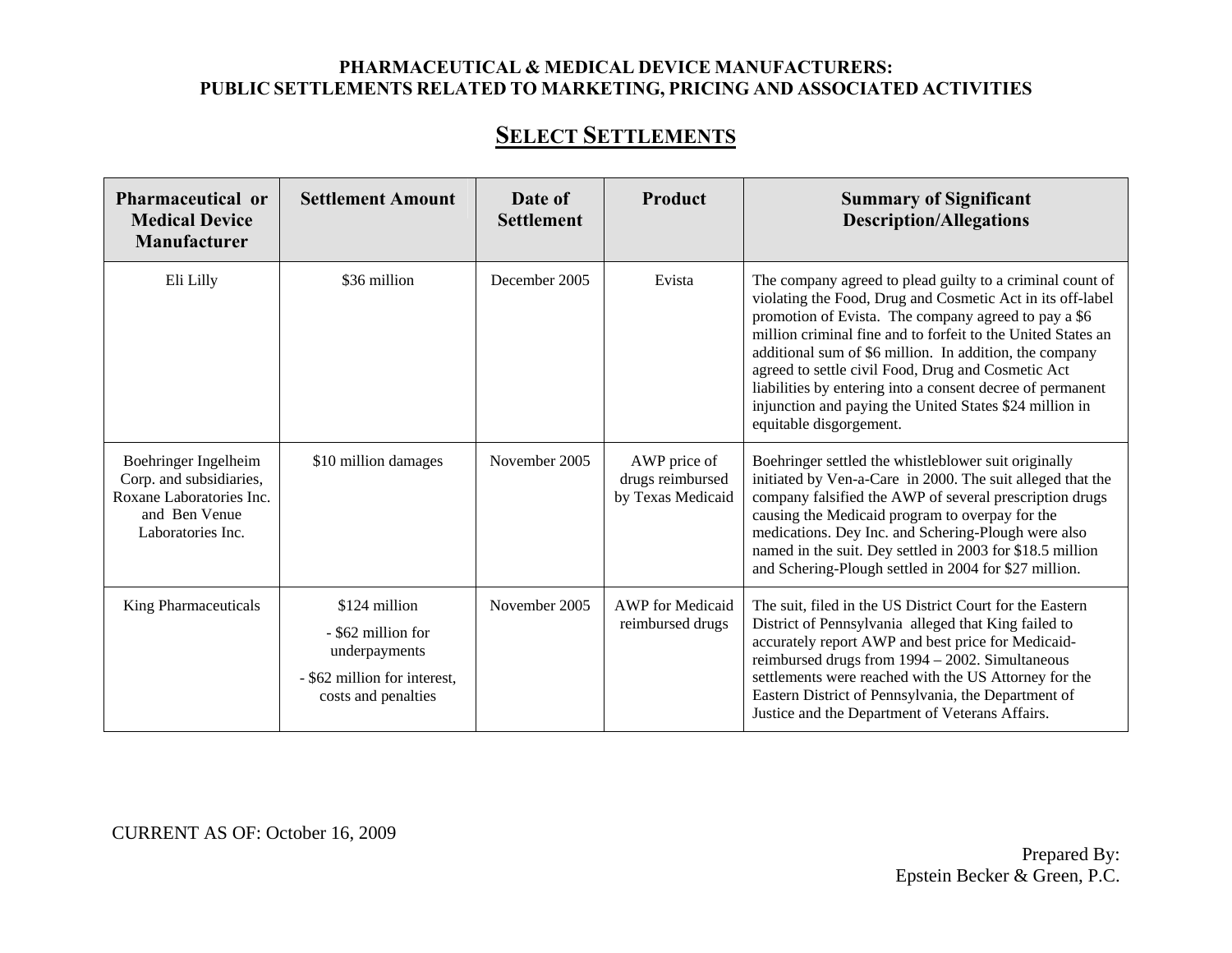## **SELECT SETTLEMENTS**

| Pharmaceutical or<br><b>Medical Device</b><br>Manufacturer | <b>Settlement Amount</b>                                                                                                                                                                    | Date of<br><b>Settlement</b> | Product        | <b>Summary of Significant</b><br><b>Description/Allegations</b>                                                                                                                                                                                                                                                                                                                                                                                                                                                                                                                                                                                                                                                                                                                                                                                                                                                                                                                                                                                                                                           |
|------------------------------------------------------------|---------------------------------------------------------------------------------------------------------------------------------------------------------------------------------------------|------------------------------|----------------|-----------------------------------------------------------------------------------------------------------------------------------------------------------------------------------------------------------------------------------------------------------------------------------------------------------------------------------------------------------------------------------------------------------------------------------------------------------------------------------------------------------------------------------------------------------------------------------------------------------------------------------------------------------------------------------------------------------------------------------------------------------------------------------------------------------------------------------------------------------------------------------------------------------------------------------------------------------------------------------------------------------------------------------------------------------------------------------------------------------|
| Serono                                                     | \$704 million<br>- \$136,935,000 criminal fine<br>- \$\$567,065,000 civil<br>liabilities<br>Serono Laboratories, Inc. is<br>excluded from federal<br>health care programs for<br>five years | October 2005                 | Serostim       | Serono pled guilty to conspiring with device manufacturer<br>to introduce device and software to diagnose AIDS<br>wasting without approval from FDA in order to increase<br>demand for Serostim. Serono employees directly<br>administered tests using software to patients to induce<br>doctors to prescribe the drug, which was reimbursed by<br>Medicaid and other payors. The company also pled guilty<br>to conspiracy for offering physicians all-expense trip to<br>Cannes for writing new prescriptions for Serostim. The<br>civil settlement addresses allegations that the company<br>caused the submission of false/fraudulent claims based on<br>use of unapproved diagnostic device and treating separate<br>conditions for which the drug was not reimbursable. The<br>allegation that that the company caused the submission of<br>false/fraudulent claims by inducing pharmacies to sell<br>Serostim by paying rebates and discounts and by inducing<br>physicians to prescribe the drug by giving them free<br>devices and software, free trips and other kickbacks was<br>also settled. |
| GlaxoSmithKline                                            | $\sim$ \$150 million                                                                                                                                                                        | September 2005               | Zofran, Kytril | The company fraudulently reported inflated wholesale<br>prices for the drugs that were higher than what the<br>majority of customers actually paid. The Company<br>marketed the spread between the reported price and the<br>price the drugs were actually sold at to health care<br>providers. The company also allegedly encouraged<br>providers to use leftover amounts of Kytril from several<br>vials, combine the leftovers, administer the drug and<br>charge for another injection.                                                                                                                                                                                                                                                                                                                                                                                                                                                                                                                                                                                                               |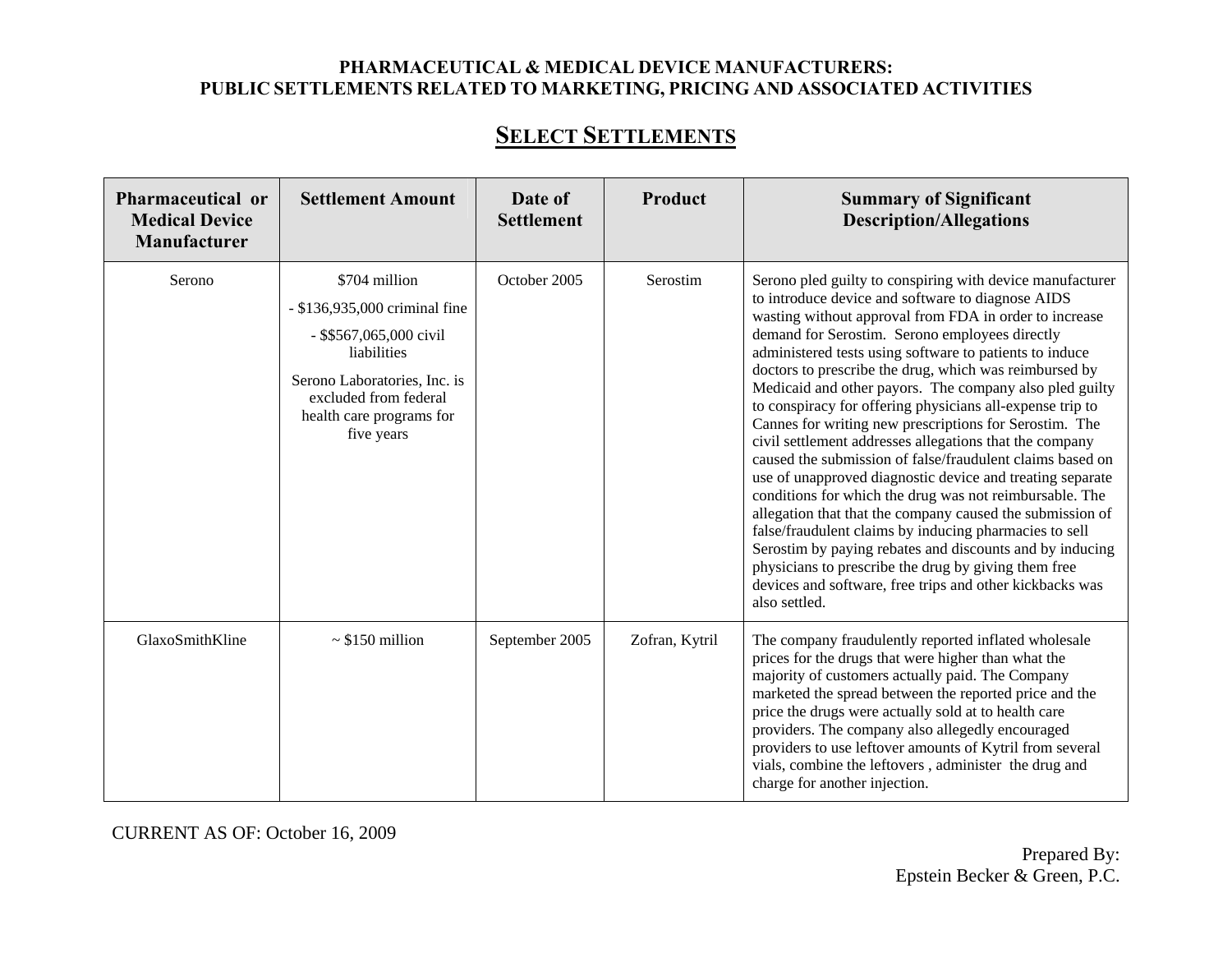## **SELECT SETTLEMENTS**

| <b>Pharmaceutical or</b><br><b>Medical Device</b><br>Manufacturer | <b>Settlement Amount</b>                                                               | Date of<br><b>Settlement</b> | Product                                            | <b>Summary of Significant</b><br><b>Description/Allegations</b>                                                                                                                                                                                                                                                                                                                                                                                                                                                                                                                                         |
|-------------------------------------------------------------------|----------------------------------------------------------------------------------------|------------------------------|----------------------------------------------------|---------------------------------------------------------------------------------------------------------------------------------------------------------------------------------------------------------------------------------------------------------------------------------------------------------------------------------------------------------------------------------------------------------------------------------------------------------------------------------------------------------------------------------------------------------------------------------------------------------|
| Caremark                                                          | \$137 million                                                                          | September 2005               | Drug interchange<br>and rebate<br>programs         | Caremark caused false claims to be submitted to Medicare<br>and other federal health care programs by skewing best<br>price information reported. The company allegedly paid<br>kickbacks to managed care plans and receiving rebates<br>from manufacturers that were not appropriately disclosed<br>to payors. Rebates were provided to health plans as<br>rewards for favorable formulary treatment. In addition, the<br>company allegedly profited from drug interchange<br>programs that were not properly disclosed, created<br>additional cost and were without clinical benefit for<br>patients. |
| <b>Mylan Laboratories</b>                                         | \$12 million (potential award<br>could be tripled based on<br>anti-trust implications) | June 2005                    | Key ingredient for<br>clorazepate and<br>lorazepam | Jury verdict for four insurers, including Blue Cross and<br>Blue Shield of Minnesota, against the company for<br>obtaining exclusive agreements for the key ingredients for<br>the drugs and then raising prices for the generic anti-<br>anxiety drugs.                                                                                                                                                                                                                                                                                                                                                |
| Kaiser Permanente<br>(HMO)                                        | Suit dismissed                                                                         | December 2004                | Pill-splitting                                     | The company was sued in 2000 by the Trial Lawyers for<br>Public Justice, alleging that the company's policies<br>requiring patients to split pills violated California's unfair<br>competition law. Plaintiffs alleged that increasing the<br>company's revenue did not justify the risks involved in<br>pill-splitting. The dismissal was upheld by the California<br>Court of Appeals.                                                                                                                                                                                                                |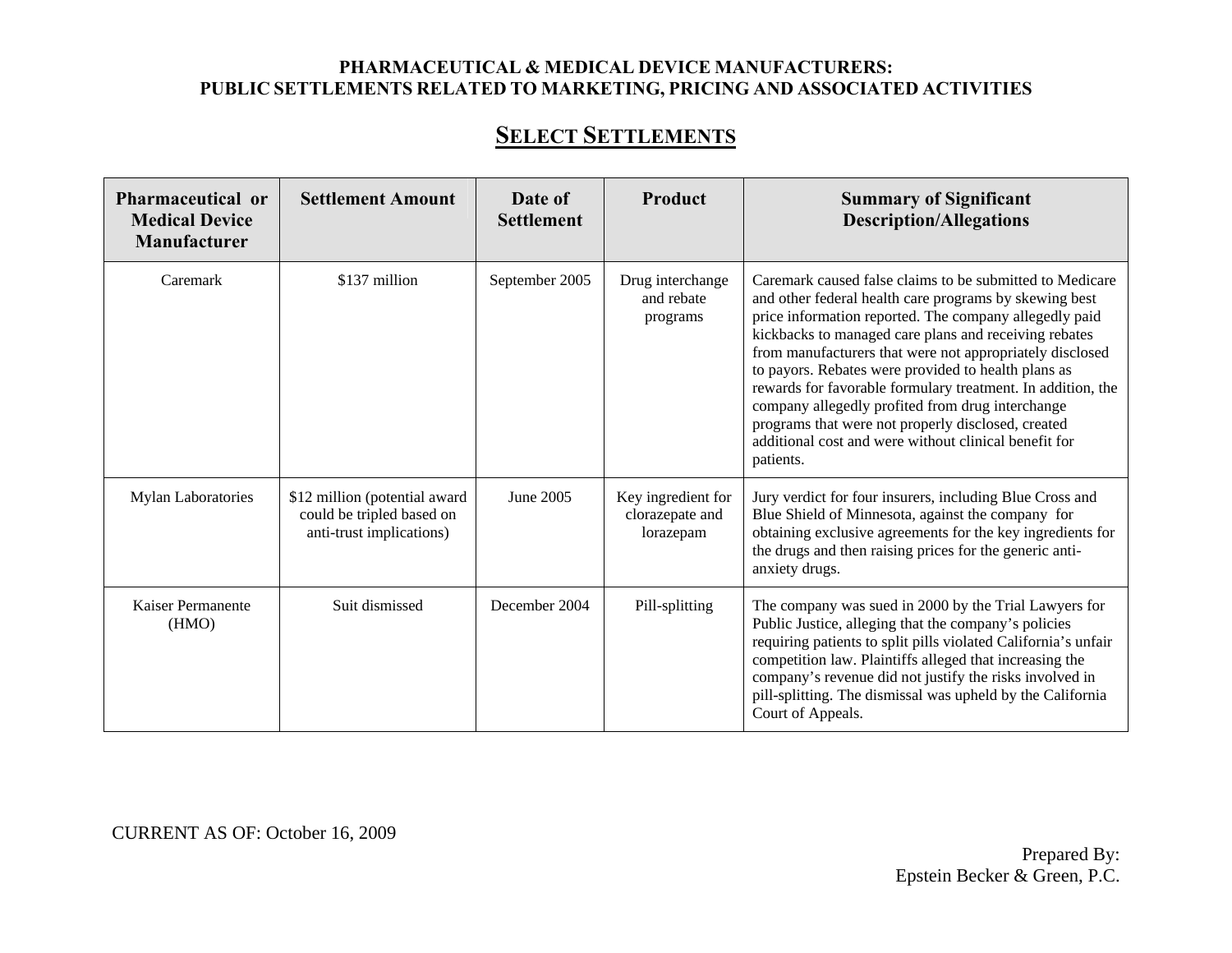## **SELECT SETTLEMENTS**

| Pharmaceutical or<br><b>Medical Device</b><br><b>Manufacturer</b> | <b>Settlement Amount</b>                                                                                                                                             | Date of<br><b>Settlement</b> | <b>Product</b>                                                  | <b>Summary of Significant</b><br><b>Description/Allegations</b>                                                                                                                                                                                                                                                                                                                                                                                                                                                                                                                                                                           |
|-------------------------------------------------------------------|----------------------------------------------------------------------------------------------------------------------------------------------------------------------|------------------------------|-----------------------------------------------------------------|-------------------------------------------------------------------------------------------------------------------------------------------------------------------------------------------------------------------------------------------------------------------------------------------------------------------------------------------------------------------------------------------------------------------------------------------------------------------------------------------------------------------------------------------------------------------------------------------------------------------------------------------|
| <b>Forest Laboratories</b>                                        | Forest will disclose<br>information regarding<br>clinical studies on its drugs<br>via a new online clinical<br>trials register.                                      | September 2004               | Probably focused<br>on antidepressants<br>Celexa and<br>Lexapro | Attorney General Eliot Spitzer had initiated an<br>investigation in to Forest's clinical studies disclosure<br>practices in June, 2004, due to a concern that Forest may<br>have been promoting its products for off-label uses. No<br>subpoena was issued.                                                                                                                                                                                                                                                                                                                                                                               |
| GlaxoSmithKline                                                   | \$2.5 million<br>GlaxoSmithKline will<br>disclose information<br>regarding clinical studies on<br>all of its drugs via a new<br>online "Clinical Trials<br>Register" | August 2004                  | Paxil                                                           | State Attorney General Eliot Spitzer alleged in a lawsuit<br>that GlaxoSmithKline (GSK) engaged in persistent fraud<br>by concealing and failing to disclose negative information<br>about Paxil. Specifically, the complaint alleged that GSK<br>conducted studies that failed to demonstrate the efficacy of<br>Paxil in children and raised questions about its safety, but<br>only released one study showing mixed results, GSK<br>represented to its sales force that Paxil was effective for<br>adolescents, and misrepresented the results of the studies<br>in letters to physicians. The suit seeks disgorgement of<br>profits. |
| Bristol-Myers Squibb                                              | \$75 million                                                                                                                                                         | August 2004                  | Inflated sales<br>figures                                       | Bristol-Myers Squibb paid \$75 million to settles charges<br>by the SEC that it inflated its sales figures. The company<br>allegedly provided wholesalers discounts to buy more drug<br>than the wholesalers could sell in order to inflate sales<br>numbers.                                                                                                                                                                                                                                                                                                                                                                             |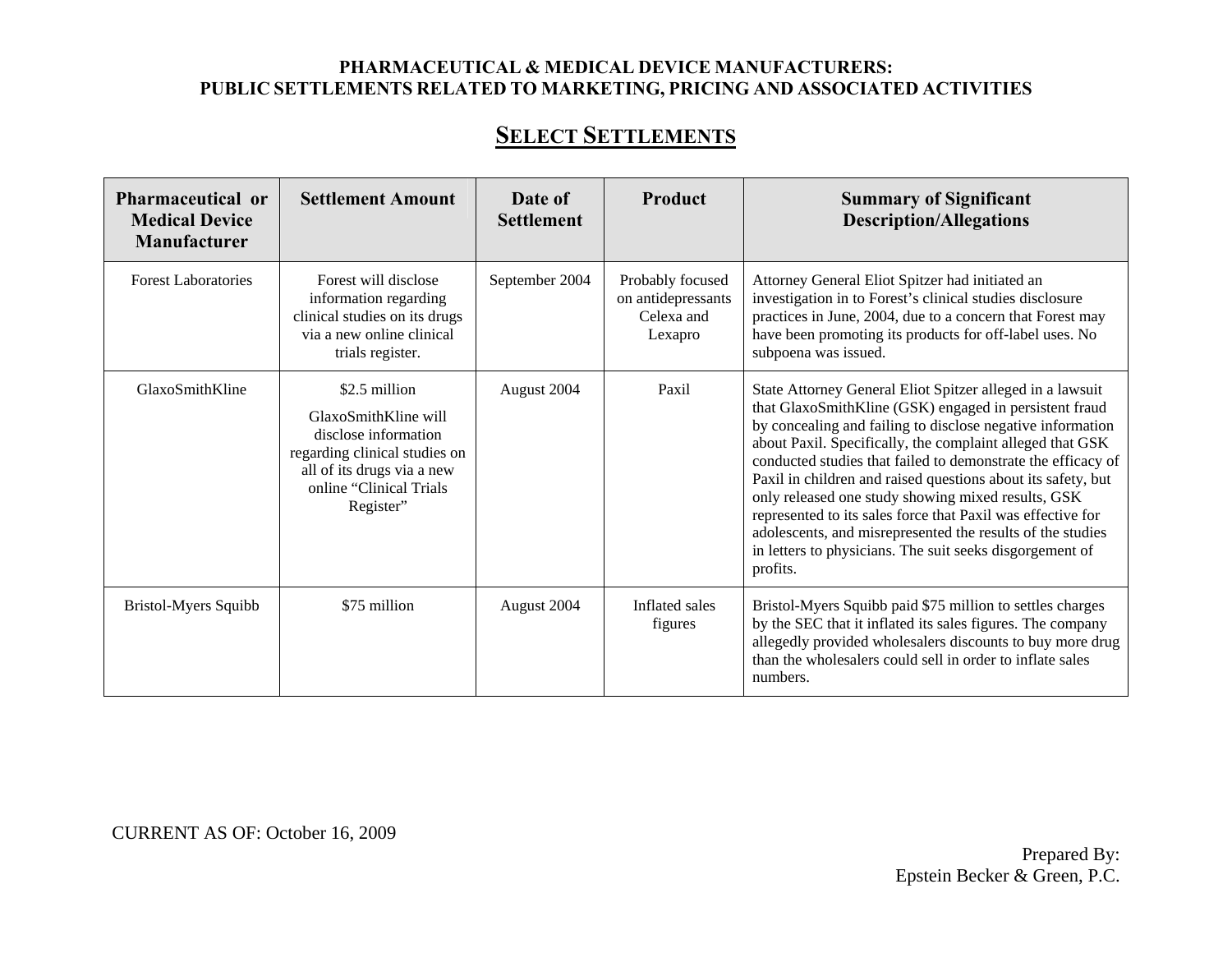| <b>Pharmaceutical or</b><br><b>Medical Device</b><br><b>Manufacturer</b> | <b>Settlement Amount</b>                                                                                                                                                                                                                                                                                                                                    | Date of<br><b>Settlement</b> | Product                                                      | <b>Summary of Significant</b><br><b>Description/Allegations</b>                                                                                                                                                                                                                                                                                                                                                                                                                                                                          |
|--------------------------------------------------------------------------|-------------------------------------------------------------------------------------------------------------------------------------------------------------------------------------------------------------------------------------------------------------------------------------------------------------------------------------------------------------|------------------------------|--------------------------------------------------------------|------------------------------------------------------------------------------------------------------------------------------------------------------------------------------------------------------------------------------------------------------------------------------------------------------------------------------------------------------------------------------------------------------------------------------------------------------------------------------------------------------------------------------------------|
| Schering-Plough                                                          | Schering Sales Corp.: \$52.5<br>million fine and guilty plea<br>one criminal charge that it<br>had violated the anti-<br>kickback statute. This plea<br>resulted in mandatory<br>exclusion for this entity<br>from participation in federal<br>health care programs for<br>five years.<br>Schering-Plough: \$293 civil<br>damages<br>Total: \$345.5 million | August 2004                  | Claritin, failure to<br>provide lowest<br>prices to Medicaid | Schering-Plough settled the qui tam case, originally<br>brought in 1999, in which the government had intervened.<br>The company allegedly provided data fees to private<br>providers, inducing them to buy products at high prices,<br>and then charged Medicaid those higher prices without the<br>fees being reported or calculated into the price. As a<br>result, the private providers received a better price for<br>drugs than the Medicaid program.                                                                              |
| Schering-Plough                                                          | \$500,000                                                                                                                                                                                                                                                                                                                                                   | June 2004                    | Unavailable                                                  | Securities and Exchange Commission settled complaint<br>that alleged the company's Polish subsidiary made<br>improper donations of \$76,000 between February 1999<br>and March 2002 to a charitable organization whose<br>director was also the director of a government health fund<br>that provided money for the purchasing of<br>pharmaceuticals. The donations, which were not properly<br>reflected in the company's books were made in order to<br>influence the government fund to purchase Schering-<br>Plough pharmaceuticals. |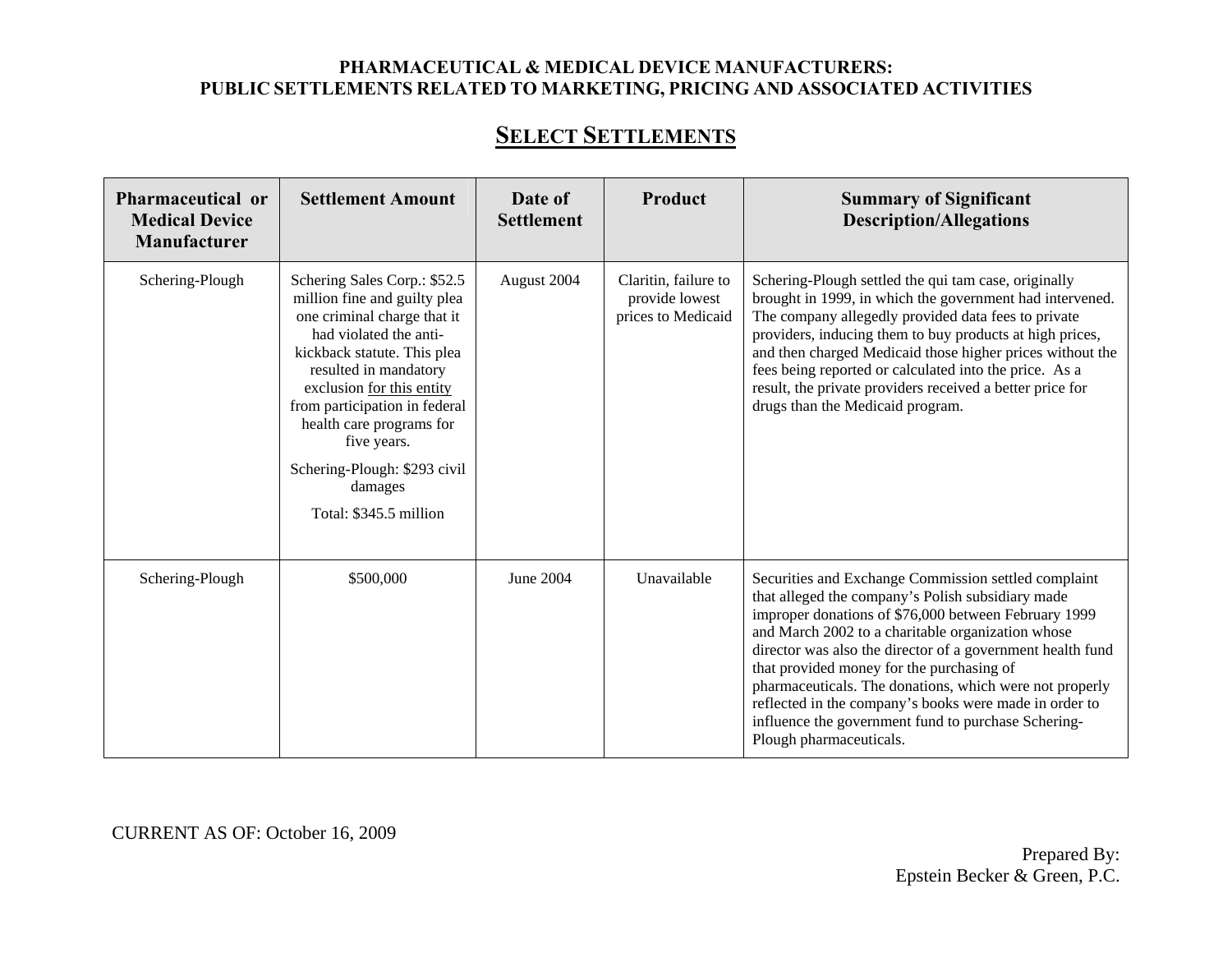# **SELECT SETTLEMENTS**

| Pharmaceutical or<br><b>Medical Device</b><br><b>Manufacturer</b> | <b>Settlement Amount</b>                                                                                                                                                                                                      | Date of<br><b>Settlement</b> | Product                                               | <b>Summary of Significant</b><br><b>Description/Allegations</b>                                                                                                                                                                                                                                                                                                                                                                       |
|-------------------------------------------------------------------|-------------------------------------------------------------------------------------------------------------------------------------------------------------------------------------------------------------------------------|------------------------------|-------------------------------------------------------|---------------------------------------------------------------------------------------------------------------------------------------------------------------------------------------------------------------------------------------------------------------------------------------------------------------------------------------------------------------------------------------------------------------------------------------|
| Merck KGaA                                                        | \$850,000                                                                                                                                                                                                                     | May 2004                     | Abuterol sulfate<br>and other drugs                   | Subsidiary Dey, Inc. inflated the average wholesale price<br>(AWP) of abuterol sulfate and other drugs in reports to the<br>state to increase providers' Medicaid reimbursement rates<br>and thus giving them an incentive to prescribe those drugs.<br>The settlement covers drugs purchases by the West<br>Virginia Public Employees Insurance Agency and the<br>Worker's Compensation program as well as the Medicaid<br>payments. |
| Pfizer (Warner-Lambert)                                           | Total $$430+$ million<br>\$240 criminal fine<br>\$152 million civil fines to<br>be divided among state and<br>federal Medicaid agencies<br>and the whistleblower<br>\$38 million to state<br>consumer protection<br>divisions | May 2004                     | Neurontin                                             | Warner-Lambert unit of Pfizer pled guilty to criminal<br>wrongdoing for kickbacks given to physicians in<br>connection with promoting the drug for off-label uses.                                                                                                                                                                                                                                                                    |
| Schering-Plough Corp.                                             | Total: \$27 million                                                                                                                                                                                                           | May 2004                     | Albuterol sulfate<br>solution and<br>inhaler products | Subsidiary Warrick Pharmaceuticals submitted false price<br>information that led providers to submit inflated<br>reimbursement claims for drugs to Texas Medicaid.                                                                                                                                                                                                                                                                    |

CURRENT AS OF: October 16, 2009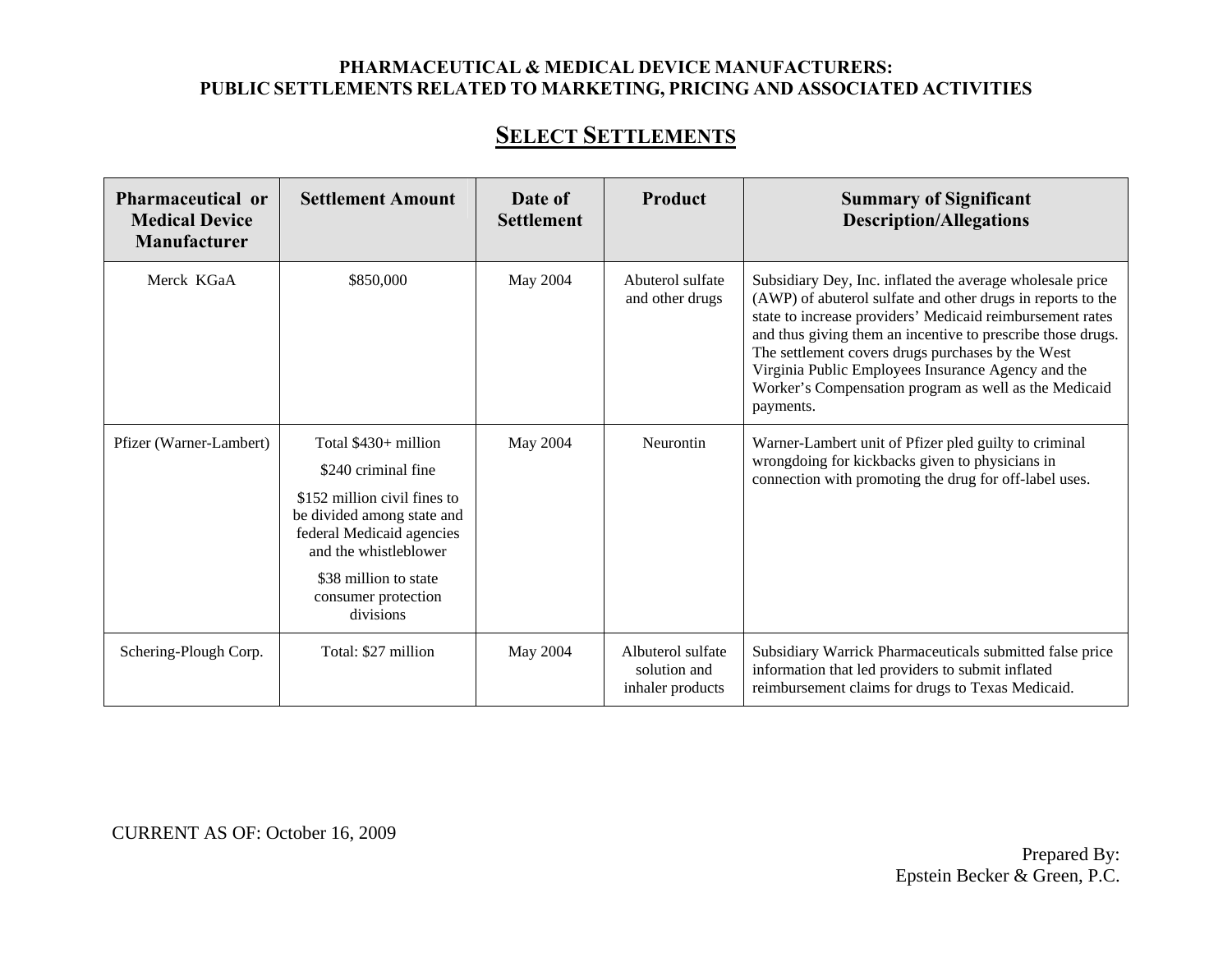# **SELECT SETTLEMENTS**

| Pharmaceutical or<br><b>Medical Device</b><br>Manufacturer   | <b>Settlement Amount</b>                                                                       | Date of<br><b>Settlement</b> | Product                        | <b>Summary of Significant</b><br><b>Description/Allegations</b>                                                                                                                                                                                                                                                                                                                                                                                                                                                                                                                                                                                                                                                                                                                                                                                                                                                                                        |
|--------------------------------------------------------------|------------------------------------------------------------------------------------------------|------------------------------|--------------------------------|--------------------------------------------------------------------------------------------------------------------------------------------------------------------------------------------------------------------------------------------------------------------------------------------------------------------------------------------------------------------------------------------------------------------------------------------------------------------------------------------------------------------------------------------------------------------------------------------------------------------------------------------------------------------------------------------------------------------------------------------------------------------------------------------------------------------------------------------------------------------------------------------------------------------------------------------------------|
| Medco Health Solutions<br>(formerly known as<br>Merck-Medco) | Total: \$29.3 million for<br>state claims                                                      | May 2004                     | Rebated/discounted<br>products | Medco switched patients to drugs for which Medco<br>received undisclosed rebates, did not pass savings on to<br>consumers and represented that the switches saved the<br>consumer money. Only the injunction against fraud count<br>is addressed by settlement, which focuses on Medco's<br>business practices and sets forth the requirements for drug<br>interchange program at Medco.<br>The motion to dismiss other five counts, (False Claims<br>Act, unjust enrichment, active and constructive fraud,<br>public contracts anti-kickback and payment under mistake<br>of fact) was pending as of date of settlement.<br>In September 2004, the active and constructive fraud count<br>against Medco was dismissed by the federal court judge.<br>The other four counts remain.<br>An agreement has been reached with the Justice<br>Department regarding certain counts relating to business<br>practices, but not monetary damages. (See below) |
| GlaxoSmithKline, P.L.C.                                      | Total: \$87.6 million<br>\$49.6 million for federal<br>claims<br>\$38 million for state claims | June 2003                    | Flonase<br>Paxil               | Violated Medicaid "best price" law in connection with<br>improper reporting of best price for "repackaged" products<br>to a single customer                                                                                                                                                                                                                                                                                                                                                                                                                                                                                                                                                                                                                                                                                                                                                                                                            |

CURRENT AS OF: October 16, 2009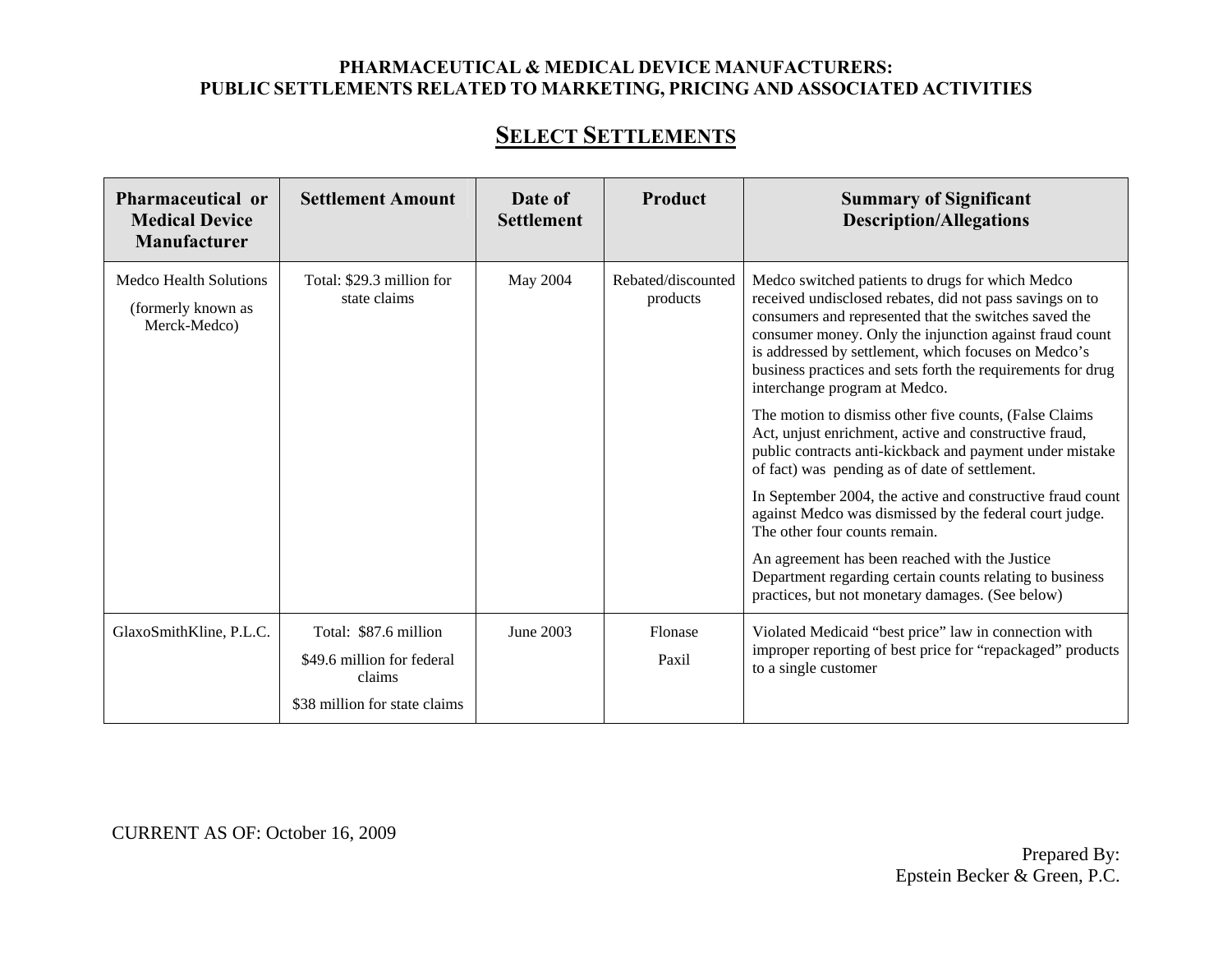# **SELECT SETTLEMENTS**

| Pharmaceutical or<br><b>Medical Device</b><br><b>Manufacturer</b> | <b>Settlement Amount</b>                                                                                                                                                                                                               | Date of<br><b>Settlement</b>                                                | Product         | <b>Summary of Significant</b><br><b>Description/Allegations</b>                                                                                                                                                                                  |
|-------------------------------------------------------------------|----------------------------------------------------------------------------------------------------------------------------------------------------------------------------------------------------------------------------------------|-----------------------------------------------------------------------------|-----------------|--------------------------------------------------------------------------------------------------------------------------------------------------------------------------------------------------------------------------------------------------|
| AstraZeneca LP                                                    | Total: \$354.7 million<br>\$266 million for Medicare,<br>TriCare, Department of<br>Defense and Railroad<br>Retirement Board claims<br>\$24.9 million for U.S. and<br>State Medicaid claims<br>\$63.8 million for criminal<br>penalties | June 2003<br>(Allegedly<br>wrongful acts<br>occurred in the<br>$mid-1990s)$ | Zoladex         | Predecessor company improperly encouraged physicians<br>to bill government programs for samples and employed<br>other marketing activities involving samples and other<br>arrangements to induce doctors to use its drug for prostate<br>cancer. |
| Bayer Corp.                                                       | \$242 million                                                                                                                                                                                                                          | April 2003                                                                  | Cipro<br>Adalat | Allegedly violated Medicaid "best price" law in<br>connection with improper reporting of best price for<br>repackaged products to commercial buyers; violated<br>PDMA (Drug Listing Act). (criminal)                                             |
| Pfizer Inc                                                        | Total: \$49 Million<br>\$21 million for state claims<br>\$28 million for federal<br>claims                                                                                                                                             | October 2002                                                                | Lipitor         | Alleged False Claims Act violations of Medicaid drug<br>rebate law involving its Lipitor anti-cholesterol drug<br>caused by improper grants to an MCO.                                                                                           |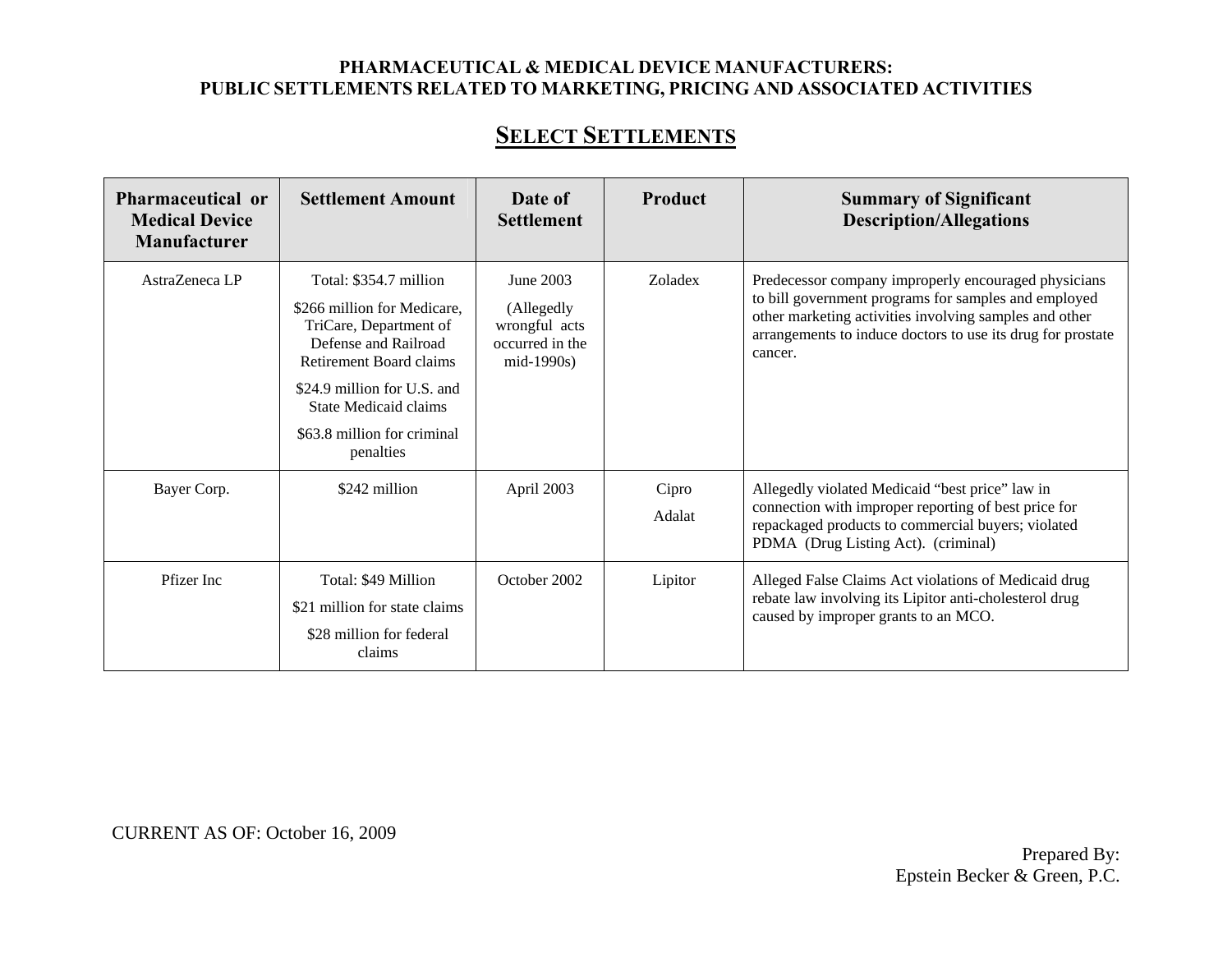# **SELECT SETTLEMENTS**

| <b>Pharmaceutical or</b><br><b>Medical Device</b><br><b>Manufacturer</b> | <b>Settlement Amount</b> | Date of<br><b>Settlement</b> | Product                                       | <b>Summary of Significant</b><br><b>Description/Allegations</b>                                                                                                                                                                                                                                                                                                                          |
|--------------------------------------------------------------------------|--------------------------|------------------------------|-----------------------------------------------|------------------------------------------------------------------------------------------------------------------------------------------------------------------------------------------------------------------------------------------------------------------------------------------------------------------------------------------------------------------------------------------|
| Bayer Corp.                                                              | \$14 million             | August 2001                  | <b>Includes</b><br>hemophilic factor<br>drugs | Exaggerated its reported drug prices to state and federal<br>Medicaid programs, which use reported drug prices to<br>determine Medicaid reimbursement for drugs, then sold<br>the drugs to physicians at sharply reduced prices, enabling<br>them to collect "excess reimbursement from private and<br>government insurers" thereby "marketed the spread" and<br>concealed "best price." |

CURRENT AS OF: October 16, 2009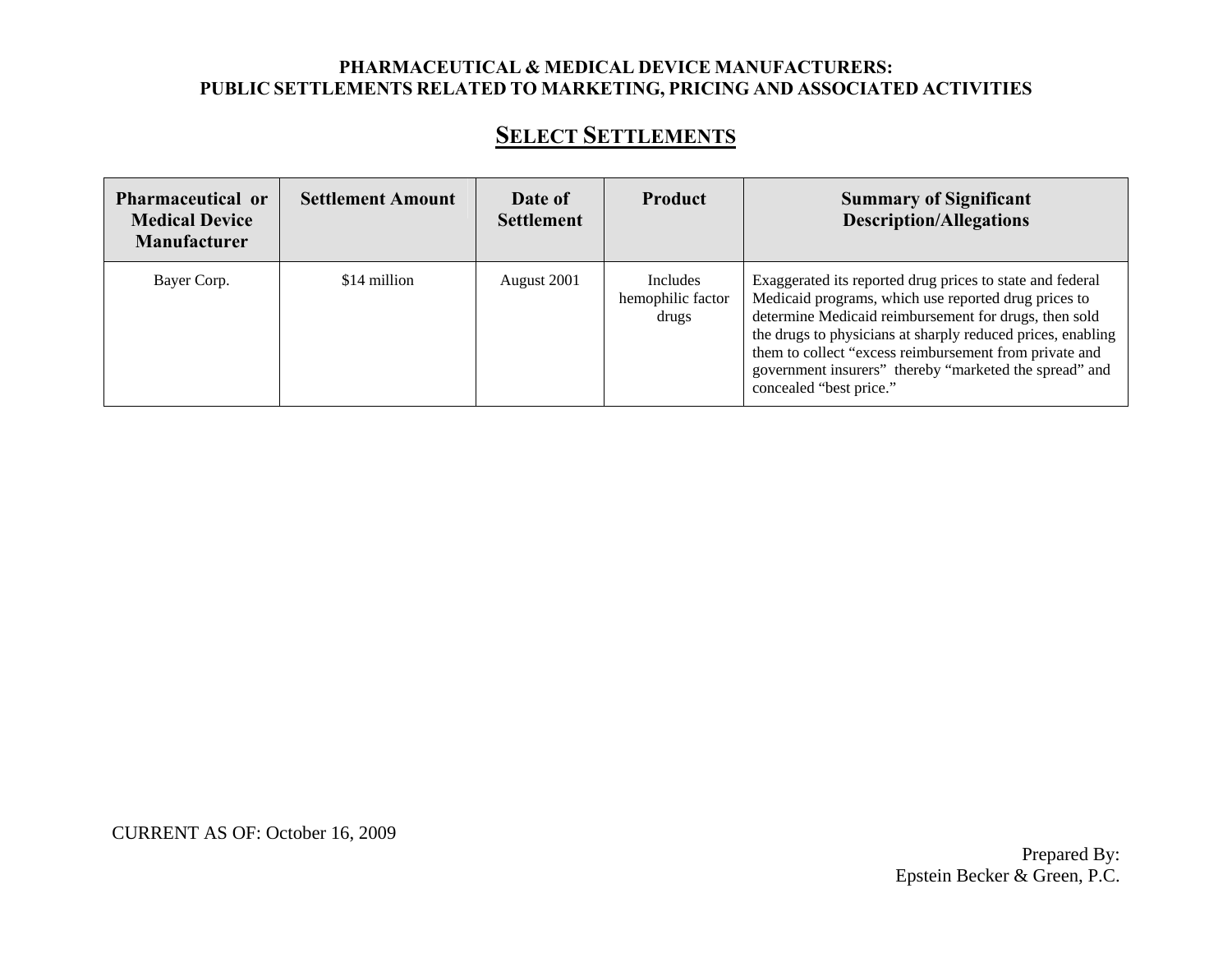### **SELECT SETTLEMENTS**

| Pharmaceutical or<br><b>Medical Device</b><br>Manufacturer                                                                | <b>Settlement Amount</b> | Date of<br><b>Settlement</b> | Product | <b>Summary of Significant</b><br><b>Description/Allegations</b>                                                                                                                                                                                                                                                                                                                                                                                                                                                                                                                                                                                                                                                                                                     |
|---------------------------------------------------------------------------------------------------------------------------|--------------------------|------------------------------|---------|---------------------------------------------------------------------------------------------------------------------------------------------------------------------------------------------------------------------------------------------------------------------------------------------------------------------------------------------------------------------------------------------------------------------------------------------------------------------------------------------------------------------------------------------------------------------------------------------------------------------------------------------------------------------------------------------------------------------------------------------------------------------|
| <b>TAP</b> Pharmaceutical<br>Products (a joint venture<br>between Abbott Labs and<br>Takeda Chemical<br>Industries, Ltd.) | \$875 million            | October 2001                 | Lupron  | 1) TAP sales reps provided free Lupron samples to HCPs,<br>knowing and expecting that the HCPs would prescribe or<br>administer the samples to patients and illegally bill for the<br>free samples to various federal health care programs.<br>2) Reps. offered physicians a variety of incentives as a<br>way to maintain Lupron's market share and encourage<br>physicians to prescribe Lupron including:<br>• Provided illegal payments to certain physicians,<br>physicians' practices, HMOs and others in various forms<br>including, grants, free Lupron, debt forgiveness, travel<br>and entertainment, consulting and auditing services,<br>administration fees, nominally priced drugs and VCRs<br>and TVs to unlawfully obtain orders to purchase Lupron. |
|                                                                                                                           |                          |                              |         | • TAP's National Account Manager (NAM), illegally<br>attempted to have an HMO switch its formulary from<br>Zoladex (a less expensive competing drug) to Lupron by<br>offering an unrestricted educational grant and deeper<br>discounts on other products. Other similar grants were<br>made to a urology practice and a New Haven, CT.<br>hospital.                                                                                                                                                                                                                                                                                                                                                                                                                |
|                                                                                                                           |                          |                              |         | 3) TAP offered/paid to physicians illegal inducements by<br>marketing the "Return to Practice" program, that included:<br>(i) artificially inflating the AWP; (ii) deeply discounting<br>the price paid by physicians to TAP for the drug; and (iii)<br>marketing the spread.                                                                                                                                                                                                                                                                                                                                                                                                                                                                                       |
|                                                                                                                           |                          |                              |         | 4) TAP knowingly misreported/underpaid its best price for<br>Lupron.                                                                                                                                                                                                                                                                                                                                                                                                                                                                                                                                                                                                                                                                                                |
| <b>CURRENT AS OF: October 16, 2009</b>                                                                                    |                          |                              |         |                                                                                                                                                                                                                                                                                                                                                                                                                                                                                                                                                                                                                                                                                                                                                                     |
|                                                                                                                           |                          |                              |         | Prepared By:<br>Epstein Becker & Green, P.C.                                                                                                                                                                                                                                                                                                                                                                                                                                                                                                                                                                                                                                                                                                                        |
|                                                                                                                           |                          |                              |         |                                                                                                                                                                                                                                                                                                                                                                                                                                                                                                                                                                                                                                                                                                                                                                     |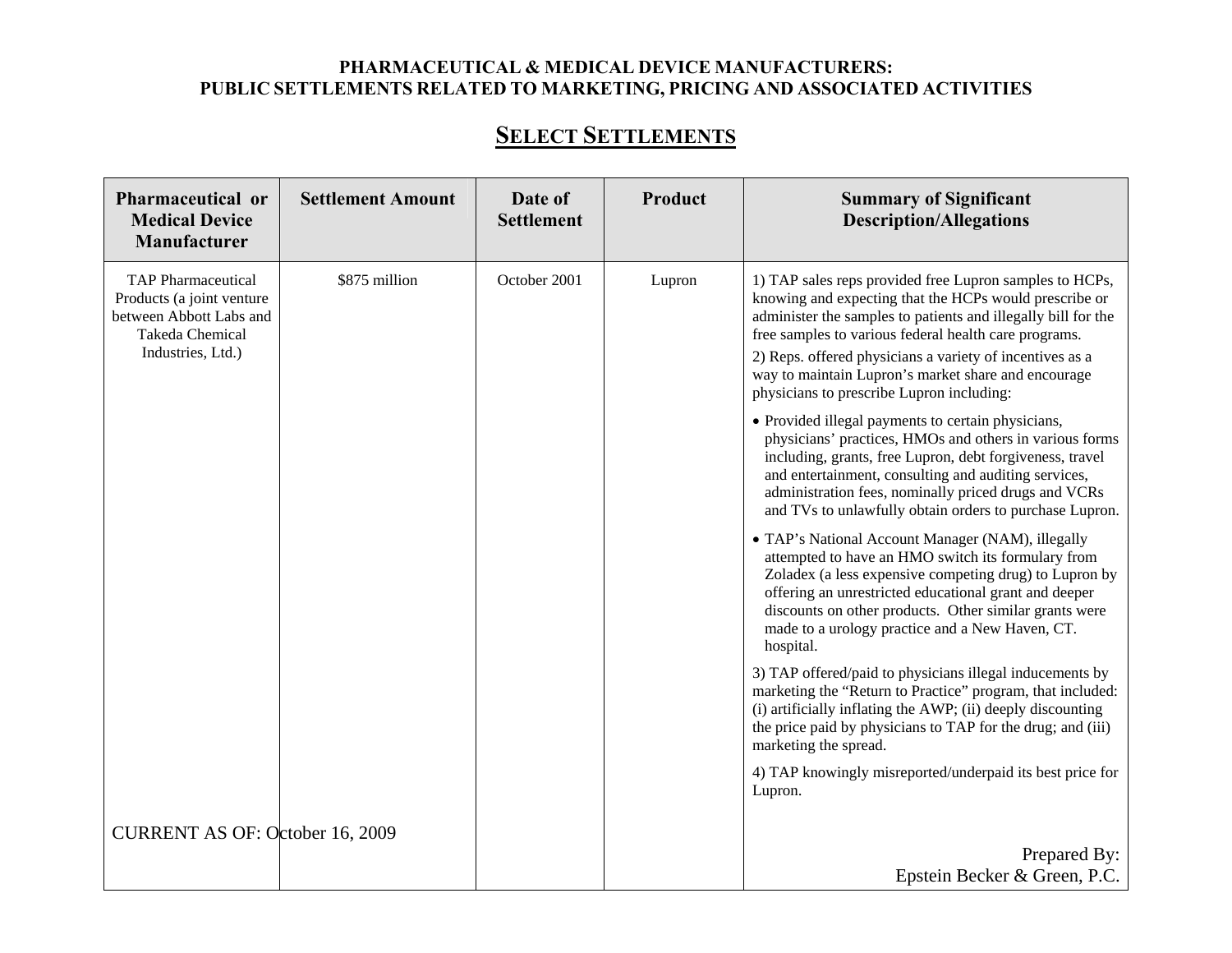# **SELECT SETTLEMENTS**

| <b>Pharmaceutical or</b><br><b>Medical Device</b><br><b>Manufacturer</b> | <b>Settlement Amount</b> | Date of<br><b>Settlement</b> | <b>Product</b>          | <b>Summary of Significant</b><br><b>Description/Allegations</b>                                                                                                                                                                                                                                                                                                                                               |
|--------------------------------------------------------------------------|--------------------------|------------------------------|-------------------------|---------------------------------------------------------------------------------------------------------------------------------------------------------------------------------------------------------------------------------------------------------------------------------------------------------------------------------------------------------------------------------------------------------------|
| Genentech, Inc.                                                          | \$50 million             | September 1999               | Human Growth<br>Hormone | Illegally marketing human growth hormone between 1985<br>and 1994 for medical uses that had not been approved by<br>the FDA as well as introducing misbranded drugs in<br>interstate commerce.                                                                                                                                                                                                                |
| Mallinckrodt Chemical,<br>Inc.                                           | \$100,000                | May 1998                     |                         | Promoted drugs to major retail drug stores in violation of<br>Massachusetts' anti-kickback statute.                                                                                                                                                                                                                                                                                                           |
| Miles, Inc.                                                              | \$605,000                | June 1994                    | Adalat CC               | Employed certain marketing and advertising practices to<br>promote its prescription hypertensive drug in violation of<br>state consumer protection laws. Pharmacists provided<br>consumer information to Miles without the consumer's<br>consent. Miles offered to pay pharmacists for "the<br>cognitive and counseling services provided to new patients<br>receiving an initial prescription of Adalat CC." |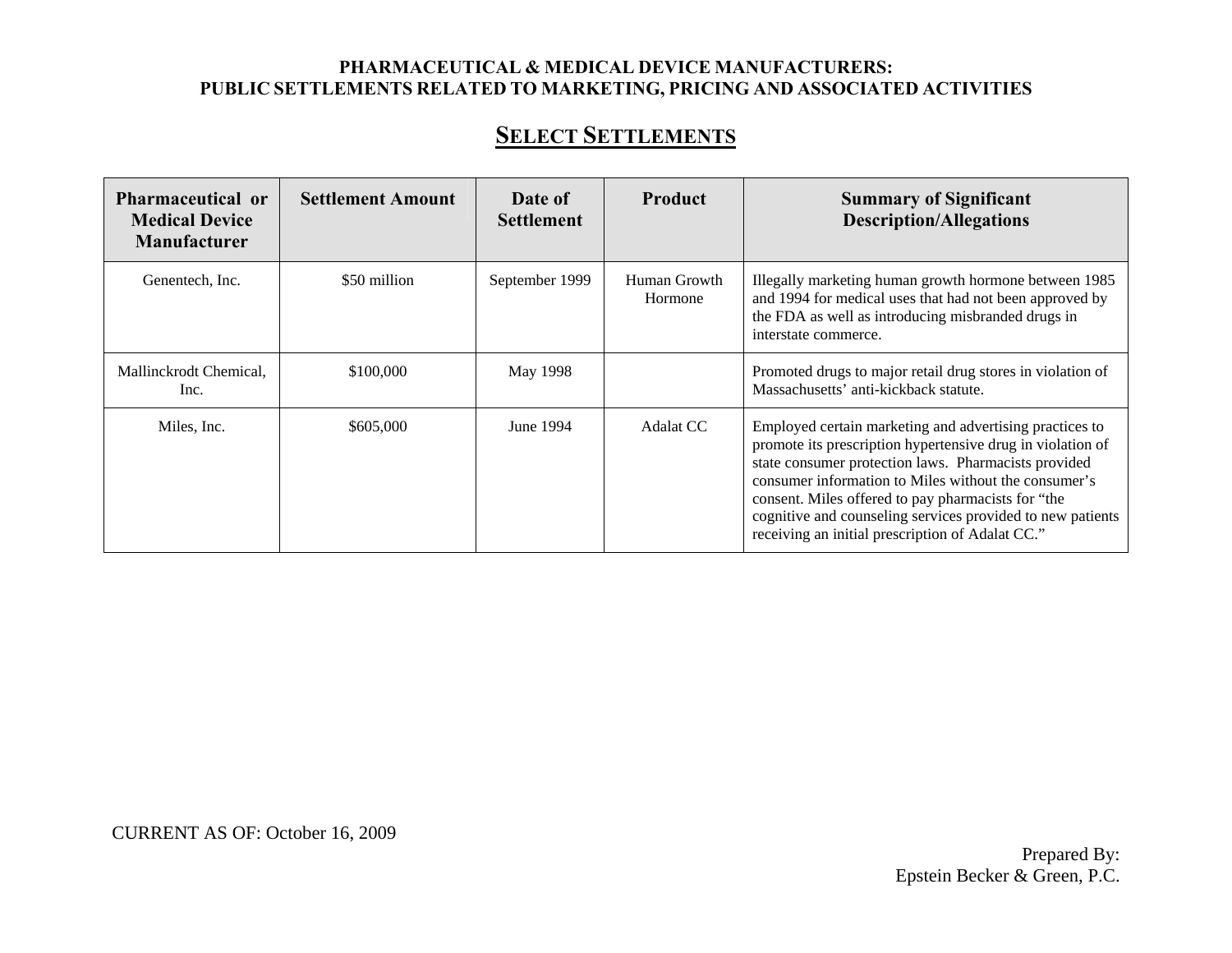# **SELECT PUBLIC INVESTIGATIONS**

<span id="page-42-0"></span><sup>∗</sup> This chart summarizes publicly available information relating to select pharmaceutical and medical device manufacturer investigations and select PBM/HMO investigations/litigation related to pharmaceuticals and medical devices. It is based solely on secondary sources on file with author. For more information, please contact wgoldstein@ebglaw.com or sgiesting@ebglaw.com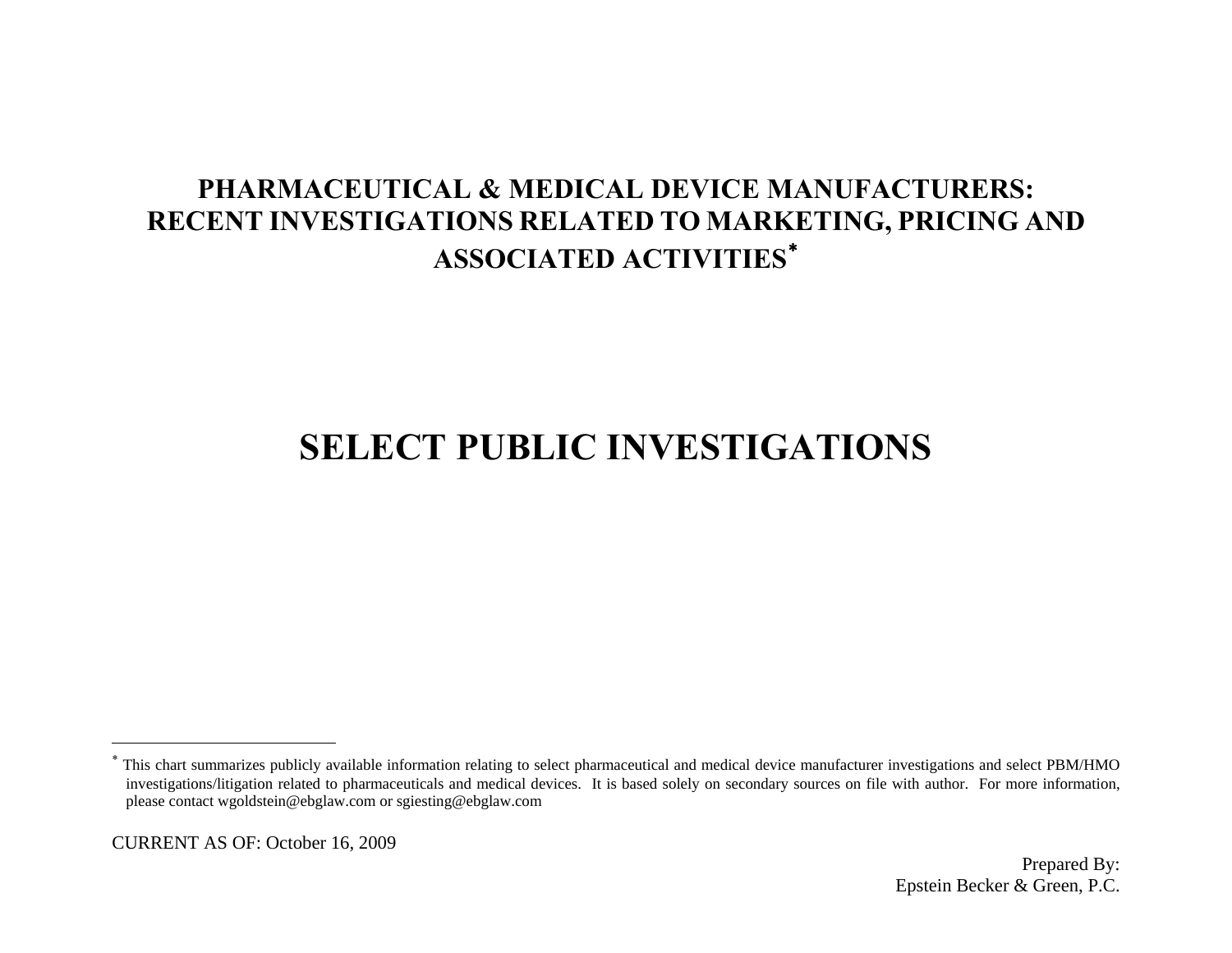# **SELECT PUBLIC INVESTIGATIONS**

| Pharmaceutical /<br><b>Medical Device</b><br>Manufacturer <sup>2</sup> | Government<br>Agency                                                                                      | Approximate<br>Date of<br><b>Request or</b><br><b>Disclosure of</b><br><b>Request</b> | <b>Product</b>          | <b>Summary of Significant Description/Allegations</b><br><b>Based on Public Information</b>                                                                                                                                                                                                                 |
|------------------------------------------------------------------------|-----------------------------------------------------------------------------------------------------------|---------------------------------------------------------------------------------------|-------------------------|-------------------------------------------------------------------------------------------------------------------------------------------------------------------------------------------------------------------------------------------------------------------------------------------------------------|
| Elan Corp.                                                             | <b>SEC</b>                                                                                                | September 2009                                                                        | Tysabri<br>bapineuzumab | SEC requested records and other information from Elan<br>Corp. related to a potentially lethal brain disease linked to<br>Tysabri. SEC also requested records and other information<br>related to an announcement in July 2008 of data from a study<br>for its experimental Alzheimer's drug, bapineuzumab. |
| Gilead Sciences Inc.                                                   | <b>United States</b><br>Department of<br>Health and Human<br>Services' Office of<br>the Inspector General | August 2009                                                                           | Ranexa                  | On August 14, 2009, the Office of the Inspector General of<br>the U.S. Department of Health and Human Services<br>subpoenaed information regarding the development,<br>marketing and sales of Ranexa, a prescription medication<br>used to treat adults with chronic angina.                                |

<span id="page-43-0"></span>CURRENT AS OF: October 16, 2009  $2$  This chart includes a sampling of current, on-going investigations and is not intended to be an exhaustive list.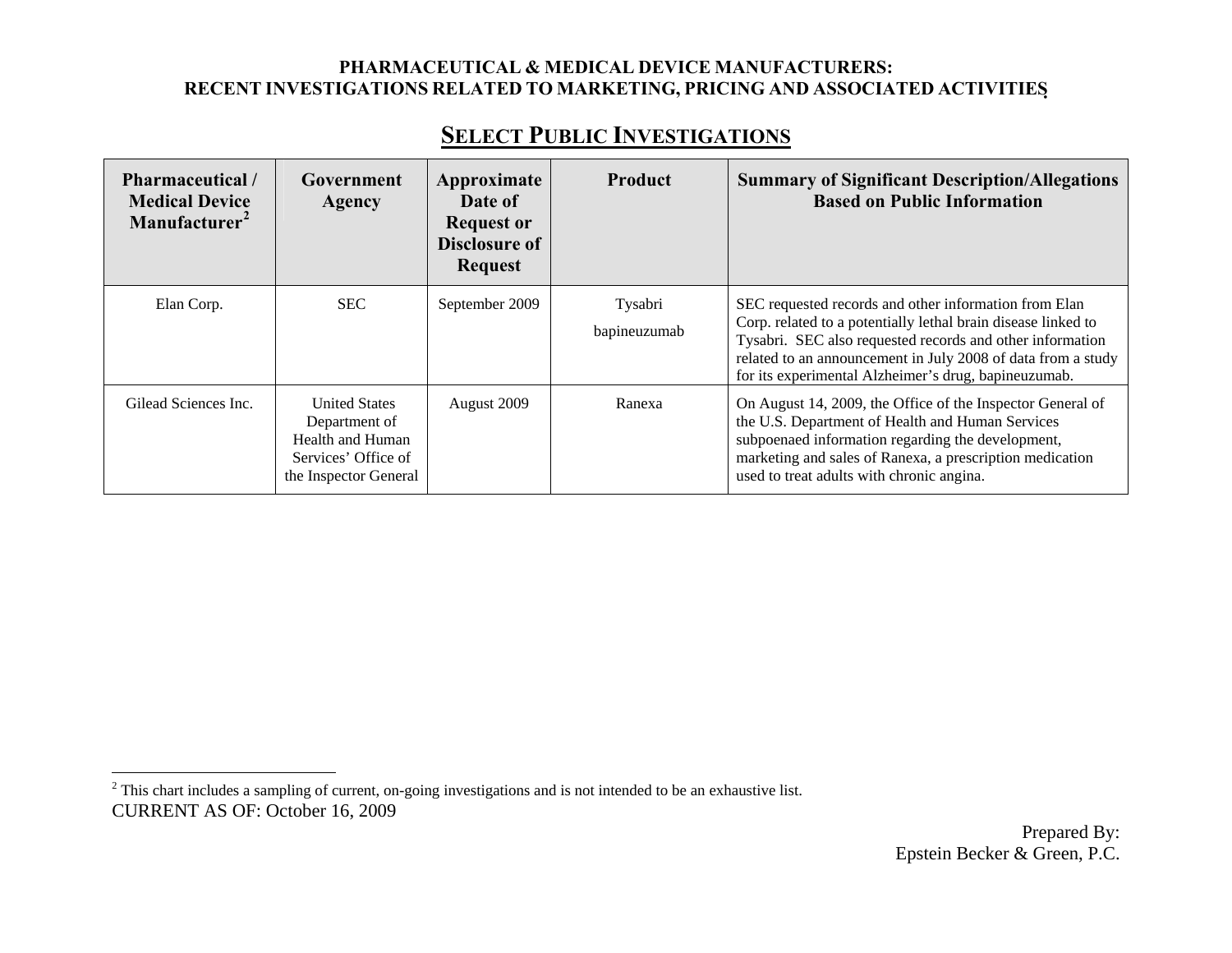| <b>Pharmaceutical</b> /<br><b>Medical Device</b><br>Manufacturer <sup>2</sup>                                                                                                     | Government<br>Agency                                                                          | Approximate<br>Date of<br><b>Request or</b><br><b>Disclosure of</b><br><b>Request</b> | <b>Product</b>                                                 | <b>Summary of Significant Description/Allegations</b><br><b>Based on Public Information</b>                                                                                                                                                                                                                                                                                                                                                                                                                                                                                                                                                                                                                                                                                                                                                              |
|-----------------------------------------------------------------------------------------------------------------------------------------------------------------------------------|-----------------------------------------------------------------------------------------------|---------------------------------------------------------------------------------------|----------------------------------------------------------------|----------------------------------------------------------------------------------------------------------------------------------------------------------------------------------------------------------------------------------------------------------------------------------------------------------------------------------------------------------------------------------------------------------------------------------------------------------------------------------------------------------------------------------------------------------------------------------------------------------------------------------------------------------------------------------------------------------------------------------------------------------------------------------------------------------------------------------------------------------|
| (1) Boston Scientific<br>Group<br>(2) Guidant Corp.<br>(3) Medtronic, Inc.<br>(4) St. Jude Medical Inc.<br>(5) Atricure, Inc.<br>(6) Endoscopic<br>Technologies Inc. <sup>3</sup> | <b>DOJ</b><br>U.S. District Court<br>for the Southern<br>District of Texas<br>Qui Tam Actions | <b>July 2009</b>                                                                      | The device<br>manufacturers'<br>microwave ablation<br>products | Whistleblower lawsuits alleged that a group of medical<br>device manufacturers initiated a campaign that included the<br>use of kickbacks and other improper payments <sup>4</sup> to convince<br>doctors and hospitals to use their products for off-label use.<br>The suit alleges that the manufacturers initiated the campaign<br>because the only cost-effective use of their products is the<br>off-label treatment of atrial fibrillation, a use that is not<br>approved by the FDA. The complaint further alleges that the<br>companies promoted their products by emphasizing the<br>spread between Medicare reimbursement for procedures<br>performed using their devices and the cost of those<br>procedures, therefore, claiming that the campaign causes<br>increased Medicare costs due to inappropriate inpatient<br>surgical procedures. |

### **SELECT PUBLIC INVESTIGATIONS**

<span id="page-44-0"></span><sup>3</sup> Endoscopic Technologies settled for \$1.4 million prior to suit.

<span id="page-44-1"></span>CURRENT AS OF: October 16, 2009 <sup>4</sup> It is alleged that the manufacturers also provided free equipment to hospitals and free advertising and referral services to cardiothoracic surgeons.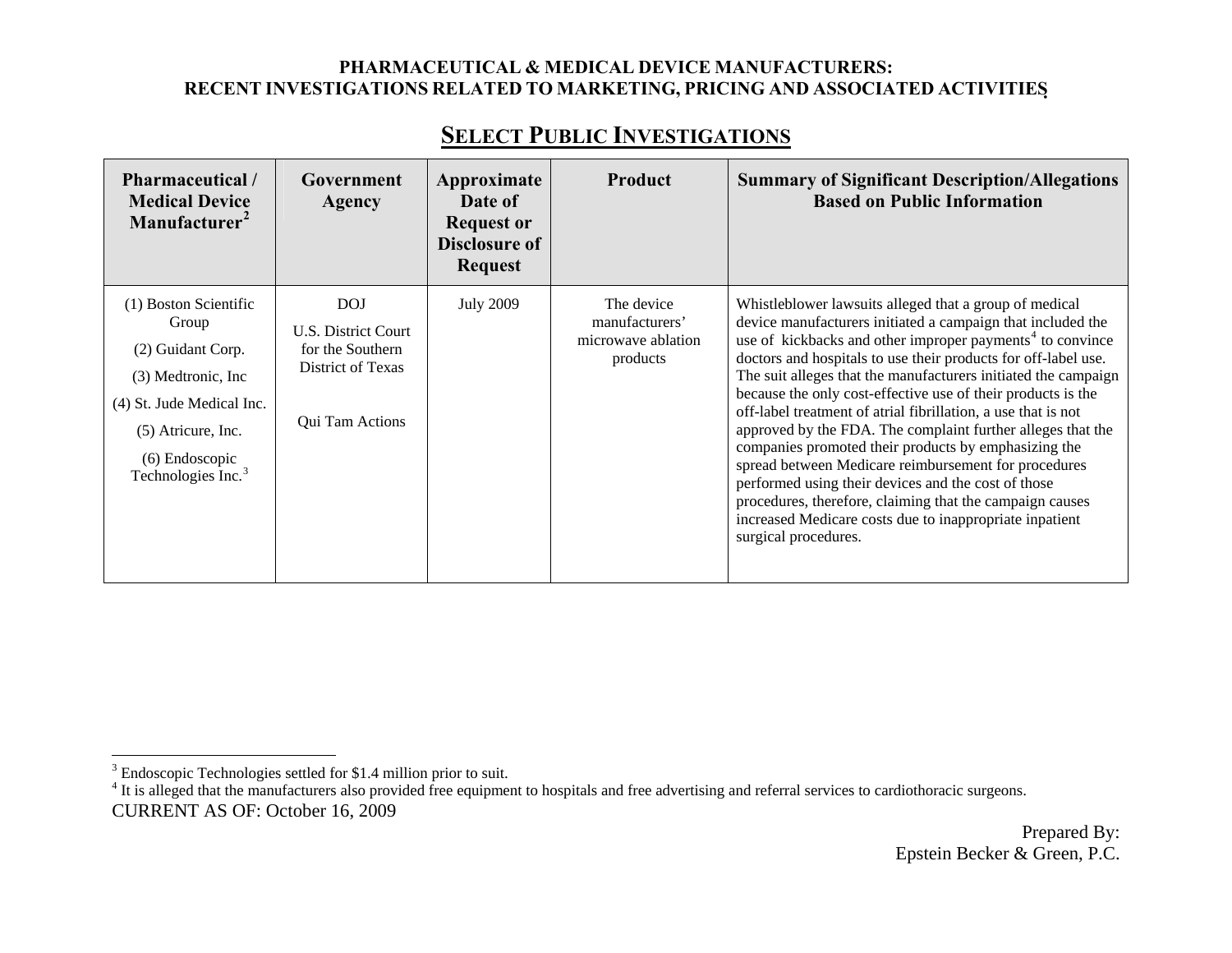| Pharmaceutical /<br><b>Medical Device</b><br>Manufacturer <sup>2</sup> | Government<br>Agency                                                                                                                                                                                                                           | Approximate<br>Date of<br><b>Request or</b><br><b>Disclosure of</b><br><b>Request</b> | <b>Product</b>               | <b>Summary of Significant Description/Allegations</b><br><b>Based on Public Information</b>                                                                                                                                                                                                                                                                                                                                                                                                                                                                                                                                                                                                                                                                                                                                                                          |
|------------------------------------------------------------------------|------------------------------------------------------------------------------------------------------------------------------------------------------------------------------------------------------------------------------------------------|---------------------------------------------------------------------------------------|------------------------------|----------------------------------------------------------------------------------------------------------------------------------------------------------------------------------------------------------------------------------------------------------------------------------------------------------------------------------------------------------------------------------------------------------------------------------------------------------------------------------------------------------------------------------------------------------------------------------------------------------------------------------------------------------------------------------------------------------------------------------------------------------------------------------------------------------------------------------------------------------------------|
| Wyeth                                                                  | <b>DOJ</b><br>U.S. Attorney's<br>Office for the District<br>of Massachusetts<br>The Offices of<br>Inspector General of<br>the Department of<br>Health and Human<br><b>Services</b><br>15 Intervening States<br>and the District of<br>Columbia | May 2009                                                                              | Protonix Oral<br>Protonix IV | The U.S., 15 states (California, Delaware, Florida, Illinois,<br>Indiana, Louisiana, Massachusetts, New York, Michigan,<br>Nevada, New Hampshire, Tennessee, Texas, Virginia and<br>Wisconsin) and the District of Columbia have joined in two<br>whistleblower suits filed in the U.S. District Court for the<br>District of Massachusetts against Wyeth. The suits allege that<br>between 2000 and 2006, Wyeth knowingly failed to give the<br>government the same discounts it provided to private<br>purchasers of Protonix Oral and Protonix IV. Wyeth<br>allegedly sold the drugs to hospitals at a deep discount in a<br>bundled package called the Protonix Performance<br>Agreement. The deal allegedly gave some hospitals as much<br>as a 94% discount, a discount that was not extended to<br>Medicaid programs. As a result of the pricing arrangement, |
|                                                                        |                                                                                                                                                                                                                                                |                                                                                       |                              | it is alleged that Wyeth avoided paying hundreds of millions<br>in rebates owed to Medicaid programs.                                                                                                                                                                                                                                                                                                                                                                                                                                                                                                                                                                                                                                                                                                                                                                |

### **SELECT PUBLIC INVESTIGATIONS**

CURRENT AS OF: October 16, 2009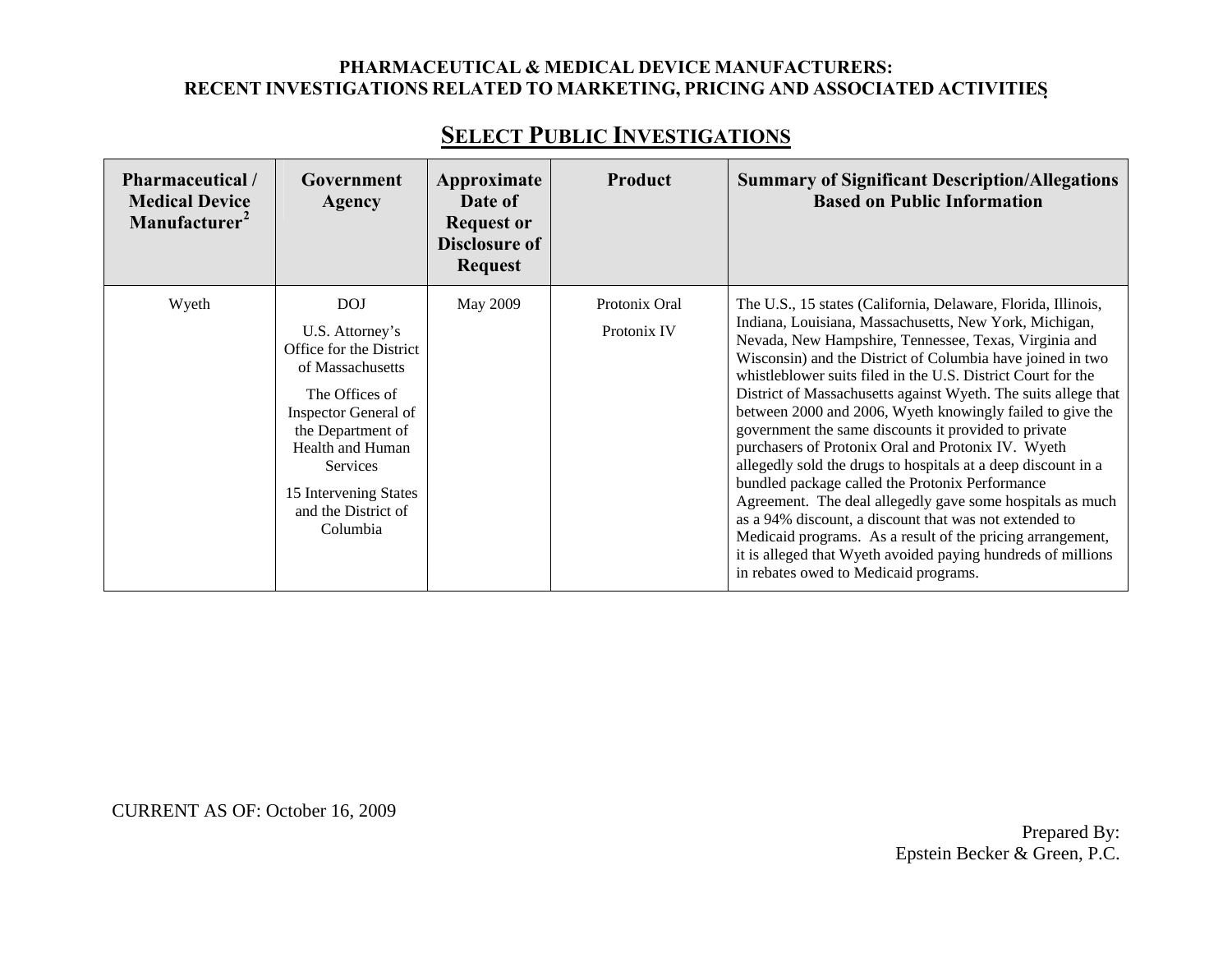| Pharmaceutical /<br><b>Medical Device</b><br>Manufacturer <sup>2</sup> | Government<br><b>Agency</b>                                                                       | Approximate<br>Date of<br><b>Request or</b><br><b>Disclosure of</b><br><b>Request</b> | Product           | <b>Summary of Significant Description/Allegations</b><br><b>Based on Public Information</b>                                                                                                                                                                                                                                                                                                                                                                                                                                                                                                                                                                                                                                    |
|------------------------------------------------------------------------|---------------------------------------------------------------------------------------------------|---------------------------------------------------------------------------------------|-------------------|--------------------------------------------------------------------------------------------------------------------------------------------------------------------------------------------------------------------------------------------------------------------------------------------------------------------------------------------------------------------------------------------------------------------------------------------------------------------------------------------------------------------------------------------------------------------------------------------------------------------------------------------------------------------------------------------------------------------------------|
| Scios Inc. and its parent<br>company, Johnson &<br>Johnson             | <b>DOJ</b><br>2 qui tam actions                                                                   | February 2009                                                                         | Natrecor          | The DOJ intervened in two qui tam suits against Scios and<br>J&J in February 2009, alleging that the companies engaged<br>in off-label marketing of cardiac drug Natrecor for outpatient<br>infusions for less severe heart failure, a use that was not<br>approved by the FDA. The two qui tam actions were brought<br>by former Scios sales managers in 2005 in the U.S. District<br>Court for the Northern District of California.<br>Scios also received subpoenas related to off-label marketing<br>practices for Natrecor in 2007 from the U.S. Attorney's<br>office in San Francisco and in 2005 from the U.S. Attorney's<br>office in Boston.                                                                          |
| <b>Forest Laboratories</b>                                             | U.S. Attorney's<br>Office<br><b>FBI</b><br><b>OIG</b><br><b>FDA</b><br>VA OIG<br>11 states & D.C. | February 2009                                                                         | Celexa<br>Lexapro | In February 2009, a civil complaint was filed against Forest<br>Laboratories, alleging that it illegally promoted its<br>antidepressant drugs Celexa and Lexapro that caused false<br>claims to be submitted to the federal health care programs.<br>The complaint alleges that Forest actively promoted the<br>drugs for pediatric uses although not approved by the FDA<br>and trial results showing increased risk of suicide. Forest<br>also induced physicians to prescribe the drugs by offering<br>various forms of illegal remuneration in violation of the<br>federal anti-kickback statute.<br>The Government intervened in two qui tam suits brought<br>against Forest. 11 States and the District of Columbia also |

joined the lawsuit.

# **SELECT PUBLIC INVESTIGATIONS**

CURRENT AS OF: October 16, 2009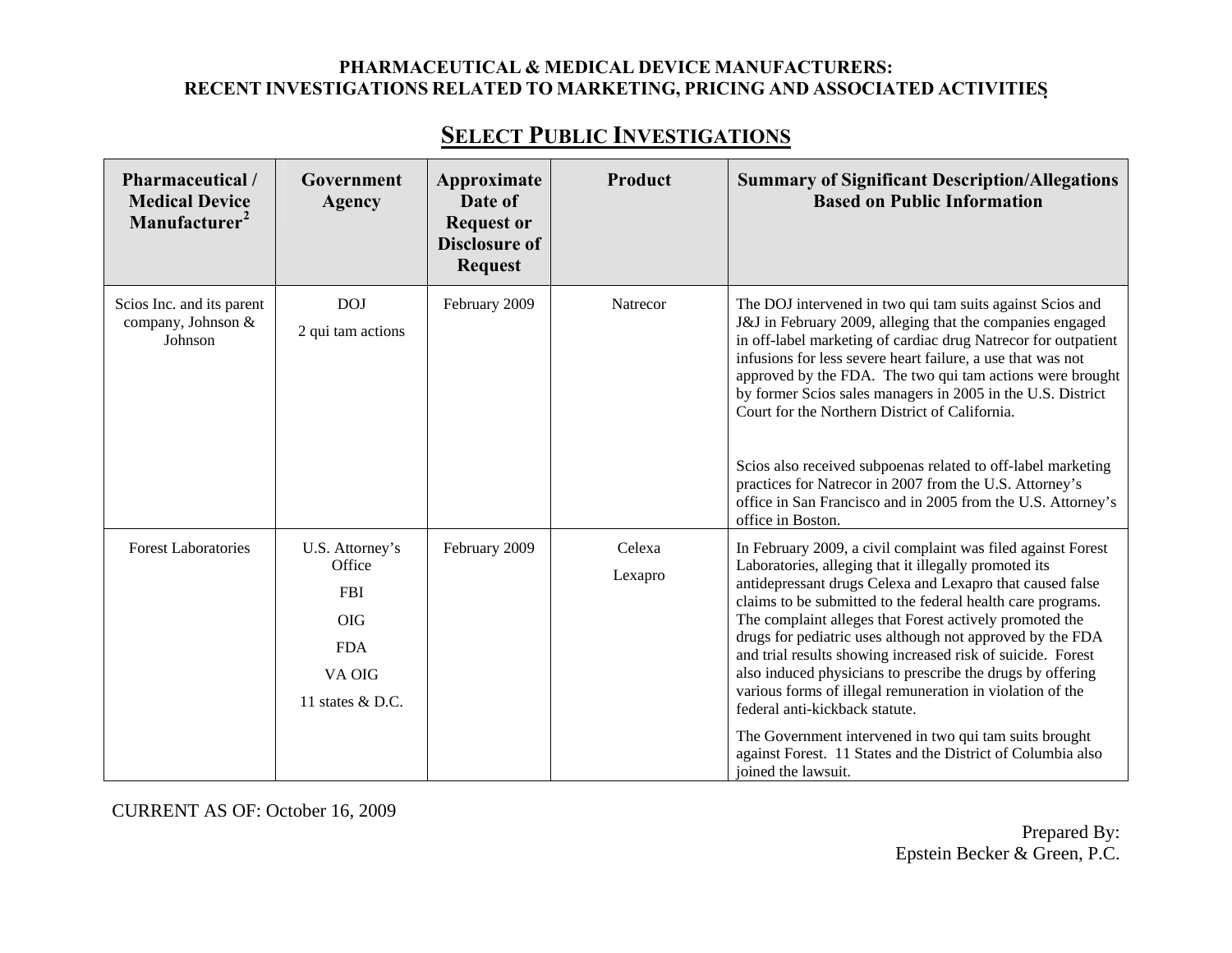| Pharmaceutical /<br><b>Medical Device</b><br>Manufacturer <sup>2</sup>               | Government<br><b>Agency</b>                                                                                                                                           | Approximate<br>Date of<br><b>Request or</b><br><b>Disclosure of</b><br><b>Request</b> | Product                      | <b>Summary of Significant Description/Allegations</b><br><b>Based on Public Information</b>                                                                                                                                                                                                                                                                                                                                                                                                                                                                                                                                     |
|--------------------------------------------------------------------------------------|-----------------------------------------------------------------------------------------------------------------------------------------------------------------------|---------------------------------------------------------------------------------------|------------------------------|---------------------------------------------------------------------------------------------------------------------------------------------------------------------------------------------------------------------------------------------------------------------------------------------------------------------------------------------------------------------------------------------------------------------------------------------------------------------------------------------------------------------------------------------------------------------------------------------------------------------------------|
| <b>Blackstone Medical</b><br>Inc., a subsidiary of<br>Orthofix International<br>N.V. | Whistleblower<br>complaint, Office of<br>the Inspector General                                                                                                        | December 2008                                                                         | Various                      | In December 2008, Orthofix International N.V. announced<br>that a federal court in Boston unsealed a whistleblower<br>complaint alleging that Blackstone Medical Inc. paid<br>kickbacks to doctors to induce them to use its products. The<br>complaint, filed by a former regional manager and a former<br>independent distributor, alleges that kickbacks included sham<br>consulting arrangements, research grants, entertainment,<br>travel, payments in excess of fair market value, and "other<br>illegal incentives." Orthofix announced that it also is under<br>investigation by the OIG based on similar allegations. |
| Medtronic                                                                            | U.S. DOJ                                                                                                                                                              | November 2008                                                                         | Infuse Bone Graft<br>product | In November 2008, Medtronic announced that it had<br>received a subjpoena from the DOJ regarding off-label use of<br>its Infuse Bone Granft Product. Specifically, the DOJ is<br>investigating whether Medtronic marketed the product for<br>purposes that have not been approved by the FDA.                                                                                                                                                                                                                                                                                                                                   |
| Eli Lilly and Co.                                                                    | <b>United States</b><br>Department of<br>Health and Human<br>Services' Office of<br>the Inspector General<br>U.S. Attorney for the<br>Western District of<br>New York | November 2008                                                                         | Alimta                       | The U.S. Department of Health and Human Services' Office<br>of the Inspector General issued a subpoena on Eli Lilly and<br>Co. relating to government reimbursement for Alimta. No<br>additional information on the specific conduct under<br>investigation is available.                                                                                                                                                                                                                                                                                                                                                       |

CURRENT AS OF: October 16, 2009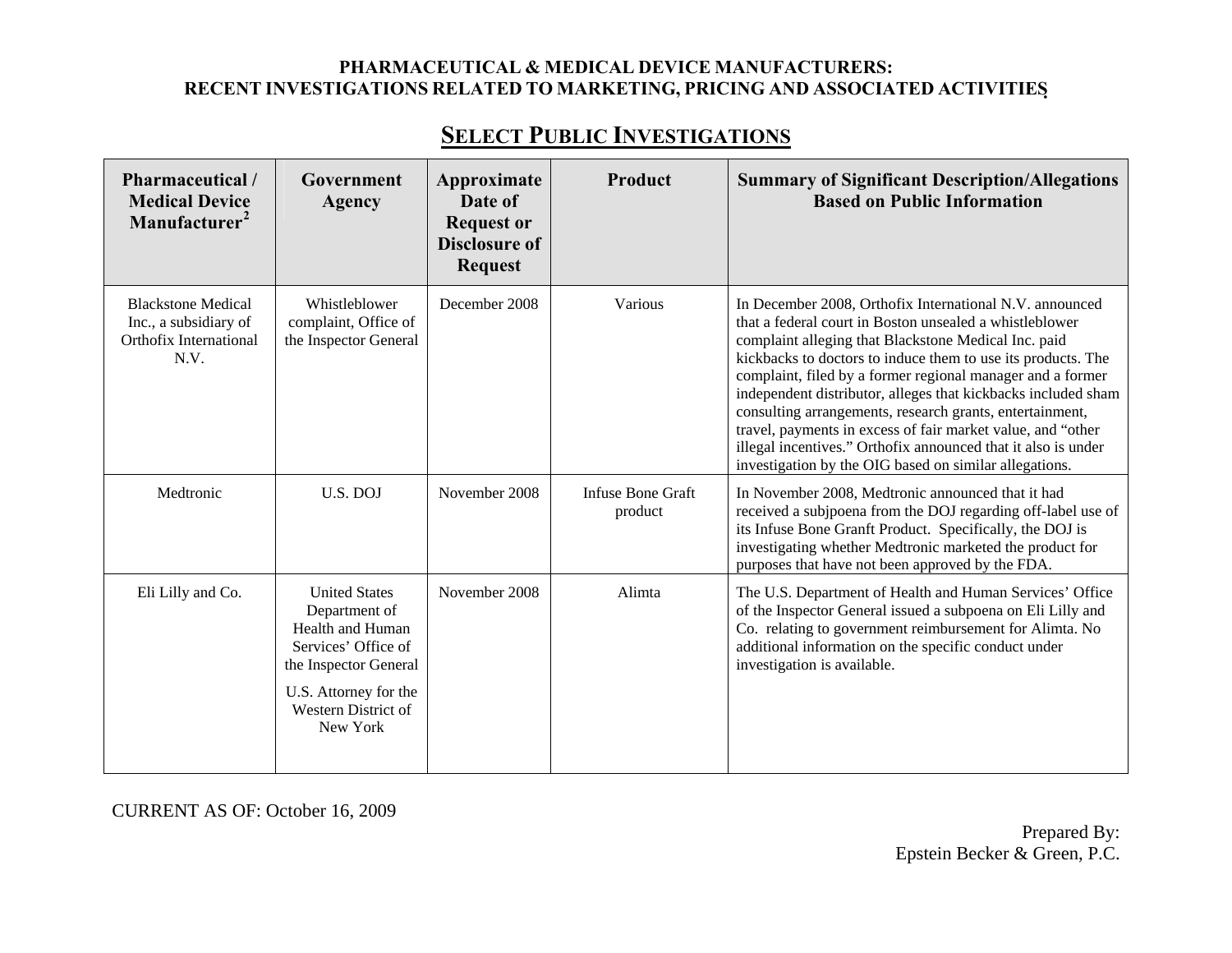| Pharmaceutical /<br><b>Medical Device</b><br>Manufacturer <sup>2</sup> | Government<br>Agency                                                                      | Approximate<br>Date of<br><b>Request or</b><br><b>Disclosure of</b><br><b>Request</b> | Product                                                   | <b>Summary of Significant Description/Allegations</b><br><b>Based on Public Information</b>                                                                                                                                                                                                                                                                                                                                                                                                                                                                                          |
|------------------------------------------------------------------------|-------------------------------------------------------------------------------------------|---------------------------------------------------------------------------------------|-----------------------------------------------------------|--------------------------------------------------------------------------------------------------------------------------------------------------------------------------------------------------------------------------------------------------------------------------------------------------------------------------------------------------------------------------------------------------------------------------------------------------------------------------------------------------------------------------------------------------------------------------------------|
| Merck & Co and<br>Schering-Plough Corp.                                | U.S. DOJ and 35<br>State AGs                                                              | November 2008                                                                         | Vytorin                                                   | In November 2008, Merck announced that it and Schering-<br>Plough each received subpoenas from attorneys general in<br>New York and New Jersey and a letter from the attorney<br>general in Connecticut seeking information related to two<br>major clinical trials and marketing practices related to<br>Vytorin. Merck also received a letter from the DOJ in<br>September 2008 stating that the DOJ was conducting an<br>investigation into whether the promotion of the drug by the<br>two companies caused false claims to be submitted to the<br>federal health care programs. |
| AtriCure                                                               | U.S. DOJ                                                                                  | October 2008                                                                          | Devices used for surgical<br>ablation                     | AtriCure announced that is received a letter on October 27,<br>2008 from the DOJ's Civil Division informing the company<br>that it was conducting an investigation for potential False<br>Claims Act and common law violations related to AtriCure's<br>devices for surgical ablation. Specifically, the DOJ is<br>investigating certain marketing practices related to the use of<br>device to treat atrial fibrillation, a use not approved by the<br>FDA, and whether AtriCure instructed hospitals to bill<br>Medicare for surgical ablation using incorrect billing codes.      |
| Spectranetrics Corp.                                                   | U.S. Immigration<br>and Customs<br>Enforcement and the<br>Food and Drug<br>Administration | September 2008                                                                        | Ultraviolet laser used in<br>cardiovascular<br>procedures | Spectranetics reported that two locations were searched by<br>the U.S. Immigrations and Customs Enforcement and the<br>FDA. According to the company, the search warrants related<br>to the "promotion, use, testing, marketing and sales of certain<br>products including catheters made by third parties outside the<br>U.S.; two post-market studies and payments to medical<br>personnel in connection with the studies; and compensation<br>packages for company personnel."                                                                                                    |

CURRENT AS OF: October 16, 2009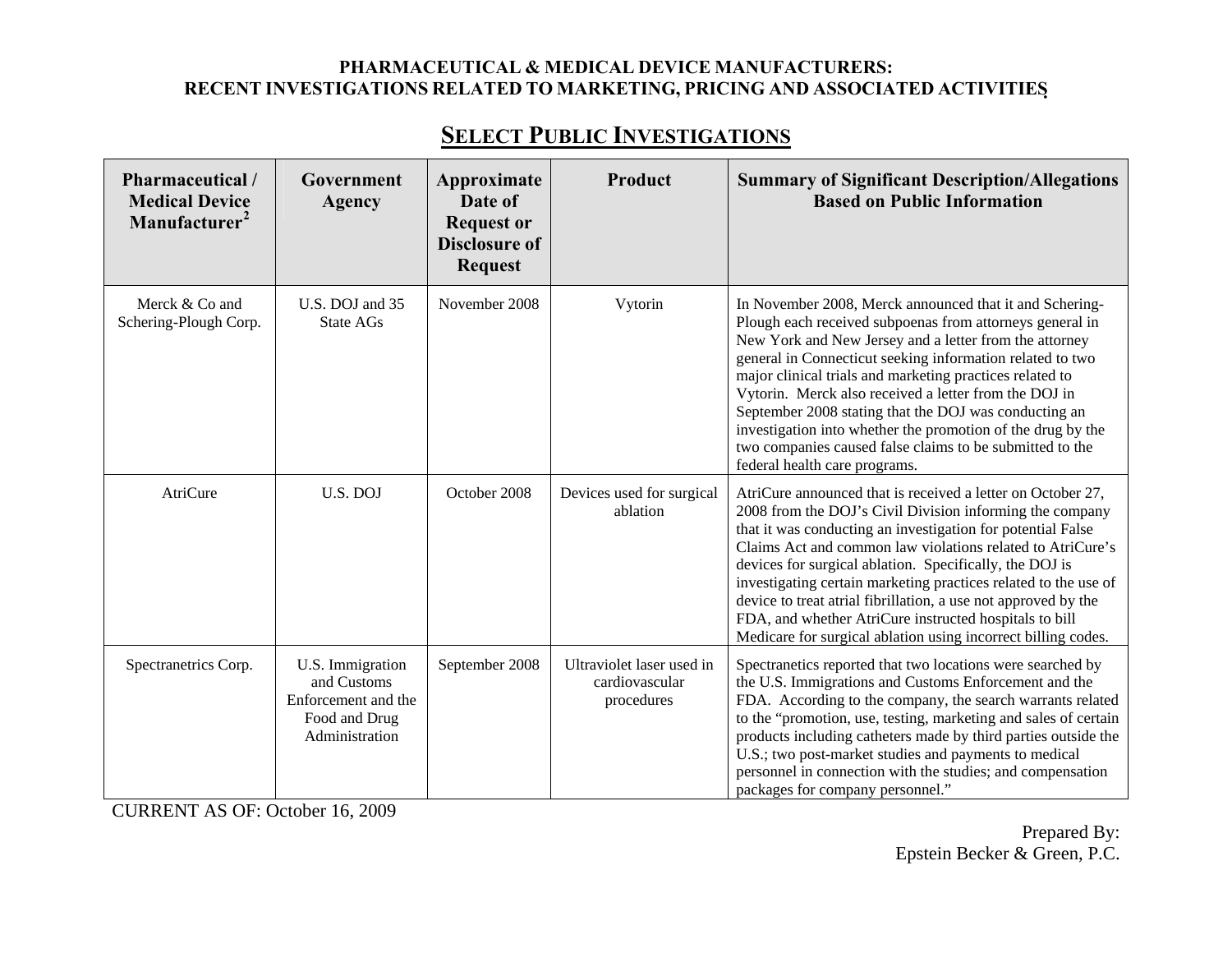# **SELECT PUBLIC INVESTIGATIONS**

| Pharmaceutical /<br><b>Medical Device</b><br>Manufacturer <sup>2</sup>                                                 | Government<br>Agency                                                             | Approximate<br>Date of<br><b>Request or</b> | <b>Product</b>                                                                                                       | <b>Summary of Significant Description/Allegations</b><br><b>Based on Public Information</b>                                                                                                                                                                                                           |
|------------------------------------------------------------------------------------------------------------------------|----------------------------------------------------------------------------------|---------------------------------------------|----------------------------------------------------------------------------------------------------------------------|-------------------------------------------------------------------------------------------------------------------------------------------------------------------------------------------------------------------------------------------------------------------------------------------------------|
|                                                                                                                        |                                                                                  | <b>Disclosure of</b><br><b>Request</b>      |                                                                                                                      |                                                                                                                                                                                                                                                                                                       |
| <b>Wyeth Laboratories</b>                                                                                              | Massachusetts<br>District Attorney's<br>Office                                   | August 2008                                 | Protonix                                                                                                             | Wyeth reported that it received subpoenas seeking<br>information and grand jury testimony related to marketing<br>practices for Protonix and pricing practices for the IV and<br>tablet formulations of the drug.                                                                                     |
| <b>Boston Scientific</b>                                                                                               | State of New<br>Hampshire, Office of<br>the Attorney General                     | <b>July 2008</b>                            | Medical devices or<br>equipment intended to be<br>used in the<br>administration of spinal<br>cord stimulation trials | Company received a subpoena requesting information in<br>connection with sales of medical devices or equipment<br>intended to be used in the administration of spinal cord<br>stimulation trials to practitioners other than practicing<br>medical doctors.                                           |
| Cordis, a subsidiary of<br>Johnson & Johnson;<br><b>Abbott Laboratories;</b><br><b>Boston Scientific;</b><br>Medtronic | <b>United States</b><br>Attorneys Office for<br>the District of<br>Massachusetts | June 2008                                   | Bile duct stents                                                                                                     | Each company announced that it received a subpoena<br>relating to the marketing of bile duct stents to determine<br>whether there were violations of the federal False Claims<br>Act, Food and Drug Cosmetic Act and Anti-Kickback Statute<br>in connection with Medicare and Medicaid Reimbursement. |

CURRENT AS OF: October 16, 2009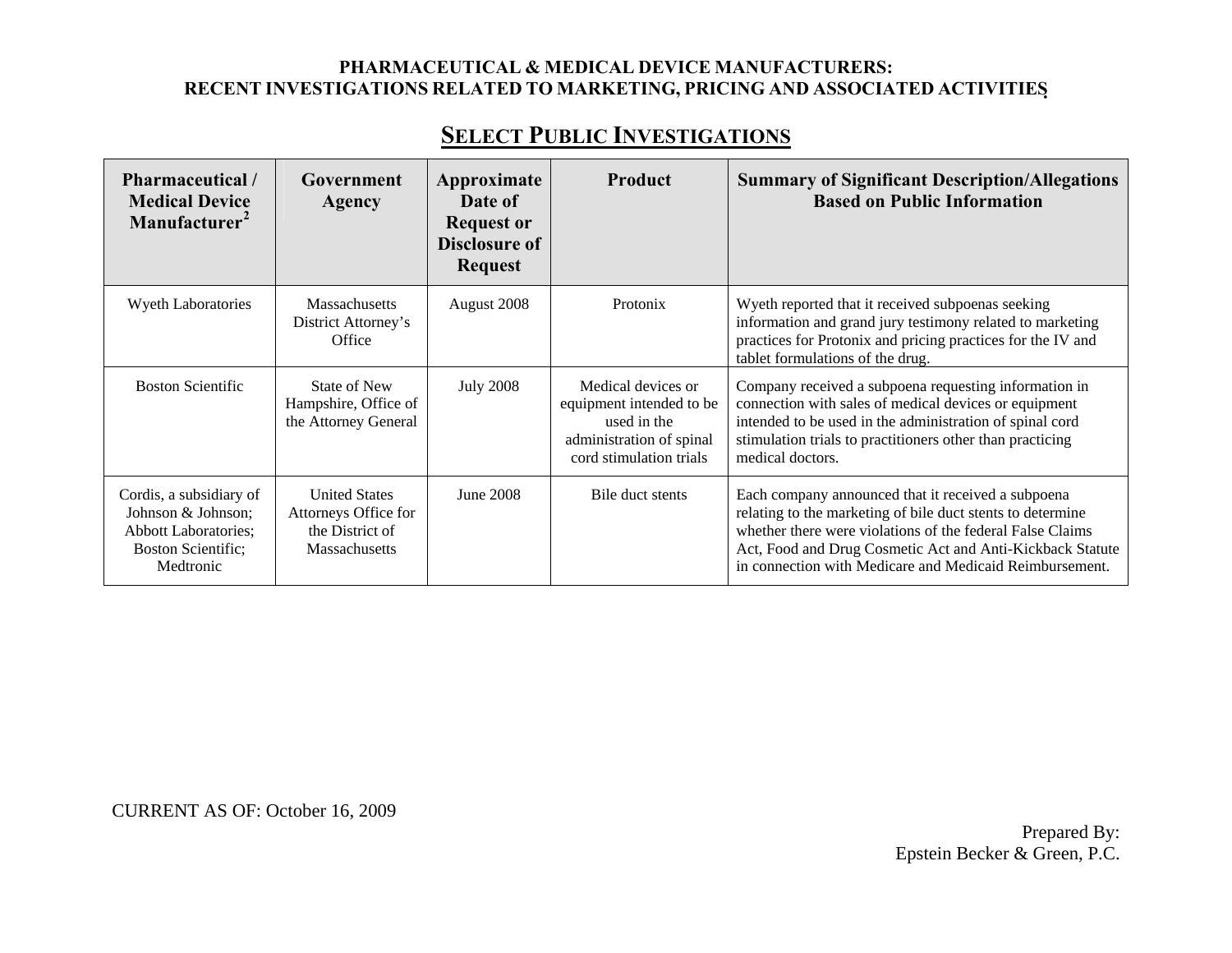| <b>Pharmaceutical</b> /<br><b>Medical Device</b><br>Manufacturer <sup>2</sup> | Government<br>Agency                                           | Approximate<br>Date of<br><b>Request or</b><br><b>Disclosure of</b><br><b>Request</b> | Product                                                           | <b>Summary of Significant Description/Allegations</b><br><b>Based on Public Information</b>                                                                                                                                                                                                                                                                                                                                                                                                                                                                                                                                                                                                                                                                                                                                                                                                                                                                                                                             |
|-------------------------------------------------------------------------------|----------------------------------------------------------------|---------------------------------------------------------------------------------------|-------------------------------------------------------------------|-------------------------------------------------------------------------------------------------------------------------------------------------------------------------------------------------------------------------------------------------------------------------------------------------------------------------------------------------------------------------------------------------------------------------------------------------------------------------------------------------------------------------------------------------------------------------------------------------------------------------------------------------------------------------------------------------------------------------------------------------------------------------------------------------------------------------------------------------------------------------------------------------------------------------------------------------------------------------------------------------------------------------|
| Organon Inc.                                                                  | Private<br>whistleblower<br>complaint                          | April 2008                                                                            | Raplon                                                            | A whistleblower complaint was filed in the District of New<br>Jersey on April 14, 2008 by Jeffrey Feldstein, former<br>associate director of medical services for antithrombotics of<br>Organon Inc. (now part of Schering-Plough Inc.). The<br>complaint alleges that safety problems associated with the<br>now withdrawn Raplon, a neuromuscular blocking agent,<br>caused false claims to be submitted to the Medicare and<br>Medicaid programs. The complaint alleges that Organon<br>intentionally withheld from FDA information about serious<br>adverse events associated with Raplon, and made<br>misrepresentations about Raplon's safety, both before and<br>after the drug's approval in 1999. After its approval, Raplon<br>was linked to patient deaths and nonfatal adverse events.<br>Organon voluntarily withdrew the drug in 2001. The<br>whistleblower suit seeks restitution and damages from<br>Organon to the United States under the False Claims Act, as<br>well as compensation for Feldstein. |
| Johnson & Johnson                                                             | Michigan Attorney<br>General /<br>Delaware Attorney<br>General | March 2008 /<br>April 2007                                                            | Not specified in 10-Q<br>where company reported<br>investigations | Johnson & Johnson received a letter from the Michigan<br>Attorney General's Office seeking details on nominal price<br>transactions. Michigan's inquiry follows two subpoenas last<br>year from the Delaware Attorney General's Office, also<br>demanding documents on nominal pricing agreements. In<br>the two Delaware subpoenas, nominal pricing deals were<br>defined as arrangements in which the company agreed to<br>provide a pharmaceutical product for less than 10% of the<br>average manufacturer price for that product.                                                                                                                                                                                                                                                                                                                                                                                                                                                                                  |

# **SELECT PUBLIC INVESTIGATIONS**

CURRENT AS OF: October 16, 2009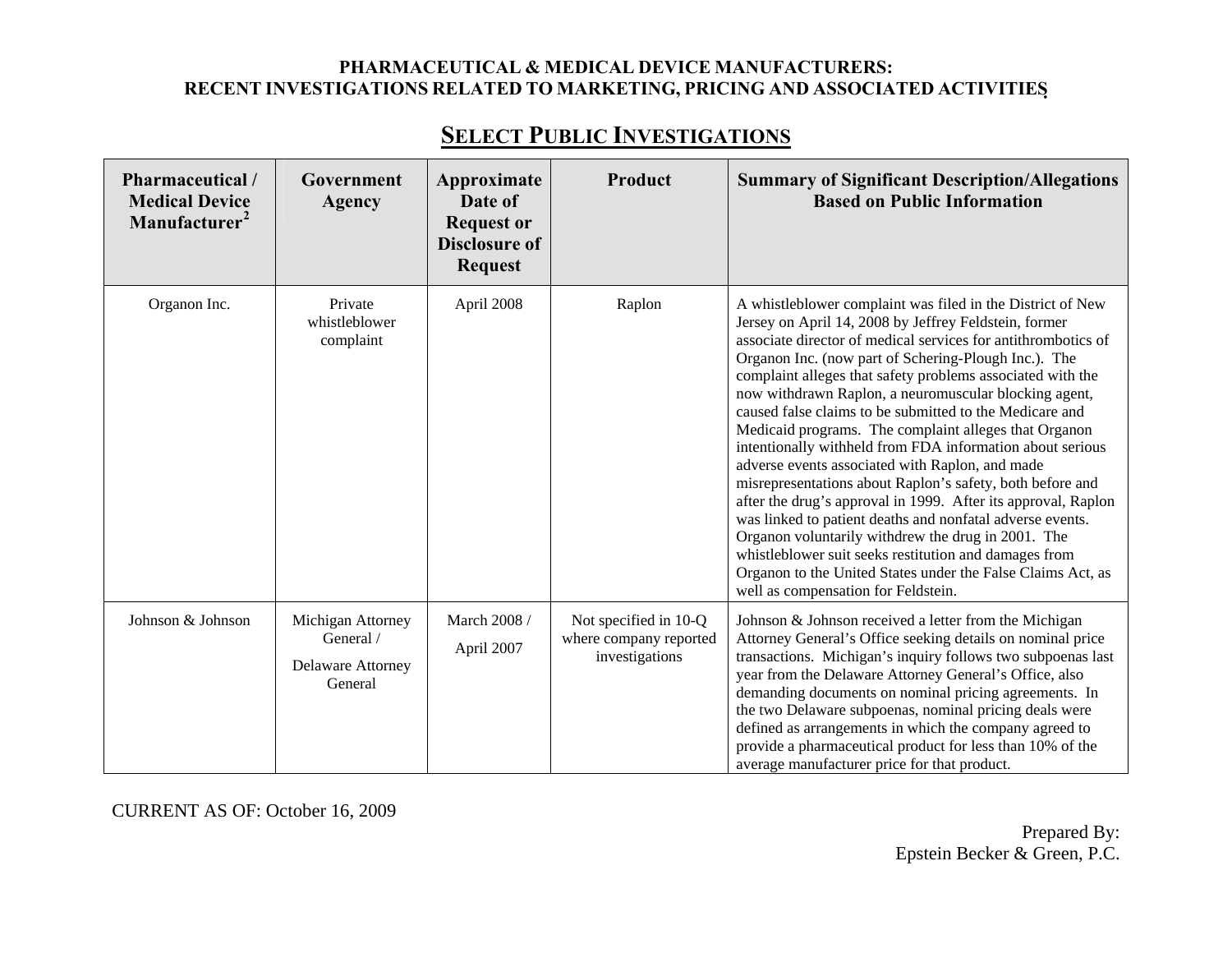| Pharmaceutical /<br><b>Medical Device</b><br>Manufacturer <sup>2</sup> | Government<br>Agency          | Approximate<br>Date of<br><b>Request or</b><br><b>Disclosure of</b><br><b>Request</b> | Product      | <b>Summary of Significant Description/Allegations</b><br><b>Based on Public Information</b>                                                                                                                                                                                                                                                                                                                                                                                                                                                                                                                                                                                                                                                                                                                                                                                         |
|------------------------------------------------------------------------|-------------------------------|---------------------------------------------------------------------------------------|--------------|-------------------------------------------------------------------------------------------------------------------------------------------------------------------------------------------------------------------------------------------------------------------------------------------------------------------------------------------------------------------------------------------------------------------------------------------------------------------------------------------------------------------------------------------------------------------------------------------------------------------------------------------------------------------------------------------------------------------------------------------------------------------------------------------------------------------------------------------------------------------------------------|
| Schering-Plough Corp.                                                  | Senate Aging<br>Committee     | March 2008                                                                            | Zetia        | The Senate Aging Committee has asked Schering-Plough to<br>turn over documents concerning what the Committee<br>believes to be an aggressive marketing plan for the<br>cholesterol-lowering drug Zetia. The Committee has<br>requested specific information about Schering-Plough's "49<br>Plan," a 49-day push designed to increase Zetia prescriptions<br>across the country. The Committee believes that this<br>marketing plan instructs drug sales representatives to offer<br>free meals and entertainment to physicians in order to<br>influence prescribing. The Committee has requested a<br>written description of the marketing plan for Zetia, as well as<br>information on the number of sales representatives involved<br>in the program, how the plan has complied with industry<br>guidelines and ethics, and details concerning internal<br>oversight of the plan. |
| Allergan Inc.                                                          | U.S. Department of<br>Justice | March 2008                                                                            | <b>Botox</b> | Allergan received a subpoena from the DOJ investigating the<br>promotion of Botox. The DOJ is seeking documents<br>pertaining to promotional, educational and other activities<br>regarding the alleged off-label promotion of Botox for the<br>treatment of headaches. Botox currently is not approved as a<br>headache treatment, although Allergen is conducting trials to<br>investigate the use of Botox for this potential indication.                                                                                                                                                                                                                                                                                                                                                                                                                                        |

# **SELECT PUBLIC INVESTIGATIONS**

CURRENT AS OF: October 16, 2009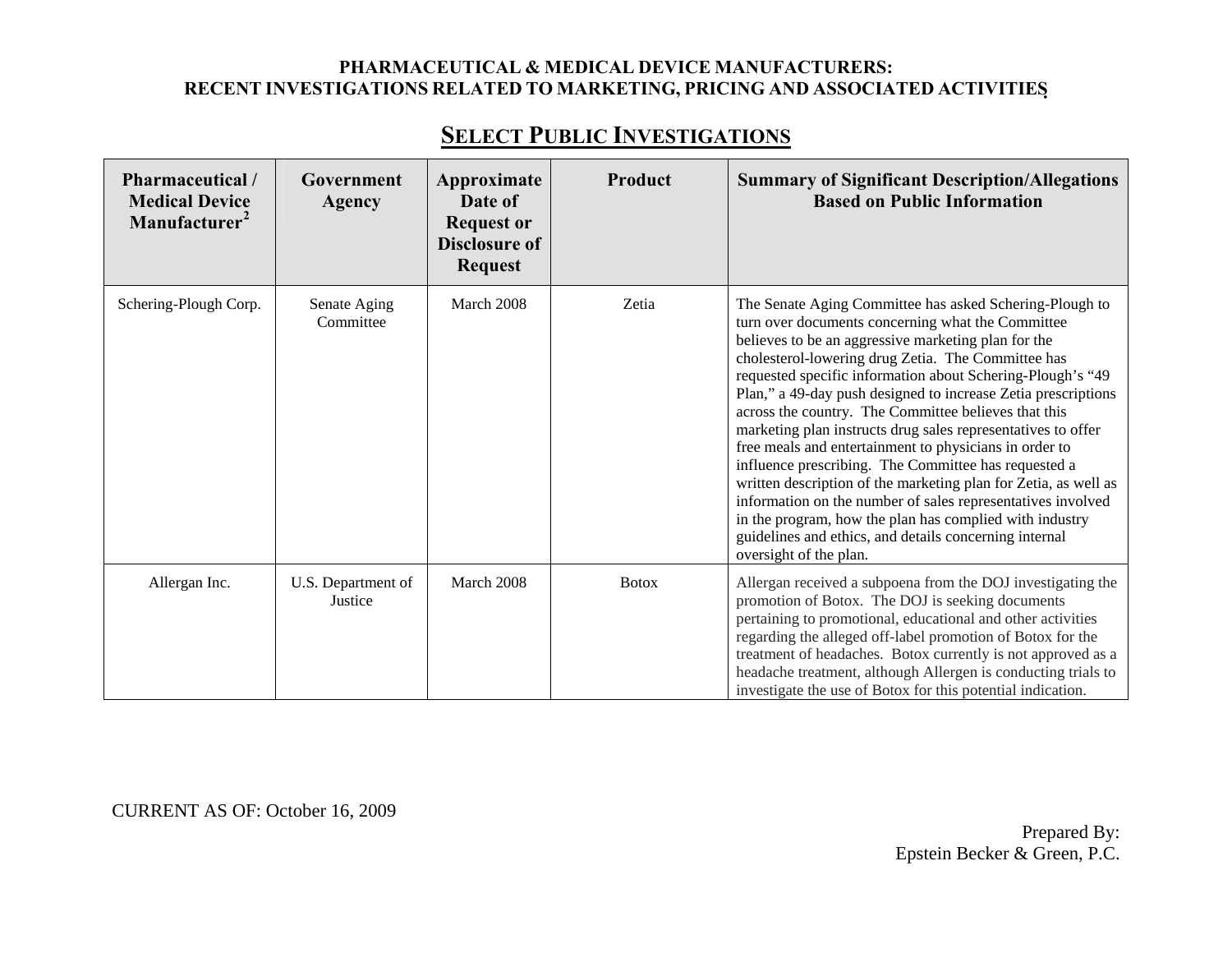# **SELECT PUBLIC INVESTIGATIONS**

| Pharmaceutical /<br><b>Medical Device</b><br>Manufacturer <sup>2</sup> | Government<br>Agency                                                             | Approximate<br>Date of<br><b>Request or</b><br><b>Disclosure of</b><br><b>Request</b> | Product                              | <b>Summary of Significant Description/Allegations</b><br><b>Based on Public Information</b>                                                                                                                                                                                                                                                                                                                                                                  |
|------------------------------------------------------------------------|----------------------------------------------------------------------------------|---------------------------------------------------------------------------------------|--------------------------------------|--------------------------------------------------------------------------------------------------------------------------------------------------------------------------------------------------------------------------------------------------------------------------------------------------------------------------------------------------------------------------------------------------------------------------------------------------------------|
| CEO of InterMune, Inc.,<br>W. Scott Harkonen                           | <b>U.S. District Court</b><br>Northern District of<br>California<br>(Indictment) | March 2008                                                                            | Actimmune                            | W. Scott Harkonen, former CEO of InterMune (from 1999<br>to 2003), was indicted on felony charges for devising a<br>scheme to promote Actimmune off-label for IPF.<br>According to the indictment, part of this scheme to defraud<br>included causing the media and InterMune's sales force to<br>falsely portray Phase III clinical trial results as showing the<br>efficacy of Actimmune for treating IPF.                                                 |
| <b>Boston Scientific</b>                                               | Department of<br>Justice                                                         | February 2008                                                                         | Bile duct stents                     | Boston Scientific said that the Justice Department was<br>investigating whether the manufacturer had promoted the<br>device for unapproved uses, including repair of weakened<br>blood vessels.                                                                                                                                                                                                                                                              |
| DePuy Orthopaedics,<br>Inc., a Johnson &<br>Johnson subsidiary         | U.S. Senate Special<br>Committee on Aging                                        | February 2008                                                                         | Hip and knee<br>replacement products | DePuy received a written request for information as a follow-<br>up to earlier inquiries, concerning a number of aspects of the<br>DPA.                                                                                                                                                                                                                                                                                                                      |
| Bayer Corp.                                                            | <b>U.S. District Court</b><br>for the District of<br>New Jersey                  | January 17,<br>2008                                                                   | Baycol (cerivastatin)                | The qui tam action alleges that Bayer violated federal and<br>state false claims act by exaggerating the safety and efficacy<br>of Baycol and concealing knowledge of its risks. The<br>complaint also alleges that Bayer paid kickbacks to doctors<br>who prescribed Baycol and that federal and state officials<br>would not have paid for the prescriptions in their<br>government-funded health insurance programs if they were<br>aware of those facts. |

CURRENT AS OF: October 16, 2009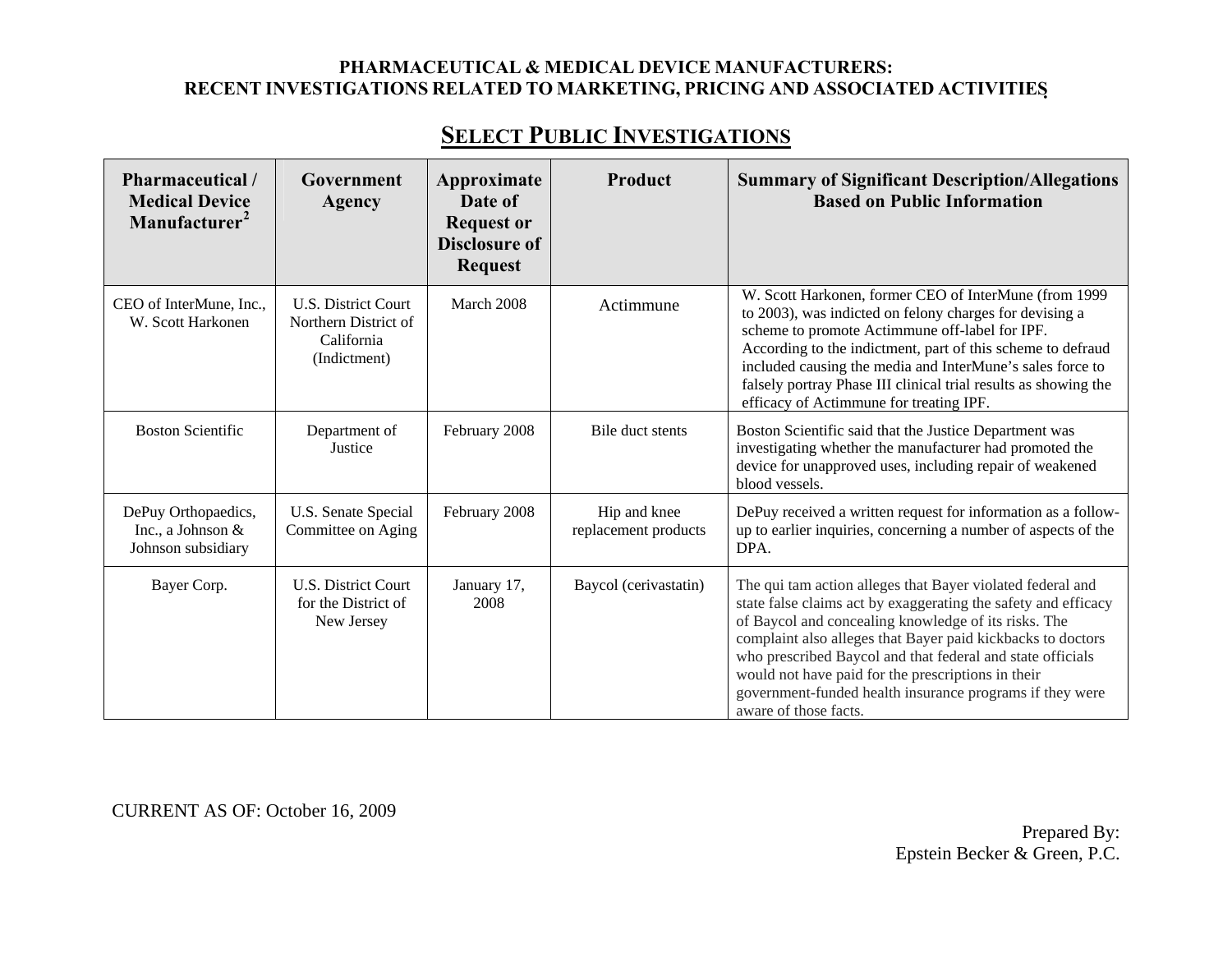| Pharmaceutical/<br><b>Medical Device</b><br>Manufacturer <sup>2</sup> | Government<br>Agency         | Approximate<br>Date of<br><b>Request or</b><br>Disclosure of<br><b>Request</b> | <b>Product</b> | <b>Summary of Significant Description/Allegations</b><br><b>Based on Public Information</b>                                                                                                                                                                                                                                                                                                                                                                                                                                                                                            |
|-----------------------------------------------------------------------|------------------------------|--------------------------------------------------------------------------------|----------------|----------------------------------------------------------------------------------------------------------------------------------------------------------------------------------------------------------------------------------------------------------------------------------------------------------------------------------------------------------------------------------------------------------------------------------------------------------------------------------------------------------------------------------------------------------------------------------------|
| Merck & Co.<br>Schering-Plough Corp.                                  | New York Attorney<br>General | January 2008                                                                   | Vytorin        | Merck and Schering-Plough received subpoenas from the<br>New York Attorney General in an investigation into whether<br>research data on Vytorin (anti-cholesterol statin drug) were<br>deliberately concealed. The investigation will focus on<br>whether the companies mislead consumers and physicians in<br>their marketing of the drug, and on whether investors were<br>misled about the value of company stock. The first prong of<br>the investigation is based on the state False Claims Act, and<br>the second on the Martin Act (New York securities<br>regulation statute). |

CURRENT AS OF: October 16, 2009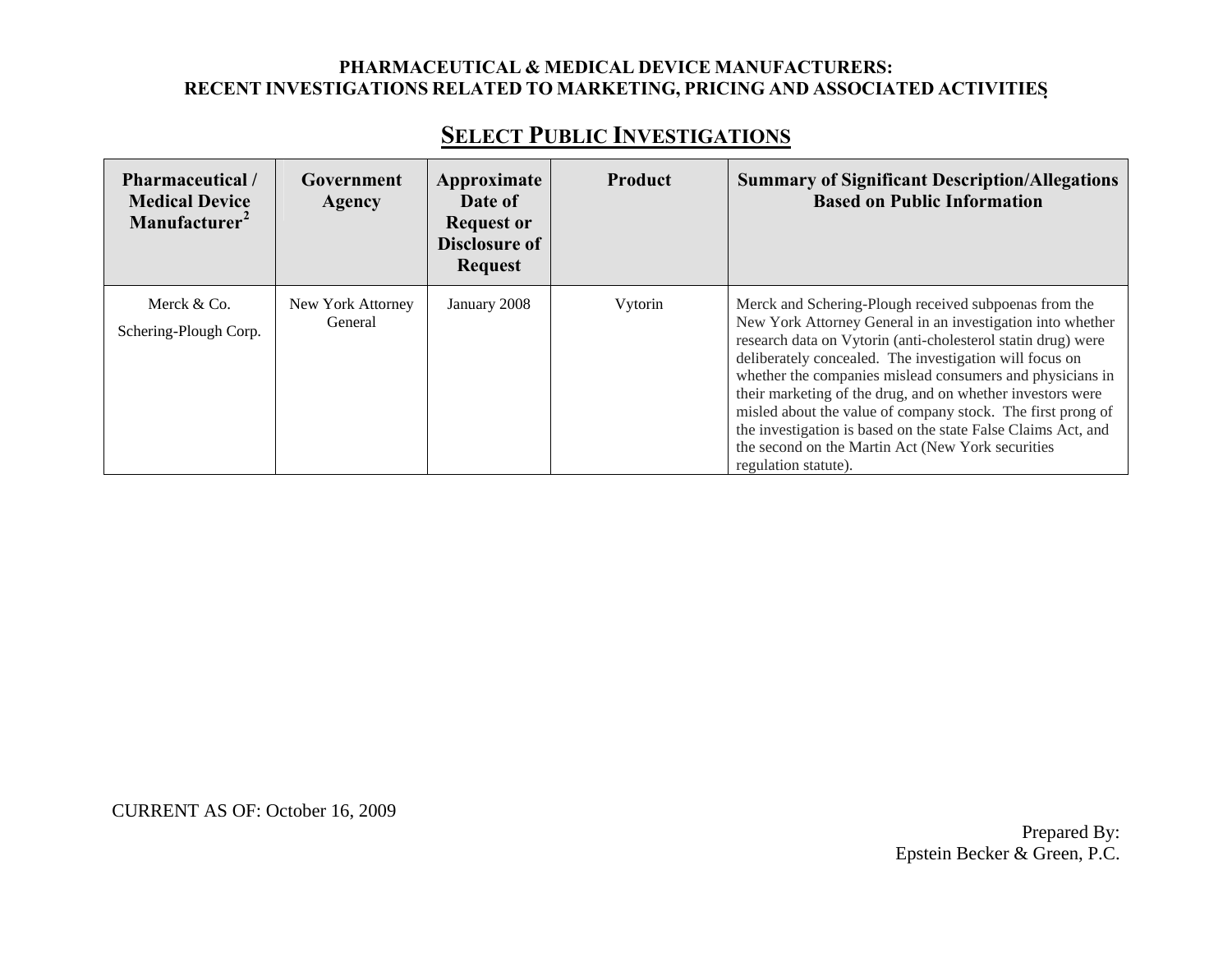| <b>Pharmaceutical</b> /<br><b>Medical Device</b><br>Manufacturer <sup>2</sup> | Government<br>Agency | Approximate<br>Date of<br><b>Request or</b><br><b>Disclosure of</b><br><b>Request</b> | Product | <b>Summary of Significant Description/Allegations</b><br><b>Based on Public Information</b>                                                                                                                                                                                                                                                                                                                                                                                                                                                                                                                                                                                                                                                                                                                                                                                                                         |
|-------------------------------------------------------------------------------|----------------------|---------------------------------------------------------------------------------------|---------|---------------------------------------------------------------------------------------------------------------------------------------------------------------------------------------------------------------------------------------------------------------------------------------------------------------------------------------------------------------------------------------------------------------------------------------------------------------------------------------------------------------------------------------------------------------------------------------------------------------------------------------------------------------------------------------------------------------------------------------------------------------------------------------------------------------------------------------------------------------------------------------------------------------------|
|                                                                               |                      |                                                                                       |         |                                                                                                                                                                                                                                                                                                                                                                                                                                                                                                                                                                                                                                                                                                                                                                                                                                                                                                                     |
|                                                                               |                      |                                                                                       |         | The investigation stemmed from the release of clinical trial<br>results (from the "ENHANCE" trial) showing Vytorin to be<br>no more effective against arterial plaque buildup than a<br>generic. The Attorney General alleges that the companies<br>did not disclose these findings, but continued to widely<br>market Vytorin as highly effective in lowering cholesterol.                                                                                                                                                                                                                                                                                                                                                                                                                                                                                                                                         |
|                                                                               |                      |                                                                                       |         | The subpoenas seek all documents concerning marketing and<br>advertising of Vytorin, all documents pertaining to the<br>ENHANCE trial, all communications between the company<br>and its drug representatives concerning the marketing of<br>Vytorin and the ENHANCE trial, and all documents<br>concerning communications between the company's drug<br>representatives and physicians or any other medical<br>personnel concerning Vytorin. They also seek all documents<br>and information about the officer and director compensation,<br>including incentives; all communications with investors,<br>analysts, or the investing public with references to Vytorin or<br>the ENHANCE trial; all documents and information<br>regarding disclosure or delay of disclosure of the ENHANCE<br>results; and all documents and information about insider<br>sales of company stock or the exercise of stock options. |
|                                                                               |                      |                                                                                       |         | The House Energy and Commerce Committee also began an<br>investigation into the ENHANCE clinical trial in December<br>2007 because of the companies' delays in releasing the<br>clinical trial data.                                                                                                                                                                                                                                                                                                                                                                                                                                                                                                                                                                                                                                                                                                                |

CURRENT AS OF: October 16, 2009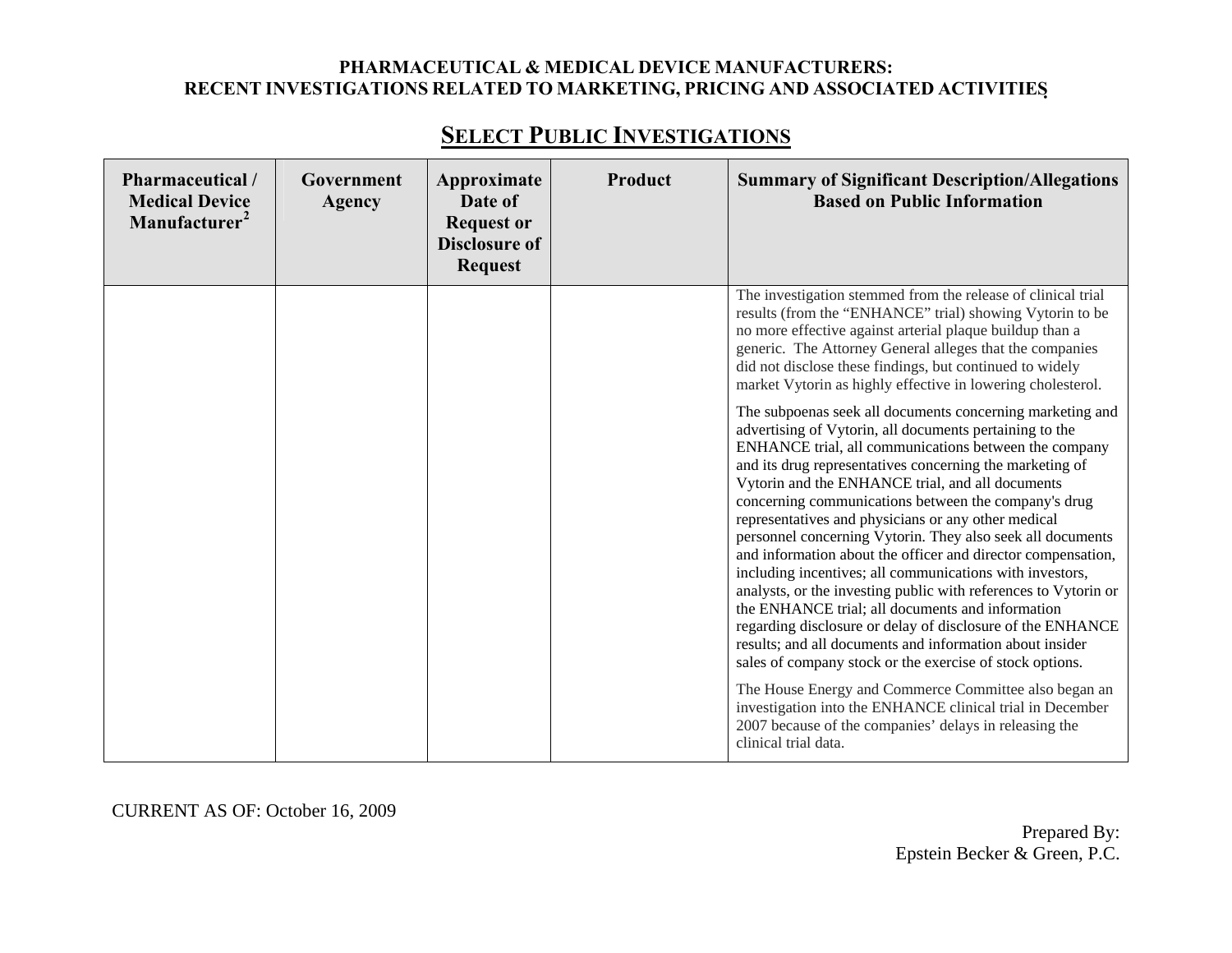| <b>Pharmaceutical</b> /<br><b>Medical Device</b><br>Manufacturer <sup>2</sup> | Government<br>Agency                                        | Approximate<br>Date of<br><b>Request or</b><br><b>Disclosure of</b><br><b>Request</b> | Product                              | <b>Summary of Significant Description/Allegations</b><br><b>Based on Public Information</b>                                                                                                                                                                                                                                                                                                                                                                                                                                                                                                                                                                                                                                                                                                                                                                                                                                                                                           |
|-------------------------------------------------------------------------------|-------------------------------------------------------------|---------------------------------------------------------------------------------------|--------------------------------------|---------------------------------------------------------------------------------------------------------------------------------------------------------------------------------------------------------------------------------------------------------------------------------------------------------------------------------------------------------------------------------------------------------------------------------------------------------------------------------------------------------------------------------------------------------------------------------------------------------------------------------------------------------------------------------------------------------------------------------------------------------------------------------------------------------------------------------------------------------------------------------------------------------------------------------------------------------------------------------------|
| Amgen, Inc.                                                                   | New Jersey Attorney<br>General                              | January 2008                                                                          | Enbrel (etanercept)                  | The New Jersey Attorney General initiated an investigation<br>into potential off-label marketing and violations of patient<br>confidentiality laws in Amgen's marketing of its psoriasis<br>drug Enbrel (etanercept). They Attorney General issued a<br>subpoena to Amgen for various documents and information<br>related to the sale, marketing and prescribing of Enbrel. The<br>investigation was prompted after accusations from two<br>former Amgen sales representatives, who claim to have been<br>pressured by their managers to gain access to patient data to<br>identify patients with psoriasis who might be candidates for<br>treatment with Enbrel. The employees also allege that<br>Amgen marketed Enbrel for mild psoriasis, although it is<br>only approved for moderate or severe psoriasis. The two<br>former employees are currently in arbitration with Amgen,<br>claiming to have been terminated after refusing to engage in<br>certain marketing practices. |
| Pfizer, Inc.                                                                  | House Committee on<br>Oversight and<br>Investigations       | January 2008                                                                          | Lipitor                              | Investigation into Pfizer's direct-to-consumer television<br>marketing campaign that uses celebrity endorsement by an<br>unlicensed doctor who appears to be giving medical advice<br>on the benefits of Lipitor.                                                                                                                                                                                                                                                                                                                                                                                                                                                                                                                                                                                                                                                                                                                                                                     |
| DePuy Orthopaedics,<br>Inc., a Johnson &<br>Johnson subsidiary                | Attorney General of<br>the Commonwealth<br>of Massachusetts | November 2007                                                                         | Hip and knee<br>replacement products | DePuy received a civil investigative demand seeking<br>information regarding financial relationships between a<br>number of Massachusetts-based orthopedic surgeons and<br>providers and DePuy, which relationships had been publicly<br>disclosed by DePuy pursuant to the DPA.                                                                                                                                                                                                                                                                                                                                                                                                                                                                                                                                                                                                                                                                                                      |

# **SELECT PUBLIC INVESTIGATIONS**

CURRENT AS OF: October 16, 2009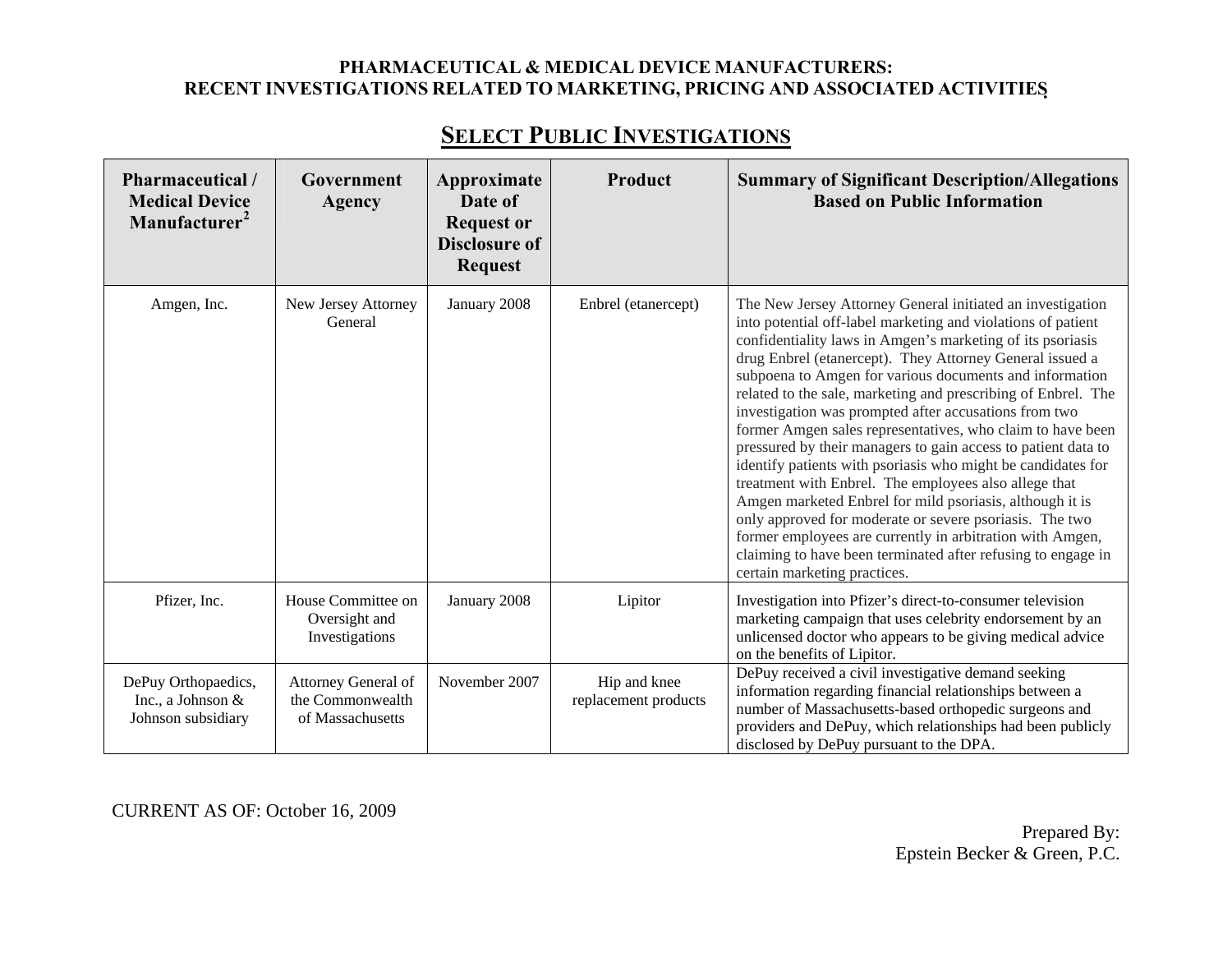# **SELECT PUBLIC INVESTIGATIONS**

| Pharmaceutical /<br><b>Medical Device</b><br>Manufacturer <sup>2</sup>    | Government<br><b>Agency</b>      | Approximate<br>Date of<br><b>Request or</b><br><b>Disclosure of</b><br><b>Request</b> | Product                                                | <b>Summary of Significant Description/Allegations</b><br><b>Based on Public Information</b>                                                                                                                                                                                                                                                                                                                                                                                      |
|---------------------------------------------------------------------------|----------------------------------|---------------------------------------------------------------------------------------|--------------------------------------------------------|----------------------------------------------------------------------------------------------------------------------------------------------------------------------------------------------------------------------------------------------------------------------------------------------------------------------------------------------------------------------------------------------------------------------------------------------------------------------------------|
| Sandoz, Inc.<br>Mylan Laboratories, Inc.<br>Teva Pharmaceuticals,<br>Inc. | <b>Texas Attorney</b><br>General | June 2007                                                                             | Drugs reimbursed<br>through Texas' Medicaid<br>program | The state has charged Sandoz, Mylan Laboratories, and Teva<br>Pharmaceuticals, along with subsidiaries of each company,<br>with selling Medicaid-covered drugs to retailers at deep<br>discounts while failing to properly report these retail prices<br>to the state as required under the Texas Medicaid program.                                                                                                                                                              |
| Amgen, Inc.                                                               | New York Attorney<br>General     | May 2007                                                                              | Drugs reimbursed<br>through Medicaid                   | Amgen received a subpoena from the New York Attorney<br>General seeking documents related to its promotional<br>activities, as well as documents pertaining to its sales and<br>marketing activities, medical education, clinical studies,<br>pricing and contracting, license and distribution agreements<br>and corporate communications.                                                                                                                                      |
| Eli Lilly                                                                 | <b>Utah Attorney</b><br>General  | May 2007                                                                              | Zyprexa                                                | The state has charged Lilly with improperly promoting<br>Zyprexa and failing to warn of adverse side effects, including<br>the risk of diabetes, weight gain, and pancreatitis. The state<br>is alleging that the company promoted Zyprexa off-label for<br>conditions such as Tourette's syndrome, Alzheimer's, and<br>anorexia. Utah is one of several states that has filed such a<br>lawsuit against the company for off-label promotion of the<br>Medicaid subsidized drug. |

CURRENT AS OF: October 16, 2009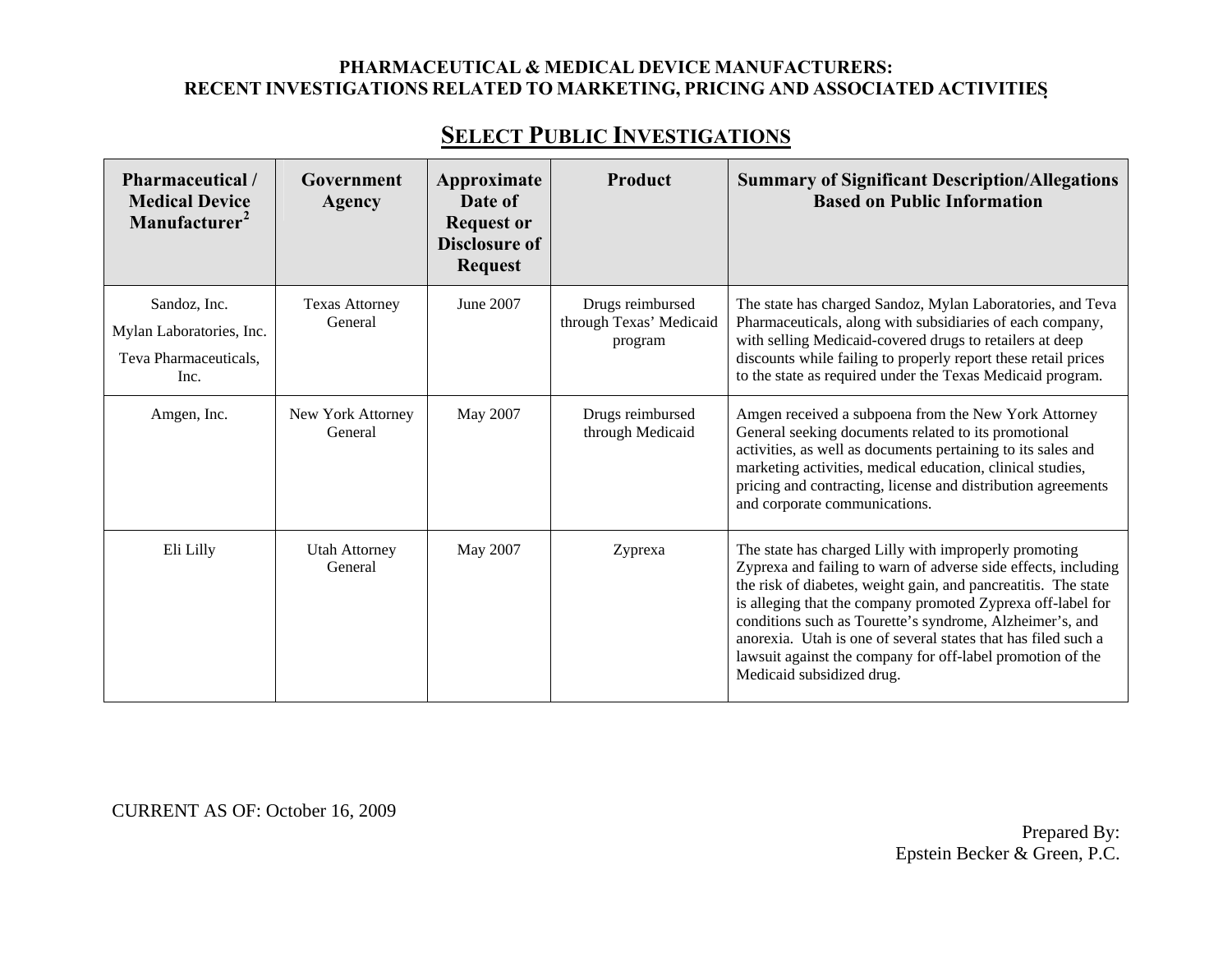| Pharmaceutical /<br><b>Medical Device</b><br>Manufacturer <sup>2</sup>          | Government<br>Agency                                                        | Approximate<br>Date of<br><b>Request or</b><br><b>Disclosure of</b><br><b>Request</b> | Product                                   | <b>Summary of Significant Description/Allegations</b><br><b>Based on Public Information</b>                                                                                                                                                                                                                                                                                                                                                                                                                                                                                                                                                                                                |
|---------------------------------------------------------------------------------|-----------------------------------------------------------------------------|---------------------------------------------------------------------------------------|-------------------------------------------|--------------------------------------------------------------------------------------------------------------------------------------------------------------------------------------------------------------------------------------------------------------------------------------------------------------------------------------------------------------------------------------------------------------------------------------------------------------------------------------------------------------------------------------------------------------------------------------------------------------------------------------------------------------------------------------------|
| Johnson & Johnson and<br>subsidiaries, including<br>Ortho-McNeil and<br>Janssen | U.S. Attorney's<br>Offices for Boston,<br>San Francisco and<br>Philadelphia | March 2007                                                                            | Risperdal, Topamax and<br><b>Natrecor</b> | The separate investigations are part of a series of ongoing<br>investigations into the sales and marketing of certain of the<br>company's products. The most recent subpoenas, one each<br>from the Boston, San Francisco and Philadelphia U.S.<br>Attorney offices also relate to the company's supervision of<br>its subsidiaries selling the medicines.<br>The Boston U.S. Attorney previously issued a subpoena<br>related to Natrecor in July 2005 and a subpoena related to<br>Topamax in December 2003.<br>Note also, the New York Attorney General requested similar<br>information, for six drugs, including Risperdal, Topamax and<br>Natrecor in July 2004 (see listing below). |
| <b>Boston Scientific and</b><br>Johnson & Johnson<br>subsidiary Cordis          | House Committee on<br>Oversight and<br>Government Reform                    | March 2007                                                                            | Drug-eluting stents<br>(Taxus and Cypher) | The committee sited FDA's Circulatory System Devices<br>Panel, which concluded in December that there is insufficient<br>evidence to support safe use of drug-eluting stents in<br>populations not specifically assessed in the companies'<br>pivotal clinical trials. The committee is requesting that both<br>companies provide detailed information on all trials, studies,<br>and reports and documents concerning the development of<br>labeling. The companies say they will comply with the<br>investigation.                                                                                                                                                                       |

CURRENT AS OF: October 16, 2009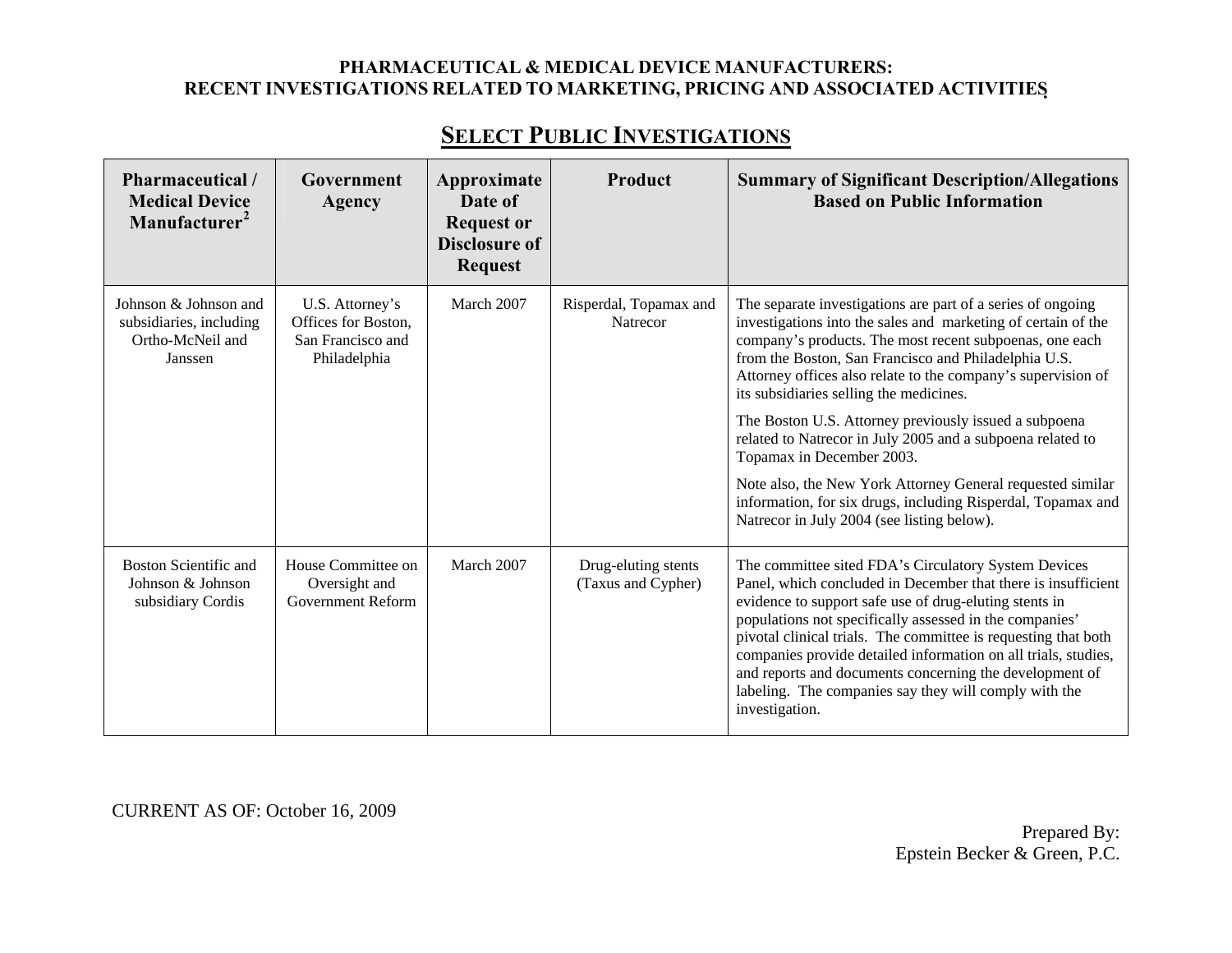| Pharmaceutical /<br><b>Medical Device</b><br>Manufacturer <sup>2</sup> | Government<br>Agency                                                          | Approximate<br>Date of<br><b>Request or</b><br><b>Disclosure of</b><br><b>Request</b> | Product                                                   | <b>Summary of Significant Description/Allegations</b><br><b>Based on Public Information</b>                                                                                                                                                                                                                                                                                                                            |
|------------------------------------------------------------------------|-------------------------------------------------------------------------------|---------------------------------------------------------------------------------------|-----------------------------------------------------------|------------------------------------------------------------------------------------------------------------------------------------------------------------------------------------------------------------------------------------------------------------------------------------------------------------------------------------------------------------------------------------------------------------------------|
| Elan Corp.                                                             | U.S. Department of<br>Justice and the<br>Department of<br>Health              | March 2007                                                                            | Zonegran                                                  | The investigation is in regards to possible failure to comply<br>with anti-kickback and false claims laws, and to past<br>marketing and promotion practices in connection with<br>Zonegran. The investigation covers the period of 2000-2004,<br>and apparently relates to potential off-label promotion of the<br>drug. Elan sold its interests in Zonegran to Esai in 2004.                                          |
| Lilly, AstraZeneca,<br>Cephalon                                        | House Committee on<br>Oversight and<br><b>Government Reform</b>               | March 2007                                                                            | Zyprexam Seroquel,<br>Actiq and Fentora<br>(respectively) | The investigation is addressing allegations that the drug<br>makers promoted drugs off label. The committee is<br>requesting information on clinical trials and external<br>presentations, marketing materials, etc. The companies are<br>asked to respond by March 21. The three companies have<br>said they intend to cooperate with the inquiry.                                                                    |
| Johnson & Johnson                                                      | <b>United States</b><br>Attorney for the<br>Central District of<br>California | February 2007                                                                         | Remicade                                                  | The Centocor unit of Johnson & Johnson received a<br>subpoena regarding its pricing of Remicadem, a treatment for<br>rheumatoid arthritis and other inflammatory diseases.<br>Centocor received the subpoena in November 2006, in<br>connection with an investigation by the US Attorney for the<br>Central District of California. Centocor is cooperating with<br>the investigations, but would not comment further. |

CURRENT AS OF: October 16, 2009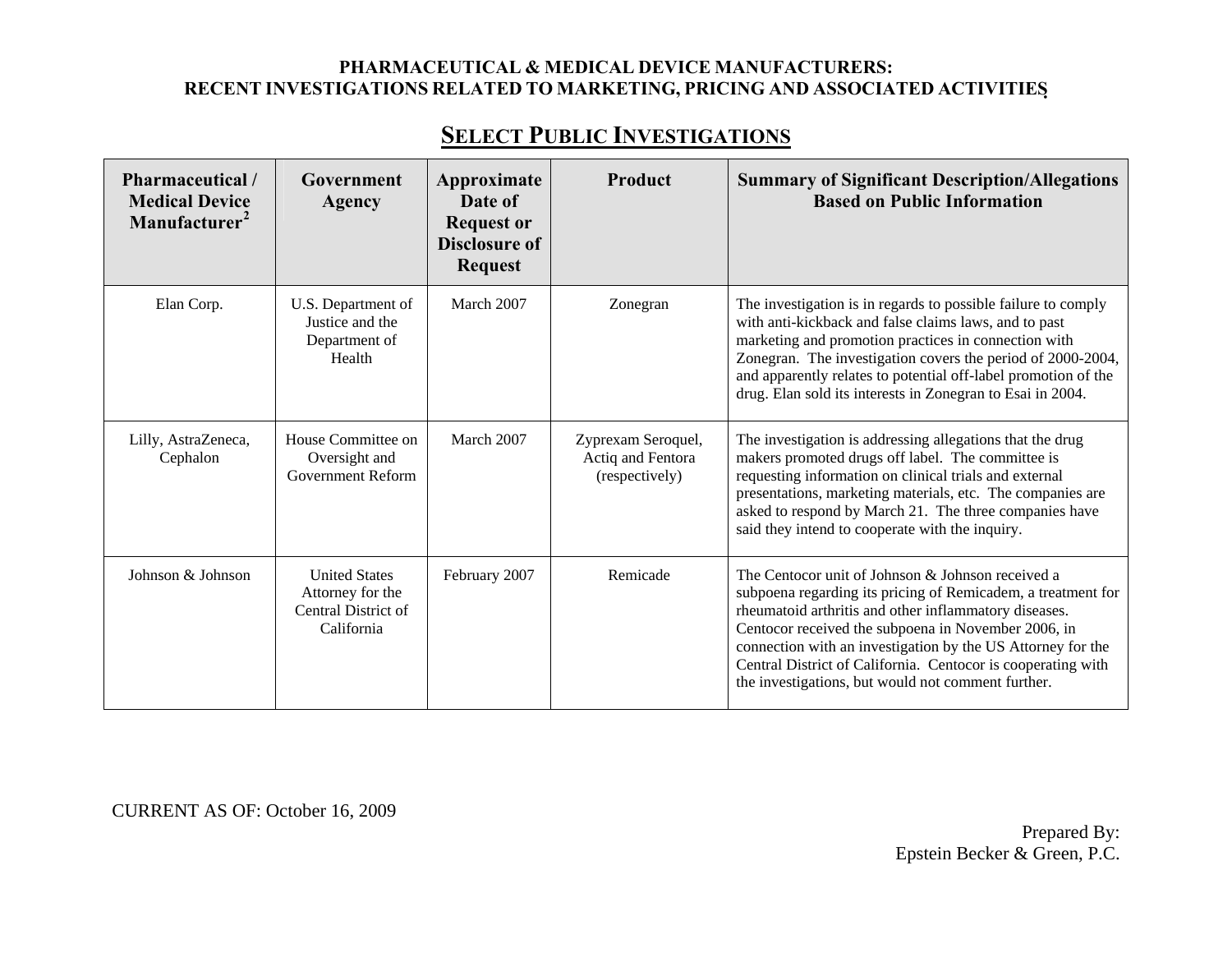# **SELECT PUBLIC INVESTIGATIONS**

| <b>Pharmaceutical</b> /<br><b>Medical Device</b><br>Manufacturer <sup>2</sup> | Government<br>Agency                                                                 | Approximate<br>Date of                                      | <b>Product</b>                                                                         | <b>Summary of Significant Description/Allegations</b><br><b>Based on Public Information</b>                                                                                                                                                                                                                                  |
|-------------------------------------------------------------------------------|--------------------------------------------------------------------------------------|-------------------------------------------------------------|----------------------------------------------------------------------------------------|------------------------------------------------------------------------------------------------------------------------------------------------------------------------------------------------------------------------------------------------------------------------------------------------------------------------------|
|                                                                               |                                                                                      | <b>Request or</b><br><b>Disclosure of</b><br><b>Request</b> |                                                                                        |                                                                                                                                                                                                                                                                                                                              |
| Endo Pharmaceuticals<br>Inc.                                                  | Department of<br>Health and Human<br>Services' Office of<br><b>Inspector General</b> | January 2007                                                | Lidoderm (topical<br>analgesic patch)                                                  | HHS is investigating whether Endo Pharma knew that<br>physicians were prescribing the company's topical analgesic<br>patch for unapproved uses. Lidoderm was approved by the<br>FDA in 1999 to treat the pain associated with post-herpetic<br>neuralgia (PHN). Endo said it intends to cooperate with the<br>investigation. |
| Cephalon, Inc.                                                                | <b>Connecticut Attorney</b><br>General                                               | November 2006                                               | Actiq                                                                                  | Based on public documents, the focus of the investigation<br>appears to be on whether Cephalon set unrealistically high<br>sales quotas and pushed larger prescriptions at higher doses.                                                                                                                                     |
| Gilead Sciences                                                               | U.S. Attorney's<br>Office, San Francisco                                             | December 2006                                               | Viread (tenofovir)<br>Emtriva (emtricitabine)<br>Truvada (combination of<br>above two) | The limited public information indicates that the<br>investigation involves Gilead's marketing and medical<br>education programs for the three products.                                                                                                                                                                     |

CURRENT AS OF: October 16, 2009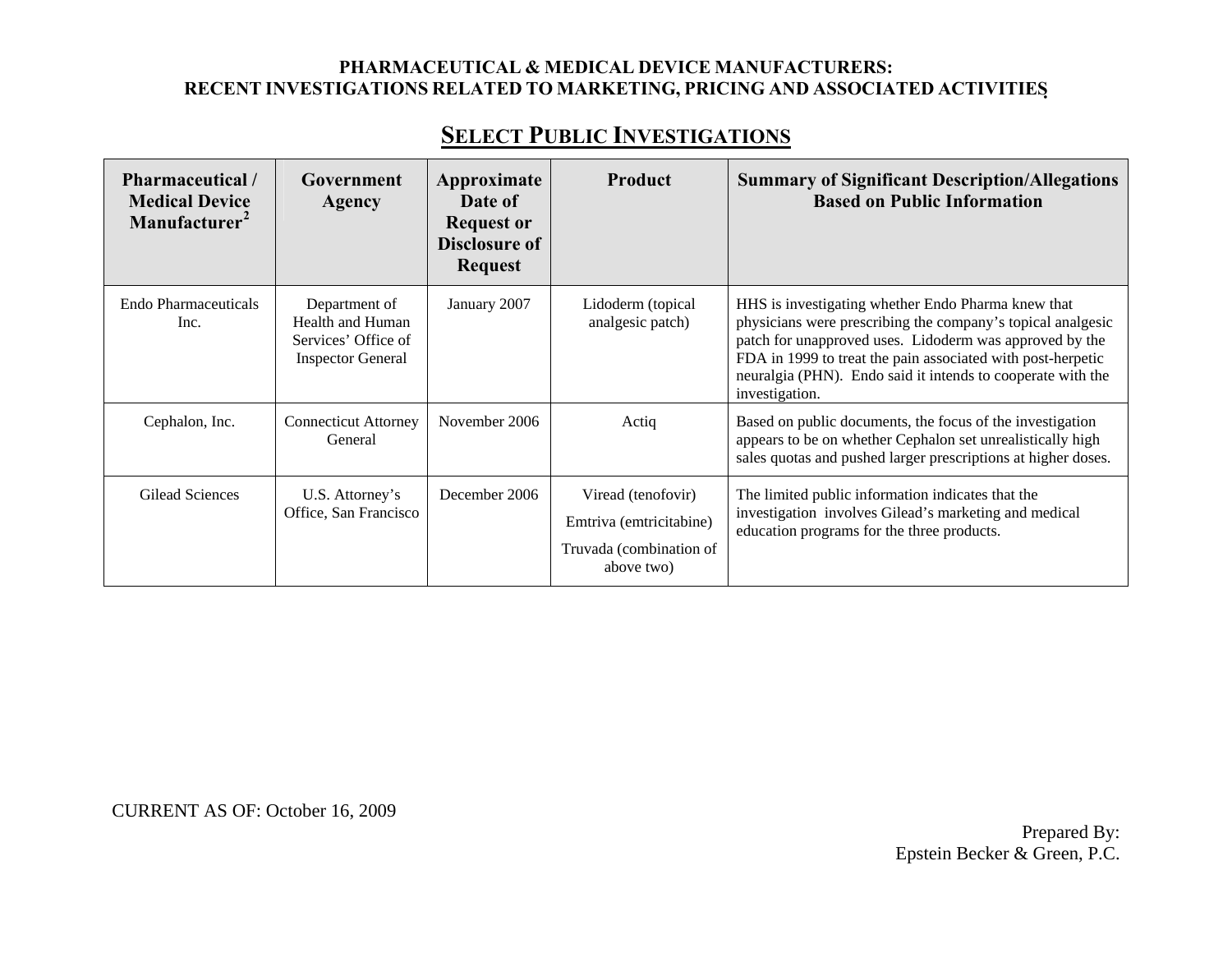| Pharmaceutical /<br><b>Medical Device</b><br>Manufacturer <sup>2</sup>                     | Government<br>Agency                      | Approximate<br>Date of<br><b>Request or</b><br><b>Disclosure of</b><br><b>Request</b> | Product                                                          | <b>Summary of Significant Description/Allegations</b><br><b>Based on Public Information</b>                                                                                                                                                                                                                                                                                                                                                                                                                                                                                                                                                                                                                                                                                                                |
|--------------------------------------------------------------------------------------------|-------------------------------------------|---------------------------------------------------------------------------------------|------------------------------------------------------------------|------------------------------------------------------------------------------------------------------------------------------------------------------------------------------------------------------------------------------------------------------------------------------------------------------------------------------------------------------------------------------------------------------------------------------------------------------------------------------------------------------------------------------------------------------------------------------------------------------------------------------------------------------------------------------------------------------------------------------------------------------------------------------------------------------------|
| AstraZeneca, Bristol-<br>Myers Squibb, Eli Lilly<br>and Pfizer                             | California Attorney<br>General            | November 2006                                                                         | Antipsychotic drugs<br>(Abilify, Zyprexa,<br>Geodon)             | According to Eli Lilly, the subpoena it received requests<br>documents relating to its marketing and promotional<br>practices for Zyprexa and the company's efforts to maintain<br>the drug's status on the California state formulary. All three<br>companies report cooperating with the investigation.<br>Vermont and Illinois are now part of a five-state civil<br>investigation into Lilly's promotion of Zyprexa. Specifically<br>and whether Lilly tried to hide the drug's risk of causing<br>weight gain and other risks associated with diabetes. Lilly<br>says it will cooperate with the investigation and continues to<br>deny that it marketed Zyprexa off-label, but documents<br>indicate the contrary.<br>Illinois' investigation is civil, while others are both civil and<br>criminal. |
| Abbott Laboratories,<br>Baxter, Dey, Boehringer<br>Ingelheim Roxane and<br>Schering-Plough | South Carolina<br><b>Attorney General</b> | August 2006                                                                           | Drugs reimbursed<br>through South Carolina's<br>Medicaid program | The suit alleges that the companies intentionally and<br>fraudulently misrepresented the AWP of certain drugs<br>reimbursed by the South Carolina Medicaid program,<br>resulting in the State overpaying \$40 million dollars for<br>prescription drugs.                                                                                                                                                                                                                                                                                                                                                                                                                                                                                                                                                   |

# **SELECT PUBLIC INVESTIGATIONS**

CURRENT AS OF: October 16, 2009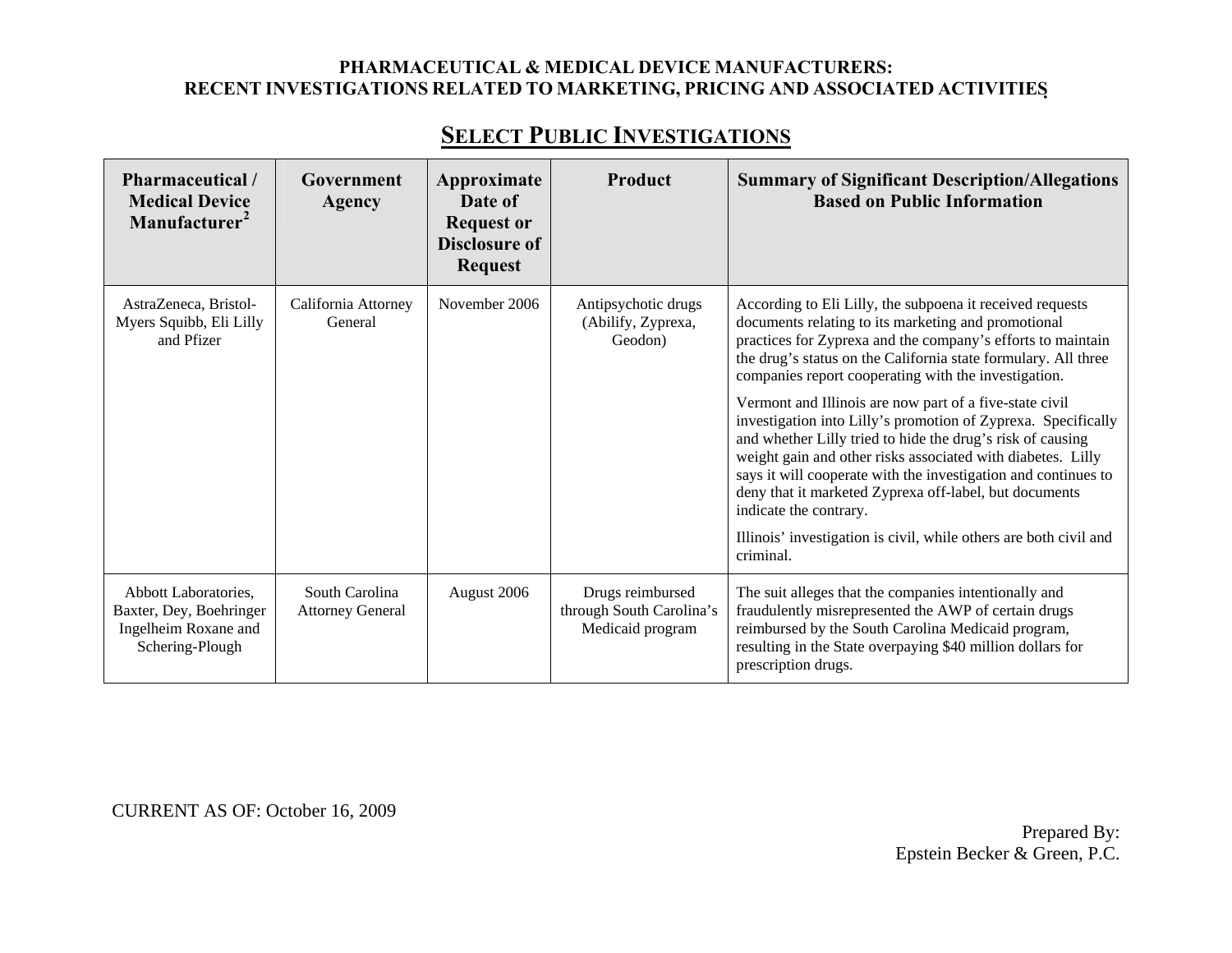| Pharmaceutical /<br><b>Medical Device</b><br>Manufacturer <sup>2</sup> | Government<br><b>Agency</b>                                          | Approximate<br>Date of<br><b>Request or</b><br><b>Disclosure of</b><br><b>Request</b> | Product                                                                                               | <b>Summary of Significant Description/Allegations</b><br><b>Based on Public Information</b>                                                                                                                                                                                                                                                                                                                                                                                                                           |
|------------------------------------------------------------------------|----------------------------------------------------------------------|---------------------------------------------------------------------------------------|-------------------------------------------------------------------------------------------------------|-----------------------------------------------------------------------------------------------------------------------------------------------------------------------------------------------------------------------------------------------------------------------------------------------------------------------------------------------------------------------------------------------------------------------------------------------------------------------------------------------------------------------|
| Eli Lilly and Co.                                                      | Mississippi Attorney<br>General                                      | <b>July 2006</b>                                                                      | Zyprexa                                                                                               | The suit alleges that the manufacturer's sales representative<br>marketed the drug to Mississippi physicians for off-label<br>uses, resulting in the state Medicaid programming paying<br>millions of dollars for Zyprexa prescriptions. The suit also<br>alleges that the company concealed the dangers of the drug,<br>causing the State to incur further costs to treat the resulting<br>conditions of Medicaid prescriptions. The suit seeks civil<br>penalties as well as punitive damages and litigation costs. |
| Dr. Peter Gleason<br>Jazz Pharmaceuticals                              | U.S. Attorney's<br>Office, Brooklyn<br>Food & Drug<br>Administration | June 1006                                                                             | Xyrem                                                                                                 | Dr. Gleason, an independent contractor hired by the<br>product's manufacturer, Jazz pharmaceuticals, was indicted<br>for conspiring to promote the product for off label uses.<br>During his promotional and CME talks, for which he was<br>paid by the manufacturer, Dr. Gleason advocated the product<br>for off-label use, claimed the product was safe for children<br>and made other similar claims.                                                                                                             |
| <b>Abbott Laboratories</b>                                             | U.S Department of<br>Justice                                         | May 2006                                                                              | Injectable and<br>intravenous rugs<br>reimbursed by Medicare<br>and Medicaid, including<br>Vancomycin | The DOJ joined Ven-A-Care's whistleblower lawsuit against<br>Abbott alleging that Abbott violated the federal false claims<br>act by reporting exaggerated AWPs for certain drugs sold by<br>its Hospital Products Division (now Hospira). Abbott<br>allegedly reported AWPs inflated by as much as 1000% and<br>marketed the spread to its customers, allowing the customers<br>to profit at the expense of higher costs to the Medicaid and<br>Medicare programs.                                                   |

CURRENT AS OF: October 16, 2009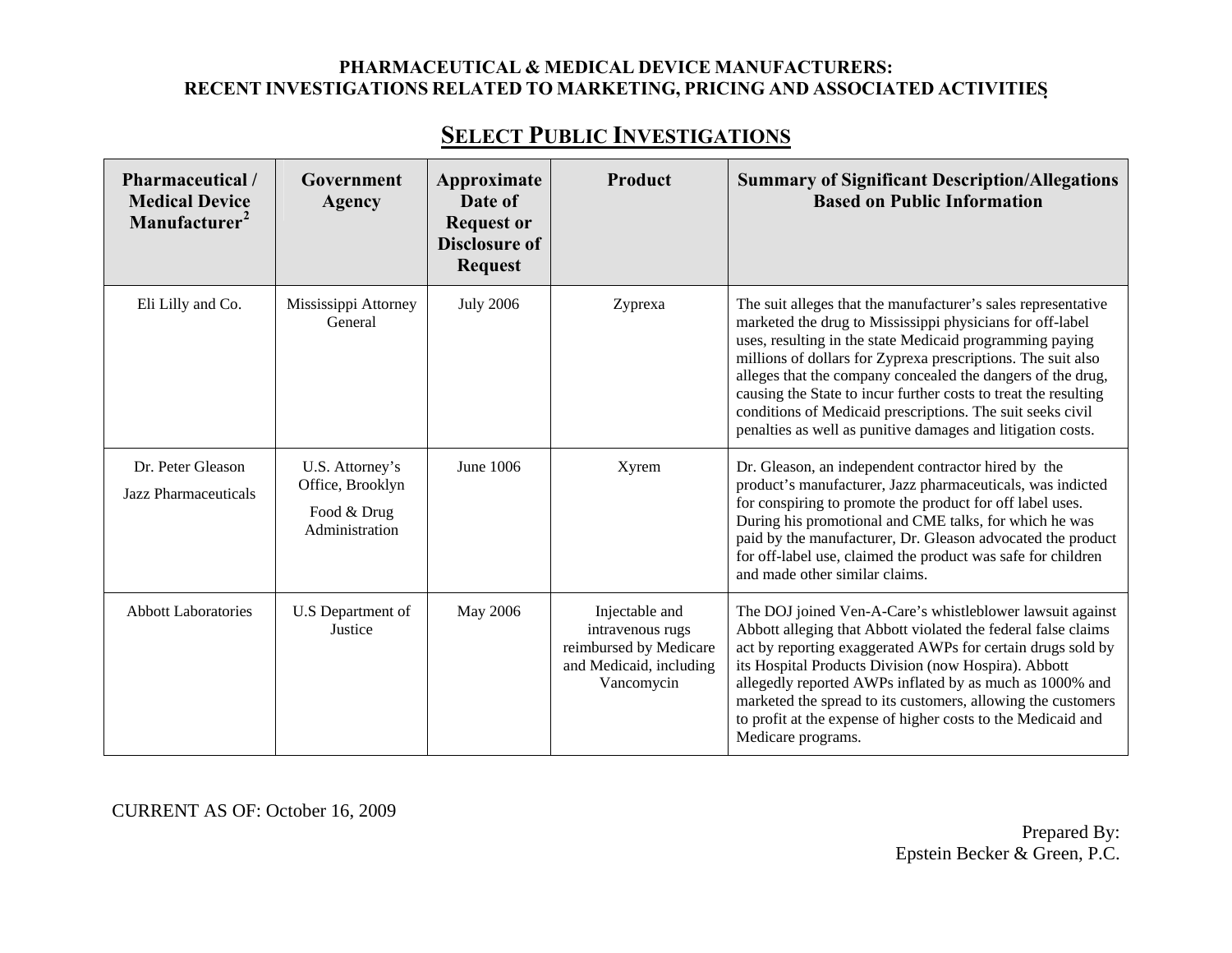# **SELECT PUBLIC INVESTIGATIONS**

| Pharmaceutical /<br><b>Medical Device</b><br>Manufacturer <sup>2</sup>                                             | Government<br>Agency                   | Approximate<br>Date of<br><b>Request or</b><br><b>Disclosure of</b><br><b>Request</b> | <b>Product</b>                                                                         | <b>Summary of Significant Description/Allegations</b><br><b>Based on Public Information</b>                                                                                                                                                                                                                                                                                                                                  |
|--------------------------------------------------------------------------------------------------------------------|----------------------------------------|---------------------------------------------------------------------------------------|----------------------------------------------------------------------------------------|------------------------------------------------------------------------------------------------------------------------------------------------------------------------------------------------------------------------------------------------------------------------------------------------------------------------------------------------------------------------------------------------------------------------------|
| 44 pharmaceutical<br>companies, including<br>Abbott Laboratories,<br>Inc.                                          | Hawaii Attorney<br>General             | May 2006                                                                              | Drugs reimbursed<br>through Hawaii's<br>Medicaid program                               | The suit, filed April 27, 2006 alleges that the companies<br>engaged in deceptive trade practices, violation of the false<br>claims act, unfair competition, nondisclosure and unjust<br>enrichment by manipulating and/or misstating the AWP of<br>products reimbursed by the Hawaii Medicaid program<br>resulting in millions of dollars of overpayment by consumers<br>and the government. The suit seeks treble damages. |
| AstraZeneca                                                                                                        | U.S. Attorney's<br>Office Los Angeles  | March 2006                                                                            | Unclear                                                                                | The U.S. Attorney began investigating the company's<br>promotional activities in the area served by the company's<br>Los Angeles regional business center. The preparation and<br>dissemination of patient education and similar materials to<br>physicians appears to be the focus of the investigation.                                                                                                                    |
| Pfizer Inc.                                                                                                        | Union and employee<br>insurance plans  | March 2006                                                                            | Lipitor                                                                                | The lawsuit alleges that Pfizer committed fraud, violated<br>state consumer protection and other laws and violated RICO<br>by promoting Lipitor for off-label uses, leading the plans to<br>incur costs for billions of dollars for medically unnecessary<br>prescriptions. The suit also alleges that Pfizer paid third<br>parties to promote off-label uses of the product through<br>articles and educational courses.    |
| Eli Lilly & Co. and 44<br>other subpoenas to<br>undisclosed<br>manufacturers and other<br>healthcare organizations | <b>Connecticut Attorney</b><br>General | March 2006                                                                            | Products sold through<br>Healthcare Research &<br>Development Institute,<br><b>LLC</b> | The Connecticut Attorney General is investigating whether<br>the activities of the Healthcare Research & Development<br>Institute is violating anti-trust rules in its arrangements to<br>buy services and supplies.                                                                                                                                                                                                         |

CURRENT AS OF: October 16, 2009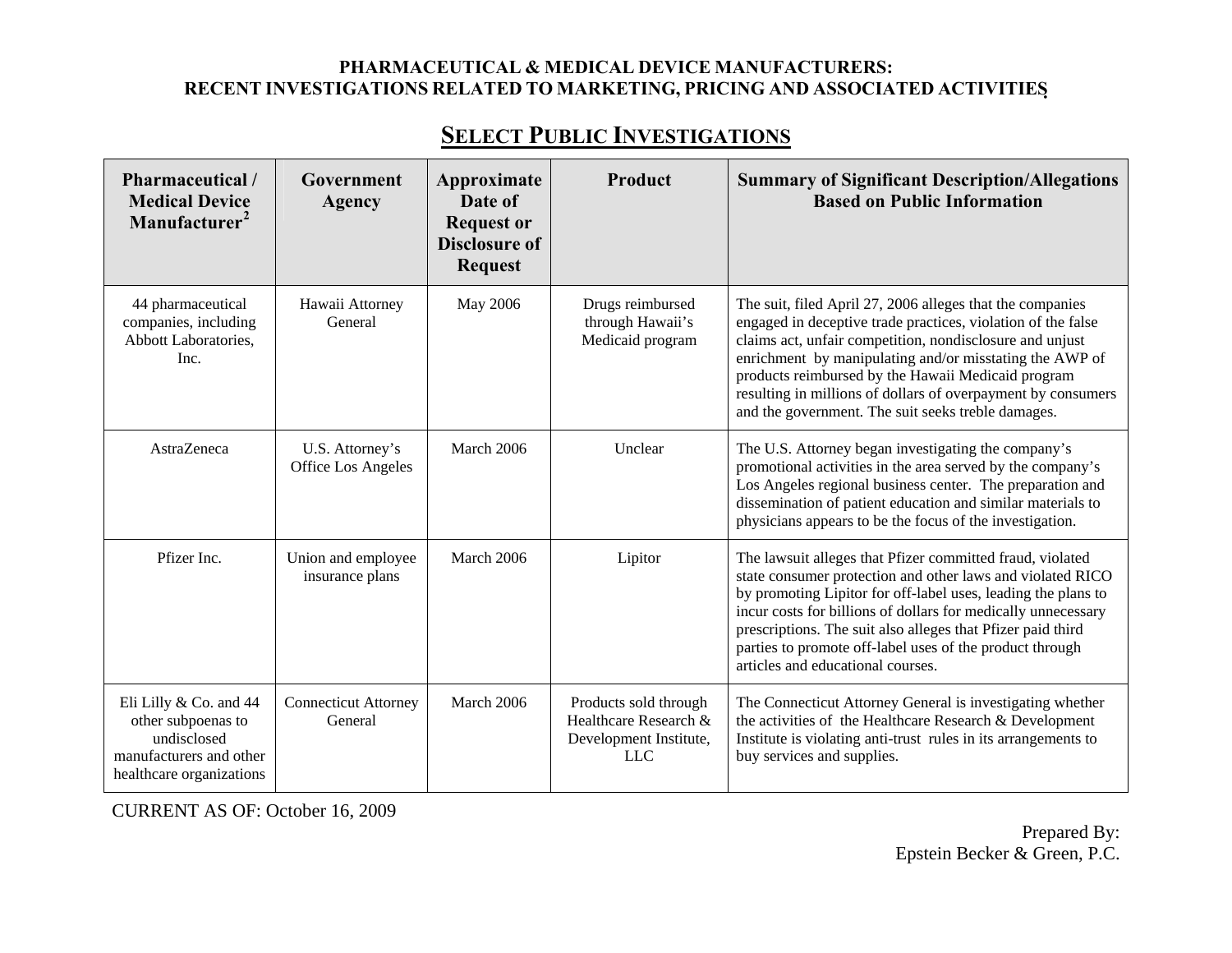| Pharmaceutical /<br><b>Medical Device</b><br>Manufacturer <sup>2</sup>               | Government<br>Agency                                                                                            | Approximate<br>Date of<br><b>Request or</b> | Product                                                                | <b>Summary of Significant Description/Allegations</b><br><b>Based on Public Information</b>                                                                                                                                                                                                                                                                                                                                                                                                                                                 |
|--------------------------------------------------------------------------------------|-----------------------------------------------------------------------------------------------------------------|---------------------------------------------|------------------------------------------------------------------------|---------------------------------------------------------------------------------------------------------------------------------------------------------------------------------------------------------------------------------------------------------------------------------------------------------------------------------------------------------------------------------------------------------------------------------------------------------------------------------------------------------------------------------------------|
|                                                                                      |                                                                                                                 | <b>Disclosure of</b><br><b>Request</b>      |                                                                        |                                                                                                                                                                                                                                                                                                                                                                                                                                                                                                                                             |
| Genentech Inc. and<br>Biogen Idec Inc.                                               | Private<br>whistleblower suit                                                                                   | January 2006                                | Rituxan                                                                | A former Genentech employee filed suit in July 2005<br>alleging that the companies (who co-promote the drug)<br>illegally promoted the drug for off-label uses. The suit also<br>alleges that the companies used sham consulting agreements<br>to pay rheumatologists to influence other doctors to prescribe<br>the drug and that he was fired in retaliation for bringing the<br>issue to the attention of Genentech executives. The Justice<br>Department declined to intervene in the case.                                             |
| 42 drug companies,<br>including Abbot<br>Laboratories and Baxter<br>Healthcare Corp. | Arizona Attorney<br>General                                                                                     | December 2005                               | AWP for drugs covered<br>by Arizona's Medicaid<br>program and Medicare | The lawsuit, filed December 7, 2005 alleges the drug<br>companies defrauded Arizona consumers and Medicare out<br>of millions of dollars by inflating or misstating the AWP.                                                                                                                                                                                                                                                                                                                                                                |
| GlaxoSmithKline                                                                      | Private<br>whistleblower<br>complaint: McRae v.<br>SmithKline Beecham<br>Corp $d/b/a$<br><b>GlaxoSmithKline</b> | November 2005                               | Sales and promotion of<br>Baycol, Augmentin XR,<br>Paxil CR and Requip | The suit alleges the company directed some of its sales reps<br>to provide gifts, bribes and sponsorships of social activities<br>to influence health care providers, and paid bounties to<br>providers to persuade other doctors to use the products. Also,<br>the complaint alleges that reps were directed to promote off-<br>label uses of products and the use of Baycol despite<br>information that the product caused deaths due to kidney<br>failure. McRae was allegedly fired in retaliation for objecting<br>to these practices. |
| Eli Lilly and Co.                                                                    | U.S. Attorney for the<br>Eastern District of<br>Pennsylvania                                                    | October 2005                                | Axid, Evista, Prozac,<br>Zyprexa, Humalog and<br>Humulin               | The US Attorney's office is reviewing Lilly's Medicaid best<br>price reporting as it relates to the Company's rebate<br>agreements with a PBM covering the specific drugs.                                                                                                                                                                                                                                                                                                                                                                  |

CURRENT AS OF: October 16, 2009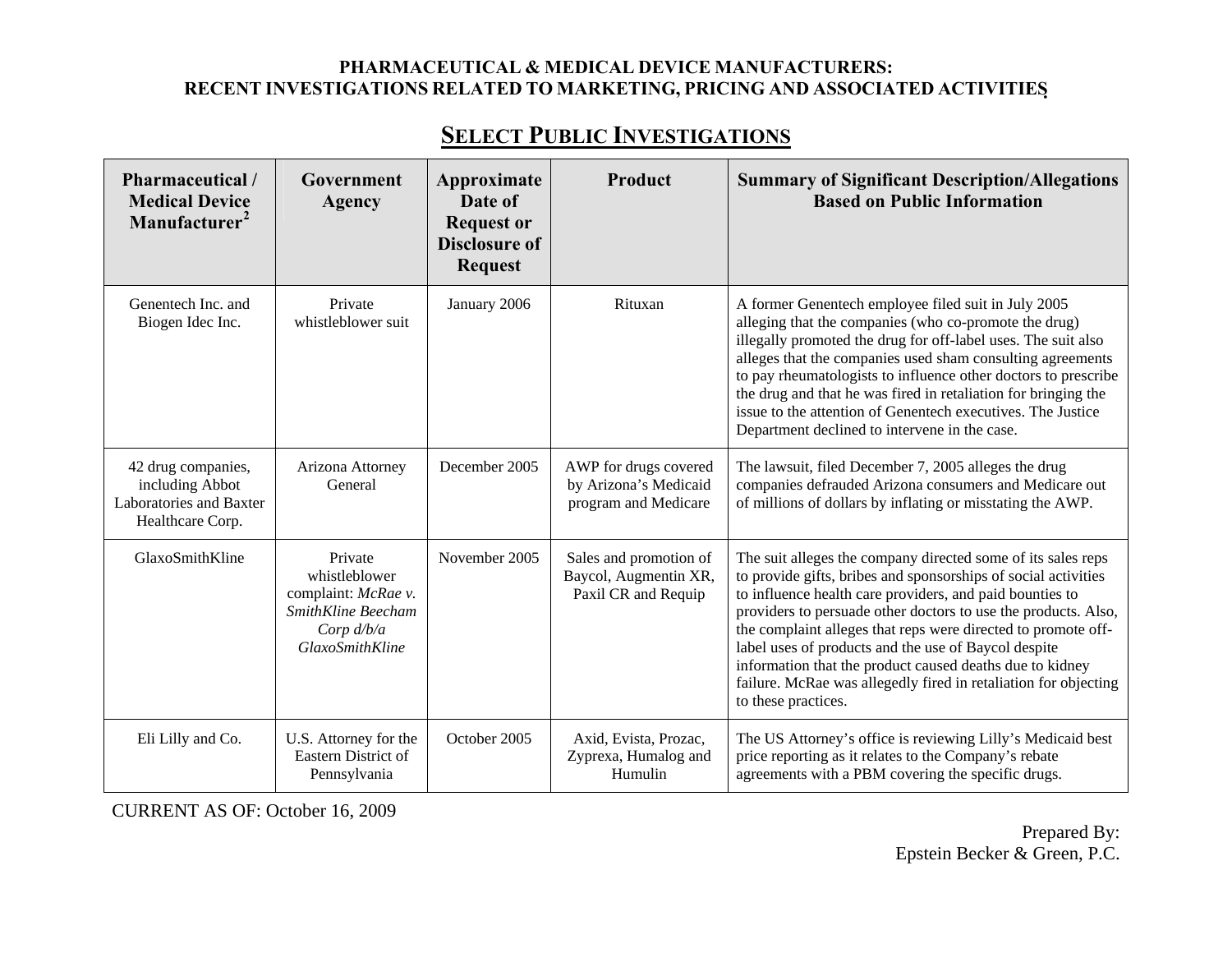# **SELECT PUBLIC INVESTIGATIONS**

| Pharmaceutical/<br><b>Medical Device</b><br>Manufacturer <sup>2</sup>                                           | Government<br>Agency                                                         | Approximate<br>Date of<br><b>Request or</b><br><b>Disclosure of</b><br><b>Request</b> | Product                                    | <b>Summary of Significant Description/Allegations</b><br><b>Based on Public Information</b>                                                                                                                                                                                                                                          |
|-----------------------------------------------------------------------------------------------------------------|------------------------------------------------------------------------------|---------------------------------------------------------------------------------------|--------------------------------------------|--------------------------------------------------------------------------------------------------------------------------------------------------------------------------------------------------------------------------------------------------------------------------------------------------------------------------------------|
| 86 pharmaceutical<br>manufacturers,<br>including Abbott,<br>Novartis,<br>GlaxoSmithKline and<br>Schering-Plough | Mississippi Attorney<br>General                                              | October 2005                                                                          | Drugs reimbursed by<br>Medicaid            | The suit filed in Hinds County Chancery Court alleges the<br>drug companies fraudulently inflated AWP for drugs<br>reimbursed by the state Medicaid resulting in the state paying<br>grossly excessive prices. Pfizer is not named in the suit and<br>reports being in settlement discussions with the Attorney<br>General's office. |
| Pfizer                                                                                                          | <b>Community Catalyst</b><br>and Health Care for<br>All (consumer<br>groups) | September 2005                                                                        | Lipitor                                    | The suit, filed in the U.S. District Court in Boston, alleges<br>that the company violated state consumer protection laws by<br>marketing the drug for patient populations for which the drug<br>was not tested in clinical trials. The suit seeks reimbursement<br>for those classes of patients and third-party payors.            |
| 39 pharmaceutical<br>manufacturers                                                                              | California Attorney<br>General                                               | August 2005                                                                           | Drugs reimbursed by<br>Medi-Cal (Medicaid) | The suit, which amends a 2003 suit against Abbott and<br>Wyeth, alleges that the manufacturers defrauded the state by<br>overcharging for drugs reimbursed by Medicaid.                                                                                                                                                              |
| Johnson & Johnson                                                                                               | <b>Senate Finance</b><br>Committee                                           | <b>July 2005</b>                                                                      | Propulsid                                  | The committee is conducting an inquiry into whether<br>educational grants were provided to promote the pediatric<br>use of the drug even though there was evidence at the time<br>linking the drug to adverse complications, including death.                                                                                        |
| Eli Lilly and Co.                                                                                               | Florida Attorney<br>General                                                  | June 2005                                                                             | Zyprexa                                    | Florida Medicaid Fraud Control Unit is investigating the<br>sales and marketing of Zyprexa.                                                                                                                                                                                                                                          |

CURRENT AS OF: October 16, 2009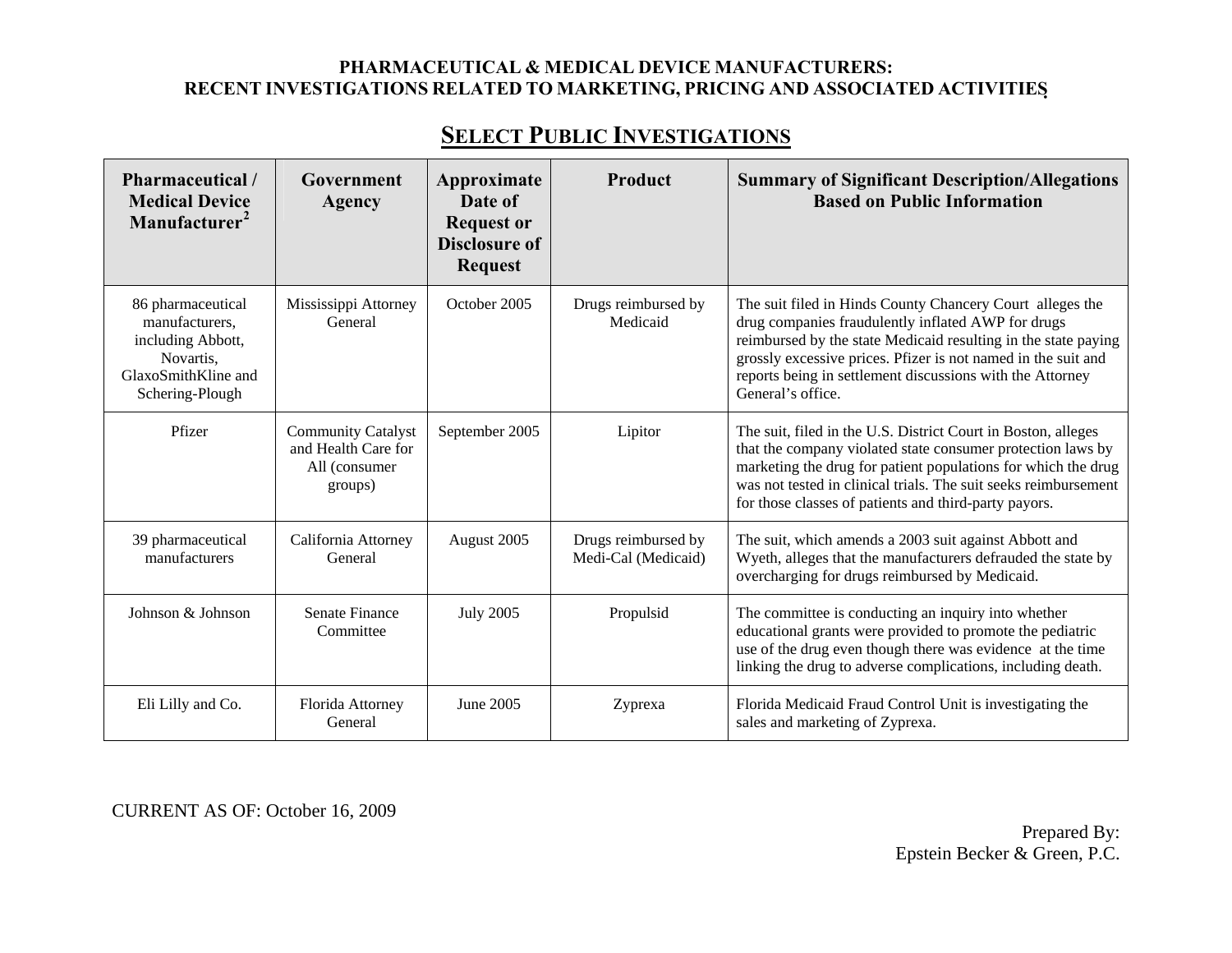| Pharmaceutical /<br><b>Medical Device</b><br>Manufacturer <sup>2</sup> | Government<br>Agency               | Approximate<br>Date of<br><b>Request or</b><br><b>Disclosure of</b><br><b>Request</b> | <b>Product</b>                                                   | <b>Summary of Significant Description/Allegations</b><br><b>Based on Public Information</b>                                                                                                                                                                                                                                                                                                                                                |
|------------------------------------------------------------------------|------------------------------------|---------------------------------------------------------------------------------------|------------------------------------------------------------------|--------------------------------------------------------------------------------------------------------------------------------------------------------------------------------------------------------------------------------------------------------------------------------------------------------------------------------------------------------------------------------------------------------------------------------------------|
| Dey Pharmaceuticals,<br>Warrick<br>Pharmaceuticals                     | Missouri Attorney<br>General       | May 2005                                                                              | AWP reporting for drugs<br>reimbursed by the<br>Medicaid program | The Attorney General alleges that the companies engaged in<br>price-inflation schemes over the past 11 years resulting in at<br>least \$15 million in excess charges to the state's Medicaid<br>program. The suit seeks treble damages under the Missouri<br>Health Care Payments Fraud and Abuse Act and an<br>injunction.                                                                                                                |
| Merck                                                                  | Nevada Attorney<br>General         | April 2005                                                                            | Zocor                                                            | Suit in Second Judicial Circuit for Nevada alleges that Merck<br>engaged in a nominal pricing scheme designed to circumvent<br>best price requirements which resulted in Medicaid paying<br>higher prices for the drug. Specifically, the suit alleges that<br>Merck offered a discount of over 90% to hospitals that<br>achieved a 70% market share, resulting in large discounts for<br>the hospitals that were not offered to Medicaid. |
| Serono Laboratories<br>executives                                      | U.S. Attorney for<br>Massachusetts | April 2005                                                                            | Serostim                                                         | Four former company executives have been indicted for<br>conspiracy and offering to pay illegal remuneration related to<br>the sales and marketing of the AIDS-wasting drug Serostim.<br>The indictment alleges that the executives devised a plan to<br>essentially bribe physicians with trips to France if they wrote<br>a target number of prescriptions.                                                                              |
| McKesson, Cardinal<br>Health and<br>AmeriSourceBergen                  | New York Attorney<br>General       | April 2005                                                                            | Pharmaceuticals on the<br>secondary market                       | The three companies, the largest prescription drug<br>wholesalers in the U.S., received subpoenas from the New<br>York Attorney General requesting documents and other<br>information relating to the secondary wholesale market for<br>pharmaceuticals.                                                                                                                                                                                   |

CURRENT AS OF: October 16, 2009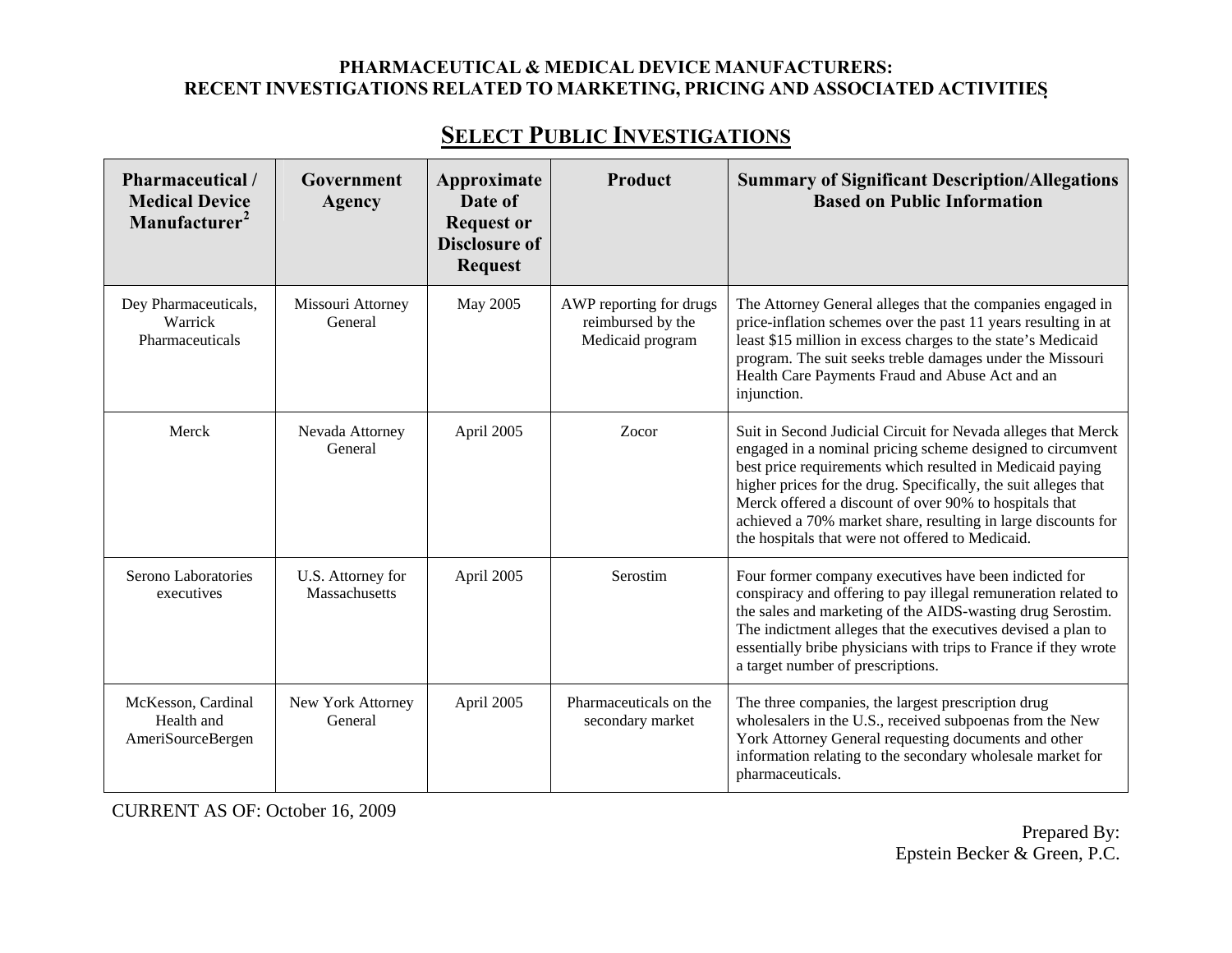| Pharmaceutical/<br><b>Medical Device</b><br>Manufacturer <sup>2</sup>                                                                                                                     | Government<br>Agency                  | Approximate<br>Date of<br><b>Request or</b><br><b>Disclosure of</b><br><b>Request</b> | Product                                                                                                                                               | <b>Summary of Significant Description/Allegations</b><br><b>Based on Public Information</b>                                                                                                                                                                                                                                                                                                                                                                                                                                     |
|-------------------------------------------------------------------------------------------------------------------------------------------------------------------------------------------|---------------------------------------|---------------------------------------------------------------------------------------|-------------------------------------------------------------------------------------------------------------------------------------------------------|---------------------------------------------------------------------------------------------------------------------------------------------------------------------------------------------------------------------------------------------------------------------------------------------------------------------------------------------------------------------------------------------------------------------------------------------------------------------------------------------------------------------------------|
| Sandoz Inc., Ivax<br>Pharmaceuticals.<br>Purepac<br>Pharmaceuticals,<br>Alpharma, Inc.<br>Alpharma USPD, Barre<br>Parent Corp., Faulding<br>Inc., Ivax Corp., Mayne<br>Group, Novartis AG | Florida Attorney<br>General           | April 2005                                                                            | AWP reporting for drugs<br>reimbursed by the<br>Medicaid program,<br>including drugs used for<br>depression,<br>schizophrenia, seizures<br>and angina | The suit filed in Florida Circuit Court in Tallahassee against<br>the three major manufacturers and their parent and/or<br>subsidiaries may be the result of the July 2004 subpoenas<br>issued to six manufacturers. The suit alleges violations of the<br>Florida False Claims Act, which are subject to treble<br>damages, and common law fraud. The suit claims that the<br>manufacturers overbilled Medicaid by \$25 million by<br>inflating reported AWP for generic medications and<br>marketed the spread to physicians. |
| 77 Drug companies                                                                                                                                                                         | Monroe County,<br>New York            | April 2005                                                                            | AWP reporting for drugs<br>reimbursed by the<br>Medicaid program                                                                                      | The suit claims the companies fraudulently inflated the AWP<br>for drugs reimbursed by Medicaid and underpaid rebates due<br>to the county under federal law. The County pays for 25% of<br>the reimbursement for drugs covered by Medicaid.                                                                                                                                                                                                                                                                                    |
| Wyeth Pharmaceuticals                                                                                                                                                                     | U.S. Attorney for<br>Massachusetts    | March 2005                                                                            | Protonix                                                                                                                                              | The subpoena seeks information dating back to 2000 relating<br>to the pricing and quarterly calculations AWP for Protonix.                                                                                                                                                                                                                                                                                                                                                                                                      |
| GlaxoSmithKline PLC                                                                                                                                                                       | Department of<br>Justice <sup>5</sup> | March 2005                                                                            | Nominal pricing<br>arrangements affecting a<br>number of its products                                                                                 | The company is cooperating with the investigation into<br>whether the nominal prices charged (less than 10% of<br>average manufacturer price) for a number of products violate<br>civil laws or law relating to Medicaid.                                                                                                                                                                                                                                                                                                       |

<span id="page-66-0"></span>CURRENT AS OF: October 16, 2009 <sup>5</sup> In 2004, the Senate Finance Committee requested information from pharmaceutical manufacturers including GlaxoSmithKline.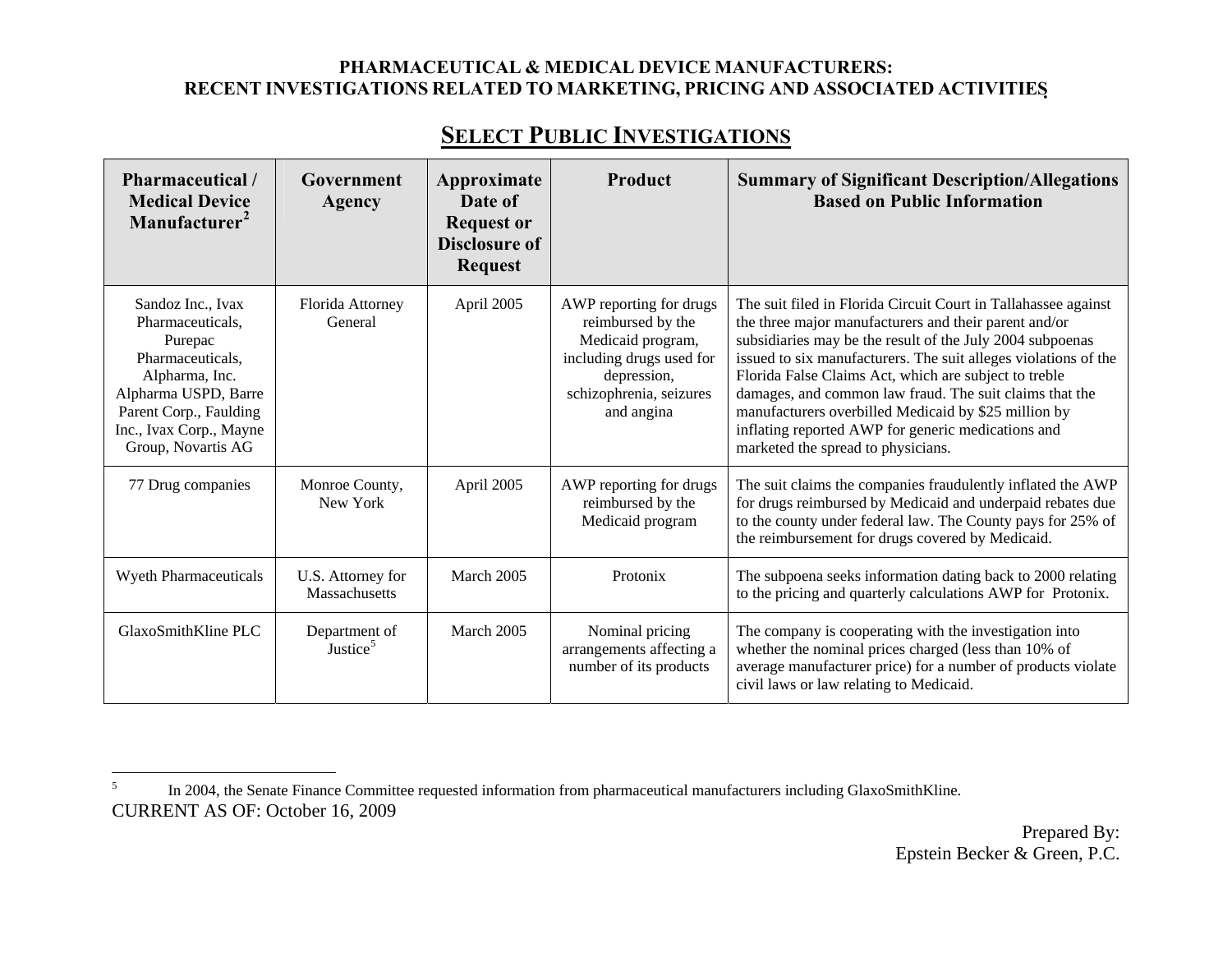# **SELECT PUBLIC INVESTIGATIONS**

| <b>Pharmaceutical</b> /<br><b>Medical Device</b><br>Manufacturer <sup>2</sup>                       | Government<br>Agency     | Approximate<br>Date of<br><b>Request or</b> | <b>Product</b>                                                   | <b>Summary of Significant Description/Allegations</b><br><b>Based on Public Information</b>                                                                                                                                                                                                                                                                                                                                                                                                                                                                                                                                                                                       |
|-----------------------------------------------------------------------------------------------------|--------------------------|---------------------------------------------|------------------------------------------------------------------|-----------------------------------------------------------------------------------------------------------------------------------------------------------------------------------------------------------------------------------------------------------------------------------------------------------------------------------------------------------------------------------------------------------------------------------------------------------------------------------------------------------------------------------------------------------------------------------------------------------------------------------------------------------------------------------|
|                                                                                                     |                          | <b>Disclosure of</b><br><b>Request</b>      |                                                                  |                                                                                                                                                                                                                                                                                                                                                                                                                                                                                                                                                                                                                                                                                   |
| 77 pharmaceutical<br>manufacturers,<br>including Aventis,<br>Novartis, Merck and<br>GlaxoSmithKline | Erie County, New<br>York | March 2005                                  | AWP reporting for drugs<br>reimbursed by the<br>Medicaid program | The suit alleges that the manufacturers overstated their AWP,<br>causing the Medicaid program in Erie County to overpay for<br>drugs for Medicaid recipients.                                                                                                                                                                                                                                                                                                                                                                                                                                                                                                                     |
| Biogen Idec                                                                                         | Whistleblower suit       | March 2005                                  | Amevive                                                          | Former employee alleges in her suit for wrongful termination<br>that the company paid kickback to physicians who ordered<br>the drug by providing a combination of free samples and<br>price discounts to physicians who were denied<br>reimbursement by insurance companies. The "Security<br>Program for Amevive" was the name of the program the<br>plaintiff alleges was developed to guarantee reimbursement<br>for physicians who were denied reimbursement by insurers,<br>and there was a similar program for another drug, Zevalin.<br>The suit also claims that the company failed to properly<br>report and account for the physician discounts, inflating<br>revenue. |

CURRENT AS OF: October 16, 2009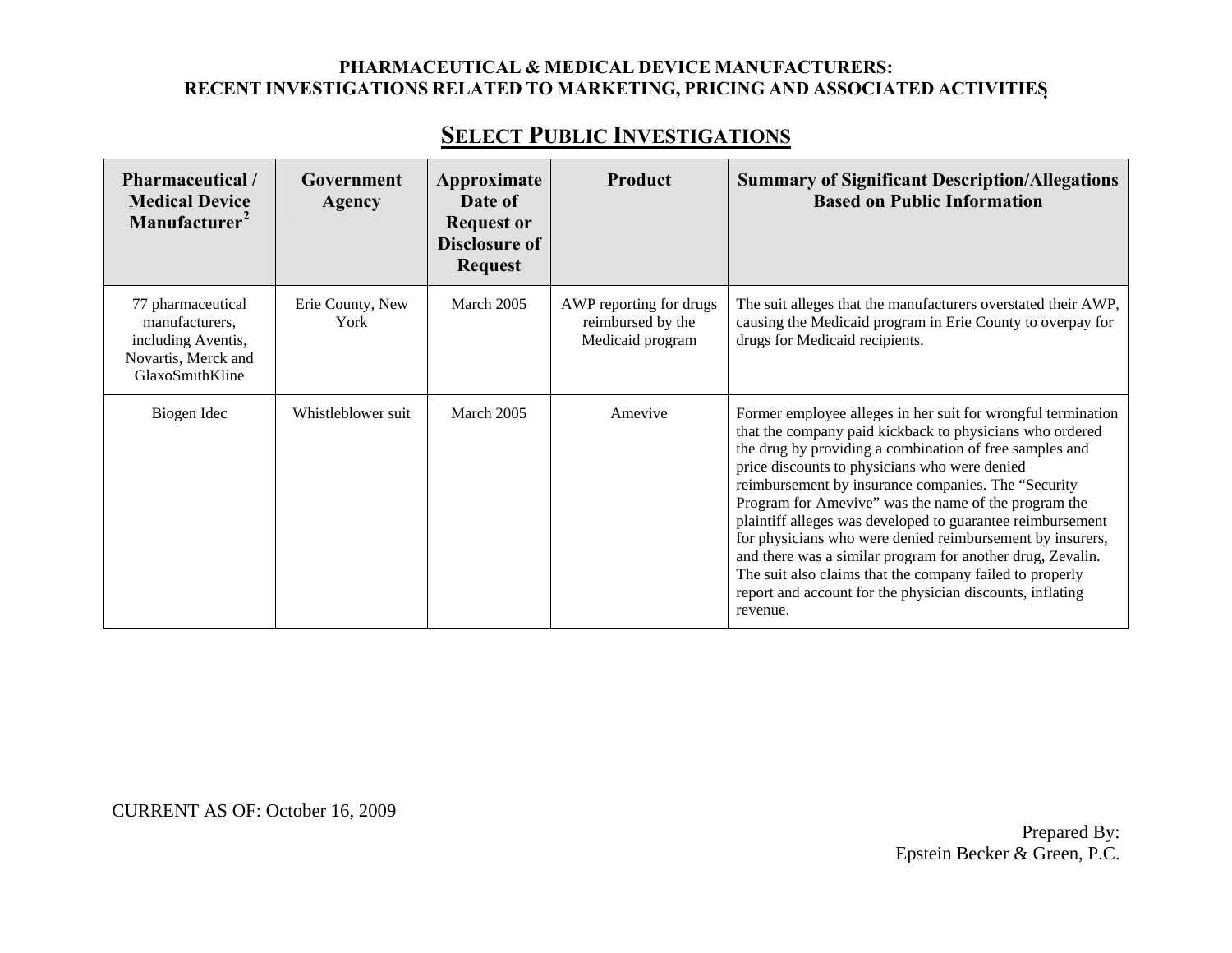| Pharmaceutical /<br><b>Medical Device</b><br>Manufacturer <sup>2</sup> | Government<br><b>Agency</b>         | Approximate<br>Date of<br><b>Request or</b><br><b>Disclosure of</b><br><b>Request</b> | Product                                                                                                 | <b>Summary of Significant Description/Allegations</b><br><b>Based on Public Information</b>                                                                                                                                                                                                                                                                                                                                                                                                                                                           |
|------------------------------------------------------------------------|-------------------------------------|---------------------------------------------------------------------------------------|---------------------------------------------------------------------------------------------------------|-------------------------------------------------------------------------------------------------------------------------------------------------------------------------------------------------------------------------------------------------------------------------------------------------------------------------------------------------------------------------------------------------------------------------------------------------------------------------------------------------------------------------------------------------------|
| 48 Pharmaceutical<br>manufacturers                                     | <b>Illinois Attorney</b><br>General | February 2005                                                                         | AWP reporting for drugs<br>reimbursed by the Illinois<br>Medicaid program and<br>Medicare beneficiaries | Suit filed in the Circuit Court in Cook County alleges that<br>manufacturers fraudulently published inflated prescription<br>drug prices, leading the state Medicaid program and<br>Medicare beneficiaries to pay inflated prices. The lawsuit<br>alleges violations of the Illinois Consumer Fraud and<br>Deceptive Business Practices Act, Public Assistance Fraud<br>Act and Whistleblower Reward and Protection Act. The suit<br>seeks injunctive relief, as well as all court costs and civil<br>penalties of \$50,000 - \$60,000 per violation. |
| <b>Roxanne Laboratories</b>                                            | Ohio Attorney<br>General            | November 2004                                                                         | AWP for drugs<br>reimbursed by the Ohio<br>Medicaid program                                             | The Ohio Attorney General filed suit against the drug<br>manufacturer, charging it with fraud, unjust enrichment, and<br>violations of the state anti-kickback law allegedly arising<br>from the provision of false and misleading wholesale price<br>and acquisition data. The suit seeks compensatory and<br>punitive damages as well as civil penalties.                                                                                                                                                                                           |
| Priority Healthcare<br>Corporation, InterMune                          | U.S. Department of<br>Justice       | November 2004                                                                         | Actimmune                                                                                               | Both Priority Healthcare Corporation, a specialty pharmacy<br>and distribution firm, and InterMune the manufacturer of the<br>drug, were subpoenaed for information relating to the<br>marketing and promotion of Actimmune. A former employee<br>filed suit in March accusing InterMune of actively promoting<br>off-label use of the drug. Both companies have indicated<br>that they intend to cooperate with the investigation.                                                                                                                   |

CURRENT AS OF: October 16, 2009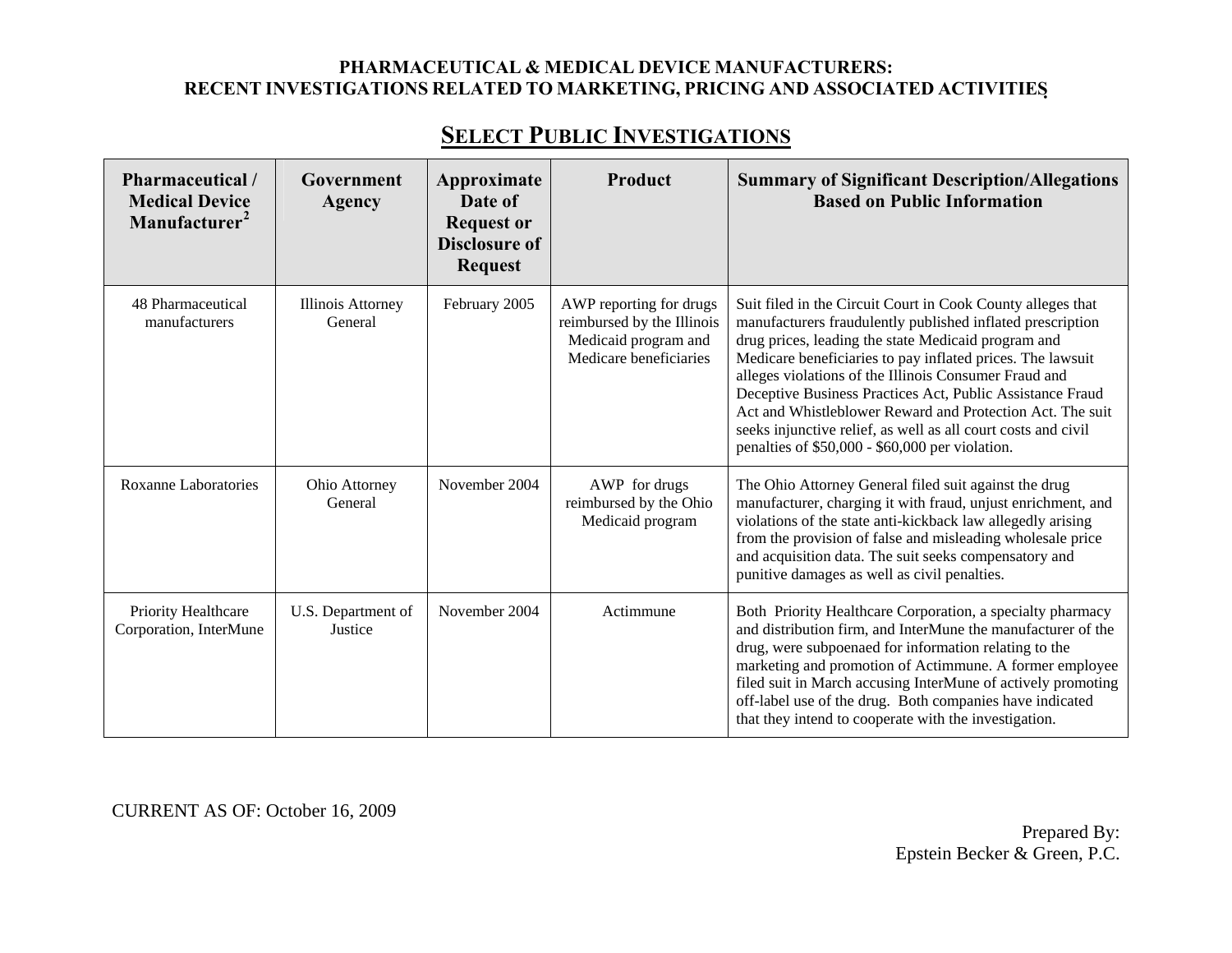# **SELECT PUBLIC INVESTIGATIONS**

| Pharmaceutical /<br><b>Medical Device</b><br>Manufacturer <sup>2</sup>                                                                                    | Government<br><b>Agency</b>                                                       | Approximate<br>Date of<br><b>Request or</b><br><b>Disclosure of</b><br><b>Request</b> | Product                                                   | <b>Summary of Significant Description/Allegations</b><br><b>Based on Public Information</b>                                                                                                                                                                                                                                                                                                                                                                                                   |
|-----------------------------------------------------------------------------------------------------------------------------------------------------------|-----------------------------------------------------------------------------------|---------------------------------------------------------------------------------------|-----------------------------------------------------------|-----------------------------------------------------------------------------------------------------------------------------------------------------------------------------------------------------------------------------------------------------------------------------------------------------------------------------------------------------------------------------------------------------------------------------------------------------------------------------------------------|
| <b>AstraZeneca</b>                                                                                                                                        | U.S. Attorney for the<br>Eastern District of<br>Pennsylvania                      | November 2004                                                                         | Nexium and Prilosec                                       | The company was informed that it would be receiving a<br>subpoena relating to the formulary status of Nexium and<br>Prilosec at a regional HMO and a national PBM. The<br>company intends to cooperate with the subpoena.                                                                                                                                                                                                                                                                     |
| AstraZeneca                                                                                                                                               | Class action suit<br>brought on behalf of<br>several benefit funds<br>in New York | November 2004                                                                         | Nexium                                                    | Suit filed in Delaware Superior Court on behalf of benefit<br>funds associated with the Teamsters union Local 237.<br>AstraZeneca allegedly carried out a massive misleading<br>marketing campaign that compared unequal dosages with the<br>aim to convince physicians that Nexium was superior to its<br>predecessor, Prilosec, which was significantly less expensive<br>than Nexium. The suit seeks to recover overpayments the<br>funds made to purchase Nexuim instead of its Prilosec. |
| V, Fresenius Medical<br>Care AG, DaVita, Inc.,<br>Renal Care Group Inc.<br>and Nichols Institute<br>Diagnostics (a<br>subsidiary of Quest<br>Diagnostics) | U.S. Attorney<br>Eastern District of<br>new York                                  | November 2004                                                                         | Parathyroid Hormone<br>testing and vitamin D<br>therapies | The subpoenas request a broad range of documents relating<br>to parathyroid hormone testing and vitamin D therapies,<br>possibly as part of a joint civil and criminal investigation. It<br>is unclear whether the subpoenaed companies are the targets<br>of the investigation.                                                                                                                                                                                                              |
| Bone Care International,<br>Inc.                                                                                                                          | U.S. Department of<br>Justice                                                     | October 2004                                                                          | Unclear<br>(main product is<br>Hectorol)                  | The subpoena requests documents on a wide range of<br>subjects relating to company operations. It specifically<br>requests documents on testing for parathyroid hormone<br>levels and vitamin D therapies.                                                                                                                                                                                                                                                                                    |

CURRENT AS OF: October 16, 2009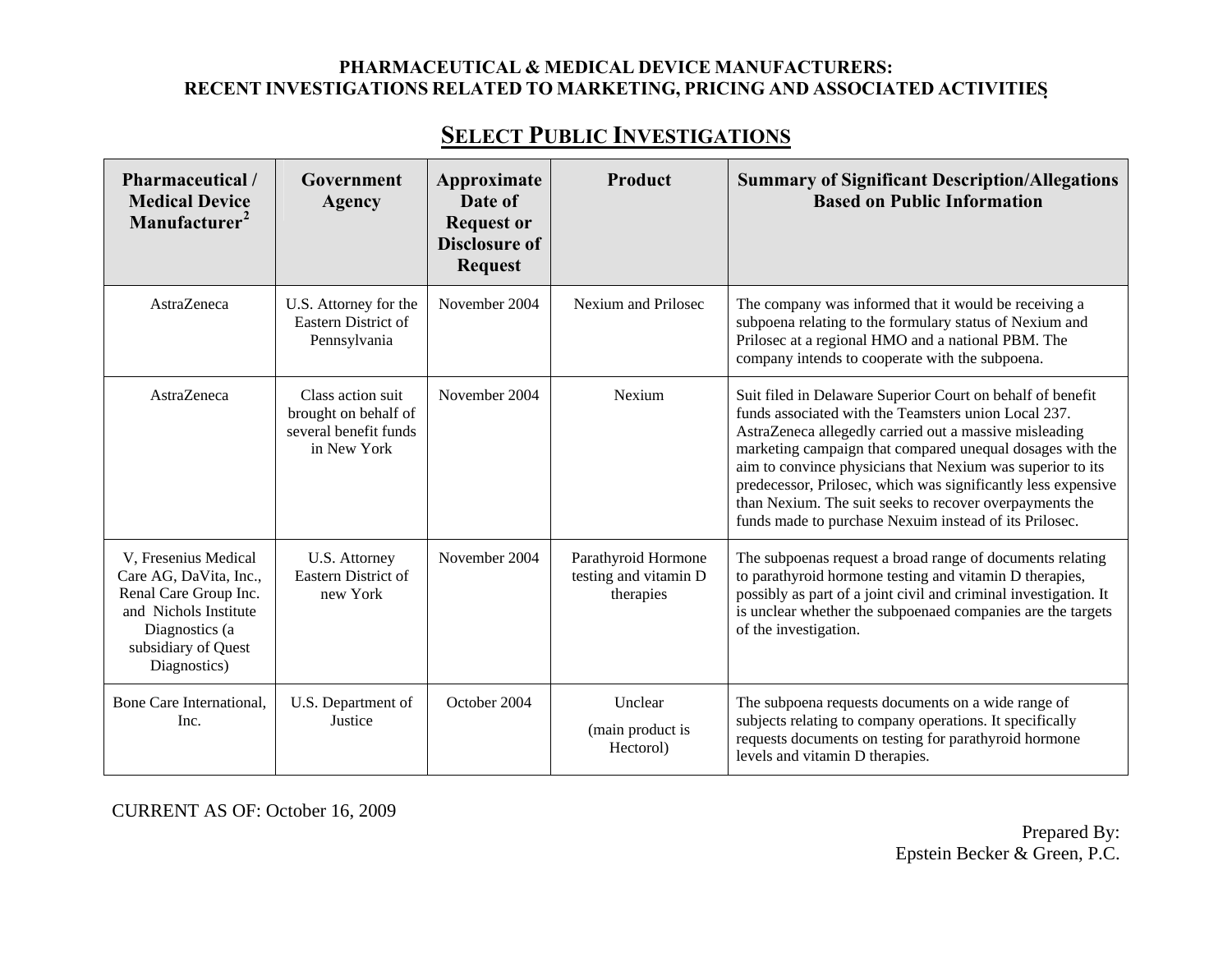| Pharmaceutical/<br><b>Medical Device</b><br>Manufacturer <sup>2</sup> | Government<br>Agency                                                                                                  | Approximate<br>Date of<br><b>Request or</b><br><b>Disclosure of</b><br><b>Request</b> | Product | <b>Summary of Significant Description/Allegations</b><br><b>Based on Public Information</b>                                                                                                                                                                                                                                                                                                                                                                                                                                                                                                                                                                                                                                            |
|-----------------------------------------------------------------------|-----------------------------------------------------------------------------------------------------------------------|---------------------------------------------------------------------------------------|---------|----------------------------------------------------------------------------------------------------------------------------------------------------------------------------------------------------------------------------------------------------------------------------------------------------------------------------------------------------------------------------------------------------------------------------------------------------------------------------------------------------------------------------------------------------------------------------------------------------------------------------------------------------------------------------------------------------------------------------------------|
| AstraZeneca                                                           | Private suit by AFL-<br>CIO, Congress of<br>California Seniors<br>and California<br>Alliance for Retired<br>Americans | October 2004                                                                          | Nexium  | Suit filed in Los Angeles Superior Court alleging violations<br>of California's unfair competition and false advertising laws.<br>AstraZeneca allegedly carried out a massive misleading<br>marketing campaign that compared unequal dosages with the<br>aim to convince physicians that Nexium was superior to its<br>predecessor, Prilosec, which was significantly less expensive<br>than Nexium. The suit seeks to stop the allegedly illegal<br>behavior and recover damages and allegedly illegally<br>obtained profits.                                                                                                                                                                                                         |
| <b>Ortho Biotech Products</b><br>(subsidiary of Johnson<br>& Johnson) | Office of the<br><b>Inspector General</b>                                                                             | October 2004                                                                          | Procrit | The subpoena requested documents related to the sales and<br>marketing of Procrit. J & J has indicated that it is<br>cooperating with the subpoena.<br>In May 2007, it was reported that documents produced in<br>connection with the investigation allege that the company<br>created purchasing programs that could violate anti-kickback<br>laws by offering doctors discounts and cash rebates on<br>Procrit, offering hospitals price incentives to prescribe a<br>certain volume of Procrit, and creating "right of first refusal"<br>contracts for doctors in prescribing Procrit over a<br>competitor's product. The documents also allege that the<br>company promoted the drug off-label for higher-than-<br>approved doses. |

CURRENT AS OF: October 16, 2009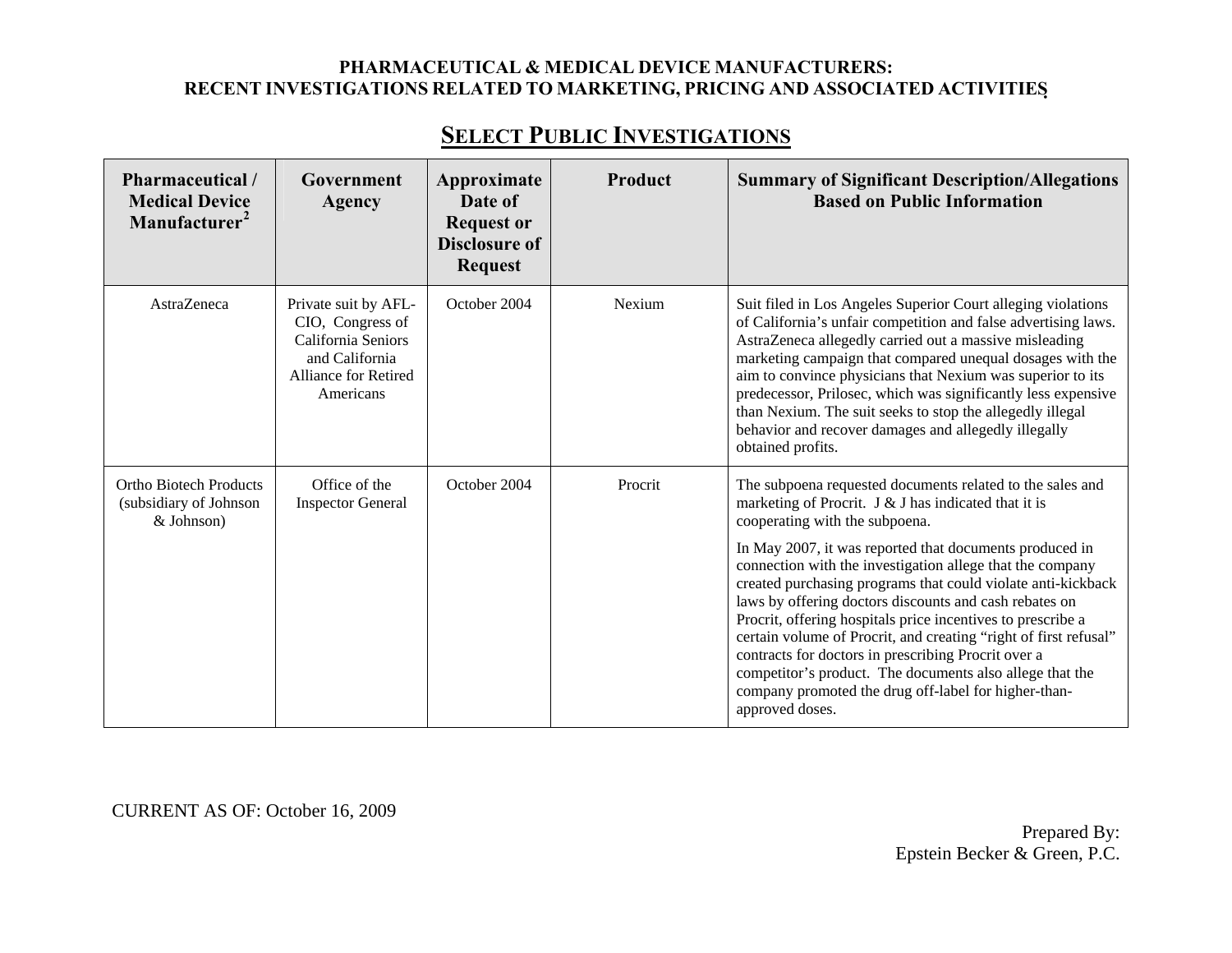# **SELECT PUBLIC INVESTIGATIONS**

| Pharmaceutical /<br><b>Medical Device</b><br>Manufacturer <sup>2</sup>                                                                 | Government<br>Agency                                                           | Approximate<br>Date of<br><b>Request or</b><br><b>Disclosure of</b><br><b>Request</b> | Product                                     | <b>Summary of Significant Description/Allegations</b><br><b>Based on Public Information</b>                                                                                                                                                                                                                                                                                   |
|----------------------------------------------------------------------------------------------------------------------------------------|--------------------------------------------------------------------------------|---------------------------------------------------------------------------------------|---------------------------------------------|-------------------------------------------------------------------------------------------------------------------------------------------------------------------------------------------------------------------------------------------------------------------------------------------------------------------------------------------------------------------------------|
| Genetech                                                                                                                               | U.S. Attorney for the<br>Eastern District of<br>Pennsylvania                   | October 2004                                                                          | Rituxan                                     | The company received a subpoena relating to the promotion<br>of Rituxan. The investigation is both criminal and civil in<br>nature.                                                                                                                                                                                                                                           |
| Cephalon, Inc.                                                                                                                         | U.S. Attorney for the<br>Eastern District of<br>Pennsylvania                   | September 2004                                                                        | Provigil, Actiq and<br>Gabitril             | The focus of the investigation appears to be sales and<br>promotional practices. The subpoena is broad in that it<br>requests documents dating back to 1998 and covering all<br>three of the company's products.                                                                                                                                                              |
| Caremark Rx                                                                                                                            | 23 State Attorney<br>Generals (Including<br>Washington and<br>Washington D.C.) | August 2004<br>and prior                                                              | PBM business practices                      | Washington and other states requested information on<br>Caremark's business operations as they related to state<br>consumer protection laws. A Caremark spokesman indicated<br>that the requests are related to recent industry settlements,<br>which would include AWP pricing claims and drug<br>switching programs. The company intends to cooperate with<br>the requests. |
| Pfizer, Inc., Johnson &<br>Johnson, Bristol-Myers<br>Squibb Co., Abbot<br>Laboratories and 11<br>other pharmaceutical<br>manufacturers | 19 California<br>pharmacies                                                    | August 2004                                                                           | Price fixing of drugs in<br>the U.S. market | The lawsuit, filed in Alameda County Court charges the<br>pharmaceutical manufacturers with violating California<br>antitrust and unfair business practices laws by conspiring to<br>inflate drug prices in the U.S., while charging lower prices<br>for the same drugs outside of the U.S.                                                                                   |

CURRENT AS OF: October 16, 2009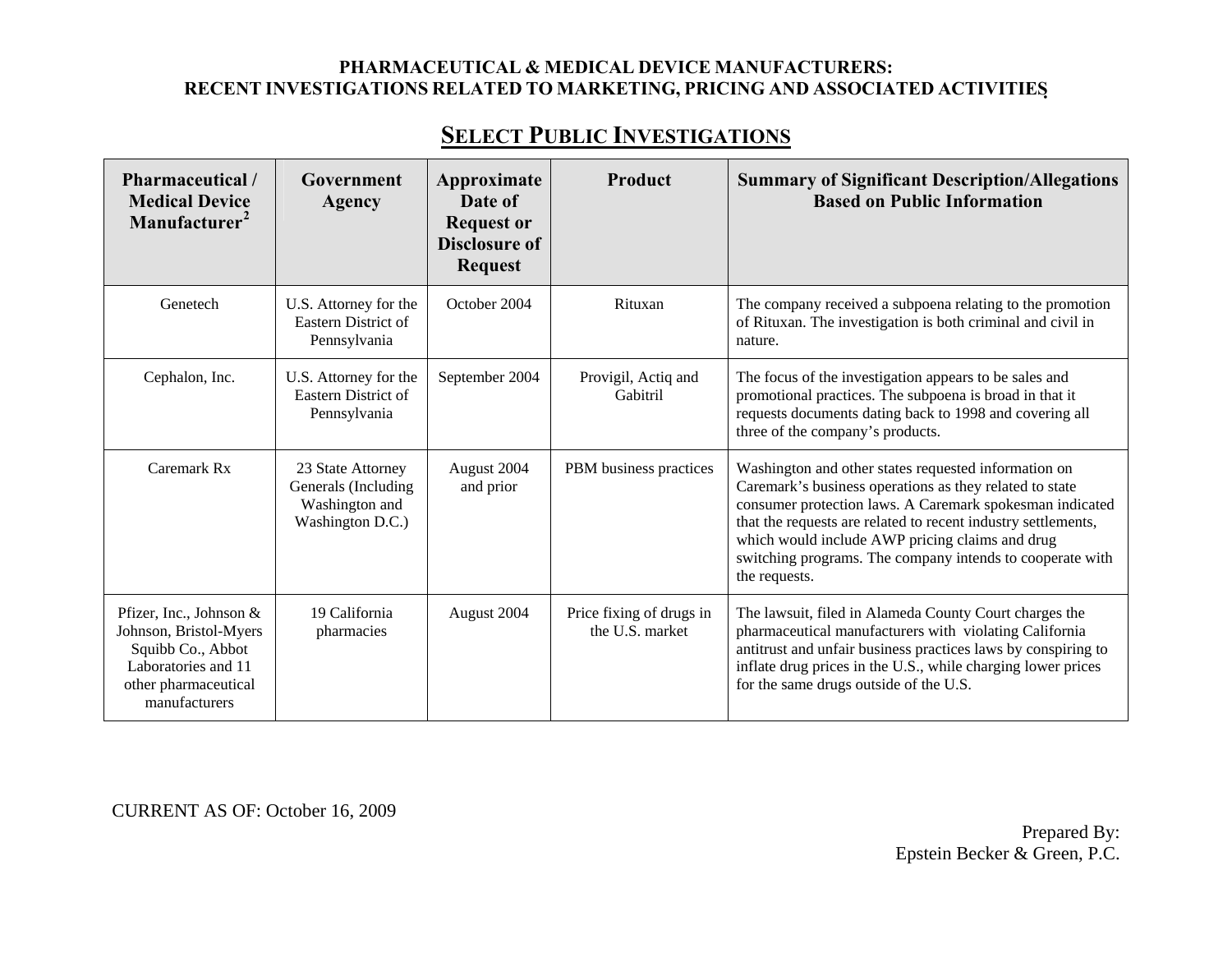# **SELECT PUBLIC INVESTIGATIONS**

| Pharmaceutical/<br><b>Medical Device</b><br>Manufacturer <sup>2</sup>                                                                   | Government<br>Agency                                | Approximate<br>Date of<br><b>Request or</b><br><b>Disclosure of</b><br><b>Request</b> | <b>Product</b>                                                  | <b>Summary of Significant Description/Allegations</b><br><b>Based on Public Information</b>                                                                                                                                                                                                                                                                                                                           |
|-----------------------------------------------------------------------------------------------------------------------------------------|-----------------------------------------------------|---------------------------------------------------------------------------------------|-----------------------------------------------------------------|-----------------------------------------------------------------------------------------------------------------------------------------------------------------------------------------------------------------------------------------------------------------------------------------------------------------------------------------------------------------------------------------------------------------------|
| Merck & Co.                                                                                                                             | Inspector General of<br>the District of<br>Columbia | August 2004<br>(subpoena)<br>received in April<br>2004)                               | Unknown                                                         | The Inspector General is conducting an investigation into the<br>company's interactions with physicians in D.C., Maryland,<br>and Virginia.                                                                                                                                                                                                                                                                           |
| <b>Mylan Laboratories</b>                                                                                                               | California Attorney<br>General                      | August 2004                                                                           | Marketing and price<br>reporting practices                      | The subpoena reportedly seeks information relating to the<br>company's price reporting and marketing activities.                                                                                                                                                                                                                                                                                                      |
| Eli Lilly & Co., Abbott<br>Laboratories, Merck &<br>Co., Roche Labs,<br>Schering-Plough and 39<br>other pharmaceutical<br>manufacturers | New York City Law<br>Department                     | August 2004                                                                           | AWP for drugs<br>reimbursed by the New<br>York Medicaid program | The suit alleges violation of federal and state Medicaid law,<br>fraud, breach of contract, unfair and deceptive trade practices<br>and unjust enrichment. According to the suit, the companies<br>inflated the AWP for drugs reimbursed by the Medicaid<br>program by reporting false, inflated and misleading pricing<br>information, which led to artificially low rebates being given<br>to the Medicaid program. |

CURRENT AS OF: October 16, 2009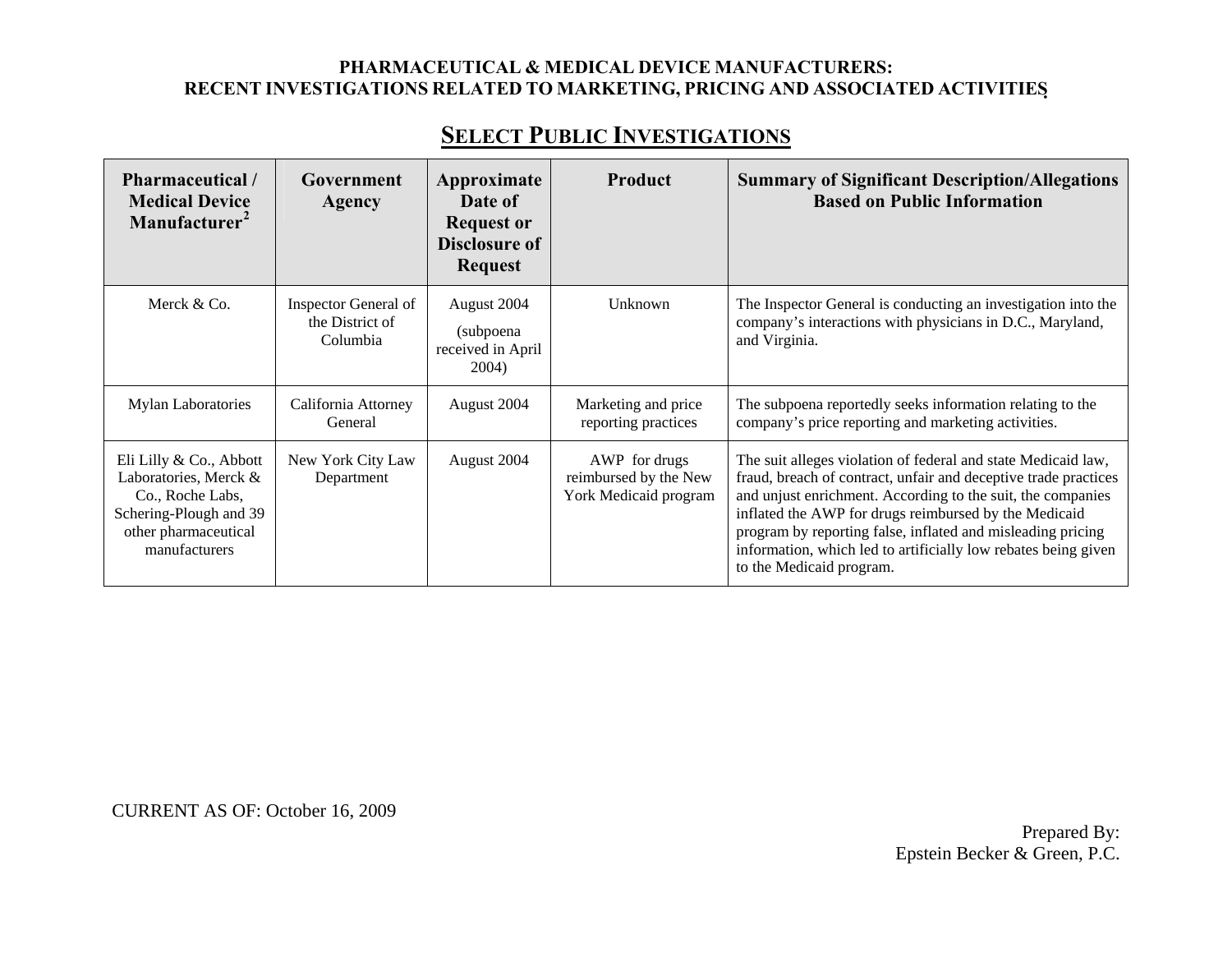| Pharmaceutical /<br><b>Medical Device</b><br>Manufacturer <sup>2</sup> | Government<br>Agency         | Approximate<br>Date of<br><b>Request or</b><br><b>Disclosure of</b><br><b>Request</b> | <b>Product</b>                                                   | <b>Summary of Significant Description/Allegations</b><br><b>Based on Public Information</b>                                                                                                                                                                                                                                                                                                                                                                                                                                                                                                                                                                                                                                                                                                                                                                                  |
|------------------------------------------------------------------------|------------------------------|---------------------------------------------------------------------------------------|------------------------------------------------------------------|------------------------------------------------------------------------------------------------------------------------------------------------------------------------------------------------------------------------------------------------------------------------------------------------------------------------------------------------------------------------------------------------------------------------------------------------------------------------------------------------------------------------------------------------------------------------------------------------------------------------------------------------------------------------------------------------------------------------------------------------------------------------------------------------------------------------------------------------------------------------------|
| <b>Express Scripts</b>                                                 | New York Attorney<br>General | August 2004                                                                           | Empire Plan (NY's<br>largest employee health<br>plan)            | Attorney General filed lawsuit alleging breach of contract<br>and violation of civil law. Specifically, the suit alleges that<br>Express Scripts enriched inflated the cost of generic drugs<br>for its own enrichment and at the expense of the Empire<br>Plan, diverted to itself millions of dollars in manufacturer<br>rebates that belonged to the Empire Plan, engaged in fraud to<br>induce physicians to switch a patient's prescription from one<br>prescribed drug to another for which Express Scripts<br>received money from the second drug's manufacturer, sold<br>data belonging to the Empire Plan without the permission of<br>the Empire Plan and in violation of the State's contract, and<br>induced the State to enter into the contract by<br>misrepresenting the discounts the Empire Plan was receiving<br>for drugs purchased at retail pharmacies. |
| Johnson & Johnson                                                      | New York Attorney<br>General | <b>July 2004</b>                                                                      | Topamax, Risperdal,<br>Procrit, Reminyl,<br>Remicade and Aciphex | A request for information, such as marketing practices and<br>results of clinical trials, related to the off-label promotion of<br>six drugs were received by Johnson & Johnson July 27,<br>2004.                                                                                                                                                                                                                                                                                                                                                                                                                                                                                                                                                                                                                                                                            |
| <b>Forest Laboratories</b>                                             | New York Attorney<br>General | <b>July 2004</b>                                                                      | Clinical trials and off-<br>label promotions                     | The Attorney General requested information from the<br>company related to any clinical trials or promotion of off-<br>label uses for its products. The request alluded to possible<br>violations of state law. The company intends to cooperate<br>with the request.                                                                                                                                                                                                                                                                                                                                                                                                                                                                                                                                                                                                         |

# **SELECT PUBLIC INVESTIGATIONS**

CURRENT AS OF: October 16, 2009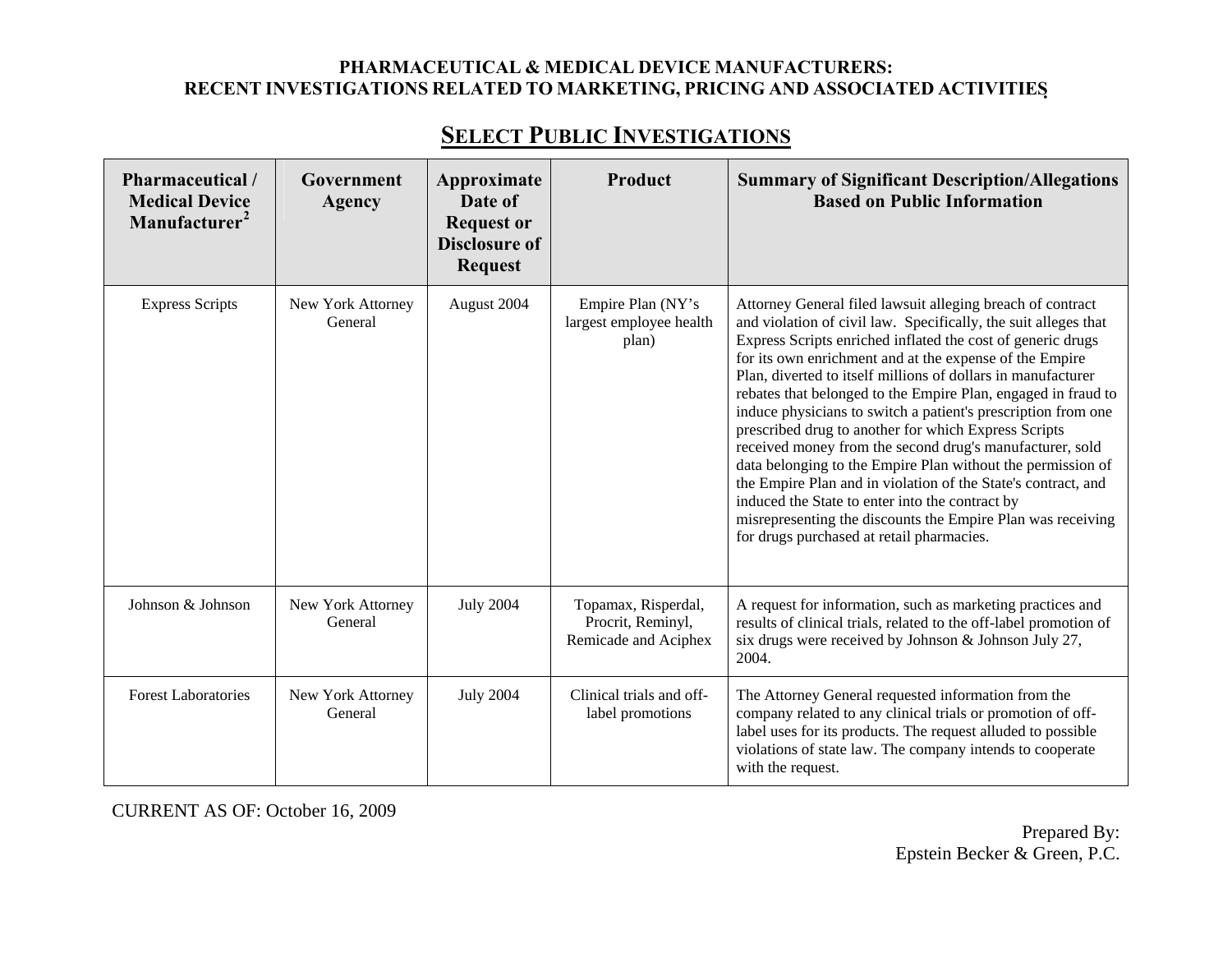# **SELECT PUBLIC INVESTIGATIONS**

| Pharmaceutical/<br><b>Medical Device</b><br>Manufacturer <sup>2</sup>                                                                                                                                      | Government<br>Agency                                          | Approximate<br>Date of<br><b>Request or</b><br><b>Disclosure of</b><br><b>Request</b> | Product                          | <b>Summary of Significant Description/Allegations</b><br><b>Based on Public Information</b>                                                                                                                                                                                                                                                                                                                    |
|------------------------------------------------------------------------------------------------------------------------------------------------------------------------------------------------------------|---------------------------------------------------------------|---------------------------------------------------------------------------------------|----------------------------------|----------------------------------------------------------------------------------------------------------------------------------------------------------------------------------------------------------------------------------------------------------------------------------------------------------------------------------------------------------------------------------------------------------------|
| Pfizer Inc                                                                                                                                                                                                 | California class<br>action (other states)<br>pending as well) | <b>July 2004</b>                                                                      | Neurontin                        | A class action lawsuit was filed the California Superior Court<br>claiming that marketing of the drug violated the state's unfair<br>business practices statutes. The suit requests injunctive relief<br>and disgorgement of gains and profits from the allegedly<br>illegal marketing scheme. At least a dozen other such cases<br>exist in other states, most of which have been removed to<br>federal court |
| Teva USA, Watson<br>Pharmaceuticals, Inc.,<br>Mylan Laboratories Inc.,<br>Sandoz Inc. (formerly<br>Geneva, subsidiary of<br>Novartis) Ivax Inc.,<br>PurePac Pharmaceutical<br>Co. (Alpharma<br>subsidiary) | Florida Attorney<br>General                                   | <b>July 2004</b>                                                                      | AWP reporting                    | Civil subpoenas seeking information on pricing for 1994 to<br>the present were served on the six manufacturers. The AG<br>believes the companies may have inflated the AWP for<br>drugs, resulting in overpayments by the Medicaid program of<br>more than \$100 million.                                                                                                                                      |
| Eli Lilly & Co., Merck<br>and other drug<br>companies                                                                                                                                                      | Central Alabama<br>Comprehensive<br>Healthcare Inc.           | <b>July 2004</b>                                                                      | Outpatient prescription<br>drugs | Public health hospital that treats indigent patients filed suit in<br>the U.S. District Court in Montgomery Alabama alleging that<br>the companies overcharged them for outpatient prescription<br>drugs for indigent patients. Drugmakers are required to<br>discount their prices for outpatient drugs to qualified<br>hospitals that treat the poor, children, and the disabled.                            |

CURRENT AS OF: October 16, 2009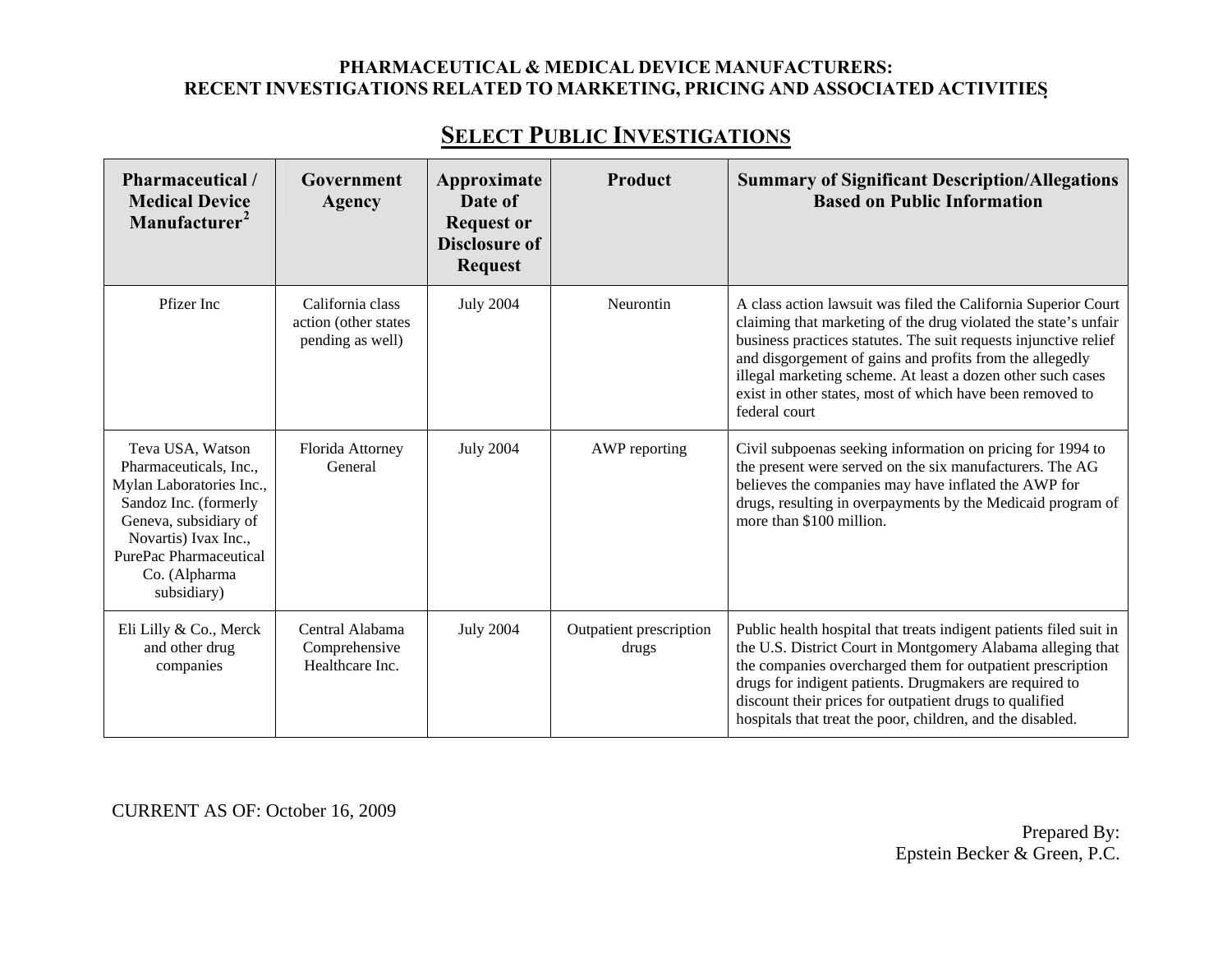# **SELECT PUBLIC INVESTIGATIONS**

| Pharmaceutical /<br><b>Medical Device</b><br>Manufacturer <sup>2</sup>      | Government<br>Agency                                                | Approximate<br>Date of<br><b>Request or</b><br><b>Disclosure of</b><br><b>Request</b> | Product                                                   | <b>Summary of Significant Description/Allegations</b><br><b>Based on Public Information</b>                                                                                                                                                                                                                                                                                                                                                                                                     |
|-----------------------------------------------------------------------------|---------------------------------------------------------------------|---------------------------------------------------------------------------------------|-----------------------------------------------------------|-------------------------------------------------------------------------------------------------------------------------------------------------------------------------------------------------------------------------------------------------------------------------------------------------------------------------------------------------------------------------------------------------------------------------------------------------------------------------------------------------|
| Caremark Rx                                                                 | Employee benefit<br>plan member<br>(seeking class action<br>status) | <b>July 2004</b>                                                                      | Discounting and rebating<br>practices                     | The lawsuit, filed in the U.S. District Court in Nashville<br>alleges that Caremark practice of negotiating discounts and<br>rebates with manufactures and pharmacies violates federal<br>law. The suit alleges that Caremark keeps the money from<br>rebates and discounts it negotiates rather than sharing the<br>savings with the benefit plan. Caremark is also accused of<br>providing plan members with more expensive rather than<br>cheaper alternatives in order to increase rebates. |
| Caremark Rx                                                                 | Qui tam action<br>Office of the<br><b>Inspector General</b>         | <b>July 2004</b>                                                                      | Unavailable                                               | OIG subpoenaed documents from the attorney prosecuting a<br>qui tam case against requesting documents relating to all<br>auditing records, monitoring records, consulting reports and<br>other reviews relating to mail-order pharmacy operations. It<br>is unclear whether Caremark has been subpoenaed or even<br>whether Caremark is the target of the investigation.                                                                                                                        |
| Caremark Rx                                                                 | Florida Attorney<br>General                                         | June 2004                                                                             | Re-selling and billing for<br>returned drugs              | The state intervened in a qui tam suit filed in January 2003<br>by two former Caremark Rx employees. The suit alleges that<br>Caremark illegally re-sold drugs returned to its mail order<br>pharmacy and billed the state twice for those drugs.                                                                                                                                                                                                                                               |
| Pfizer, Johnson &<br>Johnson, Bayer Corp.<br>and 17 other drug<br>companies | <b>Wisconsin Attorney</b><br>General                                | June 2004                                                                             | Allegations relating to<br>rebated/discounted<br>products | The lawsuit, filed in Dane County Circuit Court, alleges that<br>pharmaceutical manufacturers inflated wholesale prices for<br>drugs and kept secret deep discounts given to providers,<br>thereby inflating the reimbursement to providers and<br>increasing costs to Medicaid and other payers.                                                                                                                                                                                               |

CURRENT AS OF: October 16, 2009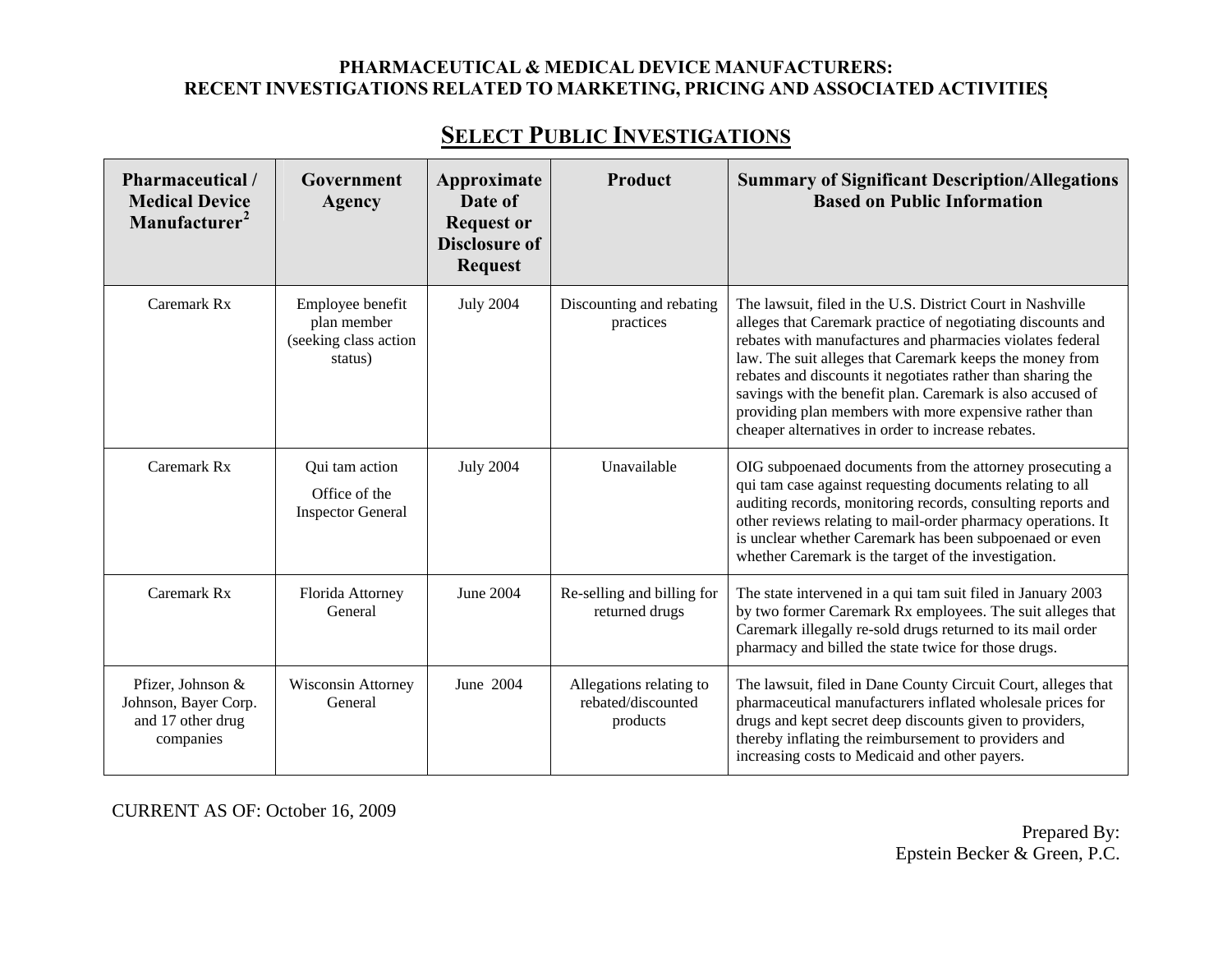| Pharmaceutical /<br><b>Medical Device</b><br>Manufacturer <sup>2</sup>                   | Government<br>Agency             | Approximate<br>Date of<br><b>Request or</b><br><b>Disclosure of</b><br><b>Request</b> | Product                                                       | <b>Summary of Significant Description/Allegations</b><br><b>Based on Public Information</b>                                                                                                                                                                                                                                                                                                                                                                                                                                                                                                                                                                                                        |
|------------------------------------------------------------------------------------------|----------------------------------|---------------------------------------------------------------------------------------|---------------------------------------------------------------|----------------------------------------------------------------------------------------------------------------------------------------------------------------------------------------------------------------------------------------------------------------------------------------------------------------------------------------------------------------------------------------------------------------------------------------------------------------------------------------------------------------------------------------------------------------------------------------------------------------------------------------------------------------------------------------------------|
| GlaxoSmithKline                                                                          | New York Attorney<br>General     | June 2004                                                                             | Paxil                                                         | State Attorney General Eliot Spitzer filed a lawsuit in New<br>York State Supreme Court on June 2, 2004 alleging that<br>GlaxoSmithKline (GSK) engaged in persistent fraud by<br>concealing and failing to disclose negative information about<br>Paxil. Specifically, the complaint alleges that GSK<br>conducted studies that failed to demonstrate the efficacy of<br>Paxil in children and raised questions about its safety, but<br>only released one study showing mixed results, that GSK<br>represented to its sales force that Paxil was effective for<br>adolescents, and misrepresented the results of the studies in<br>letters to physicians. The suit seeks disgorgement of profits. |
| Abbott Laboratories,<br><b>Baxter Healthcare</b><br>Corp., and B. Braun<br>Medical, Inc. | <b>Texas Attorney</b><br>General | May 2004                                                                              | AWP reporting for<br>intravenous fluids and<br>other products | Whistleblower suit alleges that false reporting of AWP prices<br>for various intravenous fluids and other products led the<br>Texas Medicaid program to reimburse providers at inflated<br>rates, which encouraged the providers to do business with the<br>drug manufacturers. The suit seeks treble damages, plus civil<br>penalties and attorneys fees and costs. The suit against<br>Baxter was settled June 2006, while the claims against the<br>other manufacturers remain pending.                                                                                                                                                                                                         |
| <b>Abbott Laboratories</b>                                                               | Federal Trade<br>Commission      | May 2004                                                                              | Norvir (AIDS)                                                 | Senators Charles Schumer, John McCain and Ernest Hollings<br>requested the FTC to investigate Abbott's fivefold increase<br>in the price of Norvir via letter dated May 19, 2004. The<br>letter accused Abbott of using the Norvir patent to create a<br>monopoly for its newer HIV drug (Kaletra).                                                                                                                                                                                                                                                                                                                                                                                                |

CURRENT AS OF: October 16, 2009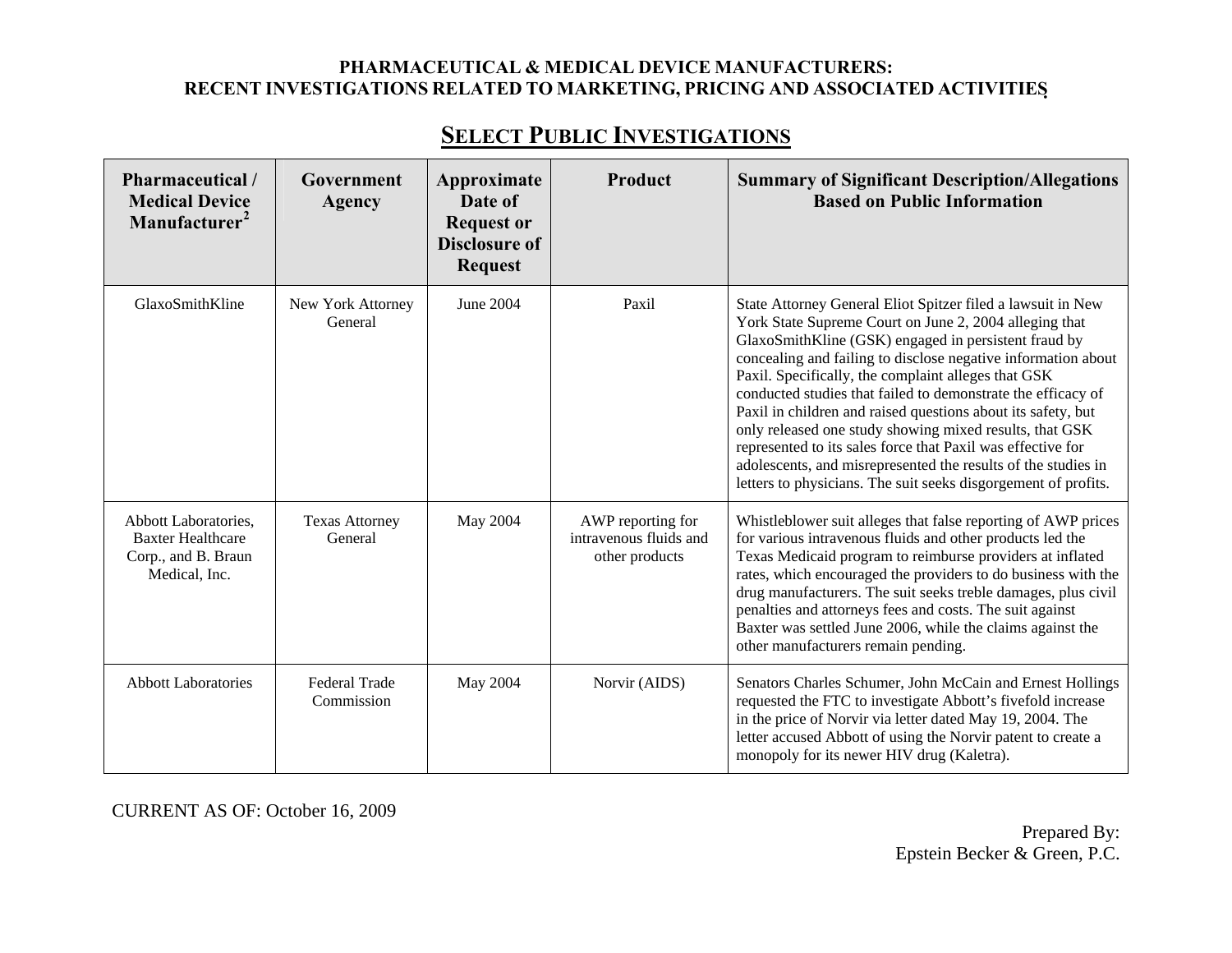# **SELECT PUBLIC INVESTIGATIONS**

| Pharmaceutical /<br><b>Medical Device</b><br>Manufacturer <sup>2</sup> | Government<br>Agency                         | Approximate<br>Date of<br><b>Request or</b> | <b>Product</b>                                                                 | <b>Summary of Significant Description/Allegations</b><br><b>Based on Public Information</b>                                                                                                                                                                                                                                                                                                                                                                                                                                                                                                                                                                                                                           |
|------------------------------------------------------------------------|----------------------------------------------|---------------------------------------------|--------------------------------------------------------------------------------|-----------------------------------------------------------------------------------------------------------------------------------------------------------------------------------------------------------------------------------------------------------------------------------------------------------------------------------------------------------------------------------------------------------------------------------------------------------------------------------------------------------------------------------------------------------------------------------------------------------------------------------------------------------------------------------------------------------------------|
|                                                                        |                                              | <b>Disclosure of</b><br><b>Request</b>      |                                                                                |                                                                                                                                                                                                                                                                                                                                                                                                                                                                                                                                                                                                                                                                                                                       |
| <b>InterMune</b>                                                       | See summary<br>comments                      | May 2004                                    | Actimmune                                                                      | Suit by former employee who claims she was fired for<br>refusing to engage in off-label promotions of the drug.<br>InterMune "has not publicly indicated that it is under<br>investigation" by the FDA or any government agency.                                                                                                                                                                                                                                                                                                                                                                                                                                                                                      |
| Eli Lilly                                                              | U.S. Attorney's<br>Office in<br>Philadelphia | April 2004                                  | Evista (osteoporosis),<br>Prozac (anti-depressant),<br>Zyprexa (antipsychotic) | Civil investigation into the manner that Eli Lilly markets and<br>promotes its products.                                                                                                                                                                                                                                                                                                                                                                                                                                                                                                                                                                                                                              |
| Schering-Plough Corp.                                                  | Massachusetts U.S.<br>Attorney's Office      | April 2004                                  | Proventil, Vanceril,<br>Vancenase, Nitro-Dur,<br>Imdur, K-Dur, and<br>Claritin | Additional subpoena in this investigation requesting<br>documents from certain managed care entities;<br>$\bullet$<br>documents relating to all contracts where the price<br>$\bullet$<br>of one drug is dependent on the purchase of another;<br>documents relating to outside audits in the Medicaid<br>best price area<br>documents concerning Warrick, the Company's<br>$\bullet$<br>generic subsidiary<br>During the 2003 third quarter, the Company increased its<br>litigation reserves related to the investigations by the U.S.<br>Attorney's Office for the District of Massachusetts and the<br>investigation by the U.S. Attorney's Office for the Eastern<br>District of Pennsylvania, by \$350 million. |

CURRENT AS OF: October 16, 2009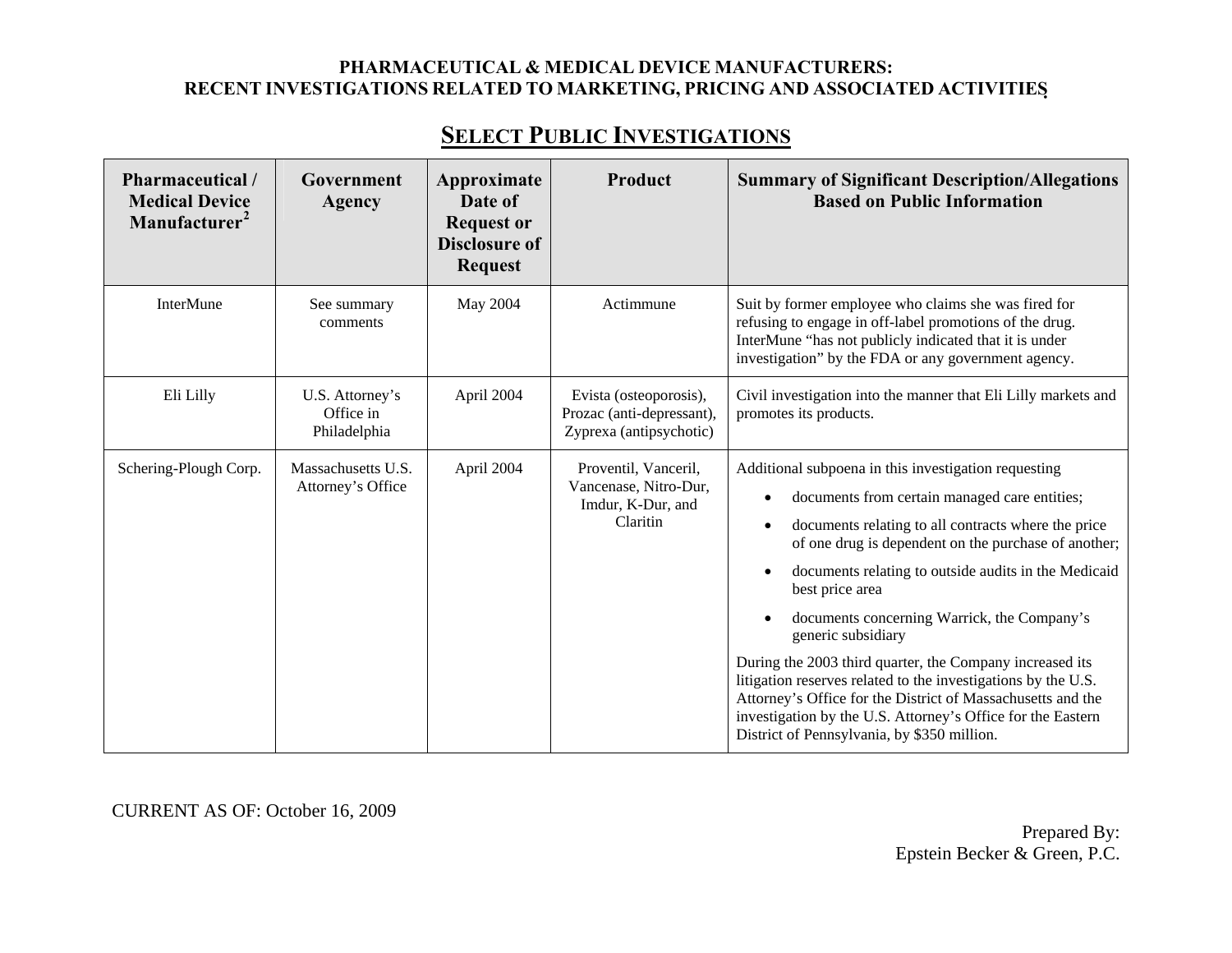# **SELECT PUBLIC INVESTIGATIONS**

| Pharmaceutical /<br><b>Medical Device</b><br>Manufacturer <sup>2</sup> | Government<br>Agency                     | Approximate<br>Date of<br><b>Request or</b><br><b>Disclosure of</b><br><b>Request</b> | Product                                           | <b>Summary of Significant Description/Allegations</b><br><b>Based on Public Information</b>                                                                                                                                                                                                                                                                                                                                                                 |
|------------------------------------------------------------------------|------------------------------------------|---------------------------------------------------------------------------------------|---------------------------------------------------|-------------------------------------------------------------------------------------------------------------------------------------------------------------------------------------------------------------------------------------------------------------------------------------------------------------------------------------------------------------------------------------------------------------------------------------------------------------|
| aaiPharma Inc.                                                         | Independent<br>investigation             | April 2004                                                                            | Earnings statements;<br>Brethine & Darvocet       | Following an independent investigation, the company<br>announced that it would be restating its earnings for 2003.<br>Adjustments to earnings were made relating to the<br>recognition of revenue on new product launches, a<br>consignment sale transaction with a distributor in Puerto<br>Rico, sales transactions with a distributor relating to Brethine<br>and sales of 500-count bottles of Darvocet.                                                |
| Pfizer                                                                 | U.S. Department of<br>Justice            | April 2004                                                                            | Genotropin & Bextra                               | Investigation relating to the marketing and sale of<br>Genotropin and Bextra, as well as certain managed care<br>payments.                                                                                                                                                                                                                                                                                                                                  |
| AaiPharma                                                              | U.S. Attorney for<br>W.D. North Carolina | April 2004                                                                            | Brethine (asthma drug)<br>Darvocet-N (painkiller) | Received grand jury subpoenas on April 2 and April 6 for<br>documents and potential testimony relating to 2002 and 2003<br>financial reports, sales of certain key products, corporate<br>officers' public comments about the company's financial<br>health, certain loans to the company and the "terms and<br>conditions" of employment for some senior managers.<br>AaiPharma may also receive subpoenas from the Securities<br>and Exchange Commission. |

CURRENT AS OF: October 16, 2009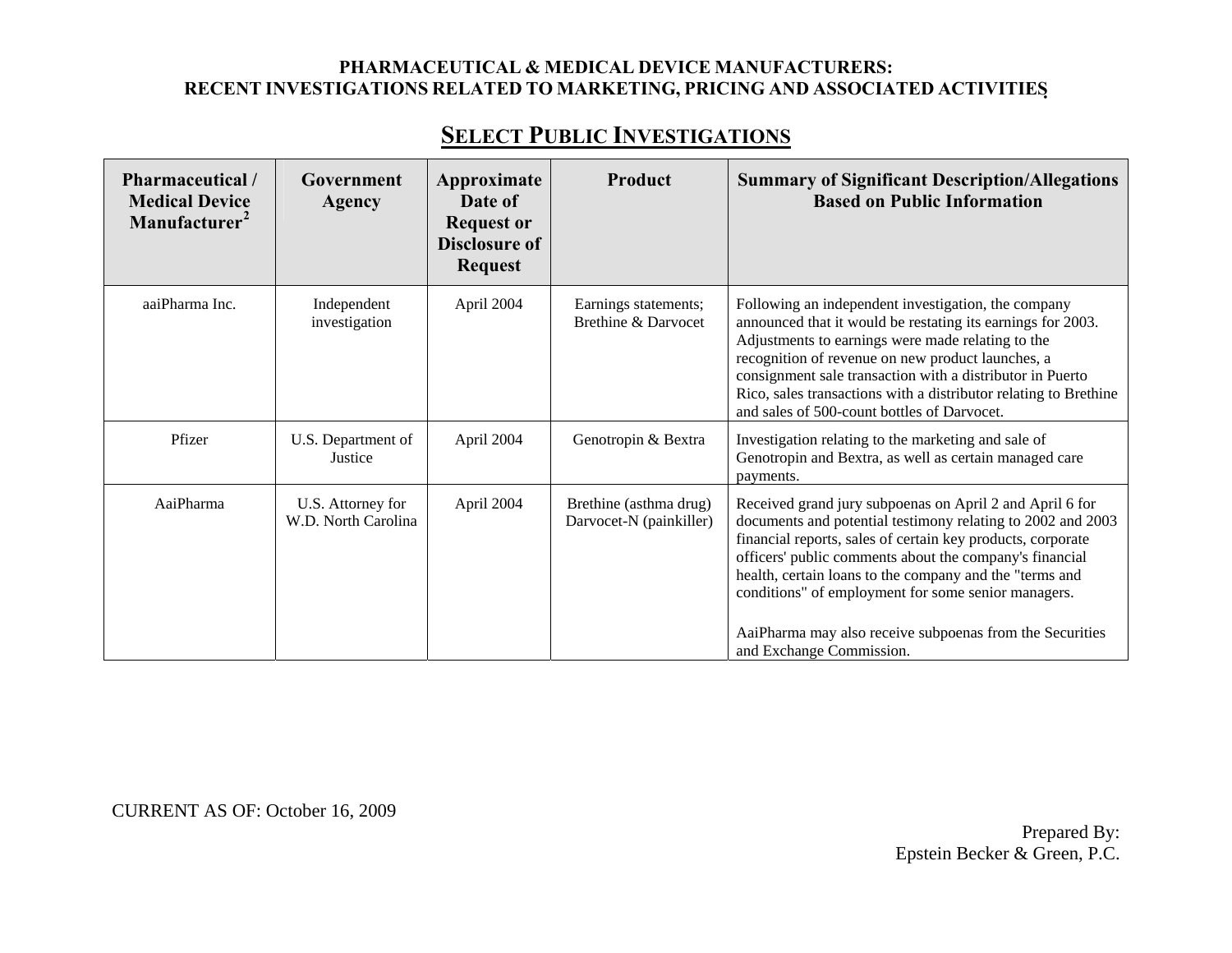### **SELECT PUBLIC INVESTIGATIONS**

| Pharmaceutical /<br><b>Medical Device</b><br>Manufacturer <sup>2</sup>                                      | Government<br>Agency                          | Approximate<br>Date of<br><b>Request or</b><br><b>Disclosure of</b>            | Product                                                                                                                                                                                                  | <b>Summary of Significant Description/Allegations</b><br><b>Based on Public Information</b>                                                                                                                                                                                                                                                                                                        |
|-------------------------------------------------------------------------------------------------------------|-----------------------------------------------|--------------------------------------------------------------------------------|----------------------------------------------------------------------------------------------------------------------------------------------------------------------------------------------------------|----------------------------------------------------------------------------------------------------------------------------------------------------------------------------------------------------------------------------------------------------------------------------------------------------------------------------------------------------------------------------------------------------|
| Dey, Warrick                                                                                                | Ohio Attorney                                 | <b>Request</b><br>March 2004                                                   | Drugs paid for by Ohio                                                                                                                                                                                   | The suit alleges fraud, violations of the Consumer Sales                                                                                                                                                                                                                                                                                                                                           |
| Pharmaceuticals,<br>Schering-Plough Corp.,<br>Schering Corp., Abbott<br>Laboratories and<br>Pharmacia Corp. | General                                       |                                                                                | Medicaid                                                                                                                                                                                                 | Practices Act, Medicaid fraud, unjust enrichment and<br>violations of the state ant-kickback statute by the<br>pharmaceutical manufacturers who allegedly provided false<br>and misleading information regarding pricing. The<br>information is used to set state reimbursement rates for the<br>drugs. The suit was filed in the Court of Common Please of<br>Hamilton County, Ohio.              |
| Merck & Co.                                                                                                 | <b>Texas Attorney</b><br>General              | February 2004                                                                  | All drugs purchased, sold<br>and/or administered by<br>Merck for the care and<br>treatment of any patient<br>or client who is eligible<br>for or who has applied<br>for Medicaid coverage or<br>benefits | Civil Investigation Demand (CID) sent to Merck on February<br>2, 2004 requesting documents and other information that<br>may be relevant to an investigation into possible false and<br>inaccurate reporting of information regarding Medicaid<br>patient charges and payments, as well as related programs<br>administered by National Heritage Insurance Co. and other<br>governmental agencies. |
| GlaxoSmithKline                                                                                             | U.S. Attorney for the<br>District of Colorado | February 2004<br>(subpoenaed<br>information for<br>January 1997 to<br>present) | Advair, Flovent, Imitrex,<br>Lamictal, Lotronex,<br>Paxil, Valtrex,<br>Wellbutrin, and Zolfrain                                                                                                          | Investigation regarding sales and promotional practices.                                                                                                                                                                                                                                                                                                                                           |

CURRENT AS OF: October 16, 2009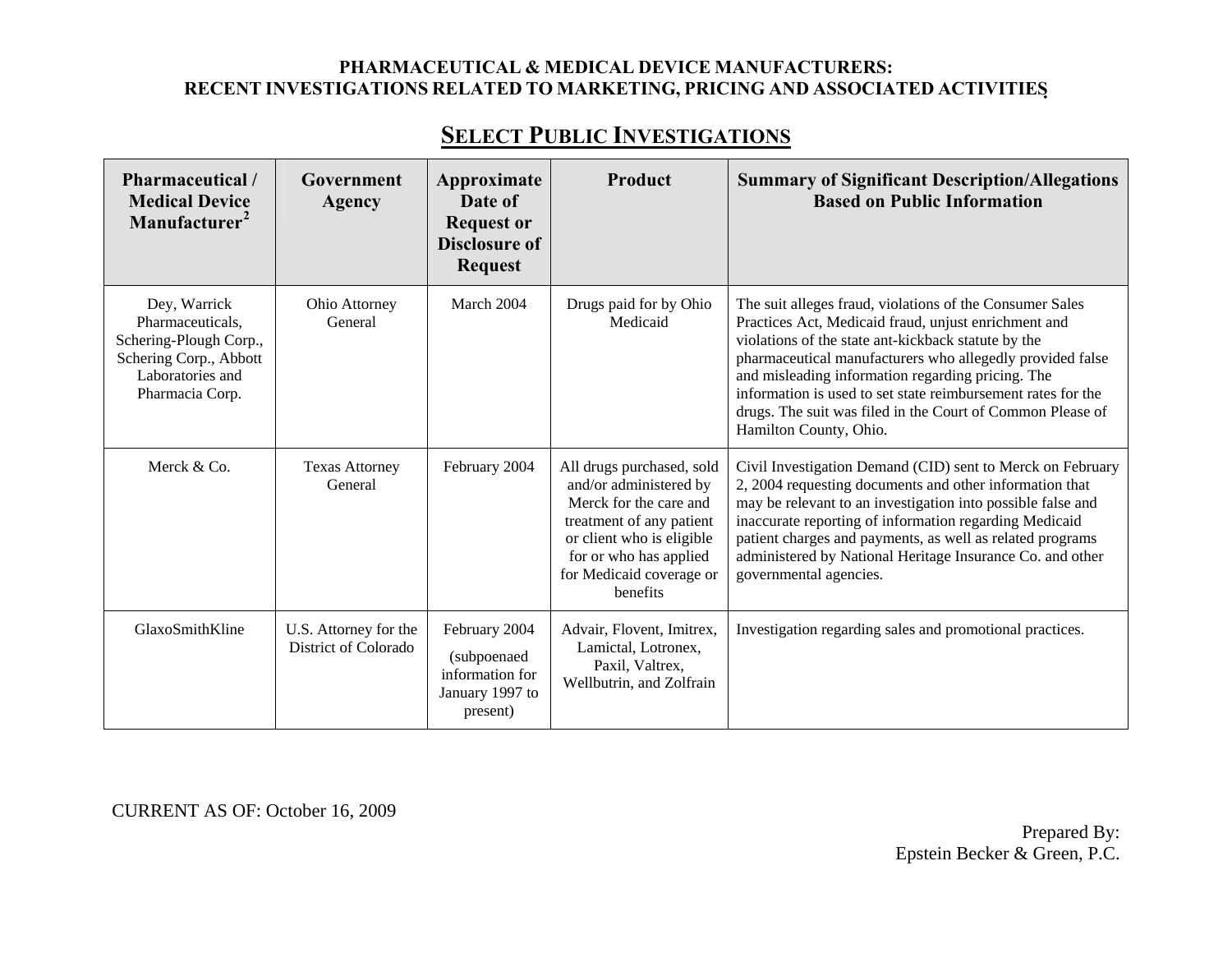# **SELECT PUBLIC INVESTIGATIONS**

| Pharmaceutical/<br><b>Medical Device</b><br>Manufacturer <sup>2</sup> | Government<br>Agency                                                                                                                                                                 | Approximate<br>Date of<br><b>Request or</b><br><b>Disclosure of</b><br><b>Request</b> | Product                                                                                                                                                 | <b>Summary of Significant Description/Allegations</b><br><b>Based on Public Information</b>                                                                                                                                          |
|-----------------------------------------------------------------------|--------------------------------------------------------------------------------------------------------------------------------------------------------------------------------------|---------------------------------------------------------------------------------------|---------------------------------------------------------------------------------------------------------------------------------------------------------|--------------------------------------------------------------------------------------------------------------------------------------------------------------------------------------------------------------------------------------|
| <b>Abbott Laboratories</b>                                            | Illinois and New<br><b>York Attorneys</b><br>General                                                                                                                                 | February 2004                                                                         | Norvir (AIDS)                                                                                                                                           | Investigation to determine whether Abbott's decision to<br>drastically increase the price of Norvir violates state antitrust<br>and fraud statutes. The price went from \$55/month to<br>\$250/month.                                |
| CVS, Eckerd, Wal-mart,<br>Rite Aid and Walgreen <sup>6</sup>          | House Committee on<br>Energy and<br>Commerce                                                                                                                                         | January 2004                                                                          | Albuterol, Buspirone,<br>Doxazosin, Fluoxetine,<br>Furosemide, Ipratropium<br>Bromide, Buspar,<br>Cardura, Celbrex,<br>Oxycontin, Oxycodone,<br>Zyprexa | Investigation related to the rebating and reimbursement rates,<br>including reporting of AWP and WAC, for certain drugs paid<br>for by the Medicaid program.                                                                         |
| Janssen Pharmaceutical<br>Products, L.P.<br>(subsidiary of J&J)       | Inspector General at<br>the Office of<br>Personnel<br>Management (OPM)<br>OPM is responsible<br>for administration of<br>the Federal<br><b>Employees Health</b><br>Benefits Program. | January 2004                                                                          | Risperdal                                                                                                                                               | OIG is seeking information on the marketing and promotion<br>of Risperdal to physicians or pharmacists from Jan. 1, 1997<br>to Sept. 20, 2003.<br>OIG has also requested documents concerning educating or<br>consulting physicians. |

<span id="page-80-0"></span>CURRENT AS OF: October 16, 2009 6 See pharma manufacturer counterpart letter of June 2003.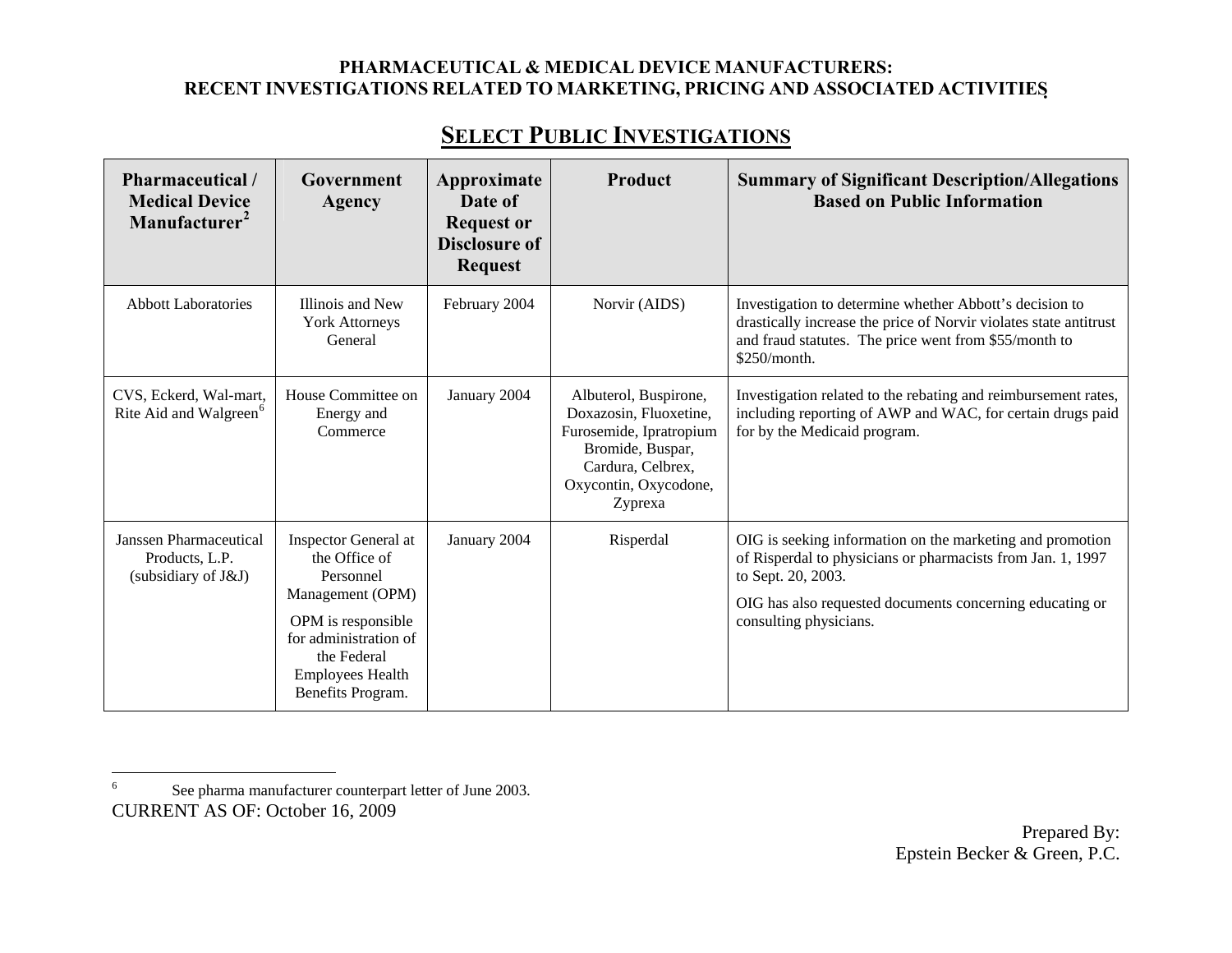| Pharmaceutical /<br><b>Medical Device</b><br>Manufacturer <sup>2</sup>          | Government<br>Agency                                                                                                                                                                 | Approximate<br>Date of<br><b>Request or</b><br><b>Disclosure of</b><br><b>Request</b> | Product                   | <b>Summary of Significant Description/Allegations</b><br><b>Based on Public Information</b>                                                                                                                                       |
|---------------------------------------------------------------------------------|--------------------------------------------------------------------------------------------------------------------------------------------------------------------------------------|---------------------------------------------------------------------------------------|---------------------------|-----------------------------------------------------------------------------------------------------------------------------------------------------------------------------------------------------------------------------------|
| Forest Pharmaceuticals,<br>Inc. (subsidiary of<br>Forest Laboratories,<br>Inc.) | Inspector General at<br>the Office of<br>Personnel<br>Management (OPM)<br>OPM is responsible<br>for administration of<br>the Federal<br><b>Employees Health</b><br>Benefits Program. | January 2004                                                                          | Celexa                    | OIG is seeking information on the marketing and promotion<br>of Celexa to physicians or pharmacists from Jan. 1, 1997 to<br>Sept. 20, 2003.<br>OIG has also requested documents concerning educating or<br>consulting physicians. |
| <b>Wyeth Pharmaceuticals</b>                                                    | Inspector General at<br>the Office of<br>Personnel<br>Management (OPM)<br>OPM is responsible<br>for administration of<br>the Federal<br><b>Employees Health</b><br>Benefits Program. | January 2004                                                                          | Effexor (anti-depressant) | IG is seeking information on the marketing and promotion of<br>Effexor to physicians or pharmacists from Jan. 1, 1997 to<br>Sept. 20, 2003.<br>IG has also requested documents concerning educating or<br>consulting physicians.  |

CURRENT AS OF: October 16, 2009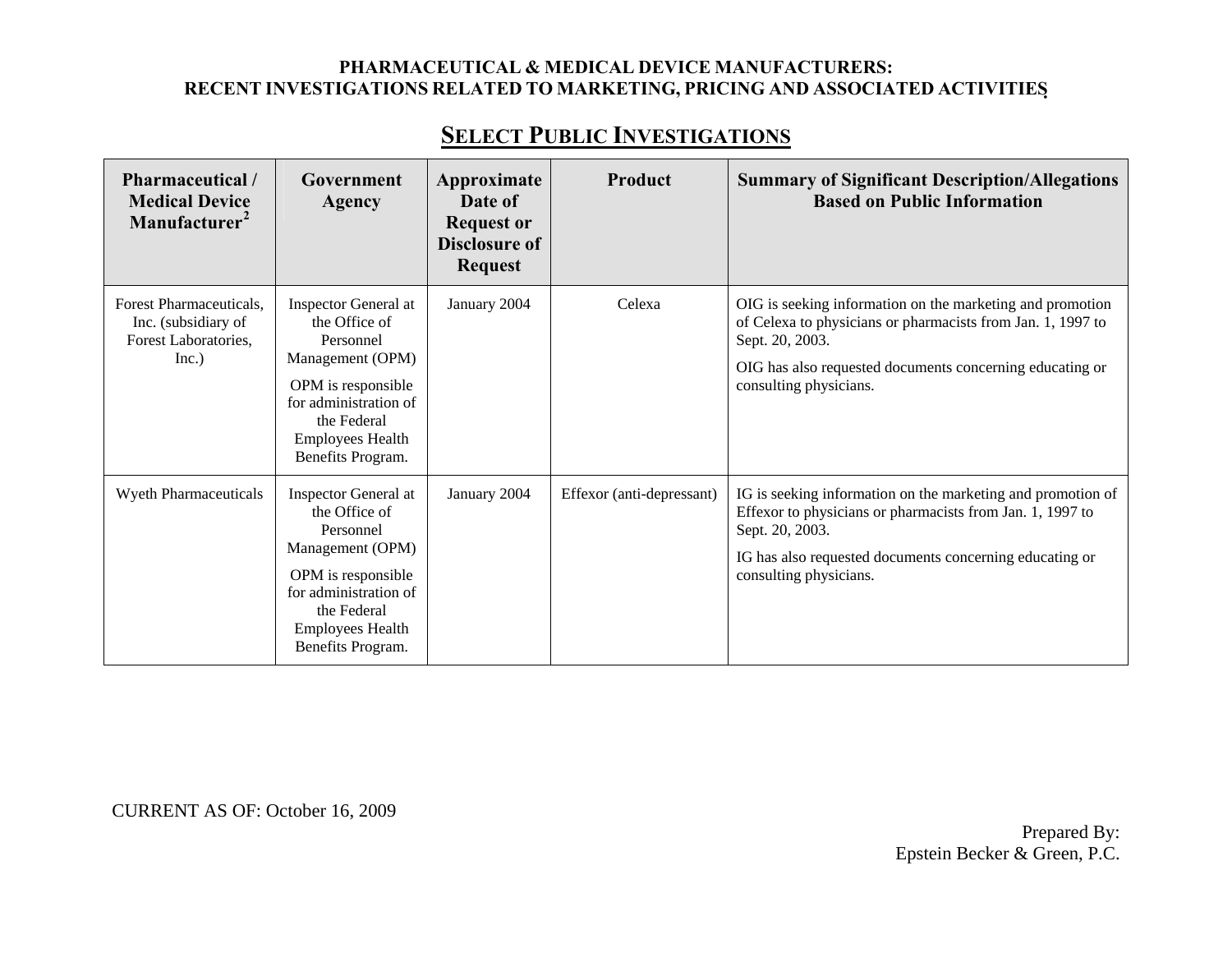| Pharmaceutical /<br><b>Medical Device</b><br>Manufacturer <sup>2</sup>                                                                                            | Government<br><b>Agency</b>                                  | Approximate<br>Date of<br><b>Request or</b><br><b>Disclosure of</b><br><b>Request</b> | Product                                                                          | <b>Summary of Significant Description/Allegations</b><br><b>Based on Public Information</b>                                                                                                                                                                                                                                                                                                                                                                                                                                                                                                                                                                                                                                                                                                                                                                                                                         |
|-------------------------------------------------------------------------------------------------------------------------------------------------------------------|--------------------------------------------------------------|---------------------------------------------------------------------------------------|----------------------------------------------------------------------------------|---------------------------------------------------------------------------------------------------------------------------------------------------------------------------------------------------------------------------------------------------------------------------------------------------------------------------------------------------------------------------------------------------------------------------------------------------------------------------------------------------------------------------------------------------------------------------------------------------------------------------------------------------------------------------------------------------------------------------------------------------------------------------------------------------------------------------------------------------------------------------------------------------------------------|
| Watson<br>Pharmaceuticals, Inc.                                                                                                                                   | Office of the<br><b>Inspector General</b>                    | December 2003                                                                         | Ferrlecit (used to treat<br>patients on dialysis who<br>have an iron deficiency) | Investigation of whether Watson paid kickbacks to doctors to<br>prescribe its anemia medicine.                                                                                                                                                                                                                                                                                                                                                                                                                                                                                                                                                                                                                                                                                                                                                                                                                      |
| <b>Medco Health Solutions</b><br>(formerly known as<br>Merck-Medco)<br>U.S. ex rel. Hunt v.<br>Merck-Medco Managed<br>Care, LLC (E.D. Pa.,<br>Case No. 00-CV-737) | U.S. Attorney for the<br>Eastern District of<br>Pennsylvania | December 2003                                                                         | Allegations relating to<br>rebated/discounted<br>products                        | In May 2004, Medco announced a settlement with state<br>attorney generals on this matter (see above) and that it had<br>reached an agreement with the Justice Department as to<br>certain counts relating to business practices but not<br>monetary damages.<br>In March 2003 the government filed the original complaint<br>in the 1999 false claims whistleblower case <sup>7</sup> alleging, among<br>other items, that Merck-Medco switched patients from their<br>prescribed drugs to "target drug" which were either Merck-<br>manufactured or manufactured by a company with whom<br>Merck had an undisclosed rebate contract.<br>The amended complaint, filed in December 2003, also<br>includes an additional allegation of violations under the<br>Public Contract Anti-Kickback Act for making improper<br>payments to health plans to induce them to select Medco as a<br>PBM for government contracts. |

<span id="page-82-0"></span>CURRENT AS OF: October 16, 2009 7 Originates from the subpoena issued in the Spring of 1999.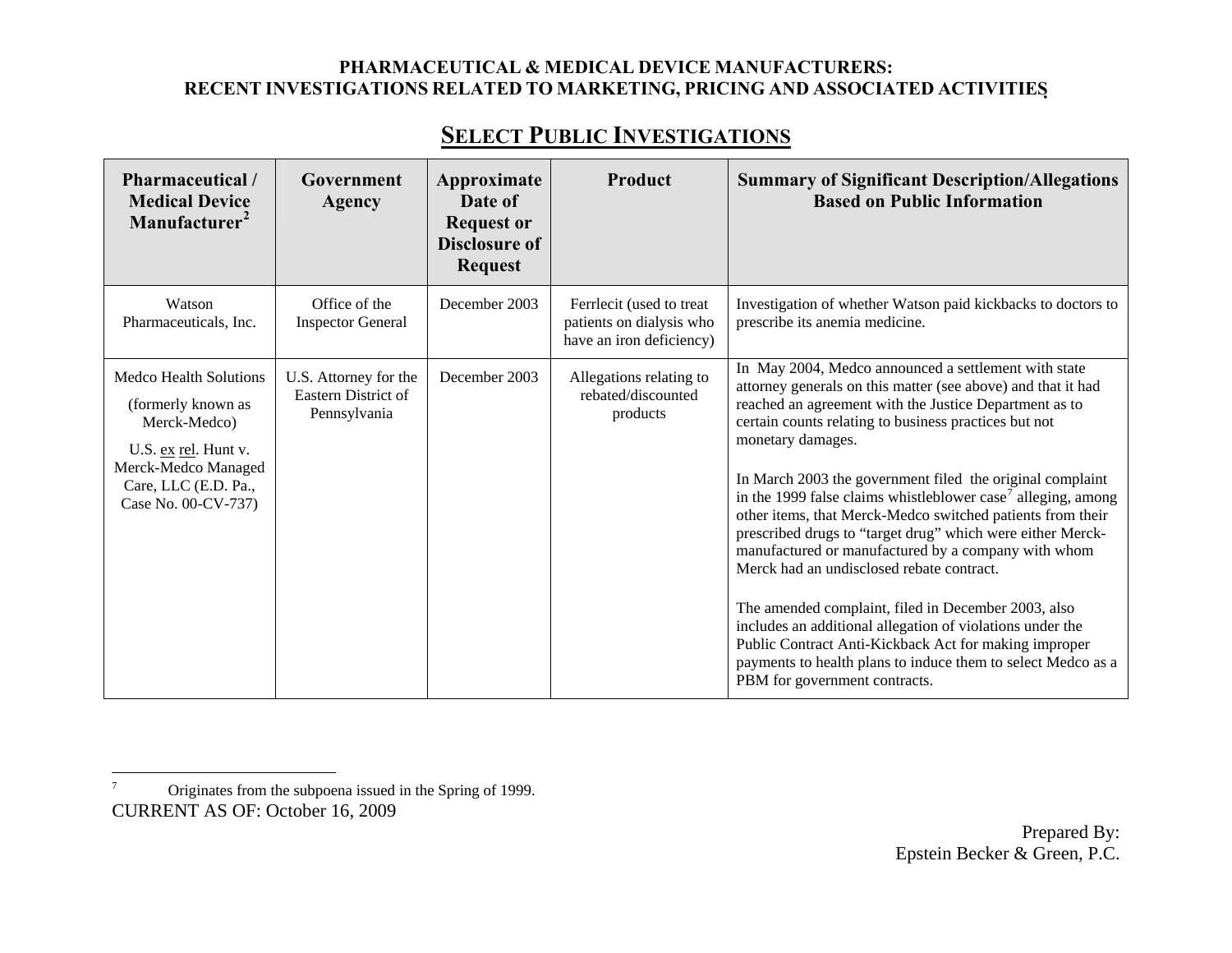### **SELECT PUBLIC INVESTIGATIONS**

| <b>Pharmaceutical</b> /<br><b>Medical Device</b><br>Manufacturer <sup>2</sup> | Government<br>Agency                                                                                                                                                         | Approximate<br>Date of<br><b>Request or</b><br><b>Disclosure of</b><br><b>Request</b> | Product                                                                                                   | <b>Summary of Significant Description/Allegations</b><br><b>Based on Public Information</b>                                                                                                                                                                                                                                                                                                                                                                                                                                       |
|-------------------------------------------------------------------------------|------------------------------------------------------------------------------------------------------------------------------------------------------------------------------|---------------------------------------------------------------------------------------|-----------------------------------------------------------------------------------------------------------|-----------------------------------------------------------------------------------------------------------------------------------------------------------------------------------------------------------------------------------------------------------------------------------------------------------------------------------------------------------------------------------------------------------------------------------------------------------------------------------------------------------------------------------|
| King Pharmaceuticals                                                          | Office of the<br><b>Inspector General</b>                                                                                                                                    | November 2003                                                                         | Altace (cardiovascular),<br>Aplisol (tuberculosis<br>detection), Levoxyl<br>(hypothyroidism<br>treatment) | Investigation of sales and marketing. On August 5, 2004 the<br>company announced it had set aside \$130.4 million to settle<br>with the government the claims in this investigation and the<br>SEC investigation.                                                                                                                                                                                                                                                                                                                 |
| Merck & Co.                                                                   | Department of<br>Justice                                                                                                                                                     | August 2003                                                                           | Unavailable                                                                                               | Investigation of sales and marketing activities at a number of<br>pharmaceutical manufacturers (possibly Medicaid pricing<br>concerns)                                                                                                                                                                                                                                                                                                                                                                                            |
| Johnson & Johnson,<br>Centocor                                                | (1) New Jersey U.S.<br>Attorney's Office<br>(2) House Committee<br>on Energy and<br>Commerce<br>(3) Class Action in<br>Superior Court of<br>New Jersey<br>(Middlesex County) | (1) August 2003<br>$(2)$ June 2003<br>(3) April 2002                                  | Remicade (autoimmune<br>disorders, e.g.,<br>rheumatoid arthritis and<br>Crohn's disease)                  | (1) Investigating marketing practices related to Remicade.<br>(2) Investigating pharmaceutical reimbursements and rebates<br>under Medicaid.<br>(3) Allegations that Centocor intentionally misstated the<br>AWP for Remicade and that J&J and Centocor encourage<br>doctors and other providers to base charges to Medicare and<br>third-party payers on the full AWP, "and pocket the<br>difference." Class includes Prescription Access Litigation<br>(PAL), New Jersey Citizen Action and United Senior Action<br>of Indiana. |

CURRENT AS OF: October 16, 2009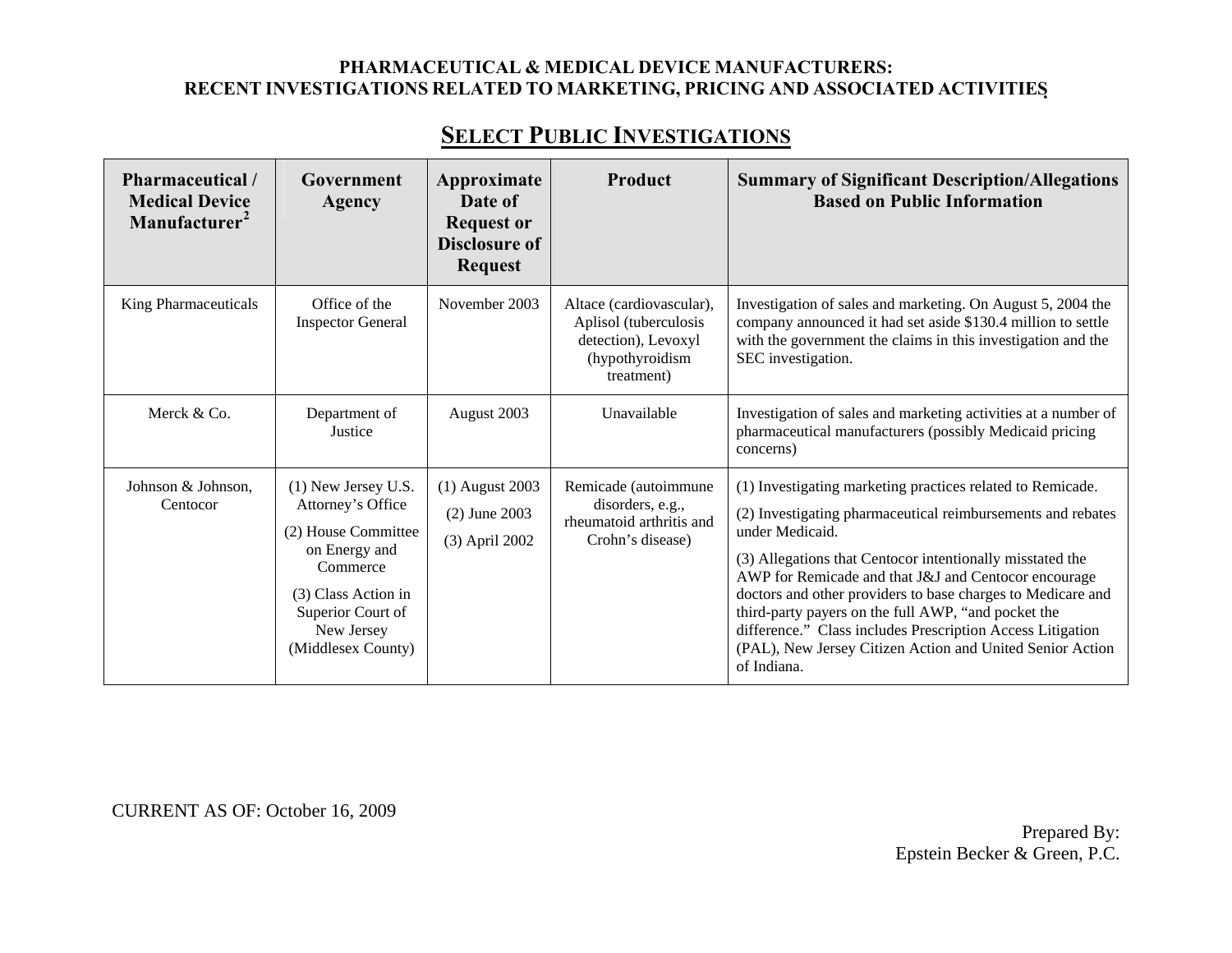| Pharmaceutical /<br><b>Medical Device</b><br>Manufacturer <sup>2</sup>    | Government<br><b>Agency</b>                                                                                  | Approximate<br>Date of<br><b>Request or</b> | Product                                                                                                                                                 | <b>Summary of Significant Description/Allegations</b><br><b>Based on Public Information</b>                                                                                                                                                                                                                                                                                                                                                                         |
|---------------------------------------------------------------------------|--------------------------------------------------------------------------------------------------------------|---------------------------------------------|---------------------------------------------------------------------------------------------------------------------------------------------------------|---------------------------------------------------------------------------------------------------------------------------------------------------------------------------------------------------------------------------------------------------------------------------------------------------------------------------------------------------------------------------------------------------------------------------------------------------------------------|
|                                                                           |                                                                                                              | <b>Disclosure of</b><br><b>Request</b>      |                                                                                                                                                         |                                                                                                                                                                                                                                                                                                                                                                                                                                                                     |
| <b>Bristol-Myers Squibb</b>                                               | (1) SEC and DOJ<br>(2) U.S. Attorney in<br>Massachusetts<br>(3) House Committee<br>on Energy and<br>Commerce | <b>July 2003</b>                            | Unavailable                                                                                                                                             | (1) Investigation of revenue overstatements that the company<br>made by improperly recording sales to wholesalers toward<br>the end of fiscal quarters. In March 2003, BMS admitted to<br>overstating its revenue by \$2.5 million between 1999 and<br>2001.<br>(2) Investigating the marketing practices employed by BMS<br>and other drug manufacturers<br>(3) Investigating BMS, along with about 2 dozen other<br>pharmaceutical companies, for Medicaid fraud. |
| Johnson & Johnson,<br>Premier and Novation<br>medical supply<br>companies | New York &<br>Connecticut<br><b>Attorneys General</b><br><b>FTC</b>                                          | <b>July 2003</b>                            | <b>Bundling contracts</b>                                                                                                                               | Investigation into the business practices of medical device<br>supply companies that involve requiring companies to<br>purchase supplies "bundled" together. The Connecticut<br>Attorney General indicated that the practice may violate anti-<br>trust laws as well as health care laws and regulations.                                                                                                                                                           |
| Various pharmaceutical<br>manufacturers and<br>distributors <sup>8</sup>  | House Committee on<br>Energy and<br>Commerce                                                                 | June 2003                                   | Albuterol, Buspirone,<br>Doxazosin, Fluoxetine,<br>Furosemide, Ipratropium<br>Bromide, Buspar,<br>Cardura, Celbrex,<br>Oxycontin, Oxycodone,<br>Zyprexa | Investigation related to the rebating and reimbursement rates,<br>including reporting of AWP and WAC, for certain drugs paid<br>for by the Medicaid program.                                                                                                                                                                                                                                                                                                        |

<span id="page-84-0"></span>CURRENT AS OF: October 16, 2009 <sup>8</sup> Manufactures identified in the subsequent January 2004 letter are: Abbott Laboratories; Alpharma, Inc.; Apotex, Inc.; Barr Laboratories, Inc.; Bristol-Myers Squibb Co.; Dey, Inc.; Eli Lilly and Company; Ethex Corp.; Geneva Pharmaceuticals, Inc.; IVAX Corp.; Mylan Laboratories, Inc.; Par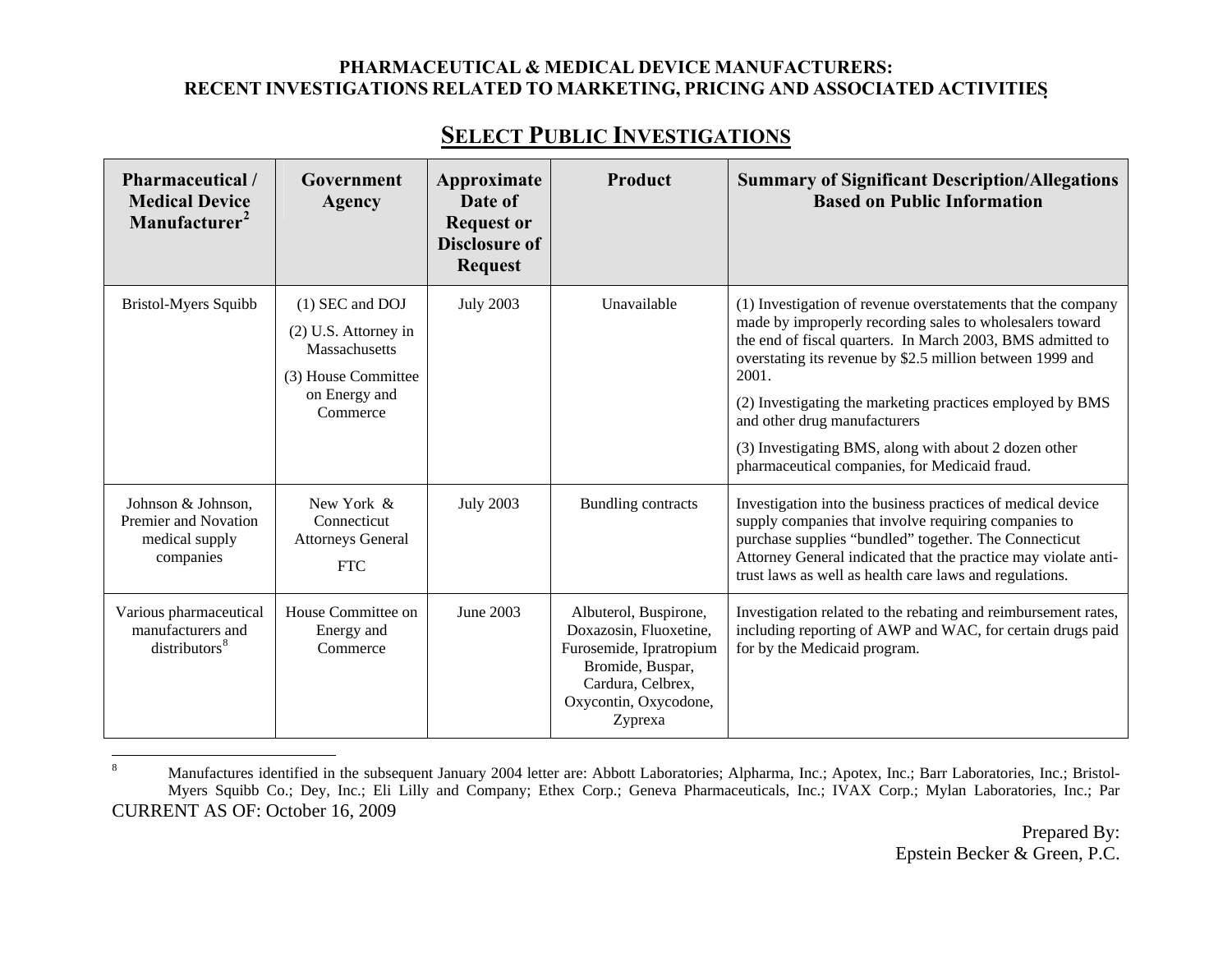### **SELECT PUBLIC INVESTIGATIONS**

| Pharmaceutical /<br><b>Medical Device</b><br>Manufacturer <sup>2</sup> | Government<br>Agency           | Approximate<br>Date of<br><b>Request or</b><br><b>Disclosure of</b><br><b>Request</b> | <b>Product</b>         | <b>Summary of Significant Description/Allegations</b><br><b>Based on Public Information</b>                                                                                                                                                                                                         |
|------------------------------------------------------------------------|--------------------------------|---------------------------------------------------------------------------------------|------------------------|-----------------------------------------------------------------------------------------------------------------------------------------------------------------------------------------------------------------------------------------------------------------------------------------------------|
| Wyeth Pharmaceuticals                                                  | Department of<br>Justice       | February 2003                                                                         | Over-the counter drugs | The company announced that it was anticipating a subpoena<br>relating to an inquiry into whether the company colluded<br>with Schering-Plough to lower the commission rates paid to<br>a broker that sold the companies' over-the-counter drugs in<br>vending machines on off-shore oil rigs.       |
| Abbott Laboratories &<br><b>Wyeth Pharmaceuticals</b>                  | California Attorney<br>General | January 2003                                                                          | AWP reporting          | Prompted by whistleblowers from Ven-a-Care pharmacy in<br>Florida, the Attorney General sued both companies claiming<br>that they grossly misrepresented their prices, leading the state<br>to pay inflated prices for pharmaceuticals on behalf of<br>beneficiaries of the state Medicaid program. |

CURRENT AS OF: October 16, 2009 Pharmaceutical, Inc.; Pfizer Inc.; Purdue Pharma L.P.; Purepac Pharmaceutical Co.; Roxane Laboratories, Inc.; Teva Pharmaceuticals USA, Inc; Unit Dose Laboratories, Inc.; Watson Pharmaceuticals, Inc.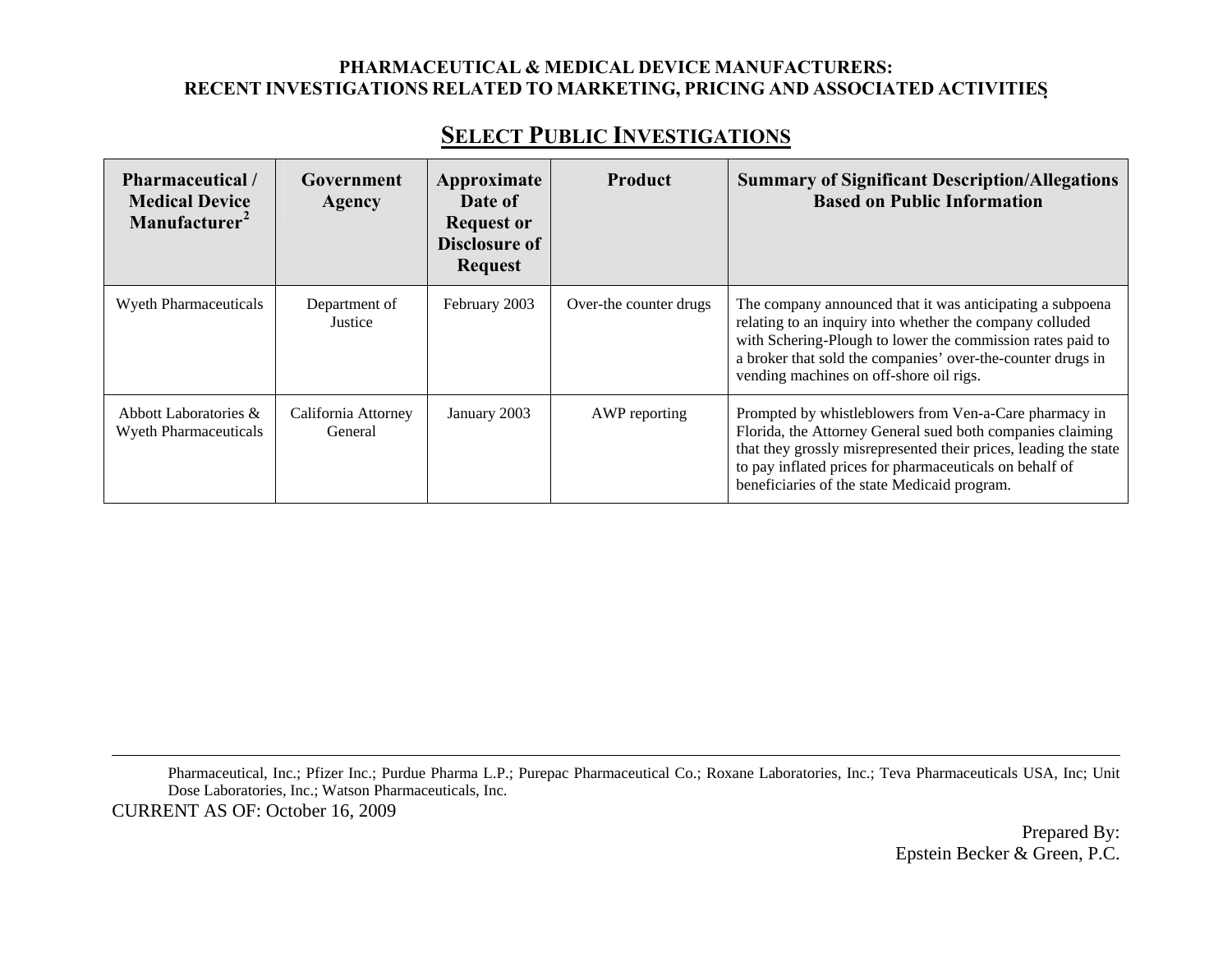| <b>Pharmaceutical</b> /<br><b>Medical Device</b><br>Manufacturer <sup>2</sup> | Government<br>Agency                    | Approximate<br>Date of<br><b>Request or</b><br><b>Disclosure of</b><br><b>Request</b> | Product                                                                                                 | <b>Summary of Significant Description/Allegations</b><br><b>Based on Public Information</b>                                                                                                                                                                                                                                                                                                                                                                                                                                                                                                                                                                                                                                                                                                                                                                                                                                                                                                              |
|-------------------------------------------------------------------------------|-----------------------------------------|---------------------------------------------------------------------------------------|---------------------------------------------------------------------------------------------------------|----------------------------------------------------------------------------------------------------------------------------------------------------------------------------------------------------------------------------------------------------------------------------------------------------------------------------------------------------------------------------------------------------------------------------------------------------------------------------------------------------------------------------------------------------------------------------------------------------------------------------------------------------------------------------------------------------------------------------------------------------------------------------------------------------------------------------------------------------------------------------------------------------------------------------------------------------------------------------------------------------------|
| Schering-Plough                                                               | Massachusetts U.S.<br>Attorney's Office | November 2002                                                                         | Intron A & Rebetron<br>(hepatitis C drugs),<br>Temodar (oral<br>chemotherapy agent for<br>brain tumors) | 2 additional grand jury subpoenas delivery on November 12,<br>2002 for investigation of sales and marketing practices,<br>including marketing contacts with insurers and doctors.<br>Focus on 4 specific areas:<br>Drug samples, clinical trial grants, and other items<br>$\bullet$<br>and services of value given to physicians to induce<br>the purchase of Schering-Plough products in<br>violation of federal anti-kickback laws;<br>The off-label promotion of certain drugs;<br>False pricing information submitted to the<br>government for Medicaid rebate purposes regarding<br>items specially packaged for a managed care<br>customer: and<br>The destruction of documents and other obstructions<br>of justice relating to the investigation<br>This investigation was a subject of a August 5, 2004 CNN<br>show, where a physician stated Schering offered him over<br>\$1,000 per patient to enroll patients in a clinical trial of<br>Intron-A in which accurate data was not collected. |
| Eli Lilly & Co.                                                               | Department of<br>Justice                | August 2002                                                                           | Evista/raloxifene<br>(osteoporosis)                                                                     | Investigation of off-label promotion of the drug for the<br>prevention of breast cancer.                                                                                                                                                                                                                                                                                                                                                                                                                                                                                                                                                                                                                                                                                                                                                                                                                                                                                                                 |

# **SELECT PUBLIC INVESTIGATIONS**

CURRENT AS OF: October 16, 2009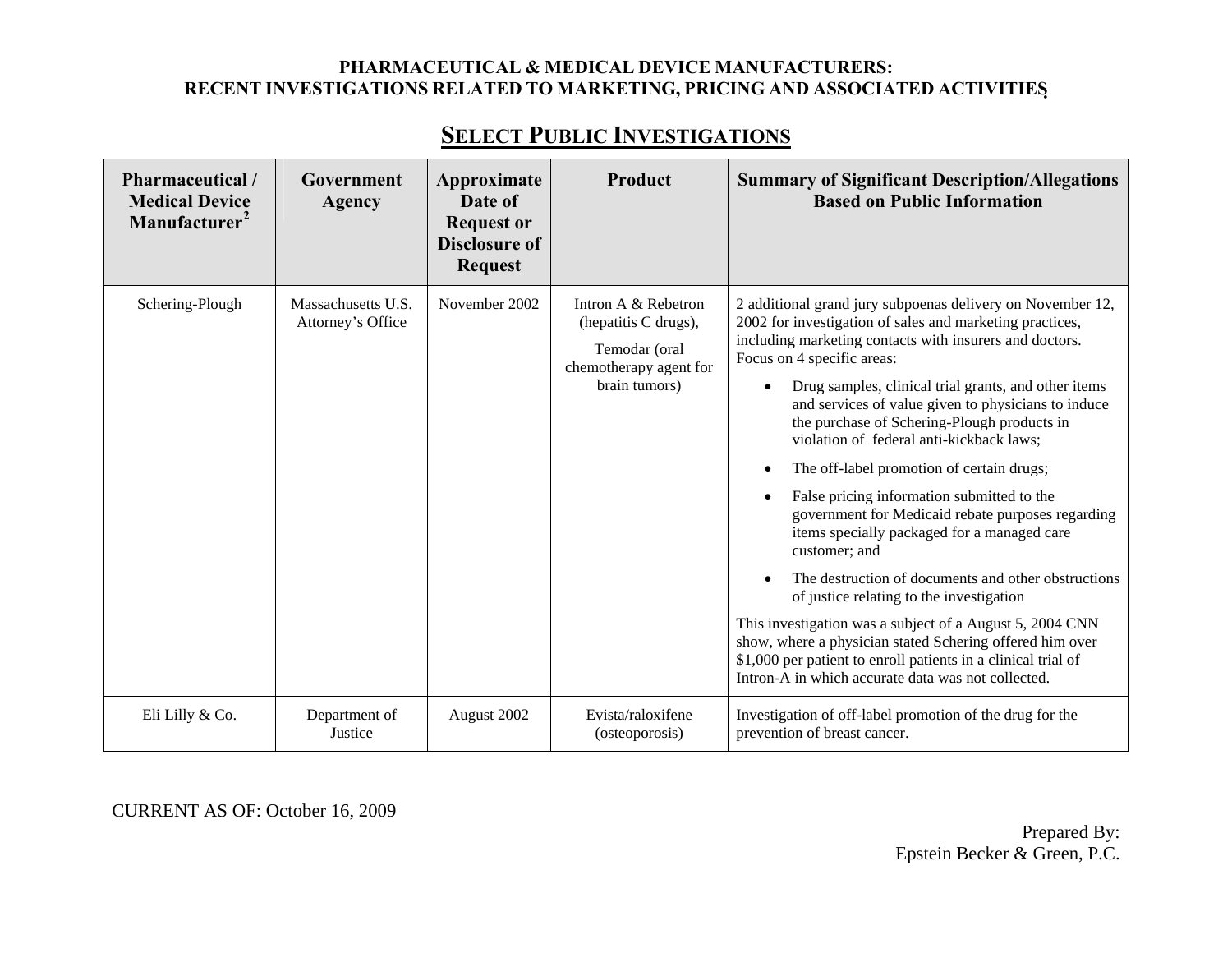# **SELECT PUBLIC INVESTIGATIONS**

| Pharmaceutical /<br><b>Medical Device</b><br>Manufacturer <sup>2</sup>                                                  | Government<br>Agency                            | Approximate<br>Date of<br><b>Request or</b><br><b>Disclosure of</b><br><b>Request</b> | Product                                         | <b>Summary of Significant Description/Allegations</b><br><b>Based on Public Information</b>                                                                                                                                                                                                                                                                              |
|-------------------------------------------------------------------------------------------------------------------------|-------------------------------------------------|---------------------------------------------------------------------------------------|-------------------------------------------------|--------------------------------------------------------------------------------------------------------------------------------------------------------------------------------------------------------------------------------------------------------------------------------------------------------------------------------------------------------------------------|
| Abbott Laboratories.<br>Bayer, Lilly, Merck,<br>Pfizer and other<br>manufacturers:<br>Walgreens and other<br>pharmacies | Florida Attorney<br>General                     | <b>July 2002</b>                                                                      | Marketing agreements<br>with pharmacies; Prozac | The Attorney general subpoenaed documents from<br>manufacturers and pharmacies relating to their marketing<br>agreements. The investigation is looking at whether the<br>marketing arrangements, including a Prozac promotion<br>where samples were sent to patients in Walgreens envelopes<br>constitute unfair business practices under state law.                     |
| Purdue Pharma                                                                                                           | Florida Attorney<br>General                     | November 2001                                                                         | OxyContin (pain<br>medication)                  | Investigation regarding marketing practices (There was a<br>59% rise in people dying from overdoses of hydrocodone<br>and oxycodone—the generic name for OxyContin.)<br>Documents relating to the marketing plans of Purdue for<br>OxyContin were released in February 2003 following a<br>lawsuit filed by two Florida newspapers seeking to make the<br>papers public. |
| Eli Lilly & Co.                                                                                                         | Massachusetts<br><b>Attorney General</b>        | <b>May 2001</b>                                                                       | Unavailable                                     | Investigation of pricing practices and Medicaid<br>reimbursement.                                                                                                                                                                                                                                                                                                        |
| (1) Schering-Plough<br>Corp.<br>(2) Bristol-Myers<br>Squibb<br>(3) TAP Pharmaceutical<br>Products, Inc.                 | <b>Massachusetts</b><br><b>Attorney General</b> | March 2001                                                                            | Unavailable                                     | Investigation regarding allegations that some drug companies<br>circumvented the law requiring them to sell prescription<br>drugs to Medicaid at the best market price.                                                                                                                                                                                                  |

CURRENT AS OF: October 16, 2009